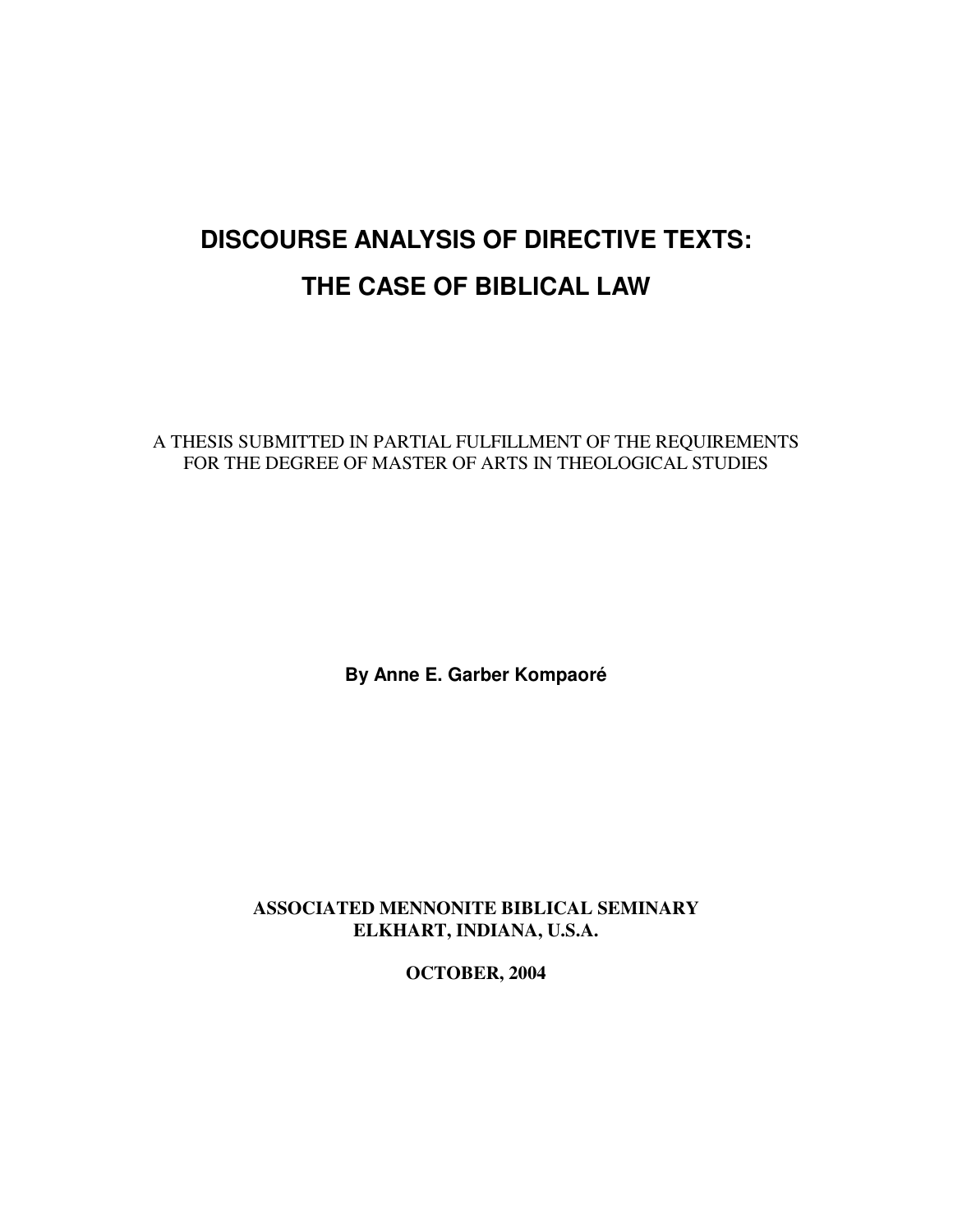Copyright © 2004 by Anne E. Garber Kompaoré

Hebrew text in this thesis has been extracted from Bible Windows of Silver Mountain Software, 1999.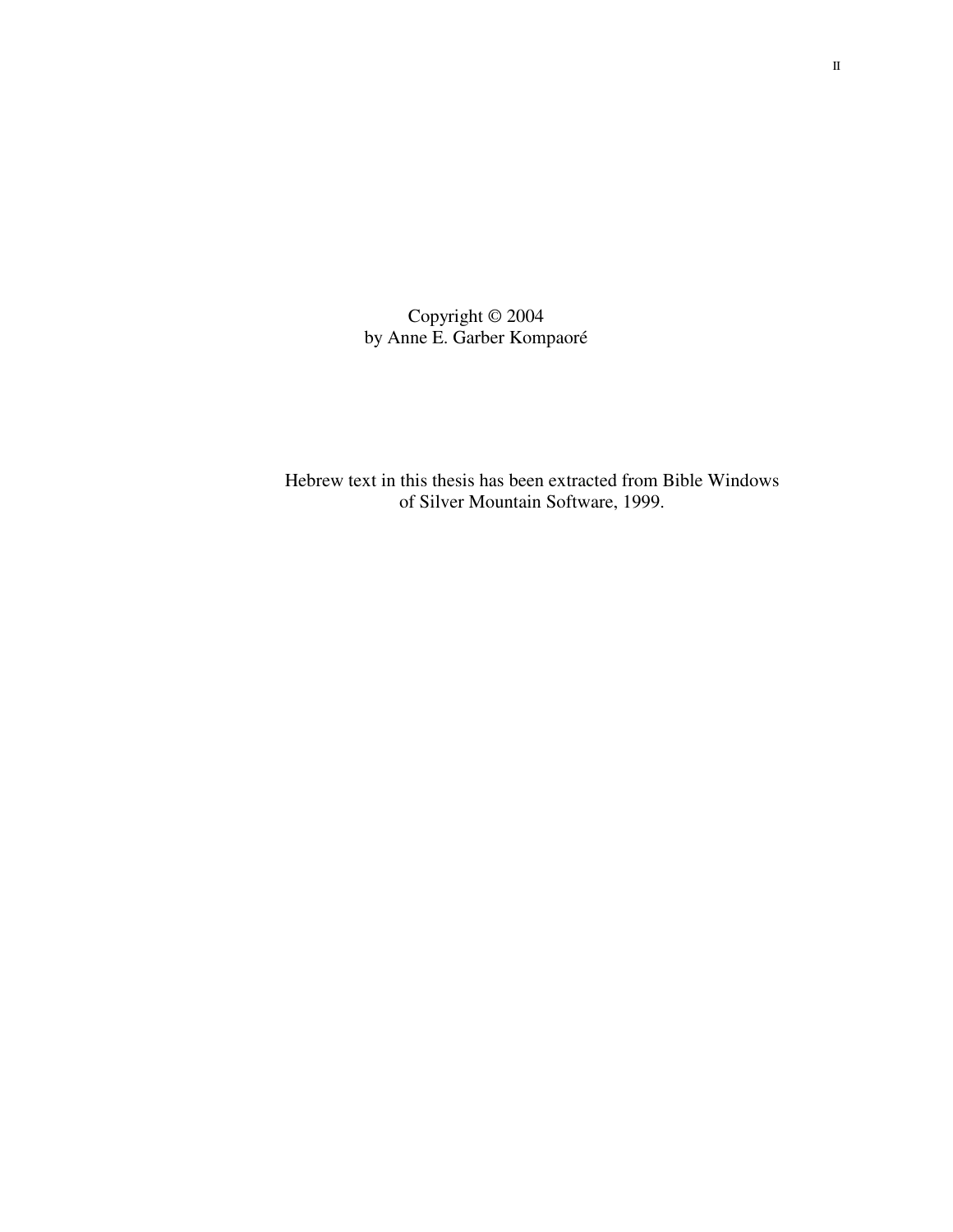Dedicated with all my love,

to all of God's children

in Burkina Faso,

the land of those

who strive for integrity.

May God richly bless each and every one!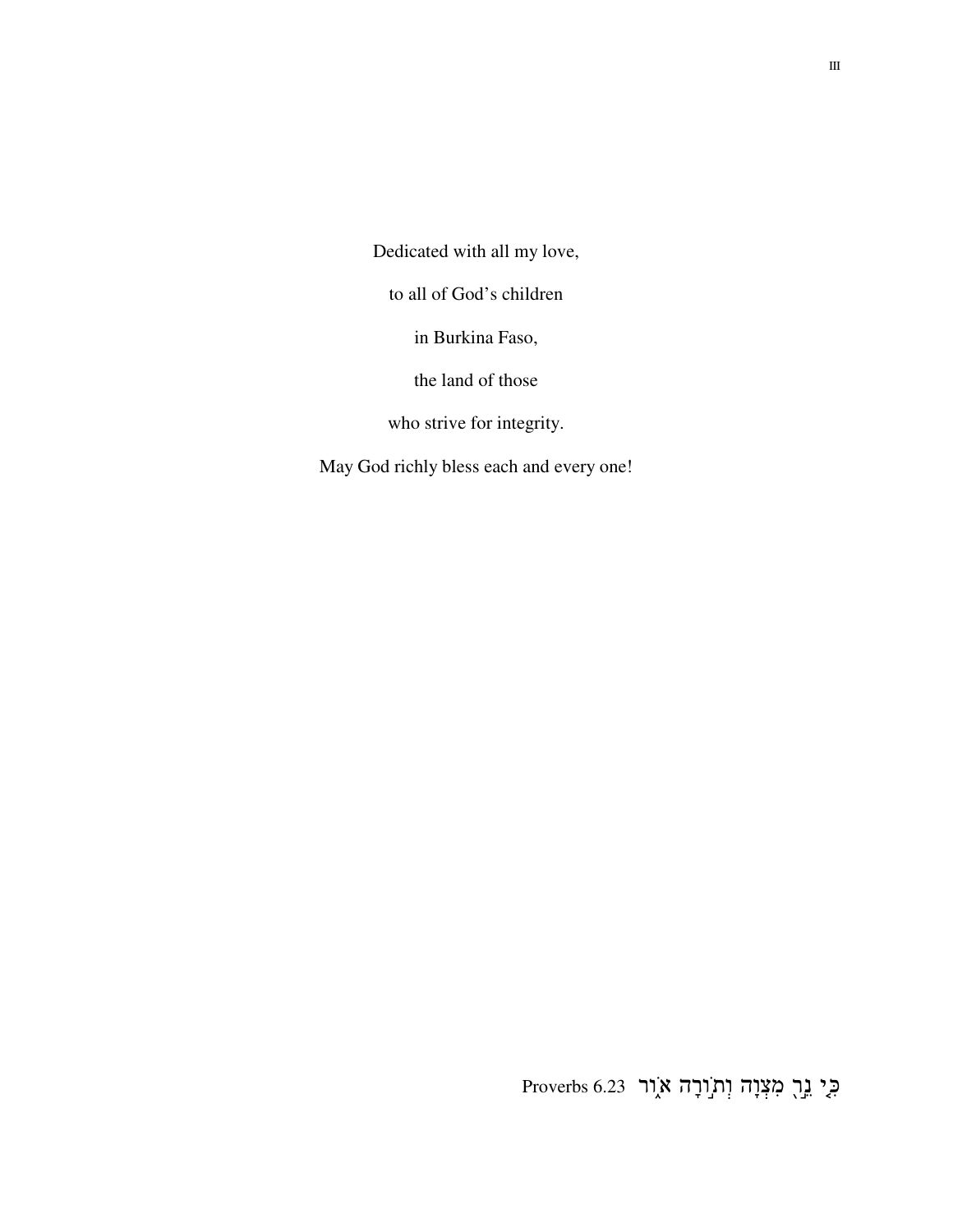## **ABSTRACT**

This thesis proposes a blue-print of a methodology for the linguistic analysis of Biblical Law from the perspective of discourse analysis. Since the discipline of discourse analysis as applied to Biblical literature is still in the early stages of development, the first chapter focuses on the definition and general theoretical orientation of discourse analysis for Biblical Hebrew, comparing it with other language-oriented approaches such as semantics, syntax, pragmatics, literary analysis, rhetorical analysis, and text-linguistics. I conclude with the proposal that discourse analysis includes aspects of all of these disciplines, but seeks first and foremost to understand the linguistic structure and content of texts.

The second chapter examines parameters needed to facilitate both classification strategies and analysis. Firstlevel classification is based on the parameter of communicative purpose, which leads to the defining of the 'directive' text type. Directive texts, of which legal texts form a part, consist of discourse where the speaker speaks his/her will that a specific act be done by another person. This can include anything from prayer to requests, to advice, exhortation, decrees, and laws. Parameters are then examined with the goal of distinguishing legal texts from other types of directives. Finally, it is demonstrated how a variety of classification strategies based on differing parameters can be a useful tool for the analysis of legal texts.

The succeeding chapters then detail the steps required for a comprehensive discourse analysis of Biblical law. The corpus consists of the legal texts of Exodus, Leviticus, Numbers, and Deuteronomy. Chapter Three begins with an introduction to the basic aspects that need to be investigated – theme and topic, cohesion, continuity, discontinuity, progression, prominence, semantic roles and relations, and structural organisation. It then presents a procedural outline, techniques for the visual layout of the text, as well as a reminder that the analysis must take into account the textual context. Chapter Four provides guidelines for the identification of units, boundaries, and the cognitive structuring of a text, as well as for the analysis of the semantic relations between clauses and units. Chapter Five focuses on structural matters: linear and parallel structural arrangements, and patterns of regularity and prominence. Chapter Six discusses how to analyse thematic development in a text, specifically the matter of tracking participant reference, and the role and distribution of repetition, and lack thereof, in thematic continuity and progression. The proposed analysis addresses the challenge that word order in legal texts and other types of directives differs significantly from word order in narrative texts. Chapter Seven concludes the methodological outline with a reminder that it is important to be aware of the extra-linguistic factors that can influence analysis. It also provides a procedure for the analysis of the functions of specific linguistic structures found in legal texts, by way of comparative analysis of similar and different text types.

The final conclusion to this thesis offers some general reflections on how this analytic approach can contribute to the current research on Biblical Hebrew. While much work has been done on narrative texts, the discourse analysis of directive texts is still largely unexplored territory. It is my hope that this work may spur others to discover yet other aspects of this fascinating topic, giving them tools with which they can begin, and later build on, improve, and offer further fruitful insights.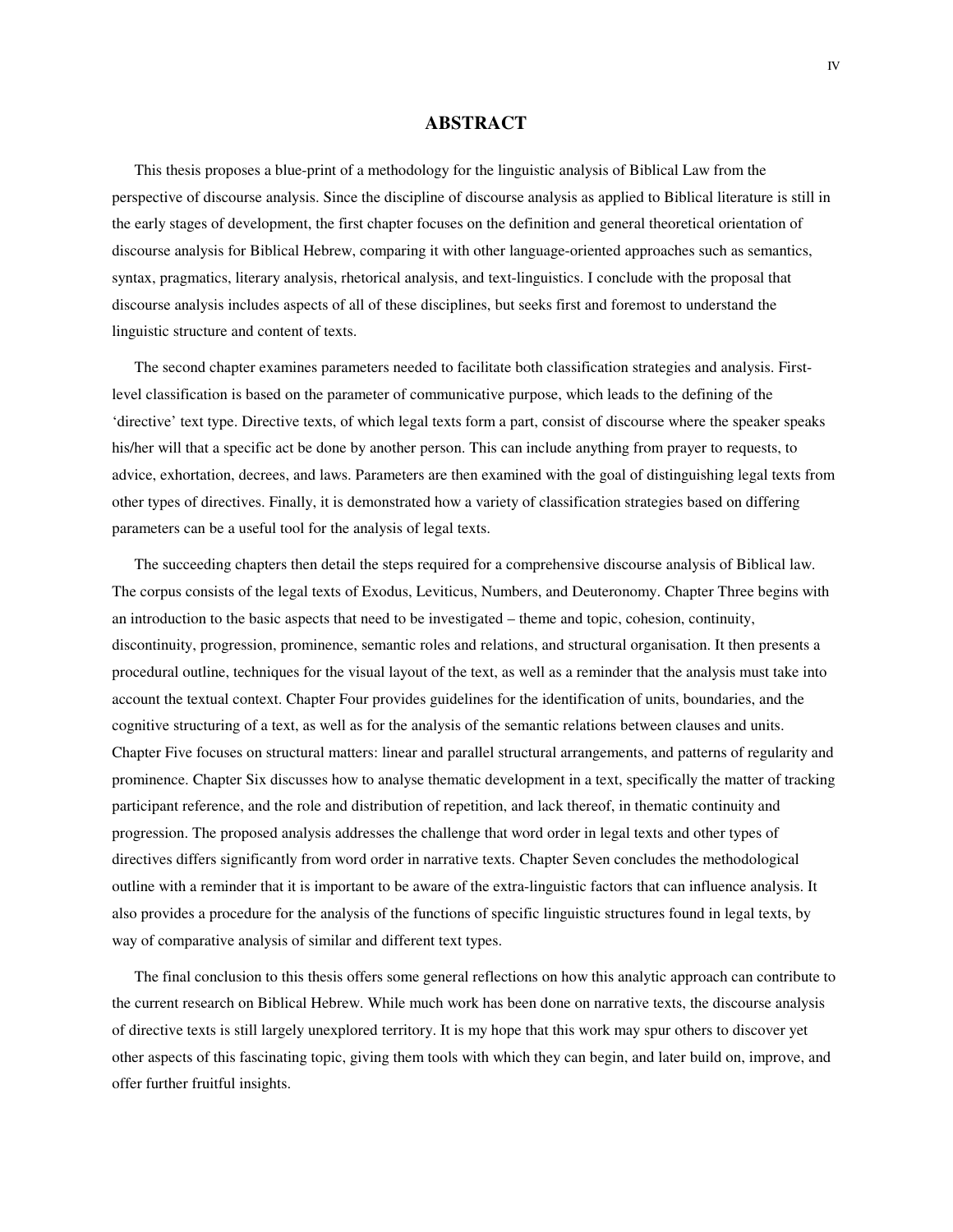| 1             |                                                                      |  |  |  |  |  |
|---------------|----------------------------------------------------------------------|--|--|--|--|--|
| 1.1           |                                                                      |  |  |  |  |  |
| 1.2           |                                                                      |  |  |  |  |  |
| 1.3           |                                                                      |  |  |  |  |  |
| 1.3.1         |                                                                      |  |  |  |  |  |
| 1.3.2         |                                                                      |  |  |  |  |  |
| 1.3.3         |                                                                      |  |  |  |  |  |
| 1.3.4         |                                                                      |  |  |  |  |  |
| 2             | The Directive Text Type and Biblical Law: Parameters for Analysis 15 |  |  |  |  |  |
| 2.1           |                                                                      |  |  |  |  |  |
| $2.2^{\circ}$ |                                                                      |  |  |  |  |  |
| 2.2.1         |                                                                      |  |  |  |  |  |
| 2.2.2         |                                                                      |  |  |  |  |  |
| 2.2.3         |                                                                      |  |  |  |  |  |
| 2.2.4         |                                                                      |  |  |  |  |  |
| 2.3           |                                                                      |  |  |  |  |  |
| 2.3.1         |                                                                      |  |  |  |  |  |
| 2.3.2         |                                                                      |  |  |  |  |  |
| 3             |                                                                      |  |  |  |  |  |
| 3.1           |                                                                      |  |  |  |  |  |
| 3.1.1         |                                                                      |  |  |  |  |  |
| 3.1.2         |                                                                      |  |  |  |  |  |
| 3.1.3         |                                                                      |  |  |  |  |  |
| 3.1.4         |                                                                      |  |  |  |  |  |
| 3.1.5         |                                                                      |  |  |  |  |  |
| 3.1.6         |                                                                      |  |  |  |  |  |
| 3.2           |                                                                      |  |  |  |  |  |
| 3.3           |                                                                      |  |  |  |  |  |
| 3.3.1         |                                                                      |  |  |  |  |  |
| 3.3.2         |                                                                      |  |  |  |  |  |
| 3.3.3         |                                                                      |  |  |  |  |  |
| 3.4           |                                                                      |  |  |  |  |  |
| 4             |                                                                      |  |  |  |  |  |
| 4.1           |                                                                      |  |  |  |  |  |
| 4.1.1         |                                                                      |  |  |  |  |  |
| 4.1.2         |                                                                      |  |  |  |  |  |
| 4.1.3         |                                                                      |  |  |  |  |  |
| 4.2           |                                                                      |  |  |  |  |  |
| 4.3           |                                                                      |  |  |  |  |  |
| 4.3.1         |                                                                      |  |  |  |  |  |
| 4.3.2         |                                                                      |  |  |  |  |  |
|               |                                                                      |  |  |  |  |  |

# **CONTENTS**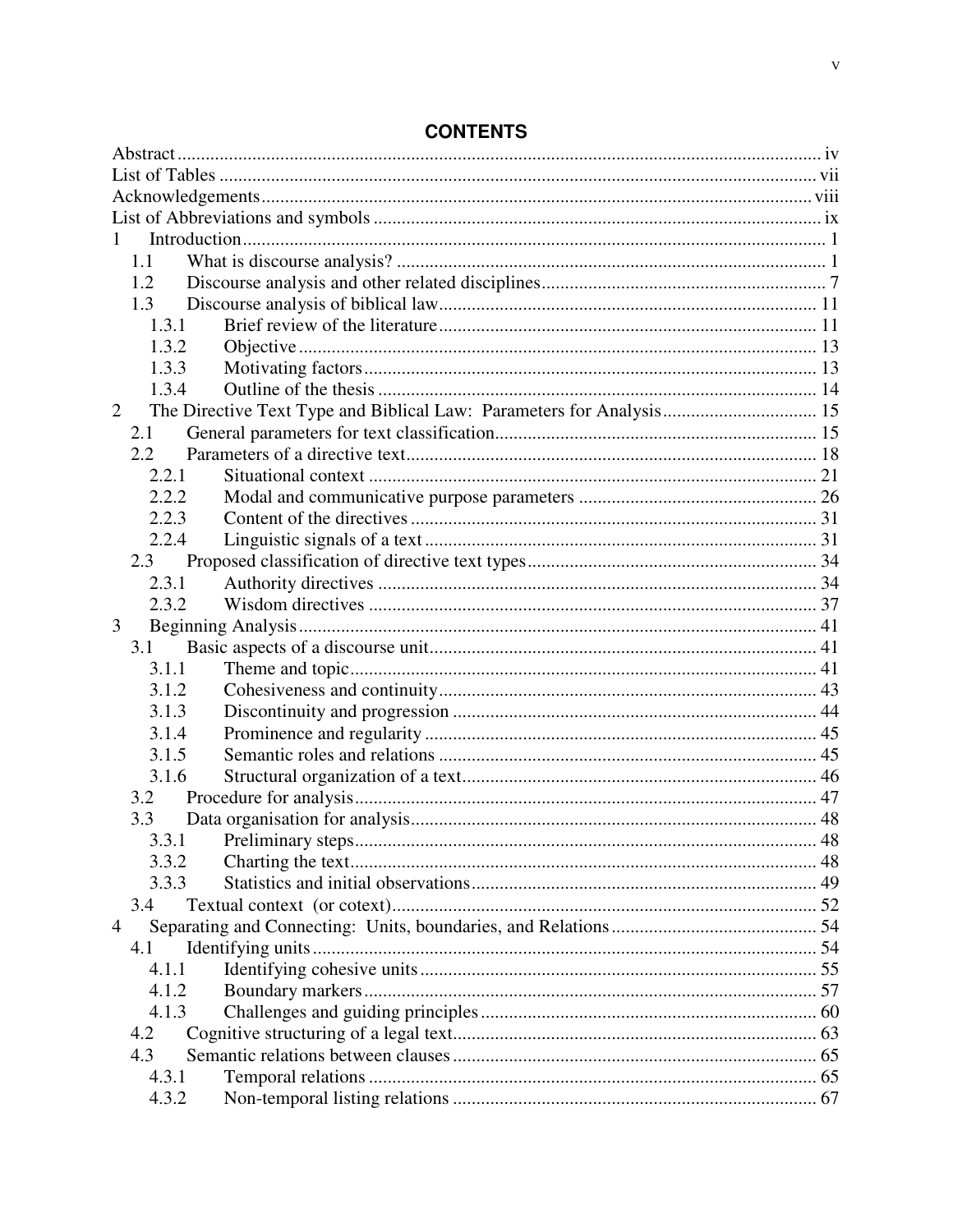|   | 4.3.3 |  |  |
|---|-------|--|--|
|   | 4.3.4 |  |  |
|   | 4.3.5 |  |  |
|   | 4.3.6 |  |  |
| 5 |       |  |  |
|   | 5.1   |  |  |
|   | 5.1.1 |  |  |
|   | 5.1.2 |  |  |
|   | 5.1.3 |  |  |
|   | 5.1.4 |  |  |
|   | 5.2   |  |  |
|   | 5.2.1 |  |  |
|   | 5.2.2 |  |  |
|   | 5.2.3 |  |  |
|   | 5.2.4 |  |  |
| 6 |       |  |  |
|   | 6.1   |  |  |
|   | 6.2   |  |  |
|   | 6.2.1 |  |  |
|   | 6.2.2 |  |  |
|   | 6.2.3 |  |  |
|   | 6.3   |  |  |
|   | 6.4   |  |  |
|   | 6.4.1 |  |  |
|   | 6.4.2 |  |  |
|   | 6.4.3 |  |  |
|   | 6.4.4 |  |  |
| 7 |       |  |  |
|   | 7.1   |  |  |
|   | 7.2   |  |  |
| 8 |       |  |  |
|   |       |  |  |
|   |       |  |  |
|   |       |  |  |
|   |       |  |  |
|   |       |  |  |
|   |       |  |  |
|   |       |  |  |
|   |       |  |  |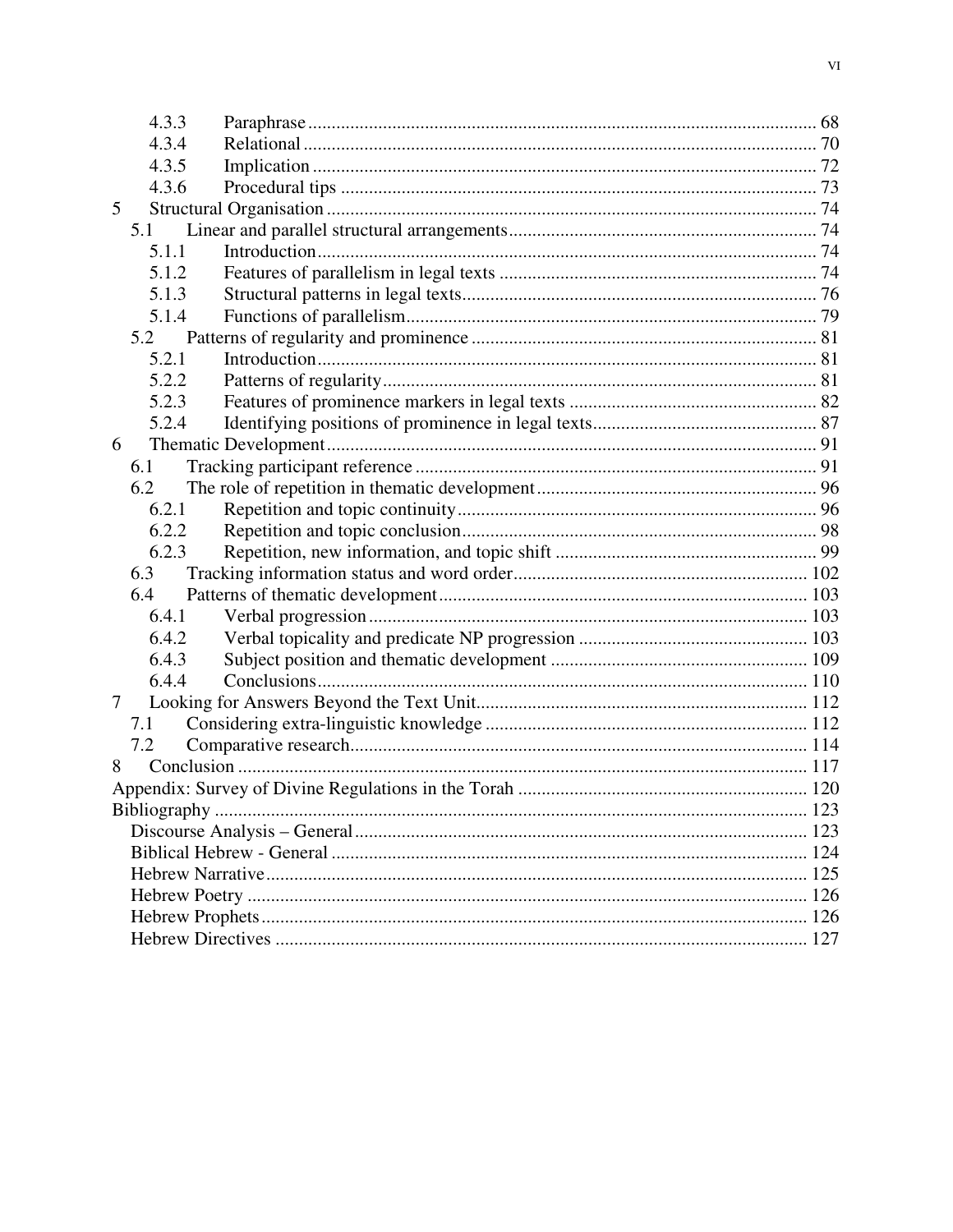# **LIST OF TABLES**

| Table 1.  |                                                                            |  |
|-----------|----------------------------------------------------------------------------|--|
| Table 2.  |                                                                            |  |
| Table 3.  | Charting of Exodus 21.1-6: Alignment according to syntactic categories  50 |  |
| Table 4.  |                                                                            |  |
| Table 5.  |                                                                            |  |
| Table 6.  |                                                                            |  |
| Table 7.  |                                                                            |  |
| Table 8.  |                                                                            |  |
| Table 9.  |                                                                            |  |
| Table 10. |                                                                            |  |
| Table 11. | Exodus 28.29-30: Repetition for highlighting an unique expression  84      |  |
| Table 12. |                                                                            |  |
| Table 13. |                                                                            |  |
| Table 14. |                                                                            |  |
| Table 15. |                                                                            |  |
| Table 16. |                                                                            |  |
| Table 17. |                                                                            |  |
| Table 18. |                                                                            |  |
| Table 19. |                                                                            |  |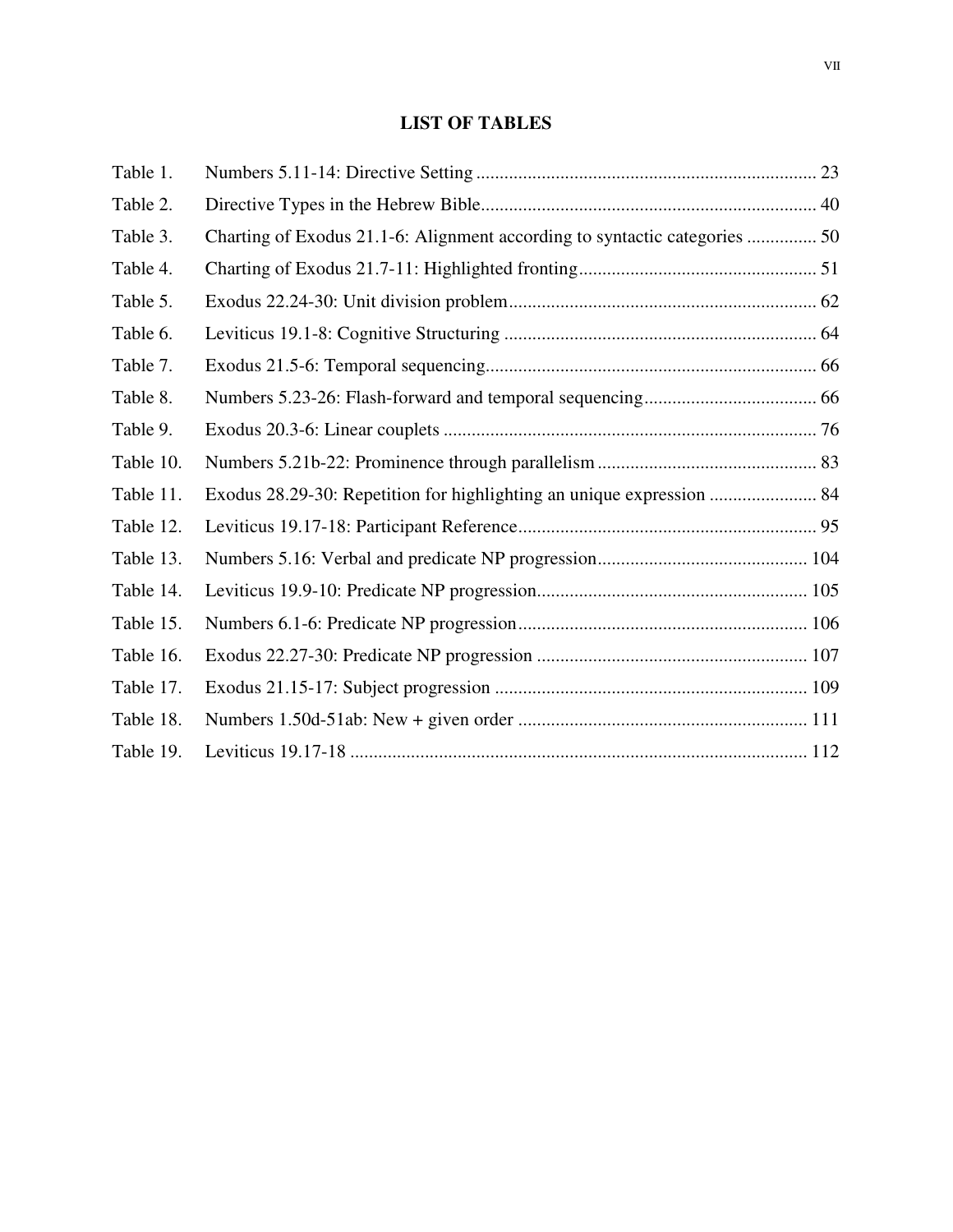#### **ACKNOWLEDGEMENTS**

Biblical Greek had been my favored Biblical language: that is, until my husband, Pastor Daniel Kompaoré, then director of Association Nationale pour la Traduction de la Bible et l'Alphabétisation (ANTBA), ∗ in Burkina Faso, West Africa, literally obliged me to take a six-week introduction to Biblical Hebrew in July 1997, in Bouaké, Côte d'Ivoire. This led to a four month study in Israel later in the year, at the Home for Bible Translators, near Jerusalem. Having studied discourse analysis of an African language, I was immediately drawn to the potential benefits of examining the Hebrew text from a discourse perspective. My reading through the Torah coincided with Stephen Levinsohn's preparations for a non-narrative discourse workshop in Burkina for Bible translators in late 2002, which resulted in numerous Email exchanges concerning the analysis of several legal texts.

I have my advisor, Willard Swartley to thank for convincing me to package my study and research into an M.A. program, and my husband Daniel for encouraging me to go for it, even though it would mean months of separation, and many hours in front of the computer when at home. My thanks go also to my supervisor and second reader, Perry Yoder and Stephen Levinsohn for their comments, both insightful and challenging.

Acknowledgements would not be complete without recognizing those who helped out financially along the way: for ANTBA and Home for Bible Translators for financial support for my Hebrew studies in Côte d'Ivoire and Israel; for Mennonite Church Canada, my employer, and A.M.B.S., for financial assistance at A.M.B.S. in 2000-01, and for granting a study leave in 2003-04, so that I could complete this thesis.

Most of all, I am thankful to God for enabling me to undertake this mid-life venture and to discover in a new way the richness of those ancient laws, for providing a welcoming community at A.M.B.S. during my stay away from home, and for all the friends and family who have cheered me along the way.

Thank-you! Merci!

VIII

<sup>∗</sup>The National Bible Translation and Literacy Association.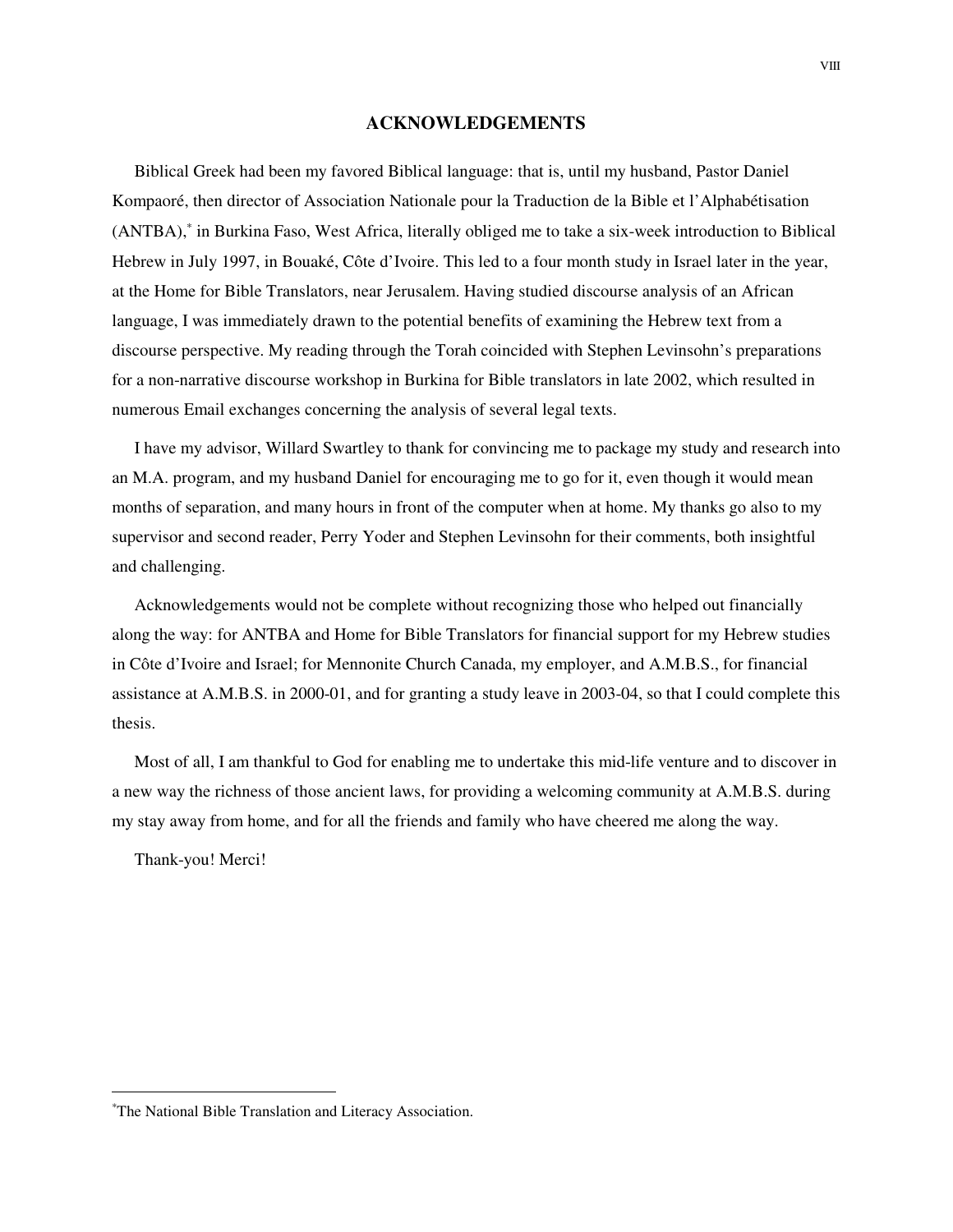# **LIST OF ABBREVIATIONS AND SYMBOLS**

- BH Biblical Hebrew
- JBL Journal of Biblical Literature
- SBL Society of Biblical Literature
- JOTT Journal of Textlinguistics and Translation
- JSOT Journal of the Study of the Old Testament
- NJPS New Jewish Publication Society Translation
- NIB New International Version, British

## Inf.Abs. Infinitive Absolute

- Gen. Genesis
- Ex. Exodus
- Lev. Leviticus
- Num. Numbers
- Deut. Deuteronomy
- vs. Verse
- vss. Verses
- vs. versus, as opposed to
- NP Noun Phrase
- V Verb
- S Subject
- O Object
- || is parallel to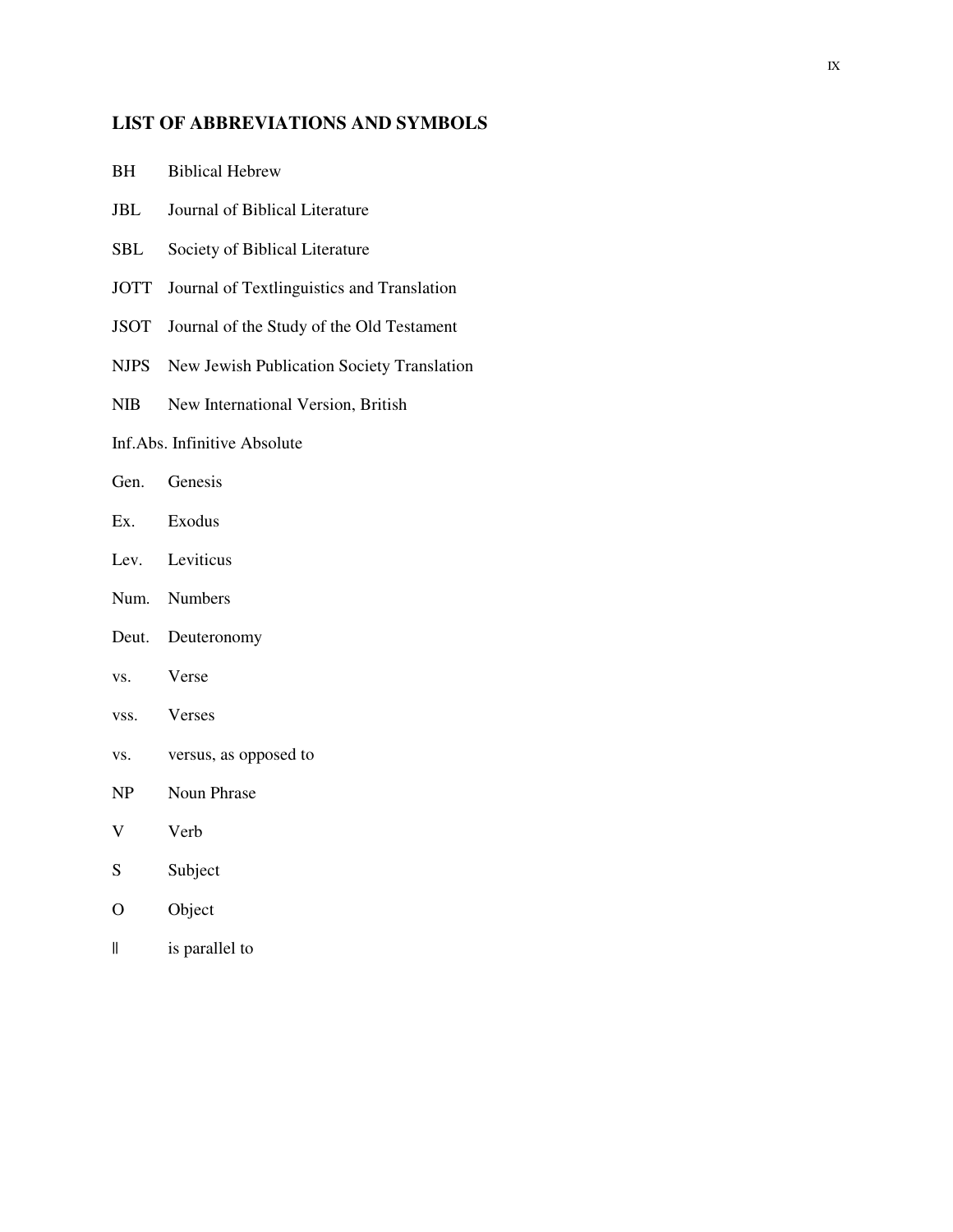# **1.1 What is discourse analysis?**

The term 'discourse analysis' is not generally well-known in the field of Biblical studies. For those who are somewhat familiar with the term, there can also be confusion as to what it means, since the term can be used in a variety of ways, depending on the goal of the research<sup>1</sup> and depending on the various regional schools of discourse research worldwide. To add further to the confusion, there are a number of related areas of linguistic research<sup>2</sup> that are so similar to what appears to be discourse analysis, that one wonders what, if any, differences there are between the different disciplines.

Before proposing a methodology for the discourse analysis of legal directives in the Hebrew Bible, I present here the definition and approach to discourse analysis that I plan to use.<sup>3</sup> I make explicit some underlying premises, and include a brief survey of the related disciplines.

The subject of study for discourse analysis is *an utterance, 4 or a text unit, or a communicative event that is generally perceived as having a unifying theme or topic or setting*. It can be a political speech, a TV advertisement, a written story, a news report, description of a medical procedure, a sermon, a conversation between two people… The list could go on and on. The utterances that make up a discourse unit are seen to have the quality of 'coherence'; they are related both grammatically and semantically to each other.

Numerous disciplines undertake research in discourse analysis. Sociology focuses on social interaction in a discourse event, while ethnography is interested in types of communication events found in different cultures, and seeks to understand them within the context of their culture. The main concern of linguistics

**1**

 $1$  The term 'discourse analysis' is used by the disciplines of linguistics, communication sciences, ethnography, psychology, and sociology.

 $2\overline{D}$  Disciplines such as pragmatics, rhetorical analysis, literary analysis, text-linguistics, semantics, and syntax overlap with the discipline of discourse analysis.

 $3$ The major sources that I draw on in this section are Schiffrin (1994), and van Dijk (1997). See also Bodine (1995) and van der Merwe (in Bergen, 1994: 13-49) for an introduction to discourse linguistics for Biblical literature. Lowery (in Bodine: 103-130), who outlines "Theoretical Foundations of Hebrew Discourse Grammar", most closely corresponds to my approach.

<sup>&</sup>lt;sup>4</sup> The term 'utterance' is preferred over the term 'sentence' in the fields of discourse analysis and pragmatics. An utterance refers to a string of words spoken or written in a specific communicative situation. The same sentence spoken in different communicative situations becomes a separate utterance for each of those situations. See Schiffrin (1994: 39-41) or Verschueren (1999: 131-33) for more discussion on the use of this term.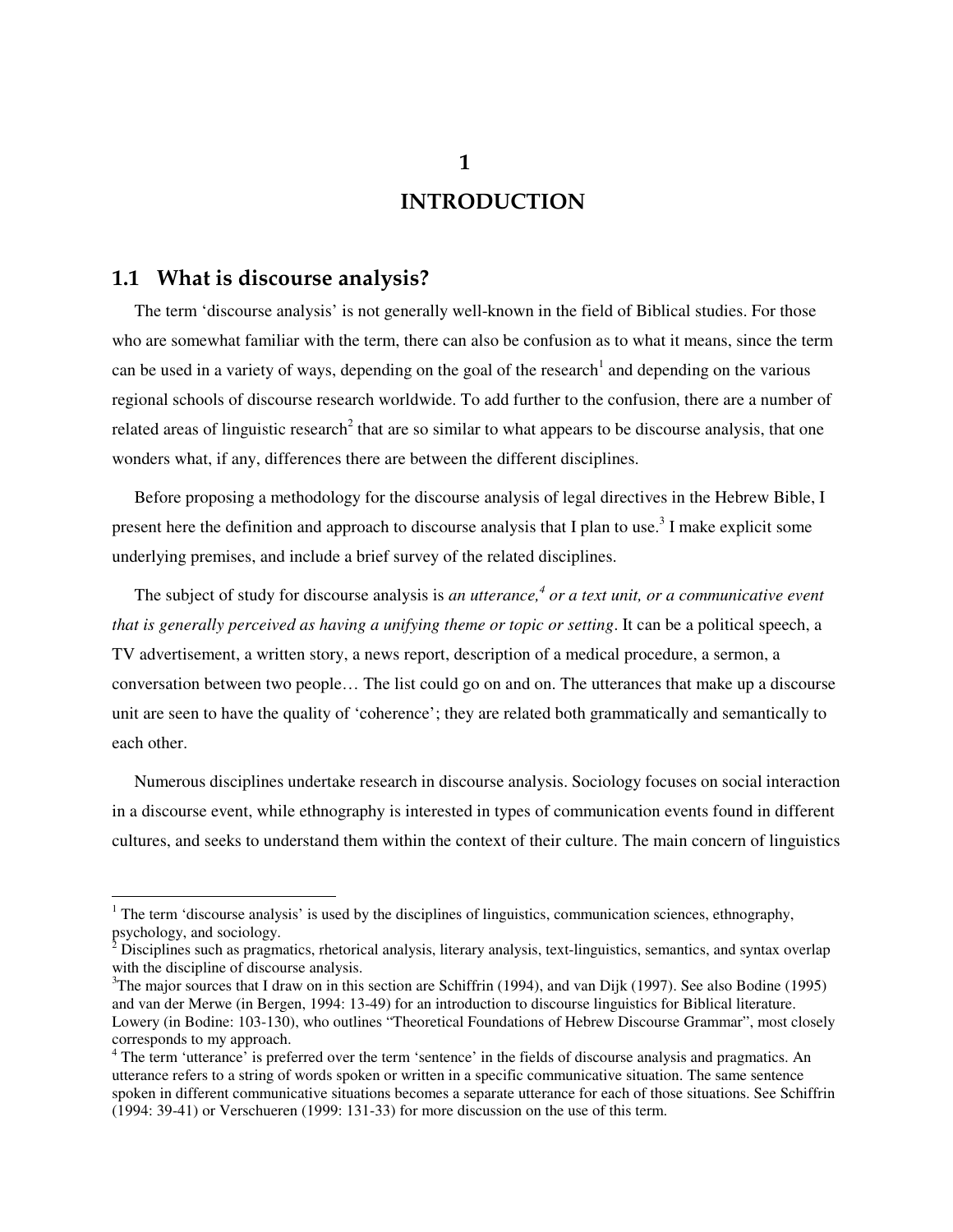is to analyze the linguistic structures of a discourse event.<sup>5</sup> The scholars involved in the area of applied linguistics, specifically in translation and second language teaching, have been the most active in discourse analysis studies.

While my perspective for discourse analysis of Biblical Hebrew will necessarily be *linguistic*, it will become clear that social and cultural factors also contribute to the structure of Hebrew discourse and must be taken into account, for the speech event is an intricate network of linguistic structures set within a context of social expectations, within a particular cultural framework. 6

Discourse analysis can be either descriptive, i.e. describing language as it is, or prescriptive, i.e. laying down a set of rules for good and proper writing. The latter is the domain of English teachers and journalism professors; the former is the focus of linguists of the 20<sup>th</sup> century, who sought not to judge grammatical correctness but simply to describe how any particular speech community structures its language.

Scholars looking at the Biblical text in the past have found structures that according to their prescriptive notions were not indicative of good written material. The theories that evolved in order to try to explain supposedly incorrect structures are quite well known.<sup>7</sup>

*The descriptive approach* will serve as a good starting point for the discourse analysis of the Biblical text.<sup>8</sup> I will begin with the premise that the writers of the biblical texts sought to produce a coherent and well-articulated text. A sacred text would be the object of very careful composition.<sup>9</sup> Therefore, I will propose to seek to understand the functions of the structures of these texts as they are, believing that this will lead to a clearer interpretation of the intended message.

Discourse analysts who choose a descriptive analytical approach to a discourse event may choose to analyze the spoken word, while others will analyze the written word. There has been discussion in the literature about whether portions of the biblical text were originally based on oral delivery, and thus likely to have aspects of oral speech. It is a fact that the Bible was meant to be read aloud; on the other hand, the

<sup>&</sup>lt;sup>5</sup> For an overview of approaches of discourse from the perspective of various disciplines, see van Dijk (1997) and Schiffrin (1994).

<sup>&</sup>lt;sup>6</sup> Valiquette (1999) proposes a global view of a discourse-oriented approach to the analysis of Exodus-Deuteronomy from the perspective of cognitive linguistics.

<sup>7</sup> David Allen Dawson in *Text-Linguistics and Biblical Hebrew* (1994: 16) states: "… too many people engaged in analysis of this language come to it with inflexible theories and/or ideologies which they are unwilling to re-examine in light of the data." See also Lowery (1985: 3-6) and (1995: 105). Sternberg (1985: 22) expresses the same problem using different words: "The geneticist unwittingly crosses the line between source and discourse, imposing his reconstruction of the process on the structure of the product."

<sup>&</sup>lt;sup>8</sup> Lowery (in Bodine, 1995: 105) points out the value of the descriptive approach for the analysis of Biblical Hebrew texts.

<sup>&</sup>lt;sup>9</sup> This is not denying the occasional scribal errors that can sometimes cause bewildering spellings or constructions.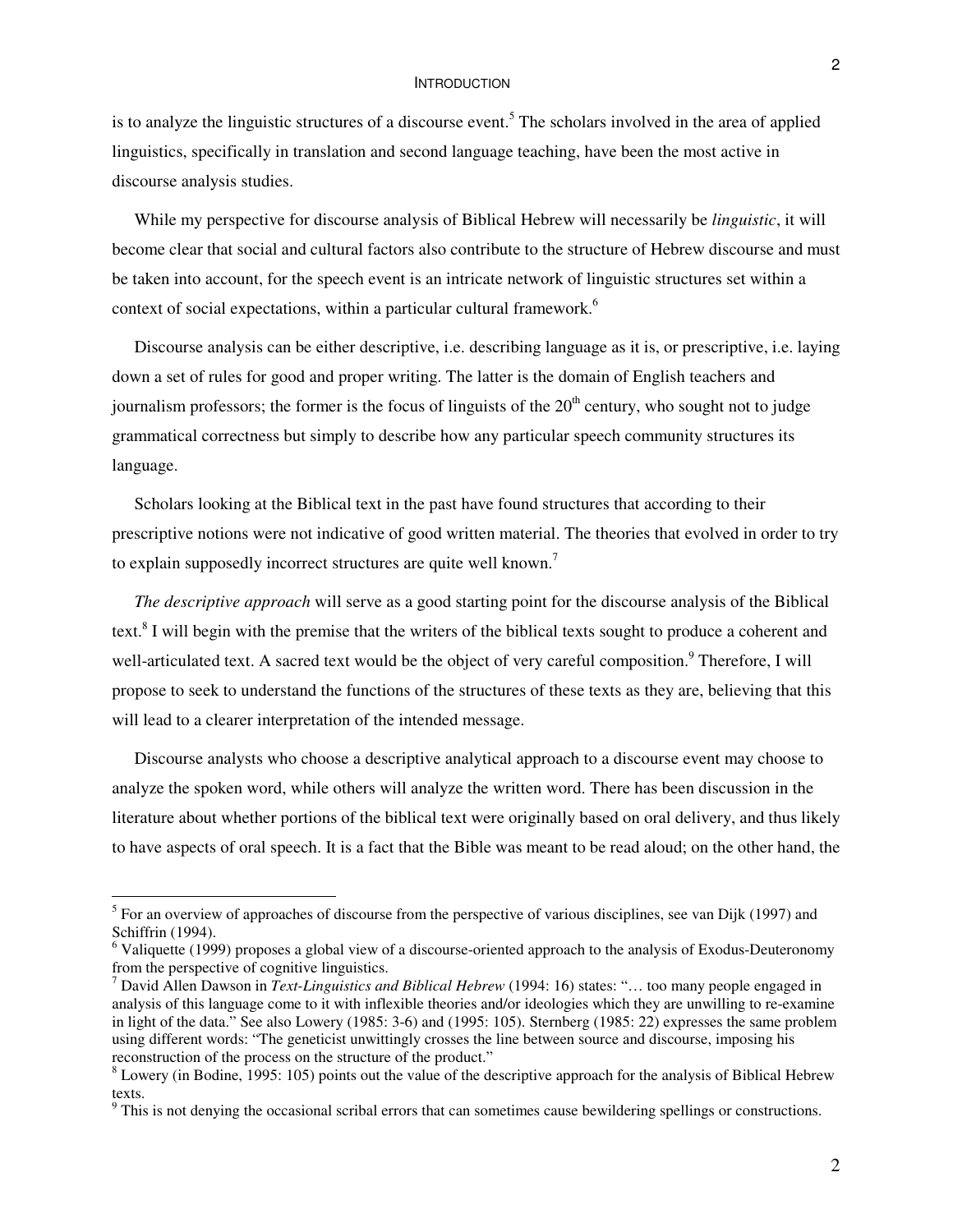text we have before us is a written text, with no possible access to the actual oral speech of the ancient Hebrew. Conversations and speeches recorded in the biblical text cannot be analyzed as a piece of oral speech, but must be analyzed as the author's perception of the speech. Therefore, this analytical approach will be focused on analyzing *a written text.*

The primary goal of Biblical scholars and Bible translators is to better understand the message<sup>10</sup> of the Biblical text. Discourse analysis contributes to this goal of interpretation by means of the *'functionalist'* approach. Schiffrin (1994: 32) aptly describes two types of functional analyses. The first delimits "the functions served by a system (such as language or communication) and matches particular units (such as utterances or actions) to those functions." Let us call this the 'function-to-form' approach. The linguist assumes a certain set of universal functions that are to be found in languages, and seeks to find their manifestations in a particular language.

The second type of functional analysis begins

"with how particular units (again, utterances, actions) are used and draws a conclusion about the broader functions of such units from that analysis. In other words, one would begin from observation and description of an utterance itself, and then try to infer from analysis of that utterance and its context what functions are being served. It is important to note that such inferences are not totally *ad hoc*: rather they can be firmly grounded in the principled schema as to what functions are available… they are not as wed to the notion of system [like the function-to-form approach] because they are more open to the discovery of unanticipated uses of language (see Hymes 1961)" (Schiffrin: 33).

I will call this type the form-to-function approach. Here the linguist identifies linguistic structures and seeks to understands their functions.

These two types of functional approaches<sup>11</sup> are actually reflected in two Biblical Hebrew grammars. In Waltke and O'Connor's *An Introduction to Biblical Hebrew Syntax* (1990), their chapter on subordination reflects the function-to-form approach. They have sections on conditional clauses, final and result clauses, causal clauses, etc. In each section the writers show the various ways that each clause type is realized in Biblical Hebrew. Merwe's grammar (2000), on the other hand, lists the numerous conjunctions found in the language and presents examples of the various functions of each of the conjunctions. Taking the conjunction *asher* as an example: since the material is organized according to clause type in the Waltke grammar, one has to go to the index where one finds no less than 27 references for *asher*. In the Merwe grammar, all the different functions of *asher* are found all in one section. Both types of approaches are useful and complement each other.

 $10$  Lowery (in Bodine 1995: 120) also points to the goal of interpretation for the study of Biblical Hebrew discourse. <sup>11</sup> These two types of functional approaches are mentioned by van der Merwe, 'Discourse Linguistics and Biblical Hebrew Grammar', in Bergen (1994: 16-21) with reference to the work of Robert Longacre. He notes that Longacre uses both functional approaches for his analyses.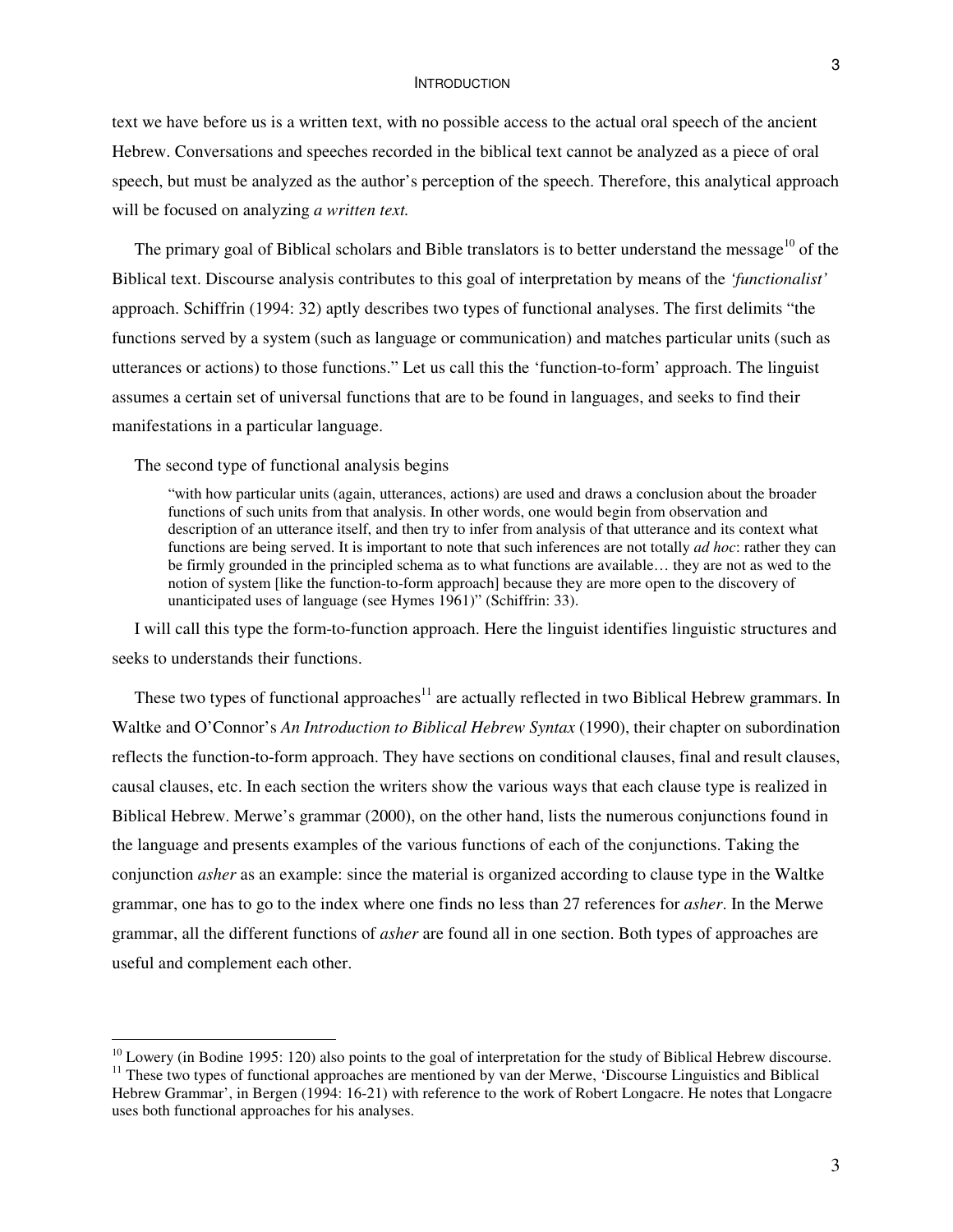In fact, both approaches are necessary for an adequate analysis. Initially, one must look at the raw data and begin to form hypotheses. Linguists who have looked at a large number of languages form hypotheses about the structure of language universally. As a result of these discoveries, certain language functions are identified. Then these hypotheses are tested and looked for in other languages. When approaching Biblical Hebrew, we do well to benefit from the insights gained from research in other languages by looking for these same functions in Biblical Hebrew, such as grammatical functions, as well as common textual features such as participant reference, topic and focus, connectivity, features of continuity and discontinuity, etc.

However, I feel it is very important not to stop at this because each language has its specific peculiarities. One linguistic structure may have a set of functions that do not match the functions of a corresponding linguistic structure in another language. There may be grammatical particles that do not quite 'fit' the functional categories proposed by linguists. Linguists have learned, for example, that trying to make the structure of African languages fit the mold of European traditional grammar categories is a hopeless enterprise. But even after collection of data from many languages, the linguist must not assume that the subject of his investigation will necessarily fit all the proposed functional categories. The methodology proposed here will seek to provide a way for examining how *meaning* and *structure* interconnect to produce a *coherent text*.

Discourse analysis as a tool of interpretation also is constrained to specify where it uncovers functions and meaning. How does one go about discerning the function of any particular linguistic structure? The examination of *context* is a fundamental principle for the accurate analysis of a text. The notion of the role of context in interpretative analysis originates in the realization that nothing can be understood without reference to things, ideas, events, culture, and the people that form the background for and/or are referred to in a discourse. Furthermore, what is said or written before and after the discourse under study will have a definite impact on the interpretation of a discourse. Likewise, the structures of a written text can best be understood with reference to the linguistic context within which it is found. Discourse analysis is the branch of linguistics that insists on seeing the larger picture before drawing a conclusion on the meaning and functions of linguistic structures.

One key tool for contextual analysis is the recognition of different types of texts and the different *parameters* that make up each *text type*. Biblical scholars have also used the tool of classification in their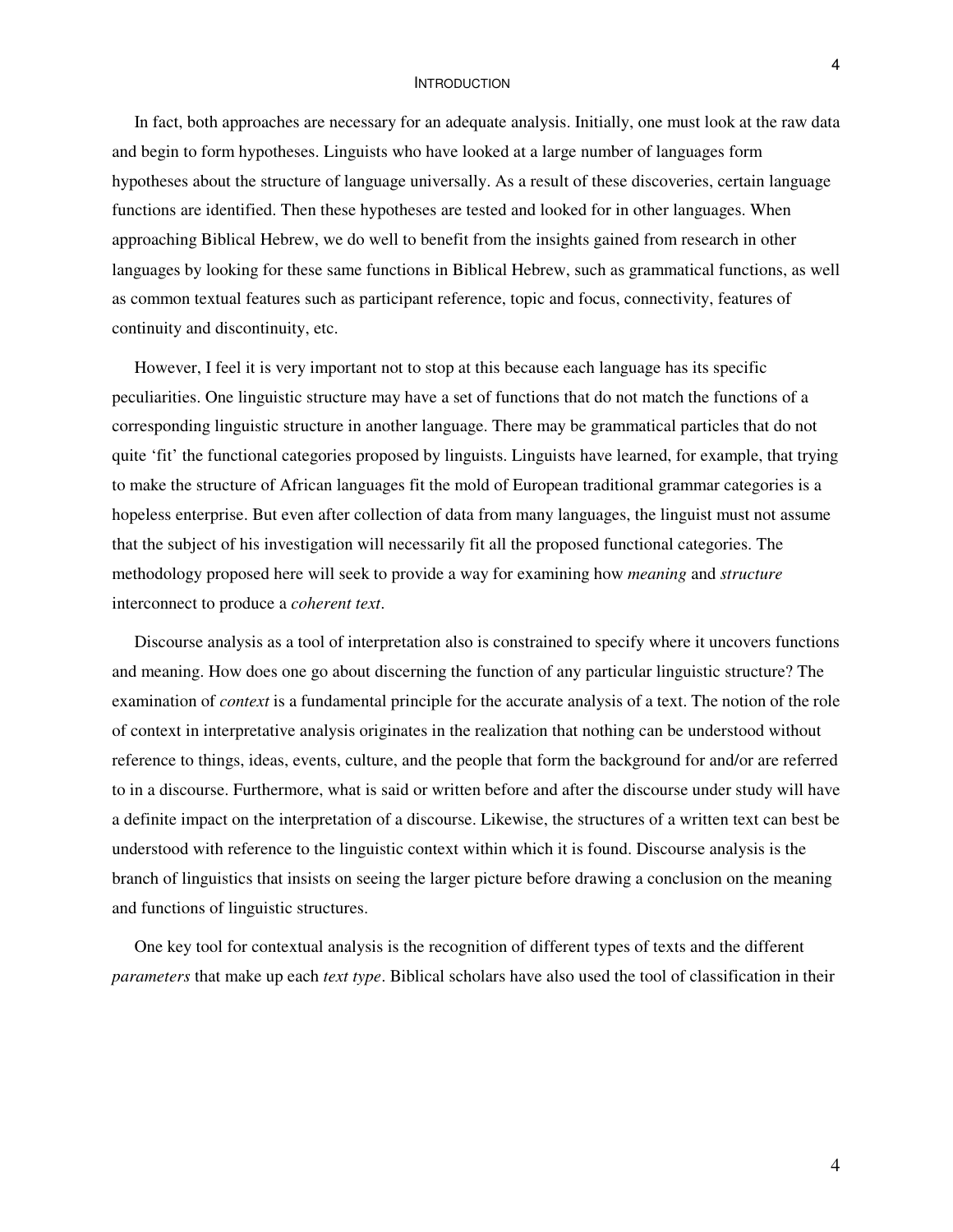5

quest to interpret the text.<sup>12</sup> Those studying law have grouped together laws according to theme in order to facilitate comparison. In discourse analysis, texts can be classified according to a variety of parameters; each classification strategy will yield its own set of valuable insights. Once the classification is made, the structures of the different types of texts are analyzed separately and then compared and contrasted with each other. Comparisons can often provide insights concerning the functions of specific linguistic structures within the variant and similar contexts.

One discovers that specific linguistic structures are typical for certain text types but not for others. For example, in Biblical Hebrew, *wayyiqtol* verb forms characterize narrative, while *weqatal* verb forms characterize certain types of non-narrative. Furthermore, certain grammatical words may have one function in one type of text, and a different function in a different type of text. For example, the French future tense form has a distinct past tense function in the context of a biographical sketch. Longacre (1996: 7) explains that if one compared the word order in narrative in one language with word order in expository discourse in another language, the results would be improperly skewed.<sup>13</sup>

Discourse analysis involves analyzing both the *organizational structure* of the text, and the *choice* and *distribution* of lexical items. Each text type has its own patterns for organizing information in the text: for example, how to begin a text, develop the theme, make a point, and conclude. Discourse analysis looks at how the information is packaged, chunked, and divided up into parts, and what those parts consist of. It also examines the techniques for holding the text together. Semantic relations between clauses and groups of clauses provides insight for the connectivity of the text. The pragmatic status of information, i.e. new, old, assumed, unexpected, important, etc. will have a profound impact on the structure and lexical patterns in the text. Furthermore, discourse analysis examines how referents in a text are introduced to and referred to throughout the text.

Research into these different aspects of discourse analysis will lead us to investigate the distribution and use of specific linguistic structures, such as pronouns versus noun phrase referents, changes in constituent order, and use of different verb forms.

 $12$  For example Eissfeldt (1974) classified what he considered to be the oral units that existed before the composition of Biblical texts, into four large groups: prose types, sayings, songs, and wisdom poems. Prose types he further divided into: speeches, sermons, and prayers, records, and narratives. More recently, Sandy and Giese (1999) present the primary literary genres of the Hebrew Bible: prose and poetry, each divided into subcategories.<br><sup>13</sup> For more discussion on text types and analysis, see Longacre (1996: 7-20) and Van Dijk (1997: 13).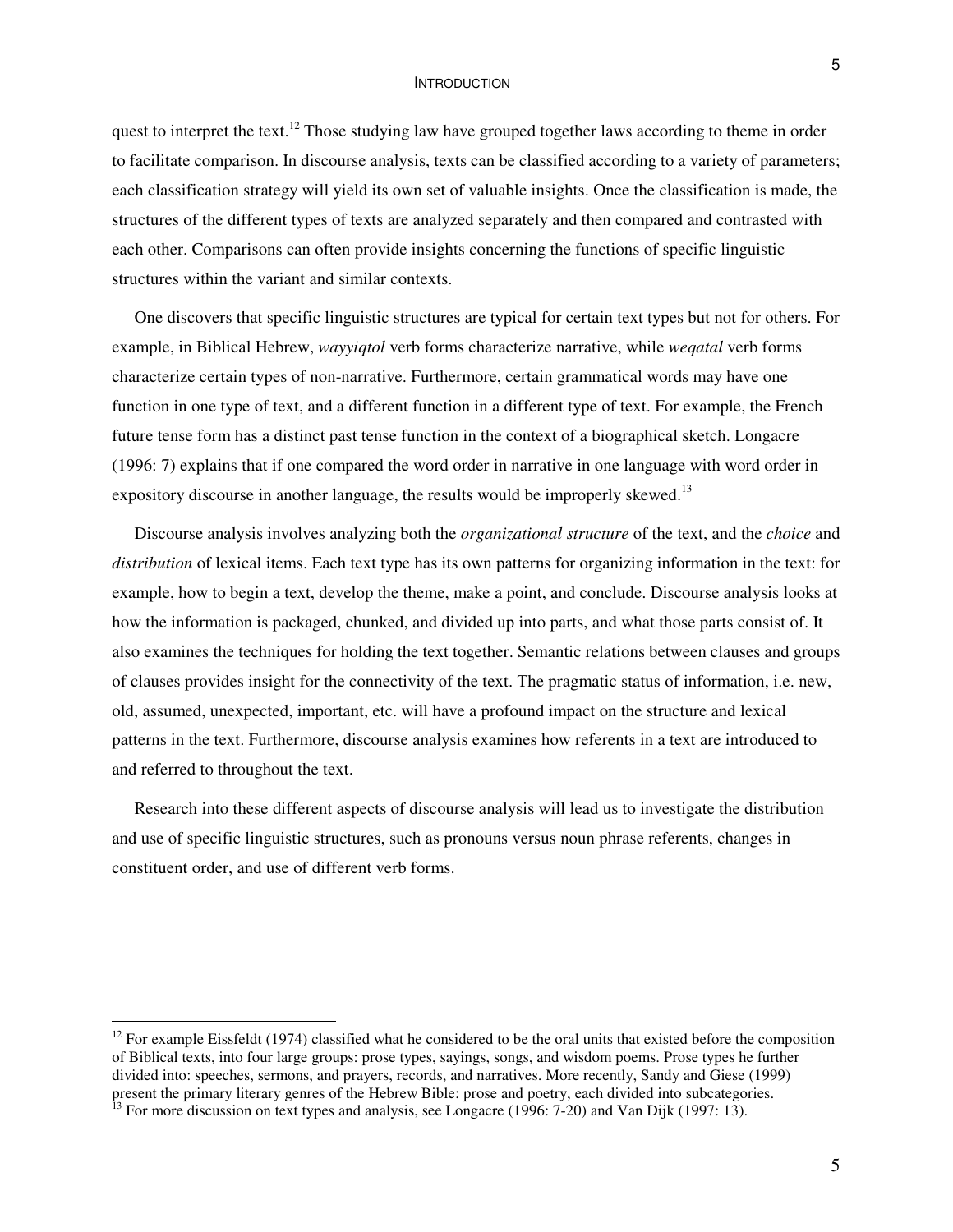A text is always spoken or written with a purpose in mind. The *speaker's purpose in communicating* is a major factor determining the structure and content of the discourse.<sup>14</sup> Therefore, it is important to discern the various purposes for communication. However, what makes analysis complicated is that frequently, texts have multiple communicative purposes. As a result, researchers may choose to analyze a text from the perspective of one communicative purpose only. Our choice of communicative purpose will orient how we analyze the structure of the text unit.

If one takes a poll on the question – what is the purpose of communication? – the most frequent response will likely be: to communicate *information*. Indeed, one dominant current of research in discourse analysis today is research on information structure: that is, research in how a communicator packages the information he wishes to pass on to others. <sup>15</sup> The *informative function* seeks to describe the world as it is.

However, a communication is rarely, if ever, only information. It almost always has a need to be *persuasive*. Kinneavy (1980: 212) and others 16 have pointed out that much communication involves asking (or telling) someone to do something, and/or convincing someone of the veracity of a concept or of a piece of information. Researchers who orient their research in this direction will talk rather of rhetorical<sup>17</sup> analysis, or *rhetorical function*<sup>18</sup> of the text.

A third communicative purpose underlying much communication is *expressive*; that of expressing one's emotions and opinions, making judgments, giving one's own perception or evaluation of an event, or of a statement. The explicit form of expressive communication would be 'I' statements, but personal bias inevitably lies beneath of much of what is said and written.

 $14$  Callow and Callow (1992: 7) state it even more strongly: "It is the speaker's purpose in communicating which determines both the structural form and the detailed expression." However, other factors also need to be taken into consideration such as the medium of communication and the receptor of the communication. Bhatia (1998: 13), while recognizing other factors, maintains that communicative purpose remains the primary factor for the structuring and shaping of a discourse event.

<sup>&</sup>lt;sup>15</sup> See Lambrecht (1994) for an extensive treatment of the topic of information structure. Shimasaki (2002) applies the notions of topic and focus in information structure to Biblical Hebrew.

<sup>&</sup>lt;sup>16</sup> Birch (1993: 43-56) cited by Ghadessy (1993: 2): "His firm conclusion is that all types of texts are 'distinctive imperative acts aimed at influencing the thoughts and actions of other people'. Our lexical and grammatical choices are not 'innocent choices'."

 $17$  Note that the term 'rhetorical' can also have a broader meaning. See 1.2 for further discussion on rhetorical analysis.

 $18$  For examples of research in rhetorical function (i.e. persuasive) in Biblical studies see Watts (1999), Sonsino (1980), and Eriksson, Olbricht, and Übelacker (2002). The latter also has an extensive bibliography on the topic.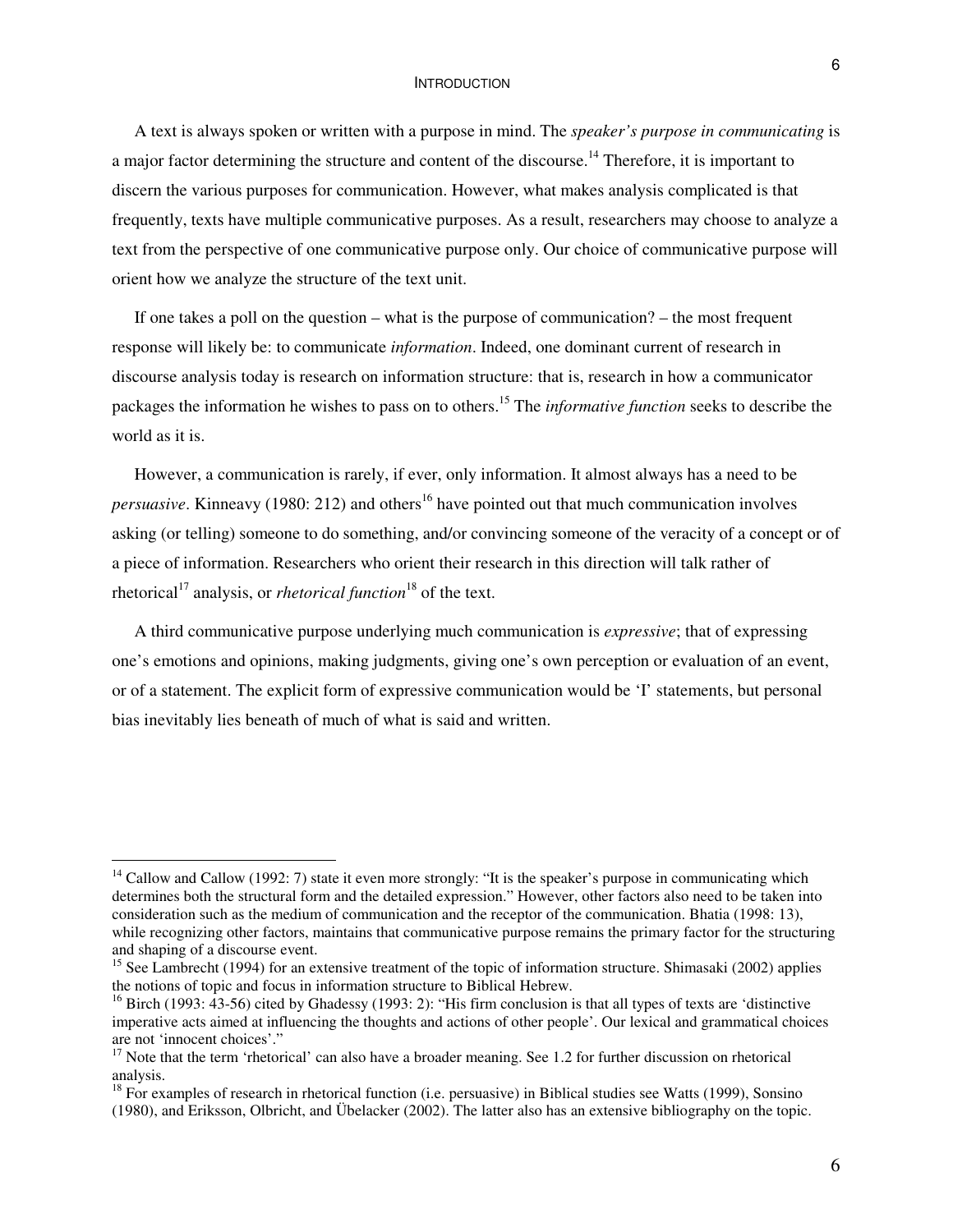A fourth communicative purpose may be termed *poetic*;<sup>19</sup> that is, the goal to entertain, to make a discourse event enjoyable, interesting, even beautiful. Literary studies have focused on this aspect in poetry and narrative prose literature, often using the term 'stylistics'<sup>20</sup> or 'aesthetic qualities.' Again, one can see that while some literary writing (romance novel, poetry, etc.) and performances (drama, comedy, etc.), are for the primary purpose of enjoyment, even then, there will likely be some informative or persuasive message embedded in the communication event. The expressive communicative purpose is also very closely associated with poetic functions.

Psalm 1 – *Happy is the man who walks not in the counsel of the wicked…* – is a simple example of the interaction of all the above-mentioned communicative purposes. It is presented as an informational statement – the reality of the world. At the same time it is expressive (expressing an opinion), persuasive (the author clearly wants his reader to ground himself in God's law), and poetic. Legal literature has the explicit communicative purpose of telling others to do something (persuasive), but it also is informative (how to do things), expressive (God's opinions about how things should be, including degrees of importance) and poetic (with parallelisms). A good methodology of discourse analysis will take into account all of these aspects of communicative purpose.

In summary, my orientation to discourse analysis will consist of the following:

- a. Analysis of a written text with a unifying theme, topic, or setting.
- b. A descriptive linguistic orientation.
- c. A functionalist approach, determining how meaning and structure interconnect to produce a coherent text through an examination of context.
- d. The notion that the speaker's purpose is a major factor in determining the structure and content of the discourse.
- e. Identification of the parameters of a text for the purposes of text classification and analysis.
- f. Analysis of both the organizational structure of the text, and the choice and distribution of lexical items.

# **1.2 Discourse analysis and other related disciplines**

When I embarked upon discourse analysis research of Biblical Hebrew, in particular, of Biblical Law, I could not find much published research on the topic. However, I did find research under other names, that seemed to be somewhat linked to discourse analysis. Thus one may wonder what is the difference between discourse analysis and semantics, syntax, pragmatics, literary analysis, rhetorical analysis, and

<sup>&</sup>lt;sup>19</sup> For example, Sternberg (1985) and Berlin (1985). It should be noted that literary studies also examine the reader's perception of the poetic: that is, the discovery of beauty and literary structure in the text that may or may not have been intentional on the part of the author.

<sup>&</sup>lt;sup>20</sup> Meltzer (in Bodine 1995: 140) states: "Ethnopoetic studies point out the special dangers of analyzing texts in terms of referential [i.e. informational] function only; equal attention must be paid to the expressive, poetic, and pragmatic functions of the language in its socio-cultural context."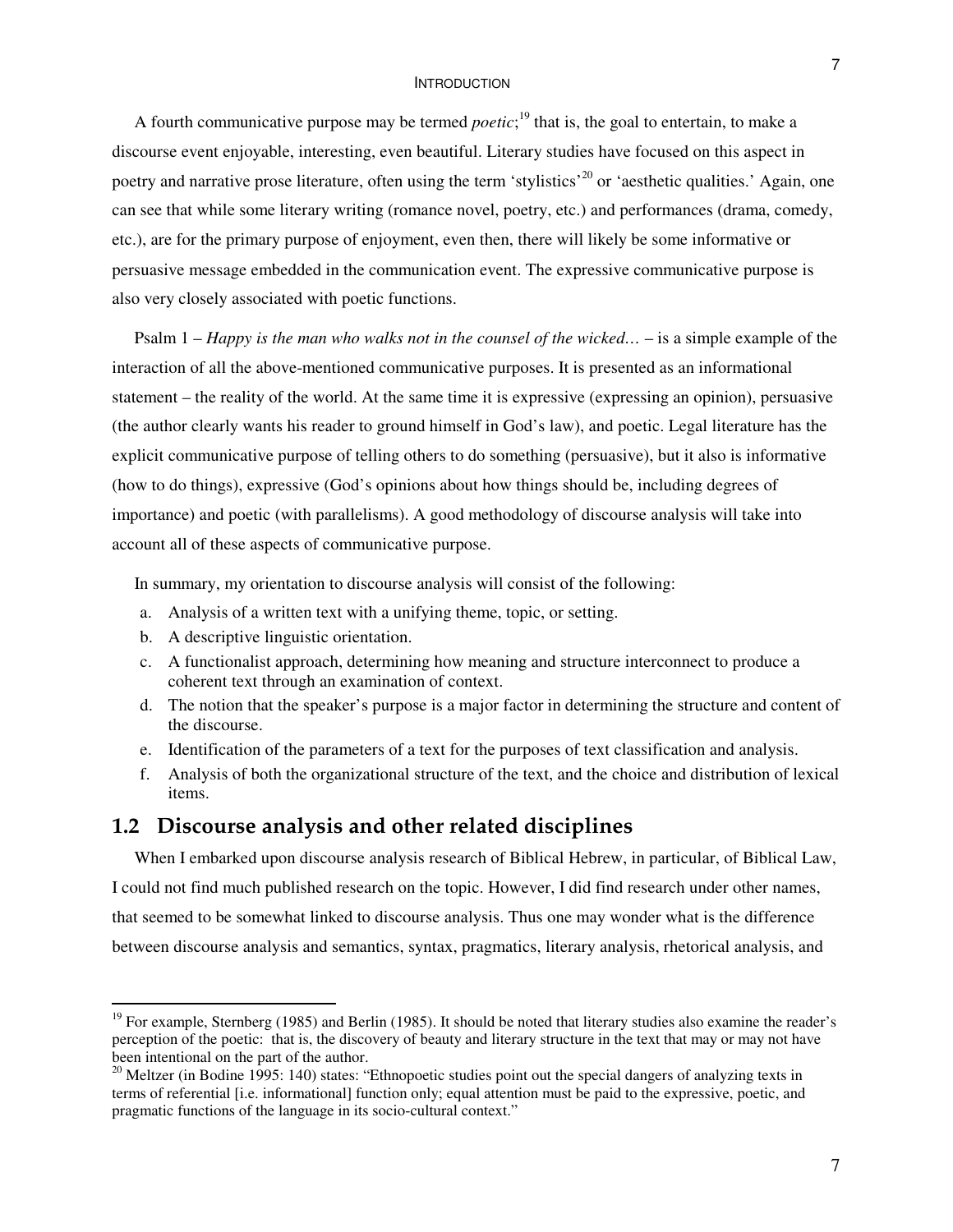text-linguistics. A brief overview of each of these in comparison with discourse analysis will help to better situate and define my chosen approach to discourse analysis.<sup>21</sup>

*Semantics* is a branch of traditional linguistics that is concerned with meaning. Within Biblical studies the study of semantics of words and grammatical meanings has been of high importance throughout the ages, as manifested in Biblical Hebrew dictionaries and books on word studies. The field of semantics has known a variety of theoretical approaches especially in recent years, $^{22}$  which help scholars to understand the meanings of linguistic structures from new perspectives. One insight mentioned above is the importance of examining the semantics of linguistic structures in the context of a text. The science of the study of meaning is not to be limited to the study of individual lexical items isolated from their context. It is the study of meaning of a linguistic element in relationship to other linguistic elements, in relation to the real world. My approach to discourse analysis connects with semantics, then, in the sense of looking for meanings of linguistic elements such as grammatical structures and particles within the context of the text.

*Syntax* is the study of sentence structure. It has been the subject of a multiplicity of theoretical approaches over the years. However, many of these theoretical approaches focus on the sentence in isolation of a context. Approaches to studying the grammar and syntax of Biblical Hebrew have also tended to be limited to the analysis of grammatical structures within the context of a sentence. It is a fact, though, that in some (if not all!) languages, certain particles and structures have eluded analysis at the syntactic level.

Like the term 'discourse', *pragmatics* is a term that has many and varied meanings. In general it refers to the question of language use, and of meaning in context; thus it is very closely related to my stated aims above. Cotterell and Turner (1989: 16), in citing Leech (Principles of Pragmatics) suggest that "the difference between semantics and pragmatics is that semantics answers questions of the form 'What does X mean?', while pragmatics answers questions of the form 'What did you mean by X?" Verschueren (1999: 11) explains that meaning within pragmatics "is not seen as a stable counterpart to linguistics form. Rather, it is dynamically generated in the process of using language." Pragmatics focuses on the meaning the speaker intends to convey, knowing very well that messages may be expressed indirectly (for example, a rhetorical question may be used to express a request, or disapproval, depending on the social or cultural context). It is from those who have developed the study of pragmatics, that we have the

 $21$  There are other names for very similar and overlapping areas of research which I will not be discussing here, but whose work I have consulted and occasionally cited: register analysis (Ghadessy, 1993), genre analysis (Bhatia, 1998) and narrative syntax (van Wolde, 2002).

 $22$  One important innovation is the field of cognitive linguistics, which takes a look at meaning from the perspective of the mind processing data from multiple sources in order to establish or produce meaning. See Ungerer and Schmid (1996) for an introduction to cognitive linguistics.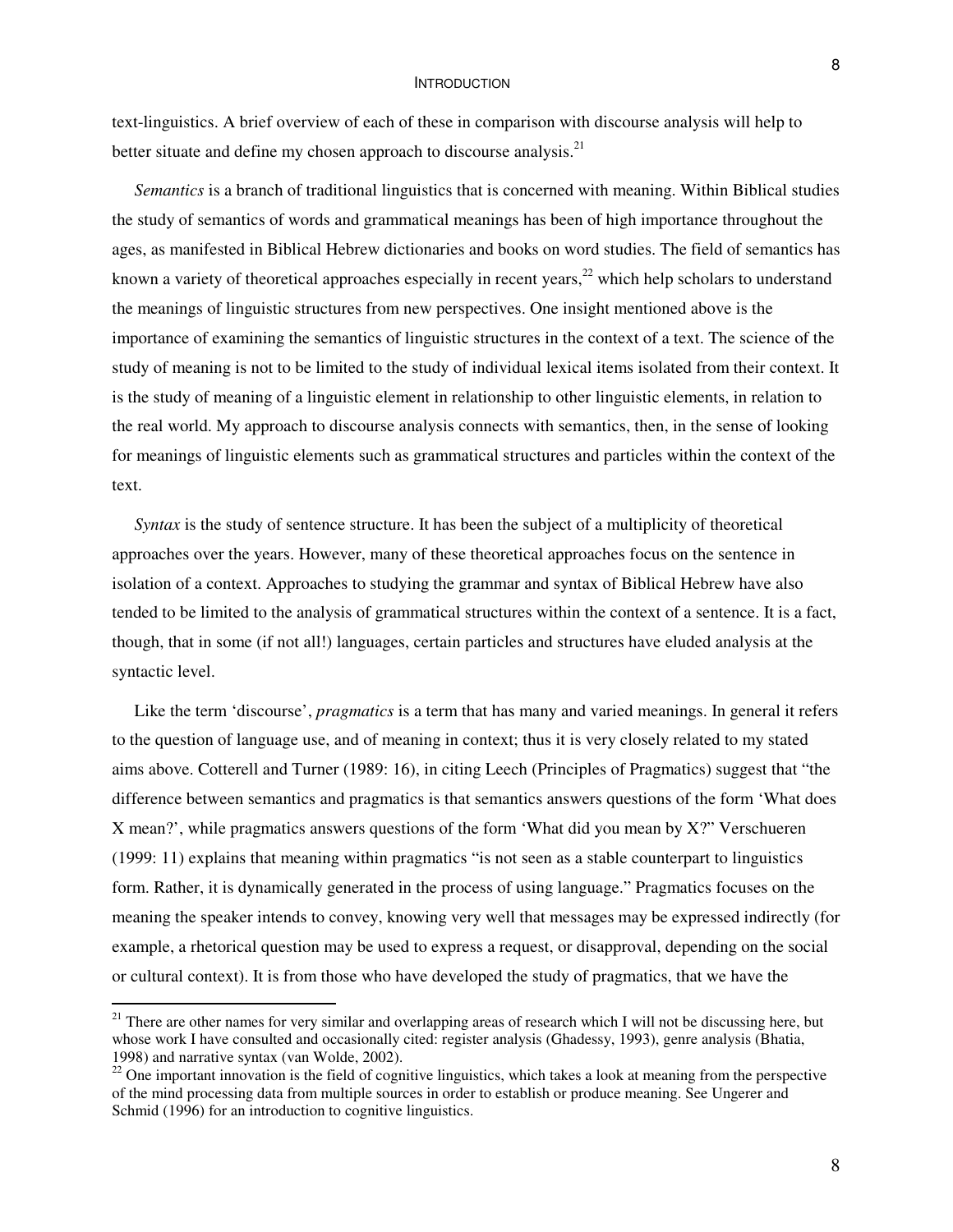distinction between 'utterance', a sequence of real language, and 'sentence', a metalinguistic conception. 23

The principles of pragmatics are very much used by discourse analysts, in the sense that they look to the matter of meaning in context, so much so, that Brown and Yule (1983: 26) state that " 'doing discourse analysis' … primarily consists of 'doing pragmatics'". A few Biblical Hebrew scholars have sought to explicitly explore pragmatic meaning in Biblical Hebrew texts.<sup>24</sup>

Literary analysis is the study of the structure of literature. In the latter half of the 20<sup>th</sup> century, there was an explosion of research on the literary structure of the Biblical text. Most research has been focused on the Biblical narrative by authors such as Meir Sternberg, J.P. Fokkelman, Shimon Bar-Efrat, and Adele Berlin. Structural analysis of poetry has also been the subject of much research, with authors such as M. O'Connor, Watson, Adele Berlin, and others. The literary study of a text is based on the premise that the text is a carefully composed piece of writing. Biblical literary analysts have focused on identifying and analyzing literary techniques in narrative such as character, point of view, repetition, parallelism, and the representation of time and space, among others.<sup>25</sup>

Literary analysis intersects with the field of discourse analysis. It may be suggested that the two are separate fields, but I am inclined to suggest that there is much overlap, especially in what constitutes the literary structure of the text. For example, Dorsey's (1999) methodology for the analysis of literary structure includes looking for boundaries of literary units, and for linear and parallel structures; both aspects are a part of my proposed discourse analysis methodology. In fact, Sternberg (1987: 15) sees a 'literary approach' to the Biblical text as a discourse-oriented means of analysis: that is, an analysis based on what is found in the text. Lowery (in Bodine, 1995: 116) goes as far as saying that discourse analysis is the "linguistic specification of a literary concept." I see literary analysis as simply an examination of the poetic purpose of discourse. From the perspective of a broad definition of discourse analysis, literary analysis may be seen as a sub-category of discourse analysis.

The term 'rhetoric' has a very long history of use. According to van Dijk (1997: 12), going as far back as Antiquity, "rhetoric may be considered as the forerunner of what we would now call discourse studies." He defines the term: "*rhetorical analysis* will typically focus on such persuasive 'devices', that is, special structures at all discourse levels that attract attention, for example because of unexpected repetition, inverse order, incomplete structures or changes of meaning." Muraoka further defines its as the

9

 $23$  See footnote #4.

<sup>&</sup>lt;sup>24</sup> See Heimerdinger (1999) and Miller (1996). See also Hollenbach, Bruce, and Jim Watters (1998) "Study Guide

on Pragmatics and Discourse," Notes on Translation, Vol. 12.1, pp.13-35, for tools for research in Biblical studies.<br><sup>25</sup> See Bar-Efrat (2000: 10) for his view of the literary study of the Biblical text. See also Dorsey (1 excellent methodology for the analysis of literary structure.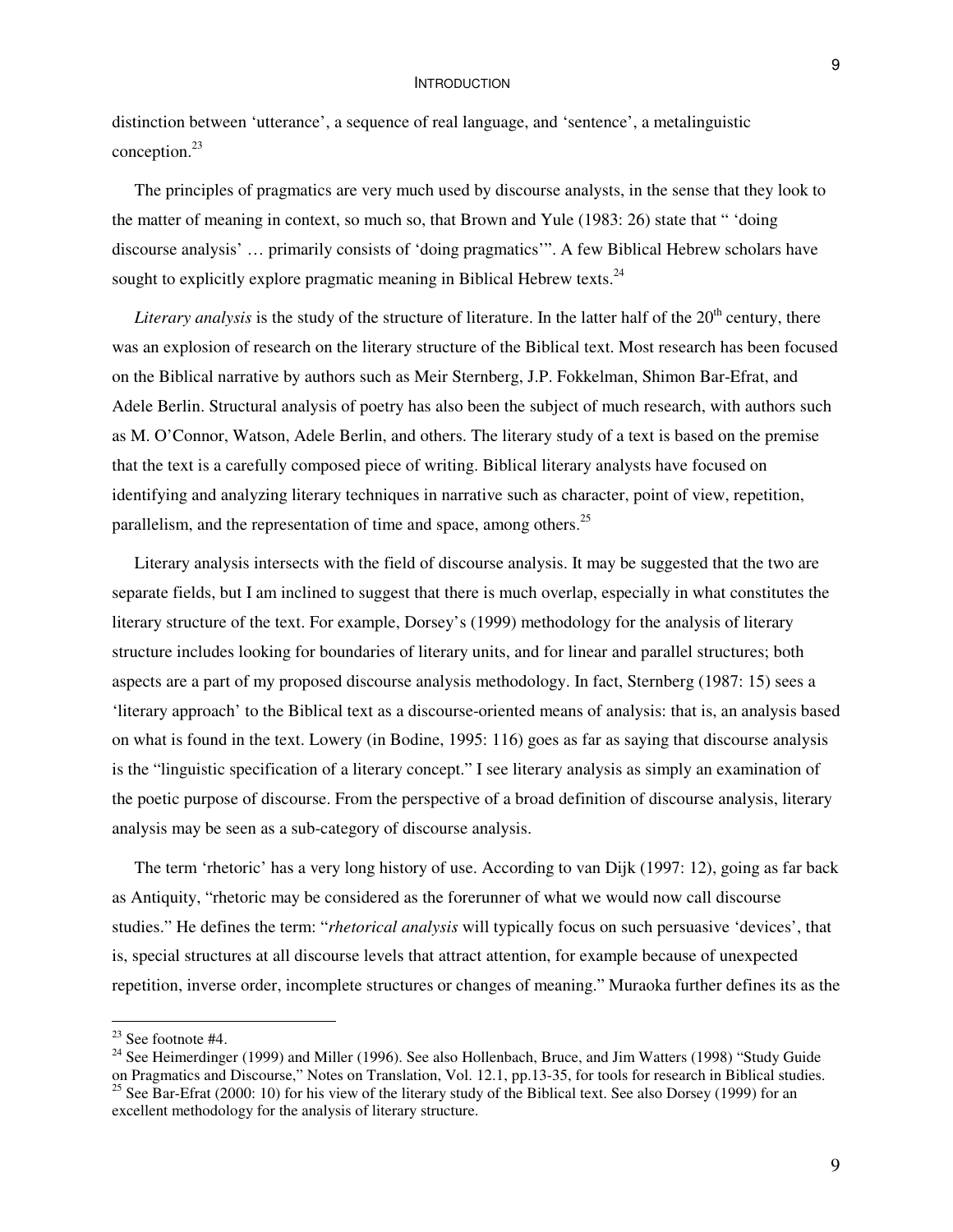expressive function of the text, as opposed to its informative function.<sup>26</sup> Watts (1999) explores the rhetorical function of Biblical law as a whole, as well as some techniques used for the goal of persuasion in the structure of the laws.

However, others have used the term rhetoric to refer to the analysis of structure and figures of speech, such as parallelisms, chiasmus, and other techniques that show the unity of the composition (Meynet, 1998: 38). This appears to be another way to label the analysis of literary structure. Meynet argues that this kind of rhetorical analysis "brings to light their inner logic." The title of a book, *Literary Structure and Rhetorical Strategies in the Hebrew Bible* (by De Regt et al, 1996), reflects the notion that literary structure and rhetorical strategy are two separate ideas that are intertwined so much in a literary composition that they must be analyzed together.

Like literary analysis, rhetorical analysis and the analysis of rhetorical strategies could also be considered to be sub-category of discourse analysis.

The field of *text-linguistics* is the discourse analysis of a text from a linguistic perspective. Early work on texts defined texts as a "unit larger than a sentence", consisting of a "sequence of well-formed sentences" (Beaugrande and Dressler, 1981: 28) based on the notion that one could develop a transformational grammar of texts, without reference to semantics or pragmatics in communication. However, as Beaugrande and Dressler note, the definition must be expanded in order to model "human communication in real interaction." If this is the case, then a text unit and a discourse unit amount to about the same thing. In fact, Trosborg (1997: 4) says just that. She noted that what some authors call discourse, others call text. For instance, the subject of Longacre's book (1996), called *The Grammar of* Discourse, is referred to by others<sup>27</sup> as text-linguistics.

For some, such as Longacre (1996) and Dawson (1994), the task of text-linguistics seems to be limited to an analysis of grammatical structures. Heimerdinger (1999: 11) considers this approach as too limited, because it does not take into account what are normally considered to be literary devices: "Even if one accepts that literary discourse has specific features, from a discourse point of view, stylistic or rhetorical evidence is no different from any other kind of linguistic evidence. As a result, it is to be expected that a discourse approach should be able to account at least for some of these features." The Journal of Textlinguistics and Translation (JOTT) has articles which include the following in their titles: "A discourse reading of…", "The Rhetoric of…", "A Literary Theoretic Look at…" (JOTT 11, 1998); "Structure and Function of…"(JOTT 7, 1996); "The Poetics of…" (12, 1999); "From Literary Analysis to

10

 $26$  Cited in the forward in de Regt, de Waard, and Fokkelman (1996).

 $27$  Such as Heimerdinger (1999) and Dawson (1994).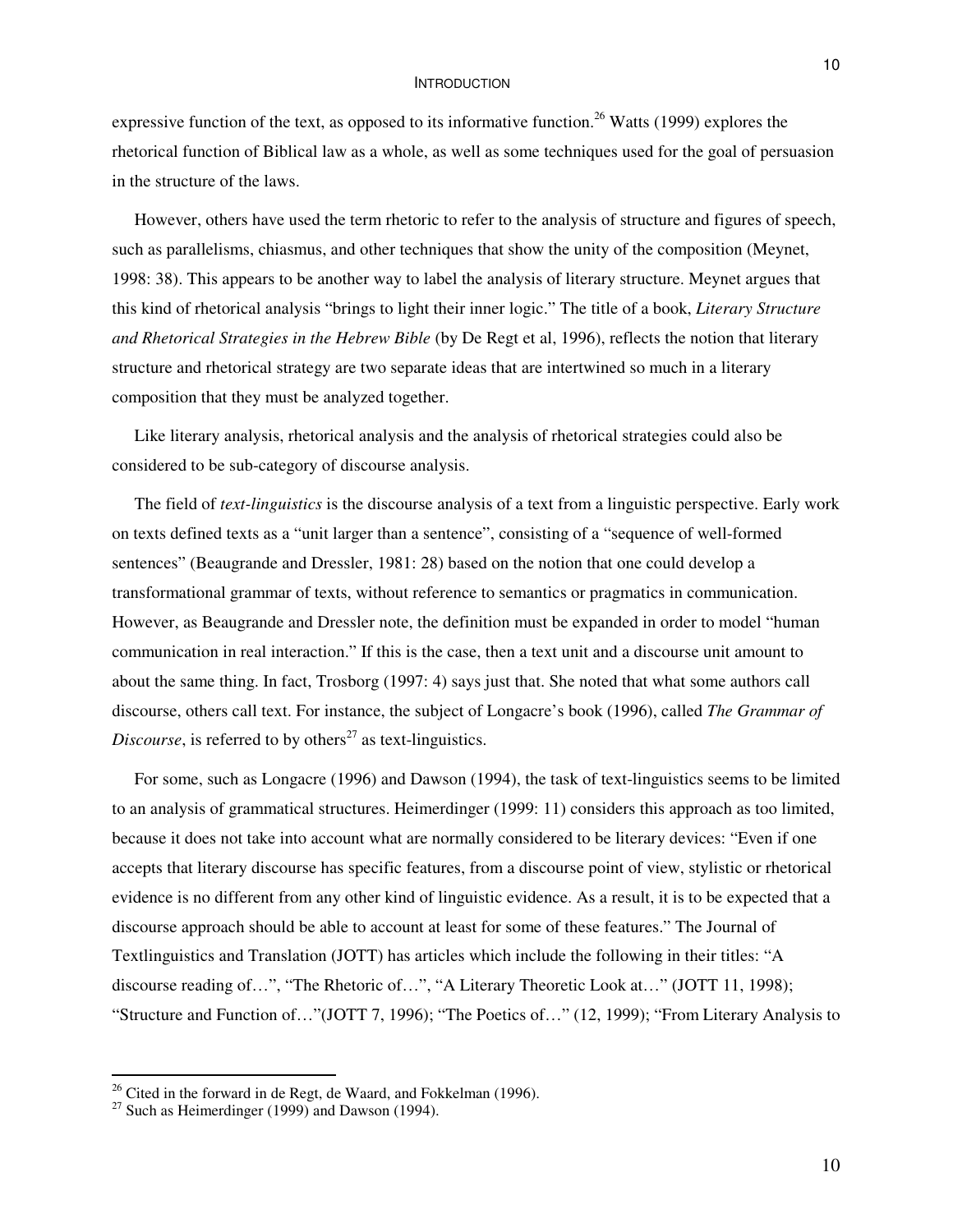…" (7, 1995). It appears that the editors use an all-inclusive notion for the definition of text-linguistics. This definition of text-linguistics would also include the type of analysis that I will present in this thesis.

Semantics (meaning), syntax (sentence structure) and pragmatics are essential ingredients of a discourse unit. In my opinion, literary analysis, rhetorical analysis, and text-linguistics represent research along the lines of three communicative purposes – poetic, rhetorical (as in persuasive) and informational, respectively. They constitute aspects of discourse analysis by coming from different starting points but converging on and providing an analysis of a discourse unit, often making the same discoveries, and even drawing the same conclusions. Thus, generally, I will be promoting a more inclusive approach to the study of discourse analysis of Biblical texts.

# **1.3 Discourse analysis of biblical law**

## **1.3.1 Brief review of the literature**

Lowery (in Bodine, 1995: 103-105) remarks that the latter half of the  $20<sup>th</sup>$  century saw a new turn in the research on the Biblical text that came on the heels of the development of the descriptive approach to linguistic investigation of languages in the 1940's. He cites the 1968 Muilenberg address to the Society of Biblical Literature, which opened up the world to the literary exploration of the Biblical Hebrew text. In other quarters, the evolving work on language description led to the inevitable realization that sentences and words in sentences could not be analyzed in a vacuum, that understanding the context in which they were spoken or written was fundamental for the comprehension of their functions.<sup>28</sup> The first Hebraist, to my knowledge, to address the question of syntactic functions within the context of a text was Francis Andersen, whose book The Sentence in Biblical Hebrew (1974), contains a wealth of information on relations between clauses.

Since Andersen's seminal work, others have followed, proposing discourse theoretical approaches for the study of the Hebrew text,<sup>29</sup> and analyzing grammatical features within a discourse context.<sup>30</sup> A

<sup>&</sup>lt;sup>28</sup> Linguists with the Summer Institute of Linguistics such as Pike, Grimes, Longacre, Callow and others working on Bible translations throughout the world were the first to recognize the need to consider the discourse context in their analysis of languages, and in the subsequent application of translation principles.

<sup>&</sup>lt;sup>29</sup> For examples of theoretical approaches see: Lowery (1985), Longacre (1989), Cotterell and Turner (1989), Van der Merwe (in Bergen, 1994), Buth (in Bodine, 1995), Lowery (in Bodine, 1995), Longacre (1996), Rosenbaum (1997), Van Wolde (2002), Heimerdinger (1999), Shimasaki (2002), and Groom (2003).

 $30$  For examples of studies on specific features see: Lode (1989) on post-verbal word order, Buth (1990) on word order, Eskhult (1990) on verbal aspect, Bailey and Levinsohn (1992) on pre-verbal word order, Longacre (1992) on pre-verbal word order, de Regt (in Bergen, 1994) on rhetorical questions, Longacre (in Bergen, 1994) on the *weqatal* form, Gropp (in Bodine, 1995) on ke/be + the infinitive construct, Miller (1996) on conversational structure, Shulman (1996) on modal verb forms, Rosenbaum (1997) on word order, Goldfajn (1998) on word order and time, de Regt (1999) on participant reference, Revell (in Miller,1999) and van Wolde (same volume) on the verbless clause, Shulman (1999) on the particle NA, Follingstad (2001) on the *ky* particle, Shimasaki (2002) on focus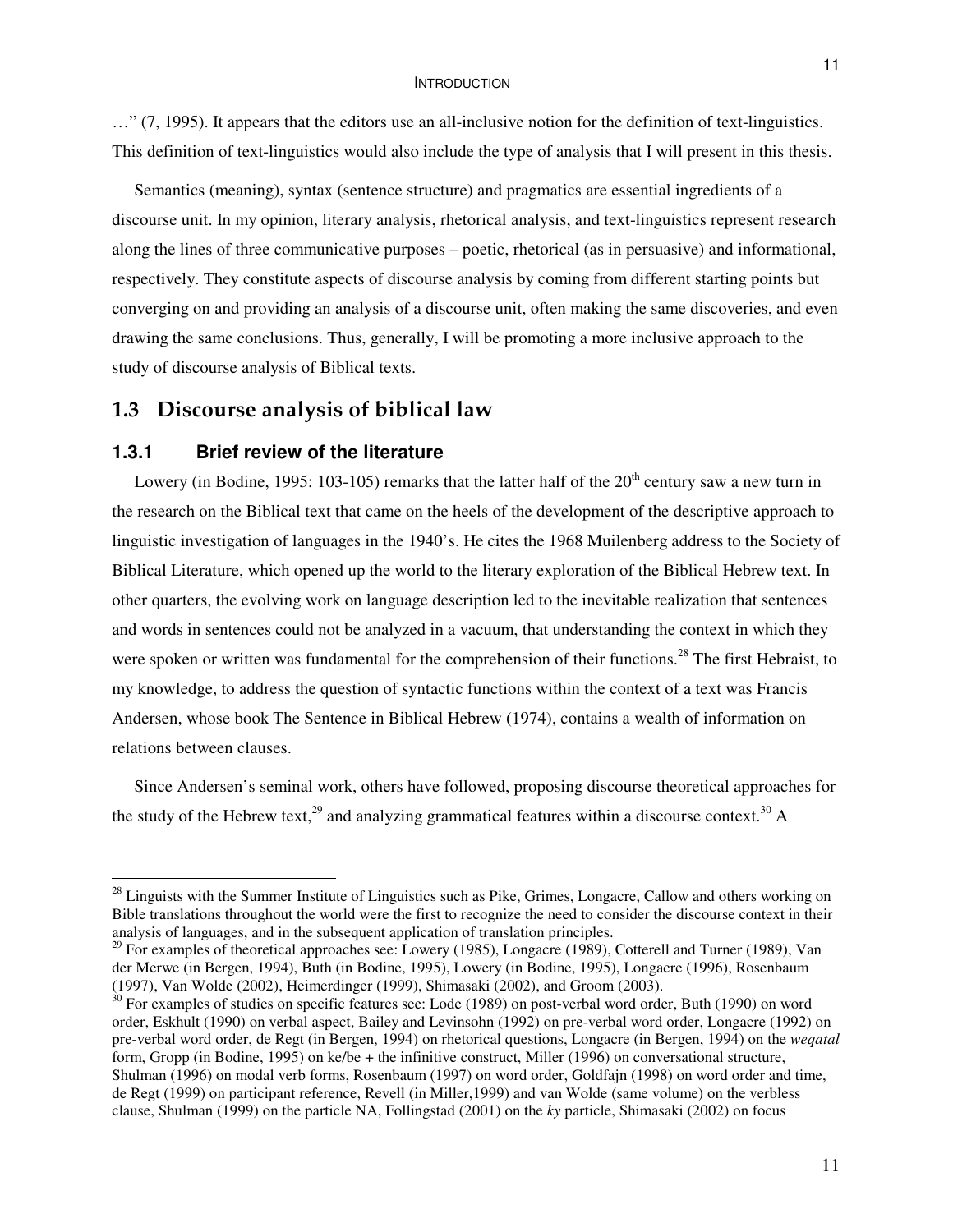number have focused on analyzing narrative texts $^{31}$  in parallel to literary treatments of the Biblical narrative. Others have examined the discourse structure of Hebrew poetry,<sup>32</sup> as well as prophetic literature.<sup>33</sup> A precious few have worked on instructional texts,<sup>34</sup> while texts on prayer<sup>35</sup> and Biblical law and other types of directives<sup>36</sup> have been all but neglected in the field of discourse analysis. To my knowledge, Dawson (1994) is the only author who has attempted a brief discourse analysis of legal texts - Lev. 6.1-7.37 and Lev. 14.1-32. For those who have included data from the legal corpus in their analysis of a particular feature, the analysis has not taken into consideration the distinct features of legal texts.<sup>37</sup>

The same can be said of methodologies of the discourse analysis of different genres within the Hebrew Bible. The methodological guidelines for Biblical Hebrew literature have focused primarily on narrative.<sup>38</sup> There also exist guidelines for the analysis of conversation,<sup>39</sup> and poetry,<sup>40</sup> but only minimally on 'hortatory'.<sup>41</sup> Until now there has been no methodology specifically oriented for the discourse analysis of Biblical law.

Therefore most of the information on discourse structure of the legal texts has been culled from discourse and literary research on other genres and from studies of specific linguistic features which are frequent in legal texts. Literary studies on legal texts are also a most valuable source of information. For example Sonsino (1980) and Elkin (2003) discuss motive clauses in legal texts; others such as Welch (1990), Sprinkle (1994), and Douglas (1993) and (1999) identify parallelisms and chiastic structures.

structure and word order, and Fariss (2003) on word order. One should also mention Waltke and O'Connor (1990), and van der Merwe (2000), whose grammatical descriptions inevitably access text level parameters at certain points.<br><sup>31</sup> For examples of analyses focused on narrative texts see: Longacre (1979) on the flood narrative, Cott Turner (1989) on the rape of Tamar, Eskhult (1990), Dawson (1994) on Jephthah (Judges 10-11) and on Ruth, Bergen (1994: Part II) along with Longacre and Hwang on Jonah, Gropp (in Bodine, 1995), Longacre (1989, 2003) and Endo (1996) on the Joseph story, Heimerdinger (1999) and Groom (2003) on Judges 4, as well as numerous articles in JOTT, and its predecessor, OPTAT, Occasional Papers on Translation and Text-linguistics.

 $32$  For examples on discourse studies of poetic literature see: Wendland (1994), JOTT 5.1 (1992), JOTT 6.3 (1993) on Proverbs, and other articles in JOTT.

<sup>&</sup>lt;sup>33</sup> For examples on discourse studies of prophetic literature see: Wendland (1995) on Hosea and Joel, JOTT 5.1 (1992) on Haggai and Nehemiah, JOTT 6.3 on Obadiah, JOTT 6.4 (1993) on Isaiah and Malachi, and other articles in JOTT.

 $34$  Both Dawson (1994) and Longacre (in Bodine, 1995) examine the tabernacle instructions in Exodus.

 $35$  Nel (1982) takes a look at the structure of admonitions in Proverbs, and Miller (1994) outlines the structure of prose prayers in the Hebrew Bible. Crenshaw (1995) contrasts the form of prohibitions in legal texts and in wisdom literature.

<sup>&</sup>lt;sup>36</sup> See Longacre (2003: Ch 5) for an analysis of 'hortatory' discourse in the Joseph narrative, as well as Shulman (1996) and (2001) on directive forms in the Pentateuch and the Former Prophets.<br><sup>37</sup> For example, Shimasaki (2002) and Follingstad (2001).

<sup>&</sup>lt;sup>38</sup> See Longacre (1996) for an introduction to a tagmemic approach.

<sup>&</sup>lt;sup>39</sup> See Cotterell and Turner (1989, Ch.8) for an introduction to the principles of conversation analysis in Biblical texts and Miller (1996) for an analysis of reported speech in Biblical Hebrew.

 $40$  See Wendland (1994) and Wendland (1998).

<sup>&</sup>lt;sup>41</sup> Dawson (1994) uses Longacre's tagmemic approach and presents a methodology that he applies to several different genres including legal texts. Levinsohn (2002) has produced a set of lectures for the discourse analysis of hortatory texts, applying some of his insights to Biblical Hebrew.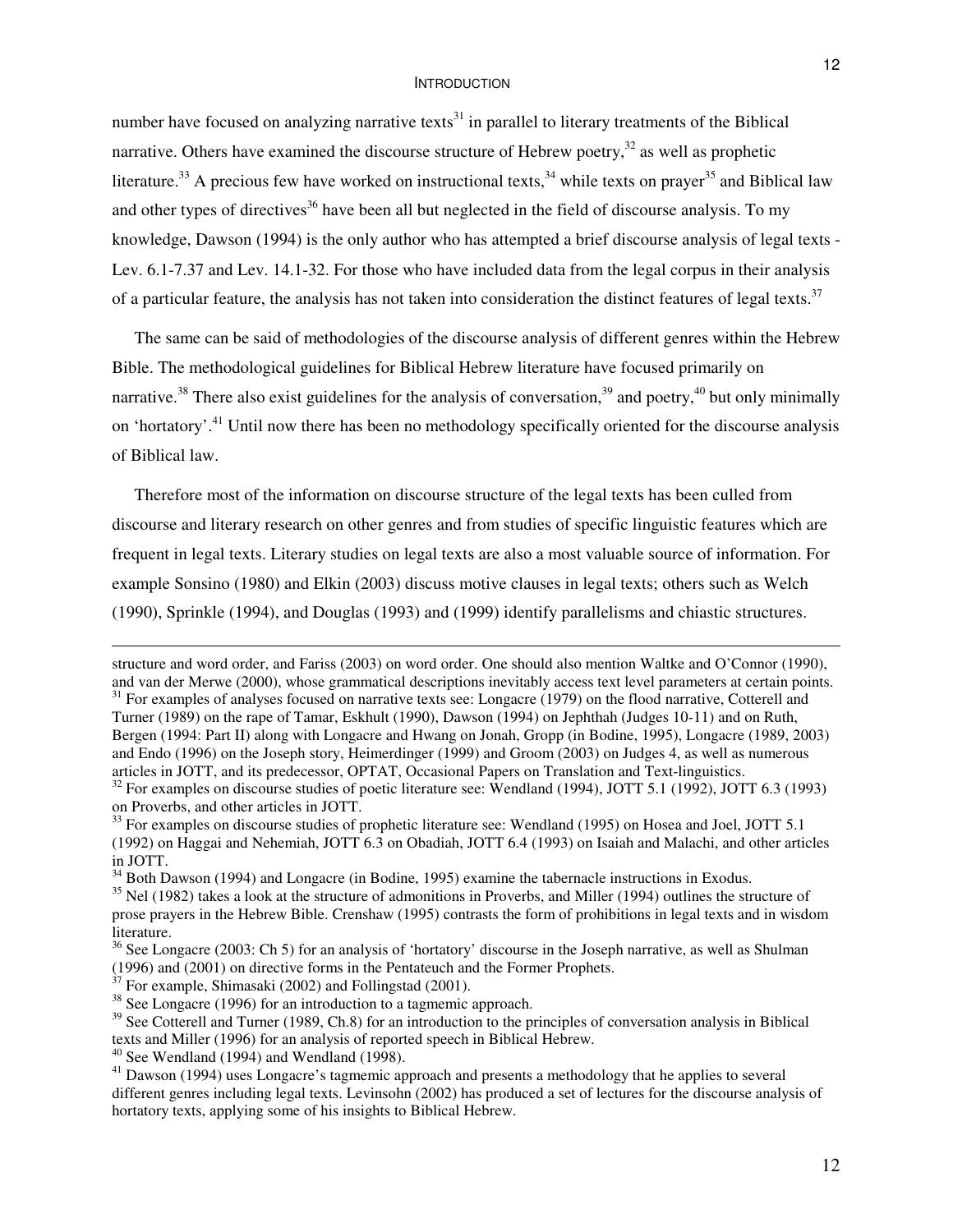Some of these latter (Sprinkle and Douglas) also examine the features of boundary markers that mark off units. Literary analysis of various texts (in addition to parallelism) have been done by Magonet (1983) on Lev. 19, Schwartz (1987) on Lev. 17-19, Knierim (1992) on Lev. 1.1-9, Hutton (2000) on Lev. 1-3, Morrow (1990) on Deut. 15.1-3, and Tigay (1994) on Ex. 20.22-26. Morrow (1990) examines in detail the literary structure of Deut. 15.1-3, noting the introductory formula, the parts of the text in comparison with similar types of texts, cohesive techniques, repetition, and chiastic arrangement between two clauses.

# **1.3.2 Objective**

As a result of the paucity of research on the topic, my objective in this thesis is to lay the groundwork for a discourse analysis of Biblical law by proposing a methodology which could inspire further research on specific features of legal discourse. Throughout this work I draw examples from the corpus of legal texts in the Torah.

## **1.3.3 Motivating factors**

There a number of motivating factors for developing a methodology for the discourse analysis of Biblical law.

First, it is necessary to see the global picture and define what a discourse analysis of Biblical law can look like. This can best be done by spelling out the multiple aspects of discourse analysis as it applies to the legal text.

Secondly, before one can effectively analyze any one linguistic feature within the text, one must have a good sense of how each feature fits into an integrated, interrelated system of communication, where any one or more of numerous parameters may have a role in determining the function of that feature. Again, getting a global picture of how the different parts fit together to make a coherent text is a good place to start.

Thirdly, I choose Biblical law not only because no one else has applied an analytic discourse procedure to it, but also because research on other genres needs to be balanced by potential insights to be gained by discovering the structures of Biblical law. My claim is that looking at texts within the perspective of text types and genres will yield insights not otherwise available to the analyst. But it will also be hindered if hypotheses about any linguistic feature are based solely on what is found in other genres to the exclusion of legal texts. For that reason research on legal texts and other directives is an imperative for a better and more accurate analysis of specific linguistic features (e.g. word order).

Finally my motivation for working on discourse analysis comes from a deep interest in the subject particularly as it applies to the Hebrew Bible. It has been shown that Bible translations throughout the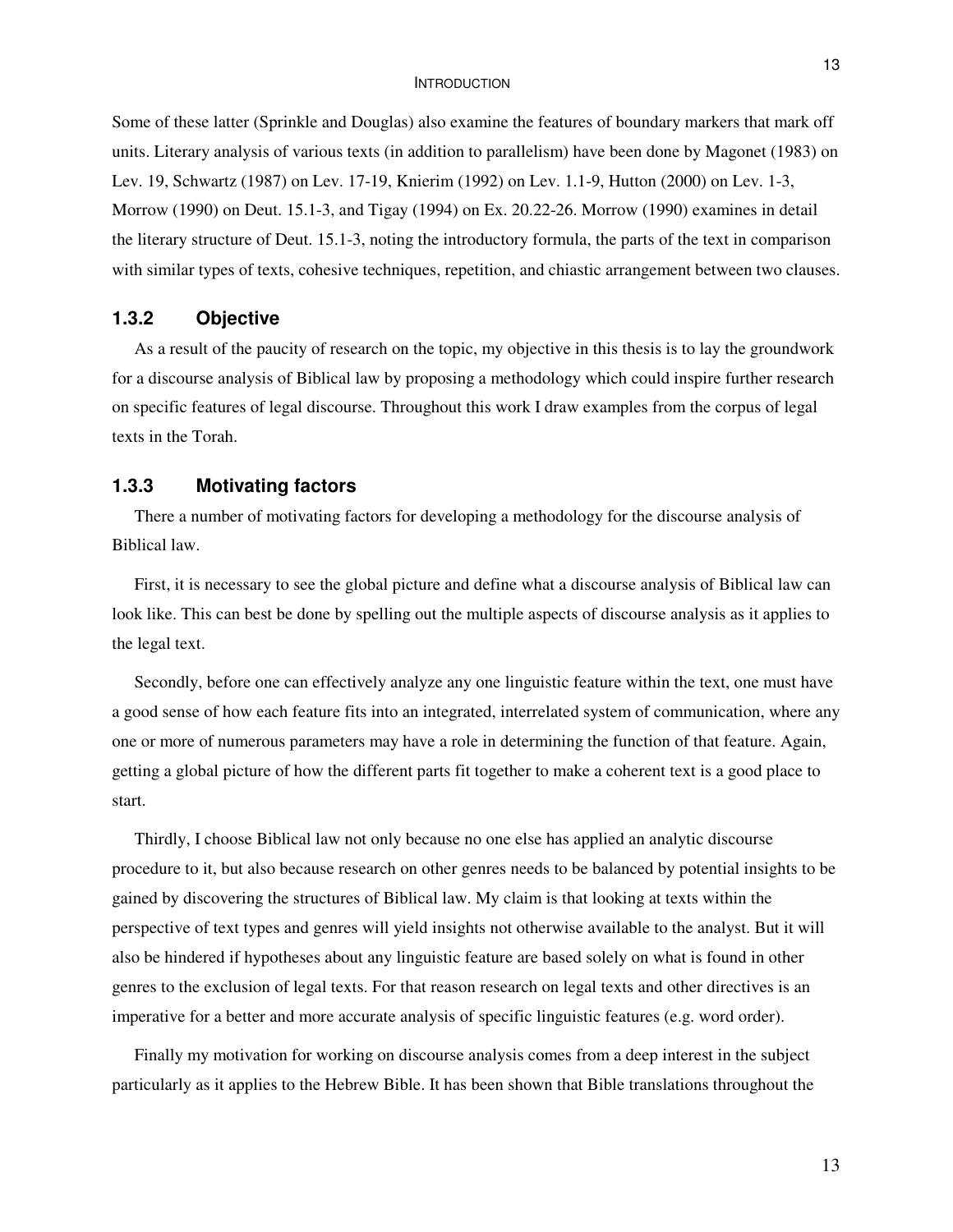world can be improved through a proper understanding of discourse functions in both the receptor language and the source language. My personal experience in supervising translation work confirms for me the necessity for this kind of research and my desire to serve Bible translation work is my underlying motivation.

# **1.3.4 Outline of the thesis**

It is for the reasons presented above that I have elaborated my theoretical orientation in this introductory chapter. *Chapter two* will follow with a discussion of classification strategies and their value for analysis. I will identify Biblical law as a genre which finds it place within the set of directive text types, which includes anything from requests, to advice and instructions, to authoritative commands and regulations. The various parameters of a directive text will be explored, culminating in a proposed classification, along with a discussion of the parameters that distinguish legal texts from similar types of directive texts.

In preparation for analysis, *Chapter 3* will present some basic aspects of a discourse unit – theme and topic, cohesiveness and continuity, discontinuity and progression, prominence and regularity, semantic roles and relations, and the structural organization in a text. After explaining these preliminary notions, I will then propose a procedure for analysis including charting a text and examining it within its textual context.

*Chapter 4* will focus on how to identify units and corresponding boundary markers. It will also look at the different parts of a legal text and introduce some semantic relations that can be found between clauses and groups of clauses which form sub-units in a text.

The two major topics of *Chapter 5* will consist of a sketch of the different types of structural arrangements that can be found in a legal text, as well as of various patterns of regularity and prominence.

Thematic development, as discussed in *Chapter 6,* will involve tracking participant reference, and examining the role of repetition, in particular lexical cohesion as a tool for thematic continuity and progression within the text.

*Chapter* 7 will then remind the reader that a linguistic analysis is always dependent on the observation of data above and beyond the text, as the reader and analyst attempt to find meaning based on their knowledge of the world. Furthermore it shall be pointed out that some of this knowledge comes from analysis of other texts in comparison with the text under examination.

14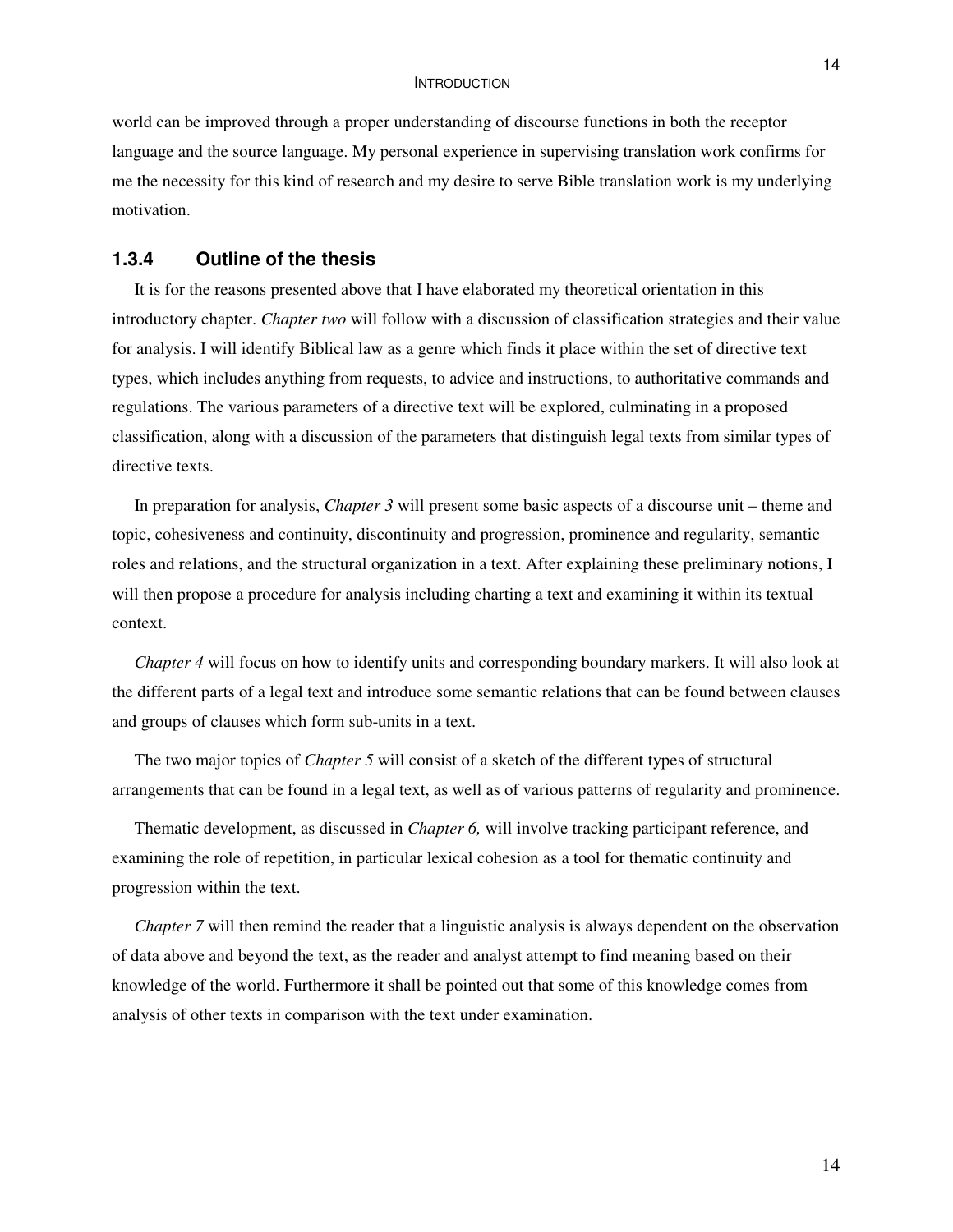Each text is composed of its own unique set of features. In order to understand the reasons for the variation between texts, one seeks to identify the basic parameters which distinguish them. This examination of parameters can lead to grouping together texts with the same set of parameters, and contrasting them with those with a different set of parameters, providing a base for comparison and analysis. Our goal here is to identify the types of text with which legal texts share some parameters, as well as discovering those parameters which distinguish legal texts from other types. This type of discovery procedure can lead to fruitful insights concerning the functions of various linguistic structures in a text. I begin by presenting some basic parameters and classification strategies, and then move on to examine a number of parameters of directive texts, of which legal texts are a part. Then I will propose a general classification of directive texts with reference to the parameters of legal texts.

However, it must be understood that no text classification can be considered a definitive categorization. Categories may overlap with members sharing features of more than one category. Furthermore, the selection of one parameter over another for classification can bring a particular set of insights to the texts under consideration, while the selection of a yet a different parameter may yield a different set of insights, both of which are valid.<sup>1</sup> In linguistic analysis one often needs to look at data from several different angles, before all the pieces fit together. Parameter identification and text classification, therefore, serve primarily as an analytical tool for discourse analysis.

# **2.1 General parameters for text classification**

In general, there are four basic parameters that work together to produce a communication event:

- 1. The *context* or environment in which the message was communicated:
	- *situational context* participants, events, and a time frame and location for which the discourse may be concerned or within which the discourse was constructed. This context may be real or it may be imaginary.
	- *linguistic context* what comes before and after in the stream of speech or written text.
	- the medium of communication written, oral, etc.
- 2. *The purpose for the communication*.

**2**

<sup>&</sup>lt;sup>1</sup> Without using the term 'parameter', Follingstad (2001: 360-406) takes a look at how the different types of text and genre classification can be used as an analytical tool in the examination of the particle *ky* in Biblical Hebrew.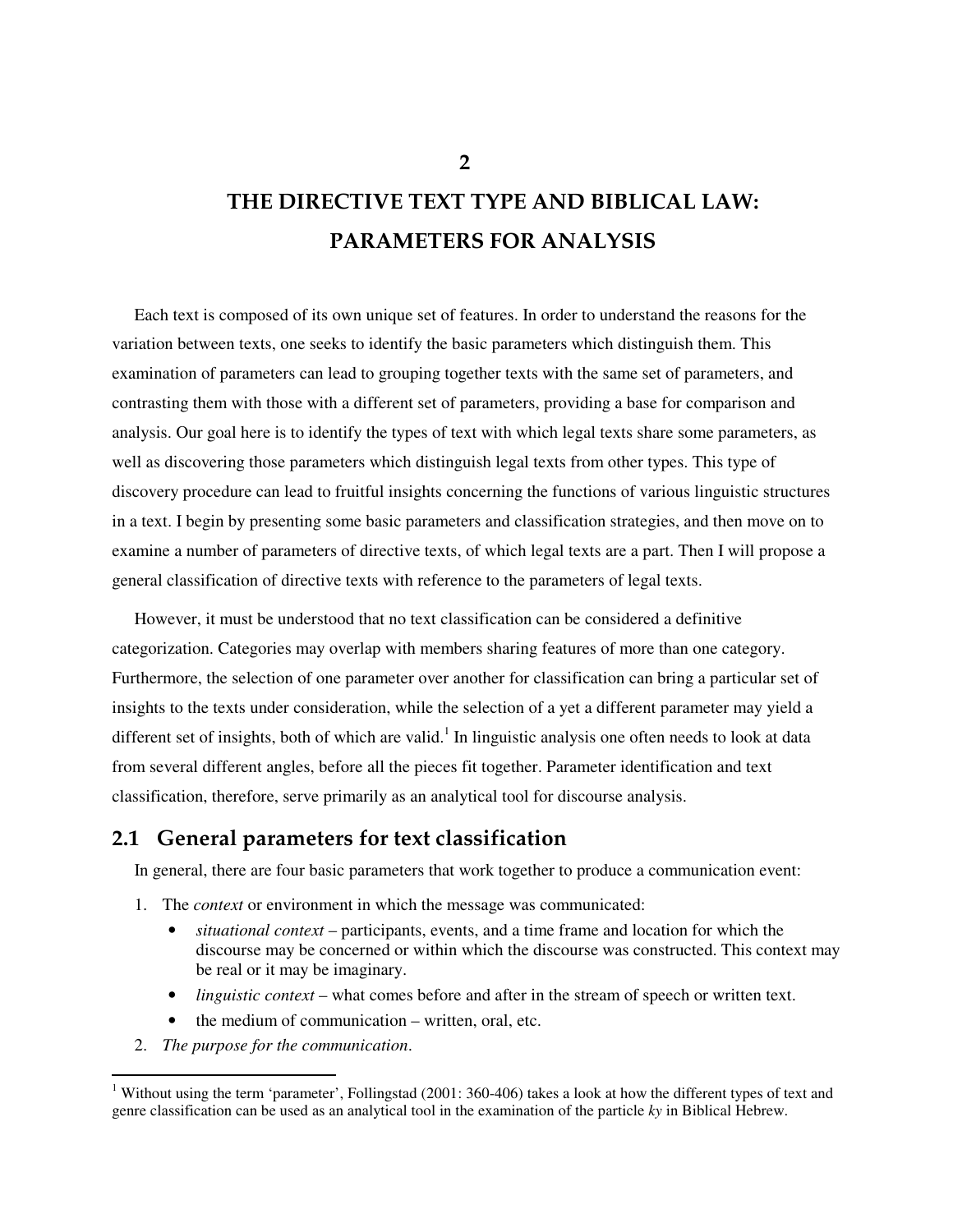- 3. *The content of the message* the information or message that the speaker wishes to convey.
- 4. The various *linguistic signals* which are used to communicate the context, purpose, and message of the communicator.

The most well-known classification of discourse types for analysis of Biblical texts is the approach

used by Robert Longacre (1996). Longacre (9-10) lists three basic parameters for the categorization of discourse types:

- 1. +/- agent orientation (+ agent: narrative, behavioral; agent: procedural, expository)
- 2. +/- succession (+ chronological succession means 'one action contingent on a preceding action': narrative, procedural; -succession: behavioral, expository)
- 3. +/- projection (+ projection or future: prophecy narrative, how-to-do-it procedural; -projection: story narrative, how-it-was-done procedural)

From the preceding parameters he extracts the following basic discourse types:

- 1. Narrative: + agent, + succession (which can be subdivided into two groups of +/- projection)
- 2. Procedural: agent, + succession (+/- projection)
- 3. Behavioral: +agent, -succession (+/-projection)
- 4. Expository: -agent, -succession (+/-projection)

The *behavioral* discourse type is subdivided to include *hortatory*, characterized by imperative verb forms, and other verb forms which communicate the desire for the speaker to do a certain action.

For Biblical Hebrew, Longacre finds that the classificatory system he proposes above needs to be revised in order to accommodate for two more types (18-20):

- 5. Instructional: e.g. instructions to build ark, tabernacle
- 6. Juridical: law codes

He attempts to bring his discourse types in line with the parameters of Hebrew verb forms, thus contrasting narrative (using the *wayyiqtol*, and x *qatal* verb forms) with the predictive/ procedural/ instructional cluster (using *weqatal*, and x *yiqtol* verb forms ).

For each category, he provides a sketch of linguistic features typical of each type, as well as a few examples. However, he is less clear about the definition of each of these discourse types. Neither does he show how these two new categories fit into his paradigm of parameters.

Many linguists working in a variety of languages have used Longacre's classification as a basis for categorization of texts for analysis. However, the parameters that he has chosen for classification and the binary +/- features present problems for a more global classification, particularly in his categorization of *hortatory*, *instructional* and *juridical* discourse. These three types all share in common an underlying communicative purpose: *X says A because X wants Y to do A*. This general category, which also includes prayer, orders, requests, commands, and advice, does not seem to be fully reflected in Longacre's hortatory classification. Another problem with Longacre's classification, especially for legal texts, is the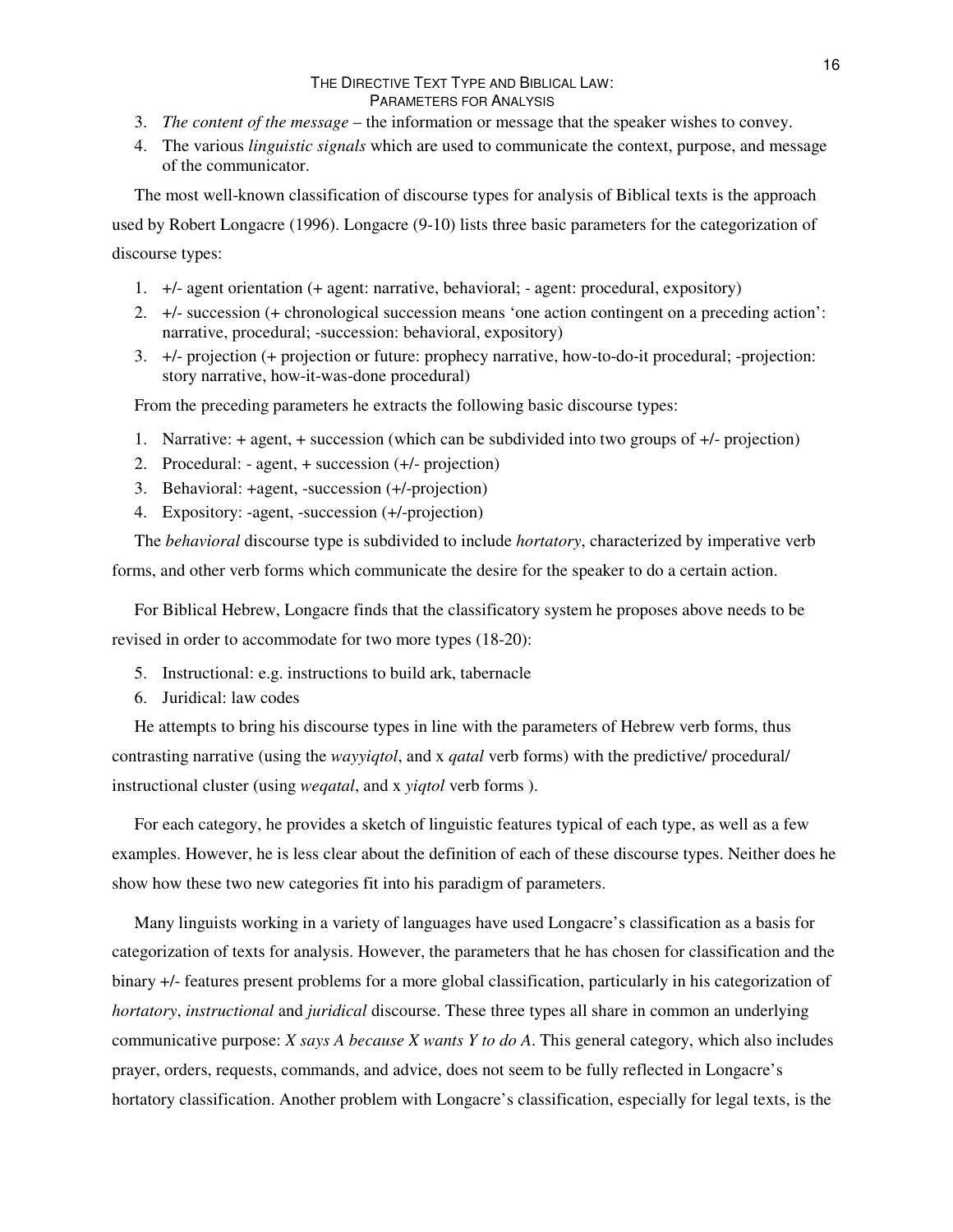category of procedural, which apparently groups together procedural types of legal texts (e.g. Lev. 1-7 on sacrifice procedures) along with any other how-to-do-it, how-it-was/is-done procedurals. This would effectively split legal texts into two separate basic categories – *juridical* and *procedural*.

Another solution is to classify texts according to communicative purpose. Linguists who developed and promoted *speech act theory*, sought to classify speech verbs of a language according to their communication functions. This type of categorization was carried into the field of pragmatics and discourse analysis. Schiffrin (1994: 7) points out how "speech act theory itself also provides a means by which to segment texts, and thus a framework for defining units that could then be combined into larger structures." Speech act theory then is seen as a starting point for classifying communicative functions, and by extension, the texts that express these communicative functions.

Numerous discourse analysts do classify texts according to communicative purpose.<sup>2</sup> Callow and Callow (1992) propose to classify texts according to the parameters of communicative purpose for which they outline three broad categories: *informative* (communicating knowledge), *conative* (communicating desires, intentions, wills), and *expressive* (communicating emotions, values, judgments).

The *informative discourse type* can be subdivided according to further parameters such as tense (past – future), dynamic – static, event – topic progression, and truth value (fiction – non-fiction). Longacre's classifications of narrative, predictive, descriptive, how-it-is-done procedural, and expository discourse types would be found in this category.

The *conative discourse type* most closely coincides with Longacre's *hortatory* and *promissory* category. The term *volitive*<sup>3</sup> can also be used. It concerns any action that involves the will of the speaker. The category is further subdivided according to the parameter of *orientation of the volitive focus* – either on the speaker or on another person. If the speaker wills to do something himself, the communicative function is called *commissive* (it can be promises, or simply an expression of an intention or desire to act). The prophetic genre, as well as covenantal texts in the Hebrew Bible includes major sections of the commissive discourse type. It is also often frequently embedded in narrative in the form of reported speech. If a speaker communicates his will that another person do something, then the speech event is *directive*. This includes Longacre's *hortatory*, *instructional*, and *juridical*, as well as prayer, requests, advice, orders, commands, etc. More will be said about this directive category below.

<sup>&</sup>lt;sup>2</sup> For example, see Callow and Callow (1992), Bhatia (1998: 13, 43,59), Kinneavy (1980: Chapter 2), and Trosborg (1997).

 $\frac{3}{3}$  The term 'volitional' is used by Waltke and O'Connor (1990: 564ff) as a category grouping together the jussive, imperative, and cohortative verb forms.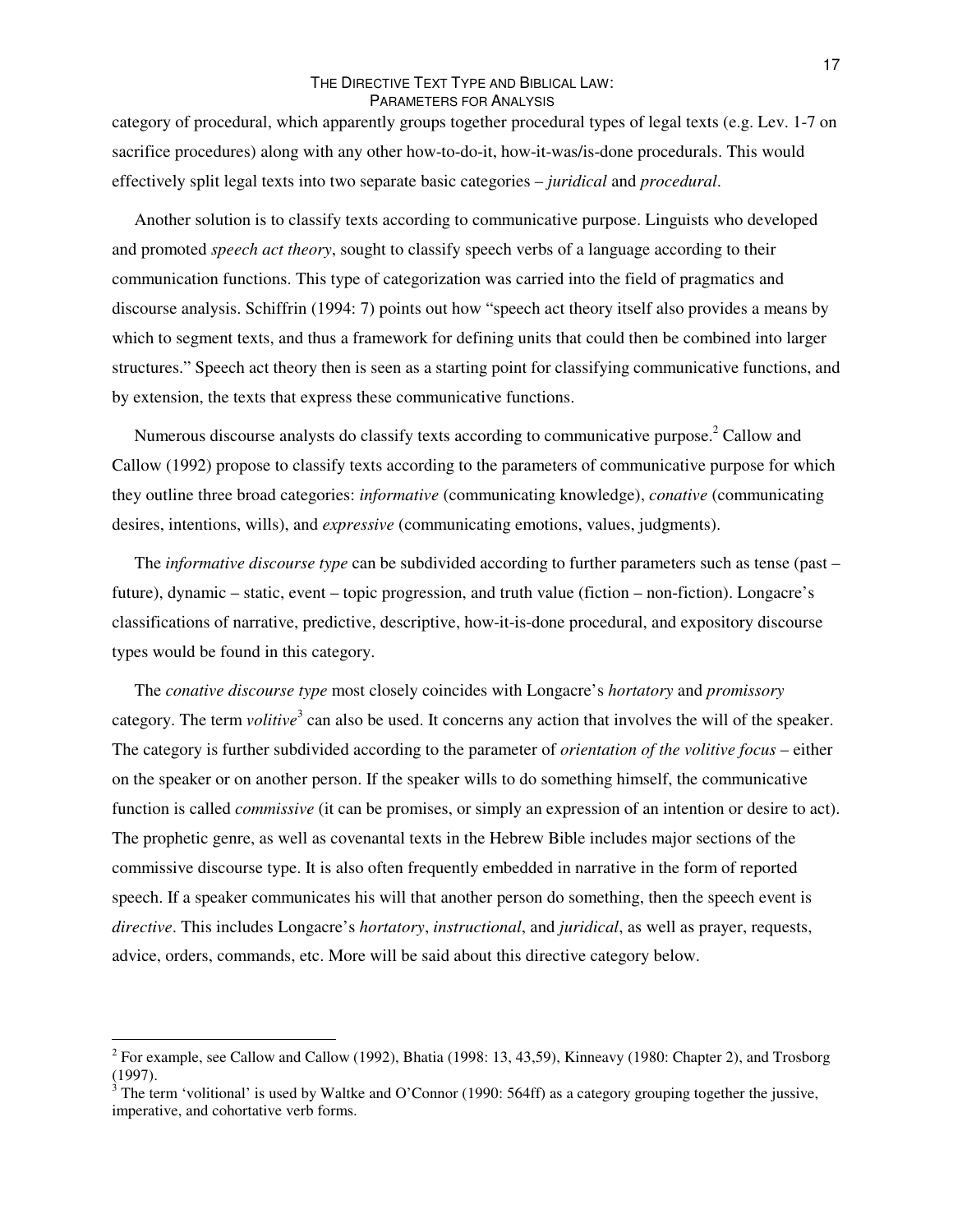The *expressive discourse type* groups together discourse units in which persons give expression of their own feelings, attitudes, evaluations, and judgments. In the Hebrew Bible, God's judgments and praise and lament poetry are expressive text types. Confession would also belong in the expressive category.

A text generally consists of more than one discourse type, though there may be a single dominant text type accompanied by several supportive discourse types. The genre of *Biblical prophecy* is a combination of evaluative, predictive, and directive discourse types. Magisterial judgment is both evaluative and directive. In *narrative*, the dominant text type is narrative, while the supportive discourse types may consist of the informative functions of descriptive, background narrative, and expository (explanation), as well as the expressive function of evaluative, etc. *Directive* discourse is often accompanied by some kind of information as well as argumentation. *Argumentation* can consist of the communicative purposes of informing and expressing opinions which serve the purpose of convincing the recipient of the value of complying to the directive.

# **2.2 Parameters of a directive text**

The use of the term 'directive' to designate the conative category of projecting one's will on another person originated in the speech act theory of authors such as Searle (1979: 13-14).<sup>4</sup> It was subsequently picked up and used by those working on pragmatics,<sup>5</sup> modality,<sup>6</sup> and discourse analysis.<sup>7</sup> Van der Merwe et al (1999) also use the term 'directive' to designate this same communicative category throughout their reference grammar of Biblical Hebrew.

Directives are plentiful in the Hebrew text. They are found embedded throughout the Hebrew narratives as orders, counsel, requests, prayers, decrees, and laws. They are also an integral part of the prophetic genre, and figure significantly in the wisdom genre, especially in the book of Proverbs. Even the Psalms has its own special way of communicating proper conduct befitting the follower of YHWH (e.g. Ps.1), as well as prayers to God in poetic form. But perhaps the most significant of all directives in the Hebrew Bible are the laws, or '*torah*', traditionally known as Mosaic law.

<sup>4</sup> Concerning the directive category, Searle states: " The illocutionary point of these consists in the fact that they are attempts (of varying degrees, and hence, more precisely, they are determinates of the determinable which includes attempting) by the speaker to get the hearer to do something. They may be very modest "attempts" as when I invite you to do it or suggest that you do it, or they may be very fierce attempts as when I insist that you do it… The direction of fit is world-to-words and the sincerity condition is want (or wish or desire). The propositional content is always that the hearer H does some future action A. Verbs denoting members of this class are *ask, order, command, request, beg, plead, pray, entreat,* and also *invite, permit,* and *advise*… Questions are a subclass of directives, since they are attempts by S to get H to answer, i.e. to perform a speech act."

<sup>&</sup>lt;sup>5</sup> For example, Blakemore (1992).

<sup>6</sup> For example, Palmer (1986).

<sup>&</sup>lt;sup>7</sup> For example, Callow and Callow (1992) and Schiffrin (1994).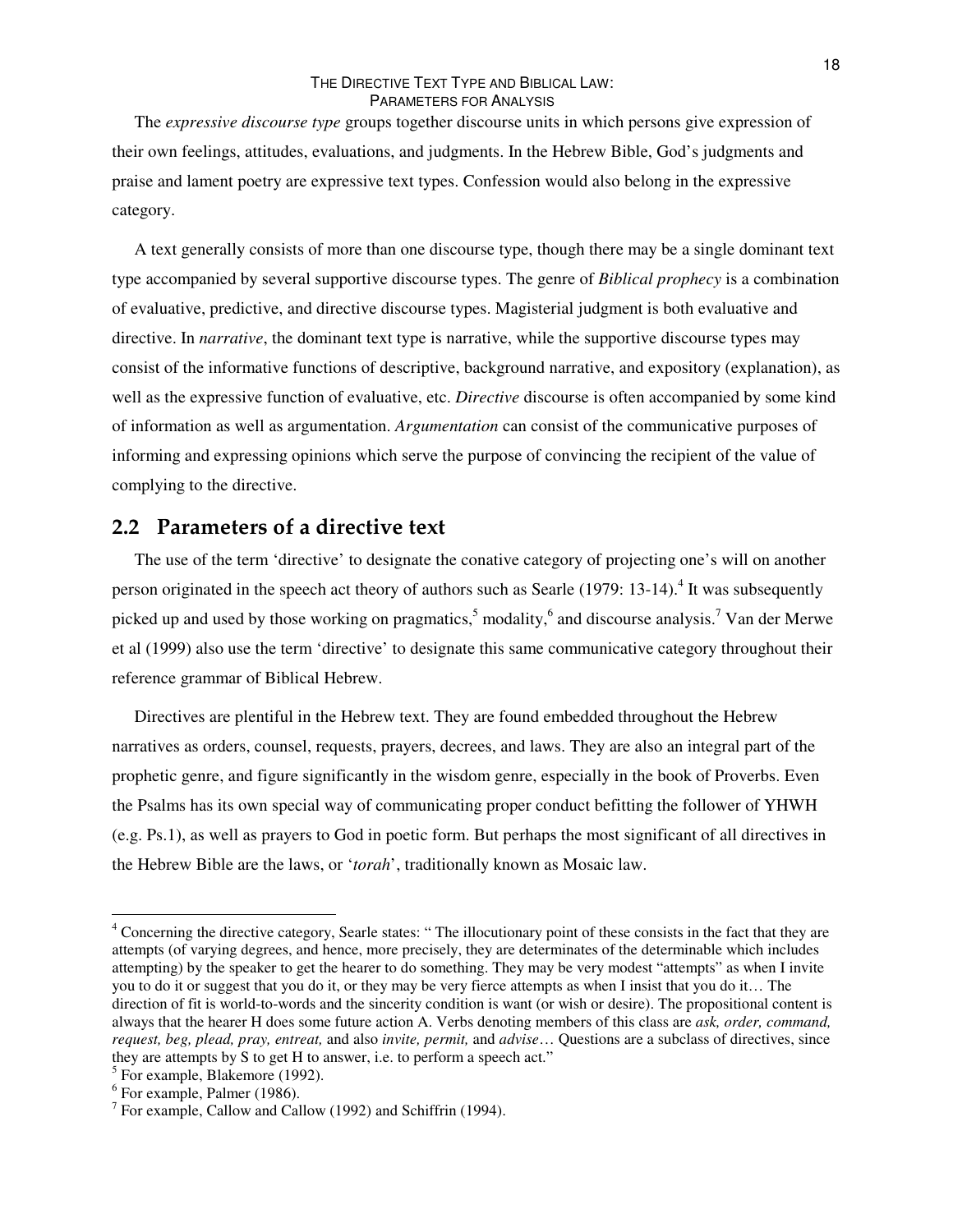Different types of directive text are reflected in the terminology used in both English and Biblical Hebrew. In English, there are terms such as - commands, instructions, demands, warning, counsel, advice, exhortation, admonition, requests, prayer, petition, begging, pleading, etc. In Biblical Hebrew there are also a number of directive words: *tsiwah* (command, instruct), *yasar* (admonish, correct, discipline), *horah* (teach, instruct), *qara'* (call, invite), *tsa''aq* (cry out), *shalax* (send for), *ya''ats* (plan, counsel), *sha''al* (ask, request, inquire, beg), *biqesh* (seek), words for prayer, etc. Specific words used to refer to legal directives are *mishpat*, *xoq*, *xuqqah*, *mitswah*, and *torah* (which will be discussed below).

In order to illustrate the dynamics of different parameters in a directive text, let us first examine a variety of directives against smoking:

- Don't smoke
- No smoking
- Blessings to you for not smoking here
- Thank-you for not smoking
- Smoking is a sin
- I wouldn't smoke if I were you
- Smoking is hazardous for your health
- Excuse me, the smoke is bothering me
- Smoking is prohibited in the entire building
- A twenty-five dollar fine for smoking on the premises
- Since I have respiratory problem, I was wondering if you could refrain from smoking
- One more cigarette to smoke, one less day to live

All of these directives carry the same underlying message: the originator of the message does not want the recipient of the message to smoke. The variations are due to a combination of underlying parameters.

The recipient orientation can vary from a first to second to third person impersonal orientation. Verb forms vary from finite verb forms to infinitive gerund types found in nominal positions of the clause. Some of them are clear imperative forms; others are in a form of an assertion of fact, or an expression of opinion.

However, these rather superficial descriptions cannot fully explain the reasons for variation. One ingredient of a text is that of context. Even a bare directive statement, with little or no additional information, has a non-verbalized context. A simple example of this is the posted sign – 'no smoking', leaving the reader to understand that smoking is not allowed in proximity of the sign at any time. Others explicitly refer to the location (here, in the entire building, on the premises), leaving implicit the type of location it is – whether in a home, in a public building, or in a restaurant. The lack of temporal orientation gives the assumption that the directives are applicable at all times. The medium and occasion of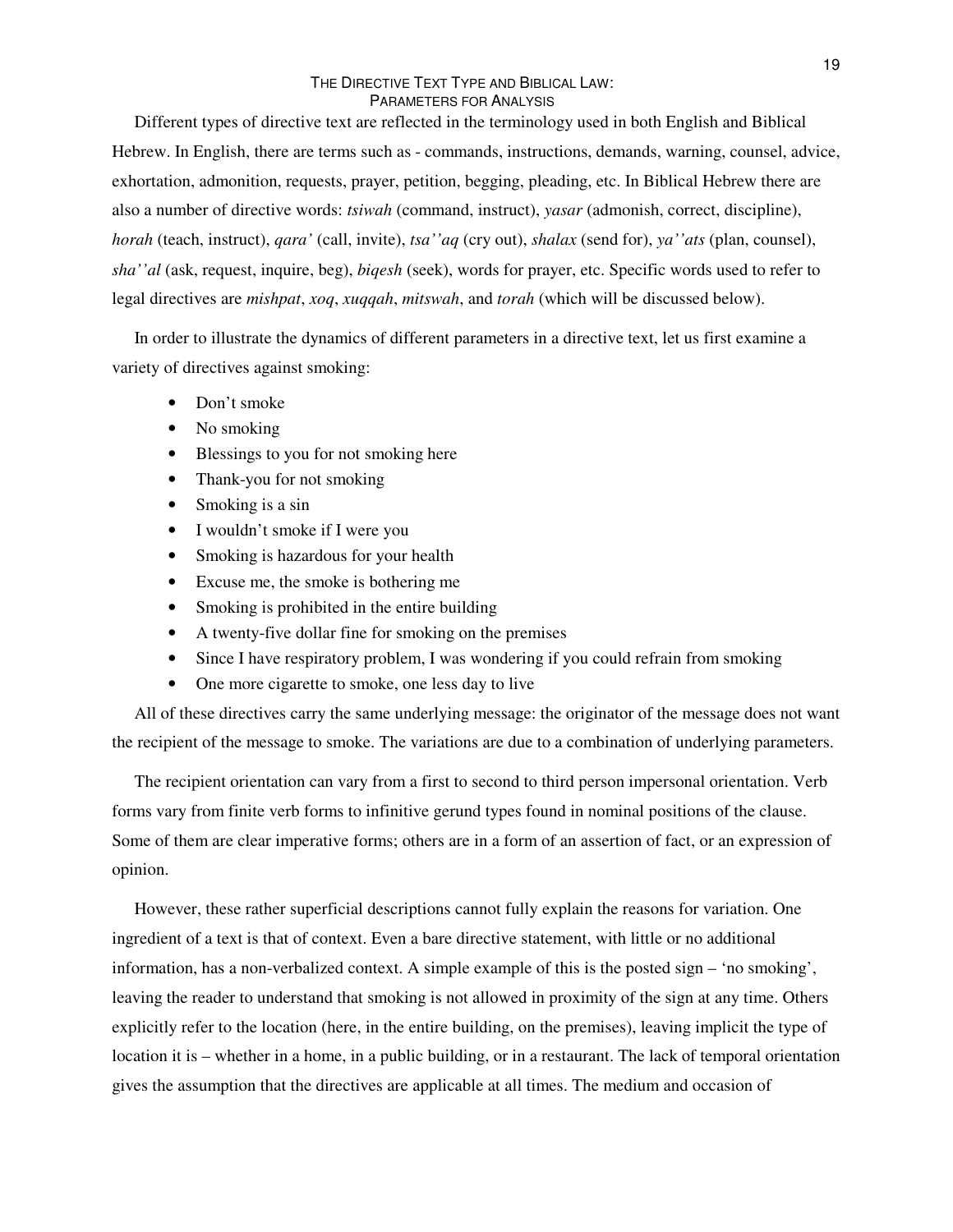communication will also affect the shape of the message – whether it is on a sign in a room, or a notice on a cigarette package, a personal bit of oral advice or a value judgment from a pulpit.

Another feature of directives is that the speaker of the directive has an underlying reason for wanting another person to comply to his wishes. This may be non-explicit, as in the case of the no-smoking sign, or the reason may be put forward as a mitigated directive in, expressed in the form of an informative/evaluative statement: *Smoking is bad for your health*. The sign – *blessings to you for not smoking here* – has a slightly more obscure reasoning. It brings the underlying message of – *I do not want* you to smoke here, because if you do I will be unhappy, but if you do not I will be happy, and as a result *wish for God's blessings on you, and we will have a happy time together*. On the other hand, the fine notice for being caught smoking presents a law in the form of a threat, in order to deter the would-be smoker. This latter is not an expression of a reason for the law, but rather a reason for obeying the law. It is an argumentation strategy underscoring the amount of volitive force behind the directive.

If one were asked to classify the 'no smoking' directives given above, one would intuitively choose one or two parameters and put the directives into different groups. It could be according to verb form: smoke vs. smoking. It could be according to perceived volitive force: regulation vs. advice vs. request. It could be according to communication medium: oral vs. written. And so on.

Various authors have proposed some distinctive parameters for directive categorization. Waltke and O'Connor (1990), Blakemore (1992), Shulman (1996) and others have recognized the importance of the *social status between the speaker and the recipient* of the directive. Directives associated with the words 'command' and 'plead for mercy' are generally seen to correlate with the parameters of social or political status. Waltke and O'Connor (565) speak also of the *force of the imposition of the will* of the speaker on the recipient. Blakemore (110) proposes the parameter of the relative *strength* of the directive: "Thus for example, an order is a stronger type of directive than a request." She also introduces the parameter of *desirability* on the part of the recipient or on the part of the speaker. "If the hearer understands the speaker to be indicating that the state of affairs is desirable from the hearer's point of view, then the utterance will be understood as permission or advice." (113). Finley (1989: 3-4) distinguishes commands and prohibitions from request, exhortation, and entreaty with the parameters of authority and reliance on the willingness of the listener to carry out the directive for the benefit of the speaker.

The search for parameters not only helps provide for a better informed categorization of texts; it is also a tool for unearthing the underlying functions of various linguistic structures. For instance, those examining the functions of directive verb forms as well as the meanings of various directive verbs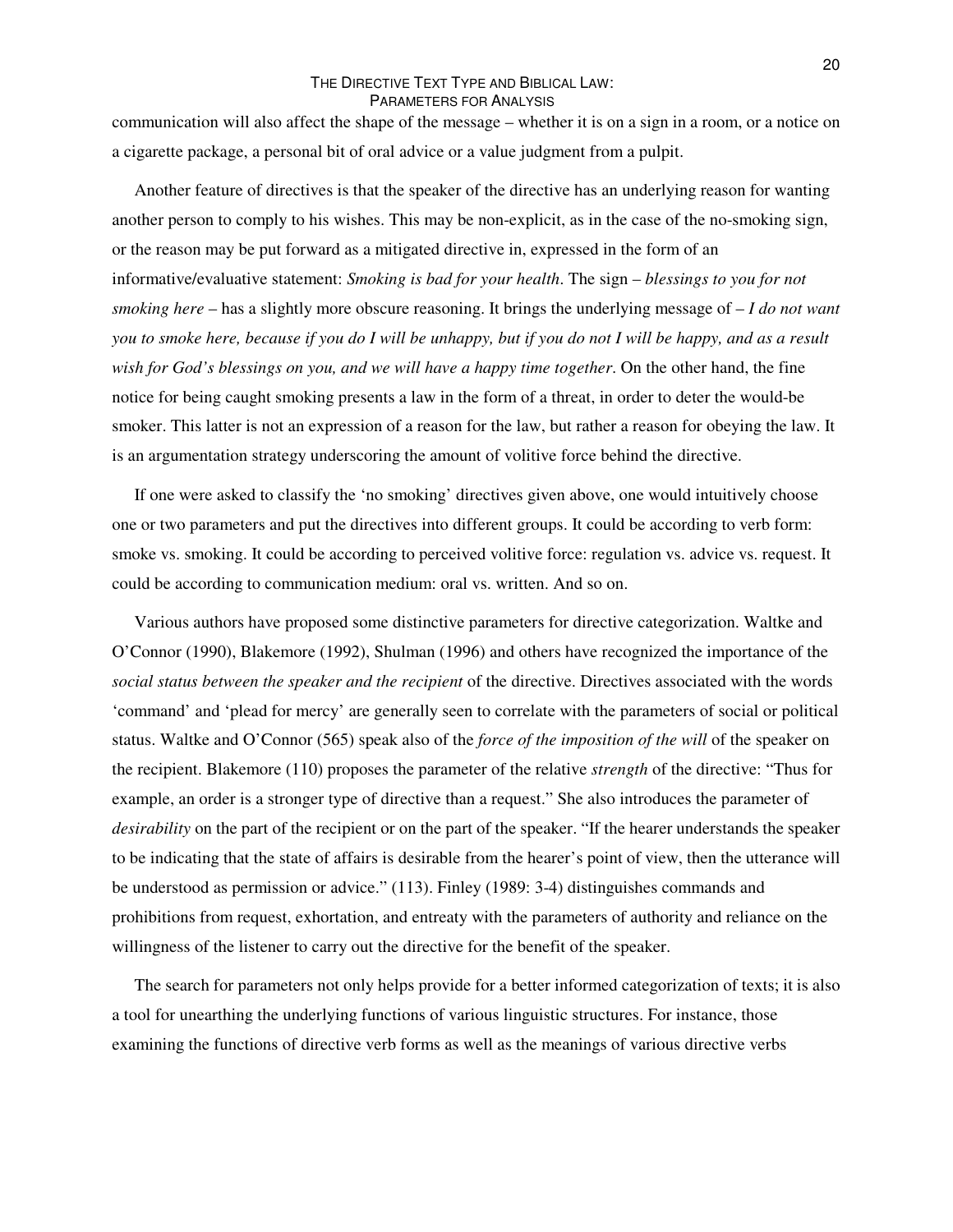invariably seek out the parameters that distinguish the different forms. 8 Frequently one gets the impression, however, that the various parameters are simply pulled out of the hat to be tried on for size, while other significant parameters are not even thought of. In order to combat this seemingly ad hoc selection of parameters, I attempt below, to identify in more detail a preliminary list of parameters that must be taken into consideration for both the classification and for the functional analysis of the linguistic structures in directive texts.

# **2.2.1 Situational context**

# **2.2.1.1 The setting**

In directive discourse, there are actually two types of setting:

- 1. **The speech event setting**: when, where, and under what circumstances the directive was issued, who issued the directive to whom, etc.
- 2. **The directive setting**: the setting in which the directive is applicable.

This distinction is especially valid for legal texts of the Torah, in particular, casuistic laws. The *speech event setting* of the laws of Exodus and Leviticus, according to the Biblical record, is Mount Sinai, during the travel of the Israelites from Egypt to Canaan. The agent is YHWH; Moses is the conveyor of the directive; the Israelites sitting at the foot of the mountain are the recipients. However the *directive setting* of the casuistic laws is different from the speech event setting. The law about an ox falling into a pit was not made at the point that the ox may have been actually falling into a pit; the law's speech event setting is Mt. Sinai, while the directive setting for this particular law is the potential event that the ox falls into a pit.

If the speech event setting is the same as the directive setting, then the applicability of the directive is immediate. This is the case for many orders given by God for the different movements and activities in the desert, as well as for the multiple requests, prayers, advice, and commands found throughout the Hebrew Bible.

There are some orders and requests, however, which concern actions to be taken at a different time and setting than the speech event setting. These type of delayed action directives can be found especially in Numbers and Deuteronomy, where God prepares the Israelites with instructions that will be applicable upon arrival in Canaan. In these cases the speech event setting is different from the directive setting.

<sup>21</sup>

<sup>&</sup>lt;sup>8</sup> For example, Longacre (1994), Shulman, Finley, and others.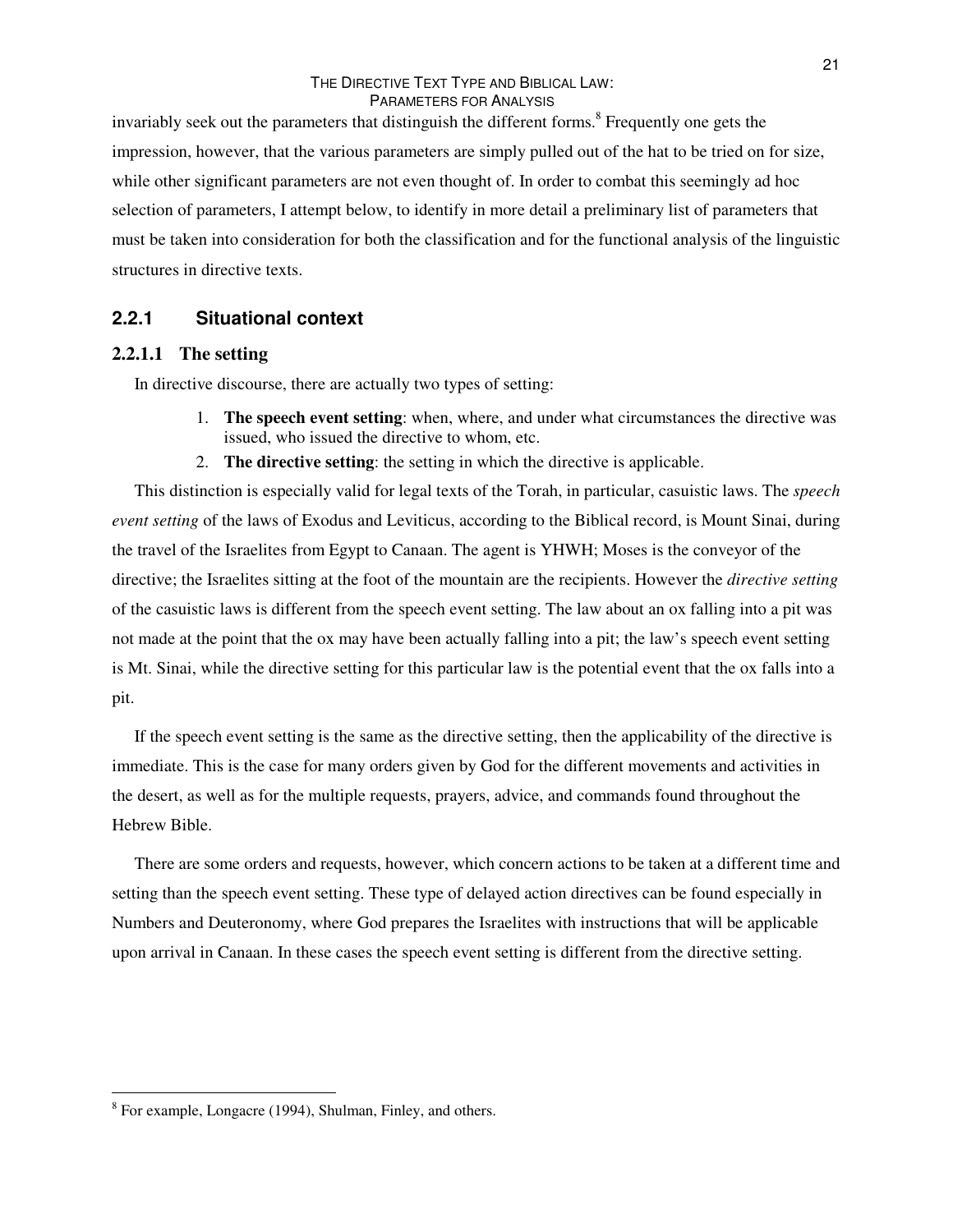The information concerning the speech event setting is frequently given in the narrative margin of the directive; 9 for example, Lev. 1.1. *The LORD called to Moses and spoke to him from the Tent of Meeting, saying…* NJPS.

The directive setting involves all conditions under which the directive is applicable. The setting may involve the actions of certain individuals which calls for a particular type of punishment, reparation or obligation; it may concern a time frame in which a particular directive is to be applied, as well as identification of the participants of the directive.

A directive setting with complex information is usually presented in the form of conditional clauses, using the conjunctions *ky* (1) and *'im* (2):

*1) Ex. 21.2 If you buy a Hebrew servant 2) Ex. 21.3*  -!"#
\$%& *If he enters (bondage) as a single*

Presentational structures, using the demonstrative pronouns *zot, zeh,* and *elleh* are another way of providing setting information especially for a long list of directives which are relate to a single theme:

*3) Lev. 14.2* -ן את הקיה חורת המצרע ביום טהרת.

*This is the instruction for skin diseases at the time of purification.*

Setting information can also be packaged within the initial position of a sentence, either as a participial construction (see  $(4)$ and  $(5)$ ), or as a relative clause  $(6)$ :

4) Lev. 19.6b  $\mathbb{Z}$  בַּאֲשׁ יִשַּׂרֵךְ וְהַנּוֹתָר<sub>ֹ</sub> עַד־יִ *The left-over one until the third day, is to be burned in the fire*

*5) Ex. 21.15* . ,6 - -)- -7 "6 *The one hitting his mother and father must die*

*6) Lev. 20.9* ו מות יוּמ*ֳ* כִּי־אַישׁ אִישׁ אֲשָׂר| יְקַלֵּלְ אֶת־אָבְיו וְאֶת־אִמֹּ *If there is anyone who insults his mother and his father, he must die*

Prepositional phrases beginning with *be-* preposition frequently introduce setting information related to the circumstance or the timing of the directive setting.

7) *Lev. 19.9* את־קציר ארצלם &=

>
?6 *In your harvesting the harvest of your land…*

בְּבֹאֲכֶ**ם** אֶל־הָאָרֶץ אֲשֶׁר אֲנִי מֵבְיא אֶתְכֶם שָׁמָּהּ וְהָיֶה |בַּאֲכָלְכֶם מִלֶּחֶם הָאָרֱץ 19a וּ-75.18b (8

Upon your entering the land which I am bringing you to there; and it happens in your eating of *the bread of the land…*

Setting information generally precedes the set of directives to which it applies. However, it can also be syntactically located after the directive, as in (9):

*9) Lev. 19.15* (!
2 )"\$ 3-לא־תעשו עול |במשפט %3 *Do not do evil in judgment*

 $9^9$  See sections 3.4 and 4.1.2.3 for more on the functions of quotative frames.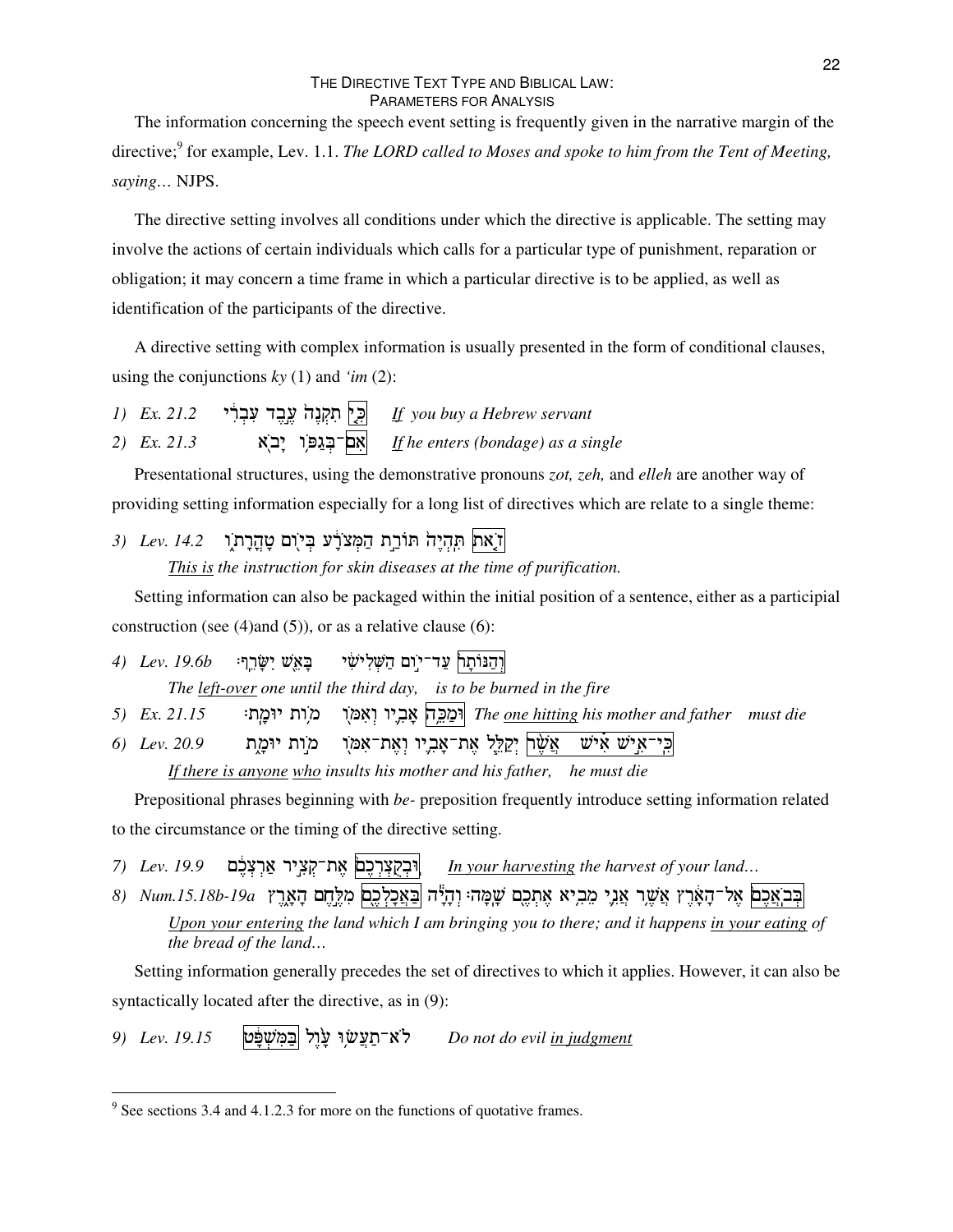Explicit directive setting information can be totally absent as in the absolute laws of the Ten Commandments; it can be embedded within the clause after the directive as in (9); or it can be a long series of clauses preceding the directive as in Num. 5.11-14:

Table 1. Numbers 5.11-14: Directive Setting

| Said YHWH to Moses saying,                                | ־מֹשַׁה לַאמֹרִי 5:11    |
|-----------------------------------------------------------|--------------------------|
| Speak to the sons of Israel And say to them               | בני ישראל ואמרת אלהם5:12 |
| Any man if $(ky)$ goes(yiqtol) astray his-wife,           | תשטה אשתו<br>כי          |
| And-breaks-faith(wegatal) with-him faith,                 |                          |
| And-lies(wegatal) a man with her with-an-emission-of-seed | אתה שכבת־זרע 5:13        |
| And-it-is-hidden(wegatal) from the eyes of-her-husband    |                          |
| And-she-concealed-herself (wegatal)                       |                          |
| And she made-herself-unclean (qatal                       | נטמאה                    |
| And witness was-not against-her                           | בה                       |
| And she not was-apprehended (qatal)                       | תפשו                     |
| And-crosses-over-him (wegatal) a-spirit-of-jealousy       | -5:14 TNJT<br>רוּח       |
| And-is-jealous(wegatal) toward-his-wife                   | את־אשתו                  |
| And-she made-herself-unclean (qatal)                      |                          |
| Or-crosses over-him(owqatal) spirit-of-jealousy           | קנאה                     |
| And-is-jealous(weqatal) toward-his-wife                   | וְקִנֵּא אֶת־אִשָּׁחוּ   |
| And-she not had-made-herself-unclean (qatal),             |                          |

# **2.2.1.2 Participants**

The participants involved in every directive are:

- **The speaker,** i.e. the source of the directive
- **The recipient** of the directive, i.e. the person receiving the directive
- **The potential actor** (agent) of the directive

Within the directive itself, there may also be a patient or a beneficiary of the action directed by the speaker. In Biblical law the recipient of the laws, Moses, acts as an intermediary in passing the laws on to the Israelites.

The identification of the *speaker* is often given in the narrative margin of the directive (e.g. *And YHWH said to Moses…*), but it is frequently given within the speech event of the directive itself. For instance in God's call to Moses to go and liberate his people, one major ingredient is God's identification of himself as speaker of the directive (e.g. *I am YHWH*).

The *recipient* of the directive is also usually identified within the narrative margin of a directive text, especially in the case of Biblical law. In prayers, forms of address are regularly serve to identify the recipient. The parameters connected with the reference to the recipient of a directive are the following: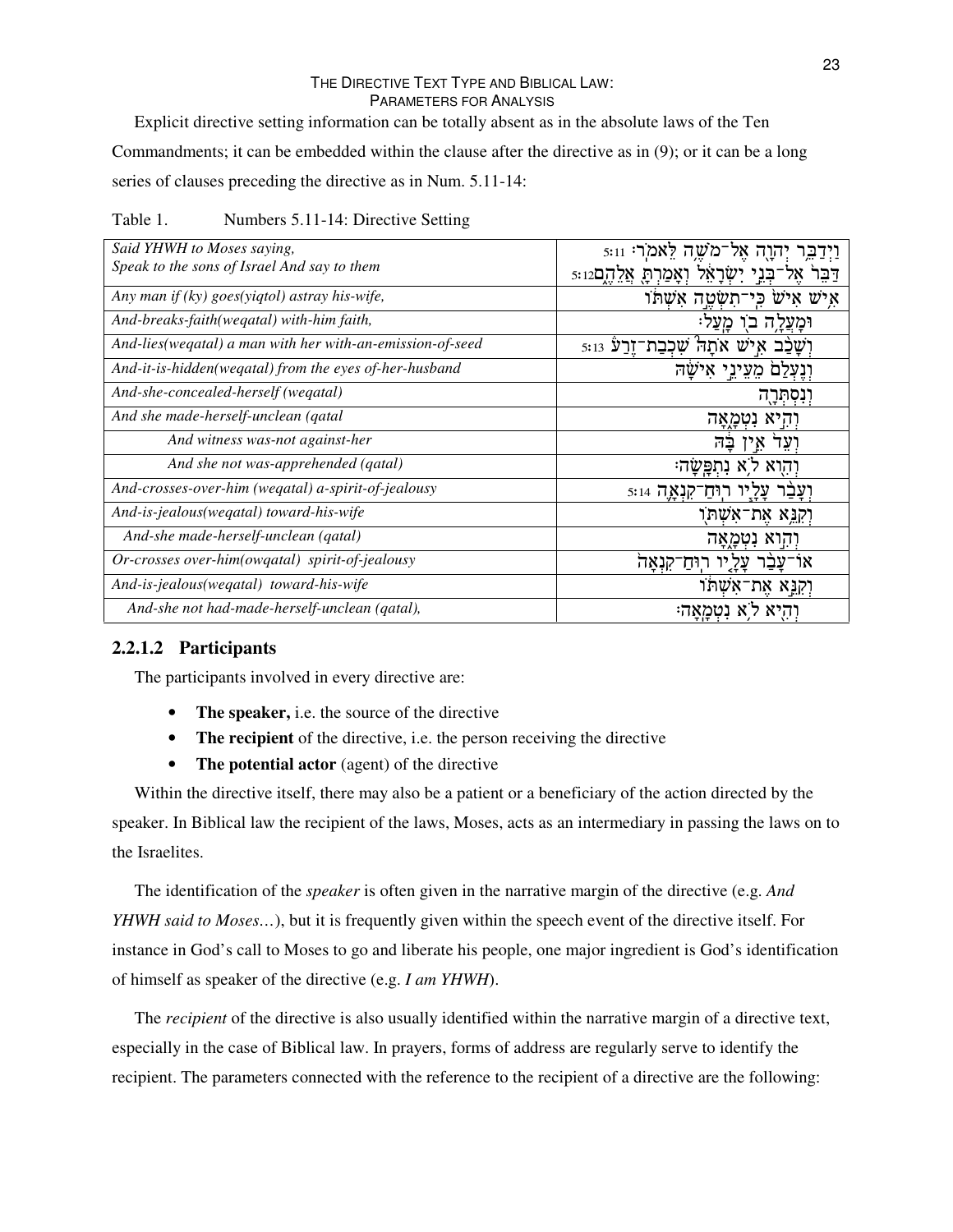- Orientation: second person, third person (Rules will tend to be in third person; exhortations and one time directive in second person)
- specified, unspecified: (Rules which are applicable for an indefinite time period will be more likely to have unspecified recipients, whereas one time instructions will have highly specified recipients)
- singular, multiple

Longacre's 'agent orientation' parameter corresponds to recipient orientation.

# *Social relationships between the speaker and recipient of the directive*

Superiority in the following areas on the part of either the speaker or recipient will strongly impact how the directive is worded:

- Power
- Authority (political, social, spiritual, or otherwise)
- Eldership
- Knowledge and wisdom superiority

When the speaker has power and authority over the recipient of the directive, we often speak of *commands, prescriptions, decrees, permission, prohibition*, *commissioning,* etc. In Hebrew, the parameter of authority is an inherent meaning component of the verb *tsiwah*: It is used only in cases where the speaker has authority and power over the recipient. Authority directive nominals in Hebrew include: *mitswah, xoq, xuqqah, mishpat, ''edut*, words that most commonly refer to Biblical law. When knowledge and wisdom superiority are more in focus, *advice, counsel, exhortation*, *instruction*, *warn*, etc. (in Hebrew, *''etsah*) come to mind. The verb *horah*, and its nominal *torah*, can be found in both authority and superior wisdom directive categories. Biblical Law clearly fits into the parameter of *authority directive*, as well as any command that God or a king gives his people. Moses' exhortation to the Israelites in the early chapters of Deuteronomy, as well as the wisdom directives of the proverbs, psalms, and the prophets are seen more as *superior wisdom directives*.

On the other hand, when the agent of the directive is, or puts himself in a socially inferior position in relation to the recipient, the words *request, prayer, plea, beg, and demand* (in Hebrew: *sha''al, darash, hitxanan, hitpolel*, etc.) are used. Note however, that for a few words such as *call, invite* and *threaten*, the social relationship parameter is not pertinent.

In an interesting study, Shulman (1996) examines the use of various Biblical Hebrew directive verb forms (imperative, jussive, cohortative) in the light of this single parameter.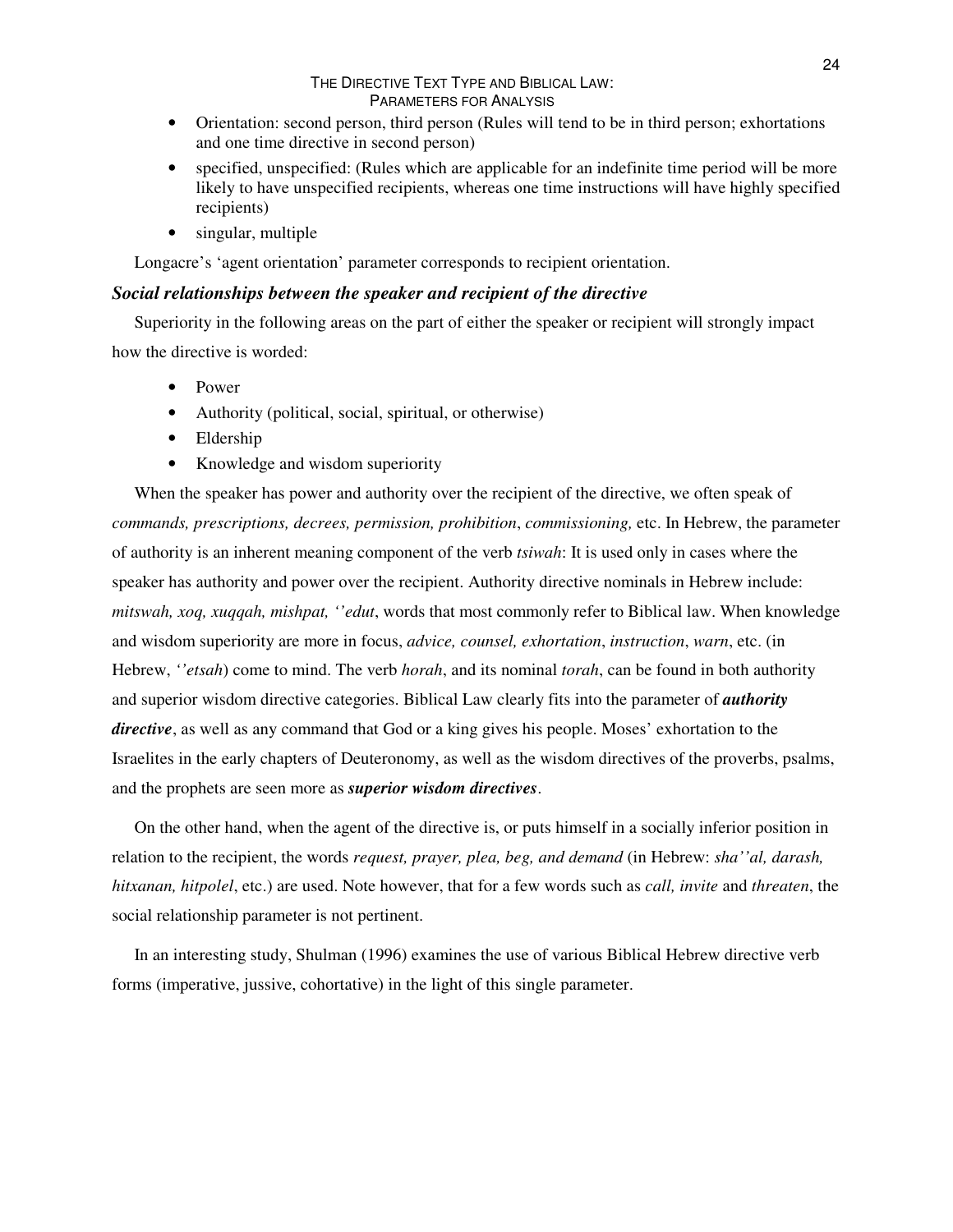# *Action for the benefit of the speaker/recipient of the directive*

Directives can be classified according to who is meant to benefit from the action desired:

- the speaker (requests, prayer, begging, demands)
- the recipient (rules, advice, counsel, warning)
- third party
- not pertinent (commands)

Superior wisdom directives claim to be for the benefit of the recipient. Requesting types of directives as well as demands focus on the benefit for the speaker. This parameter, however, is not a meaning component of the word *tsiwah* (*command*). It is only the content of the *mitswah* that will reveal whether the directive is for the benefit of the speaker or the recipient, or for both. There are a few cases where God, clearly the ultimate authority figure, requests (*sha''al*) actions of his people (e.g. Deut. 10.12 , Micah 6.8). In these cases requesting verbs turn the focus more on God's benefit or delight when the directives are obeyed.

# **2.2.1.3 The parameters of tense and aspect functions in directives**

The parameters expressing tense and aspect functions indicate when a directive is to be applied, within what time frame, and whether or not it is to be a repeatable action subject to specified conditions. These parameters are frequently but not always indicated through verb forms, and are usually accompanied by information (such as conditional clauses) which provide further clarification.

## *Tense/mode of the directive*

Each directive has a way of expressing how far into the future the directive is to be applied, whether

- imminent.
- non-imminent, future,
- potential (casuistic law: in the case that...), or
- at any time (certain types of apodictic law: Honor your father and mother, proverbial exhortations).

The imperative verb form as well as the negative *''al + yiqtol* (jussive) forms tend to signal directives for immediate action, while the *yiqtol* (imperfect) form, the infinitive absolute functioning as a directive, and the negative *low + yiqtol* tend to be used in the case of future, non-imminent, any time, and potential directives.<sup>10</sup> The exhortations of Proverbs, however, tend to use the first set of verb forms, those generally associated with immediate action directives, giving the directives a ring of urgency.<sup>11</sup>

<sup>&</sup>lt;sup>10</sup> See Shulman (1996: 28, and 131ff) for discussion of the imperative form and the infinitive absolute with a directive function. However, she does not take into consideration the directive verb forms used in wisdom literature.

 $11$  Crenshaw (1995) uses the term 'urgent advice'.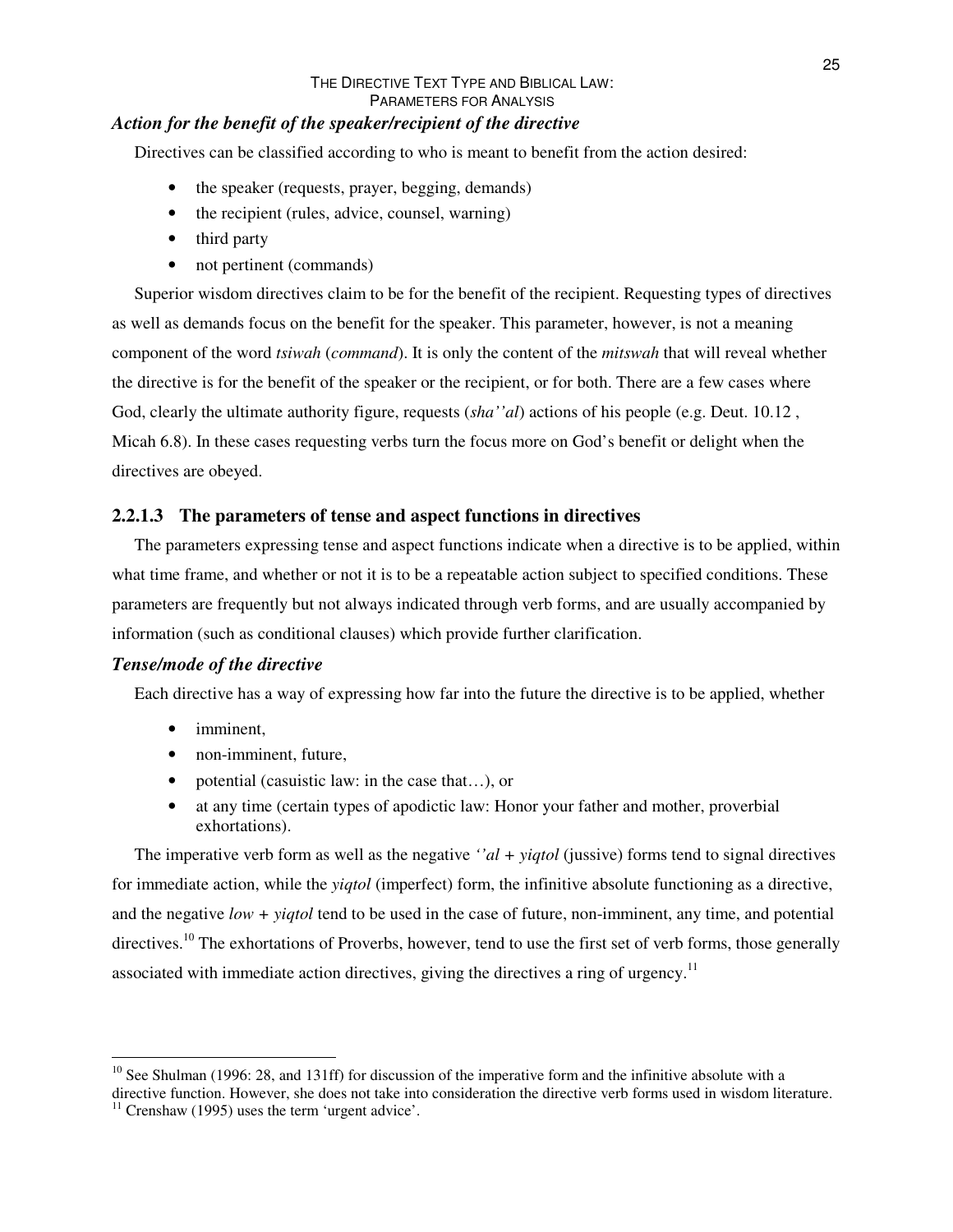# *Aspectual: Time frame*

The time frame in which the directive will apply may be

- punctual,
- for a limited time period (e.g. procedures for setting up camp while in the wilderness), or
- for an indefinite time period (e.g. Biblical law).

Directives for a punctual time period can be calls for immediate, future, or potential action. However, directives for an indefinite time period, such as law, tend to be restricted to potential and any time of the tense/mode parameter indicated above, though there are a number of laws in Numbers which are to apply at a future time: *when you enter the land that God will give you...* There is one authority directive term in Hebrew for which the parameter of indefinite time period is an inherent meaning component: *xoq*. The term *xoq… ''olam* (a law forever), reinforces the notion of permanency of the law over the generations.

# *Aspectual: Iterativity*

Iterativity refers to the number of times that the directive is applicable:

- one time, limited to one specific setting, either immediate (e.g. Tabernacle building instructions), or some specified setting in the future (e.g. temple building instructions by David to Solomon).
- repeatable (iterative), subject to certain conditions (festivals, observance of religious rituals, case law, etc.)
- always or never, no conditions (e.g. honor parents, do not kill)

Biblical law has either iterative, or, always or never, applicability. Within the context of law and customs mentioned in the Bible, the word *mishpat* seems to yield a sense of iterative application. 12

# **2.2.2 Modal and communicative purpose parameters**

In Ch. 1.1, it was mentioned that a text may have more than one communicative purpose. In addition to the directive communicative purpose, directive texts also have varying degrees of volitive weight, evaluative, informative, and even poetic functions.

# **2.2.2.1 Directive parameters: speaker/recipient volitive weight**

One major directive parameter concerns the interplay of the relative weight of the will of the speaker on the recipient of the directive with the potential receptivity and will of the recipient to comply to the directive. Volitive weight can be classed into three broad categories:

• Imposition, requirement: the speaker seeks to impose his will on the recipient (e.g. prescriptive, commands, demands, threat). The will of the recipient is not pertinent.

<sup>&</sup>lt;sup>12</sup> The word *mishpat*, derived from the verb *shaphat* (judge), carries a number of varied meanings depending on its context. It can mean 'judgment' or 'decision'. The term is also used for both God's laws and for customs and laws established by people.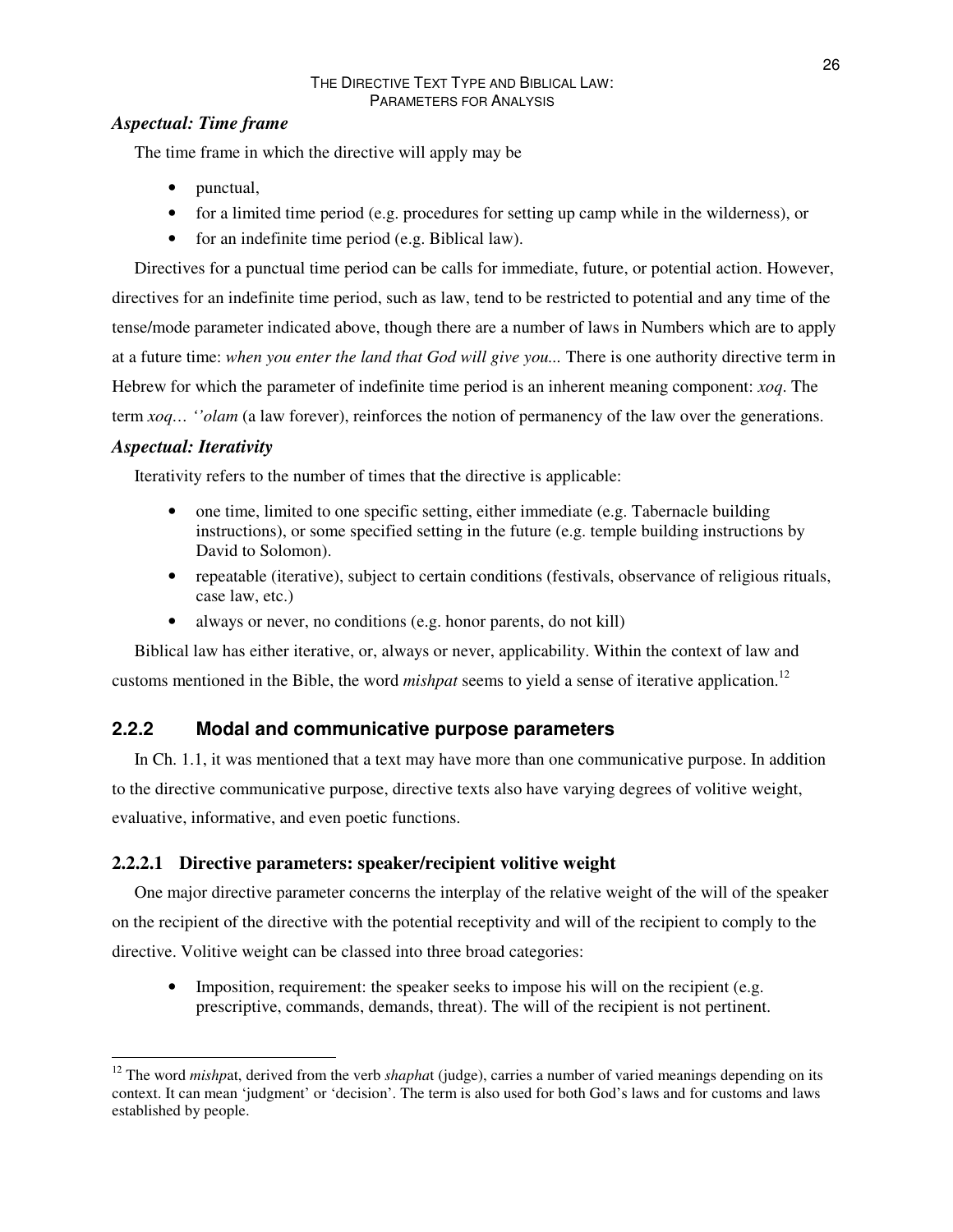- Persuasive: the speaker appeals to the reasoning logic of the recipient, seeks to convince. (e.g. exhortation, counsel, warning, TV ads, evangelism, etc.). The good will of the recipient is not certain.
- Appeal: appeal to the volition of the recipient: the speaker subjects himself to the good will of the recipient to fulfill the request (e.g. begging, prayer, invitation).

Along the lines of this parameter, the exhortation/counsel types of texts are similar to the requesting types of texts in that both types seek to *persuade* by appealing to logic and good will through various types of argumentation. The *impositional* types of texts will have a different type of argumentation, if any: it will focus more on imposing power and authority on the recipient. These three types may vary significantly in the use of verb forms, from verbs with a strong imperative mood to mitigated forms, using indicative clauses, or rhetorical questions. In Biblical Hebrew, however, the imperative verb form can be used for all types, in which case, the accompanying lexical indicators will show the distinction (e.g. particle *na'* (please)).

Authority directives tend to fall into the impositional category, but so can directives given by people not in authority but who impose their will through means of coercion, threat of violence, mass revolt or protest marches (!). There are some very clear examples of these kinds of demands in Numbers when the Israelites revolt against Moses and against God.

Likewise there are directives given by persons in authority where the authority appeals to reasoning logic rather than impositional means. In such cases, instead of the verb *tsiwah* (command), the Hebrew words *ya''ats* (counsel), *sha''al* (ask) Deut 10.12 and *darash* (seek) Micah 6.8, may be used to refer to wisdom directives given by God. In Isaiah 9.6 the coming Messiah is called a Wonderful Counselor (not a Mighty Commander!). In the directive text of Deut. 10.12 Moses emphasizes that YHWH 'asks' for complete devotion to God:

## *10) Deut. 10.12*

And now, O Israel, what does the LORD your God ask [sha''al] of you but to fear the LORD your God, to walk in all his ways, to love him, to serve the LORD your God with all your heart and with all your soul, and to observe the LORD's commands and decrees that I am giving you today for your own good? NIB

## **2.2.2.2 Evaluative parameters**

Listed below are two parameters which measure a kind of value judgment implicit in the directive:

# *Evaluative: Perception of Directive validity 13*

- directive is presented as incontestable (e.g. prescriptions, decrees, laws)
- directive may be interpreted as being potentially open to challenge, and thus may require convincing argument (e.g. exhortation, advice, counsel)

<sup>&</sup>lt;sup>13</sup> See Palmer (1986: 51, citing Givón 1984: 24)) for a similar type of classification of epistemic modality. In fact the modal 'must' in English can be used for both the epistemic level of incontestability as well as for the deontic (directive) level of incontestability. Compare: 'It must be true' and 'One must not kill'. But as Bhat (1999: 75) points out, this correspondence does not necessarily hold in other languages.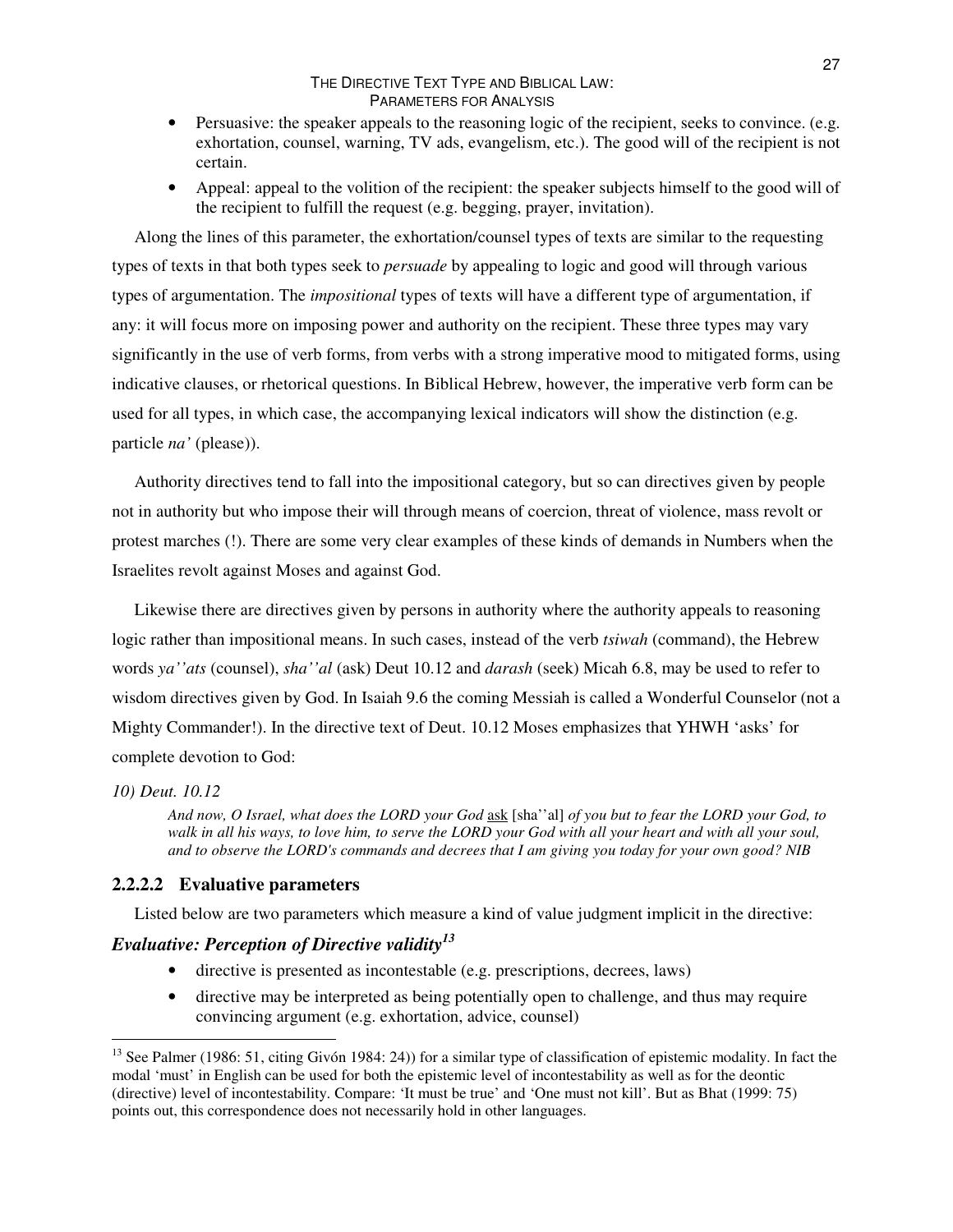• directive presents information that is left open to judgment by the recipient (e.g. request, prayer, suggestion)

## *Evaluative: Perceived importance of the Directive*

- vital potentially a matter of life or death, or extreme urgency
- highly important
- reparable if directive not followed
- less important

This parameter is not easily classifiable into categories. It is more a matter of degree of intensity of the directive. Both vocabulary and linguistic structure can be used to communicate the importance of the directives, by arrangement of the order of the presentation of the directives, the use of superlative words, types of verb forms (e.g. infinitive absolute + *yiqtol*), or by poetic structure, etc.

# **2.2.2.3 Degree of informativity**

Directives frequently serve as a vehicle of information, providing tips on *how* to do something. Some directives are less informative, in that the recipient may have already heard the directive; rather he needs to be reminded. There are two parameters associated with informativity:

- New information versus old information in directives
- degrees of informativity versus volitivity

Prescriptive texts (*mitswot*) and certain types of wisdom directives (''*etsah*) consist of directives which are new to the recipient, and thus tend to be highly informative. I consider exhortation, on the other hand, to consist of old directives, but which may need further argumentation, including information that the recipient may or may not be aware of, in order to convince the recipient of the value of following the directive. Such is the case for Moses' exhortations, as well as proverbial wisdom. *Mitswot* (commands) are both highly impositional directives as well as informative. *Torot* (instructions) tend to be more informative.

# **2.2.2.4 Poetic parameters**

Poetic and prose texts have identifiable structural differences, though there is a large grey area between the two. Directives can also be more or less poetic. They can be

- part of a poem,
- directive prose, with embedded poetry,
- directive prose, with poetic devices, or
- directive prose with no poetic devices.

Directives with a poetic flair will be different from directives written in prosaic style. They can have the form of expressive directives such as *Happy is the man who…* found in the more poetic wisdom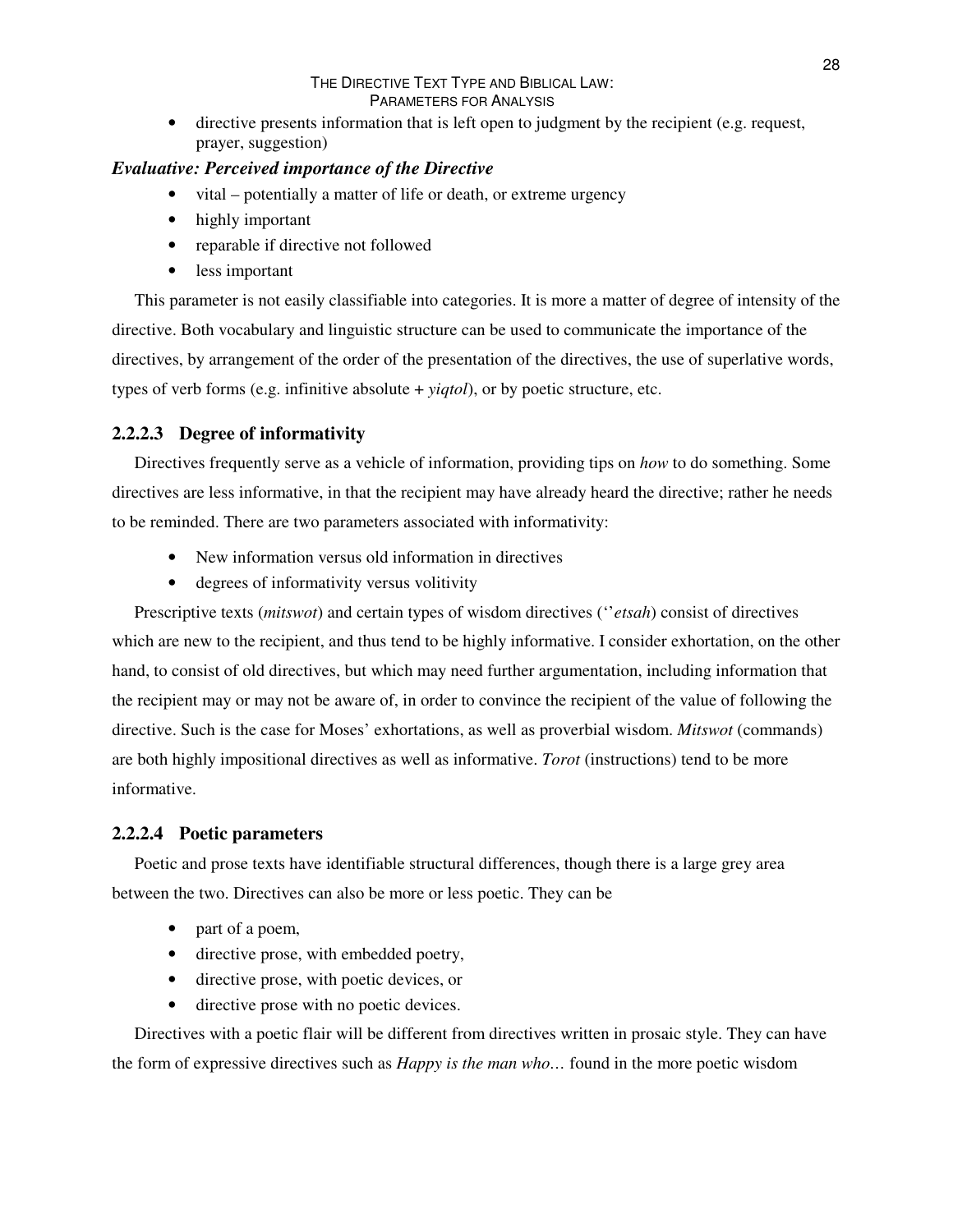literature (e.g. Psalm 1), and *Woe is he who*... (e.g. Isa. 5) of prophetic literature.<sup>14</sup> Alternatively, 'I' statements can be made, expressing one's opinion of right conduct (e.g. Psalm 119: 13 *With my lips I rehearse all the rules You proclaimed* NJPS). On the other hand, it is clear that certain directives within prose, especially decree and implementation texts, certain prayers, requests, and proposals,<sup>15</sup> as well as Biblical law<sup>16</sup> can make use of parallelisms. We will look at parallelism in more detail in Chapter 5.1.

#### **2.2.2.5 Argumentation**

Argumentation is a special category that uses a combination of discourse types in order to fulfill a rhetorical function for the text. The goal of argumentation in the context of a directive is to convince the recipient of the value of complying to the directive. Argumentation can be implicit, found between the lines so to speak, of a series of directives,<sup>17</sup> or in repetition techniques such as parallelisms or key word repetitions. In other cases, argumentation can be found in the surrounding narrative context of the

directives.<sup>18</sup> Frequently argumentation accompanies directives in the form of separate motive clauses coming before or after the directives. They may or may not be linked to adjacent sentences by means of a conjunction. Here are a few examples (motive clauses are underlined):

*11) Lev. 19.2* .&,=3R - ; 2 - 6
+ & 2 *Holy you must be For(ky) I am holy 12) Ex. 20.2* .&,; אָנֹכִי יְהָרֶה אֱלֹהֶיִךְ אֲשֶר הוֹצֵאתְיךָ מֵאֶרֶץ מִצְרַיֶם מִבְּי

I am YHWH your God, who brought you out of the land of Egypt, the house of slaves. There must be no *other gods for you before Me.*

<sup>&</sup>lt;sup>14</sup> See Sawyer (1993: 32-33) for a brief discussion of *woe* statements.

<sup>&</sup>lt;sup>15</sup> Klaus (1999) describes the pivotal structures (i.e. *abcba*) for a number of decree and implementation texts, and request types of texts embedded in the narrative of the former prophets.

<sup>&</sup>lt;sup>16</sup> Brichto (1998: 302) states: "I have long argued that "biblical law" is not to be (mis)taken for the legal code of ancient Israel's society, and that such legal formulations are to be interpreted in terms of their formulaic patterns as kerygmatic vectors, and not in comparison and contrast with similar formulations in neighboring cuneiform societies. It is on the basis then of such poetical thinking and poetic analysis that I have felt free to include examples of poetic expression – narrative and lyrical – and of legal(istic) formulations to support the plausibility of a kerygmatic conception or line of thought as it emerges from my reading of narrative texts and related structures." Other authors such as Douglas (1999), and Sprinkle (1994) also promote the notion of Biblical law texts as being a piece of well crafted literature.

<sup>&</sup>lt;sup>17</sup> Douglas (1999: 18) states: "Leviticus' literary style is correlative, it works through analogies. Instead of explaining why an instruction has been given, or even what it means, it adds another similar instruction, and another and another, thus producing its highly schematized effect. The series of analyses locate a particular instance in a context. They expand the meaning. Sometimes the analogies are hierarchized, one within another making inclusive sets, or sometimes they stand in opposed pairs or contrast sets. They serve in place of causal explanations…. Instead of argument there is analogy."

<sup>&</sup>lt;sup>18</sup> For example, Watts (1999) points out the rhetorical strategies in placing Biblical law within the context of narrative. For instance, in each of the law books, there are narratives of a law being broken and the punishment that was applied. Clearly this is to impress upon the reader the importance of following the laws. The Mt. Sinai theatrics described in Exodus 19 and at the end of Exodus 20 thus framing the Ten Commandments prove to be a very strong rhetorical device, as well as the narrative of the covenant ceremony in Exodus 24. Weinfeld (2000: 246) demonstrates that narrative was necessary to show God as creator, God promising a homeland for Abraham, Isaac, and Jacob, God rescuing his people from Egypt, to prove that the God merited the loyalty of the Israelites, and to prove that God had the power and authority to reign over them and impose rules on them.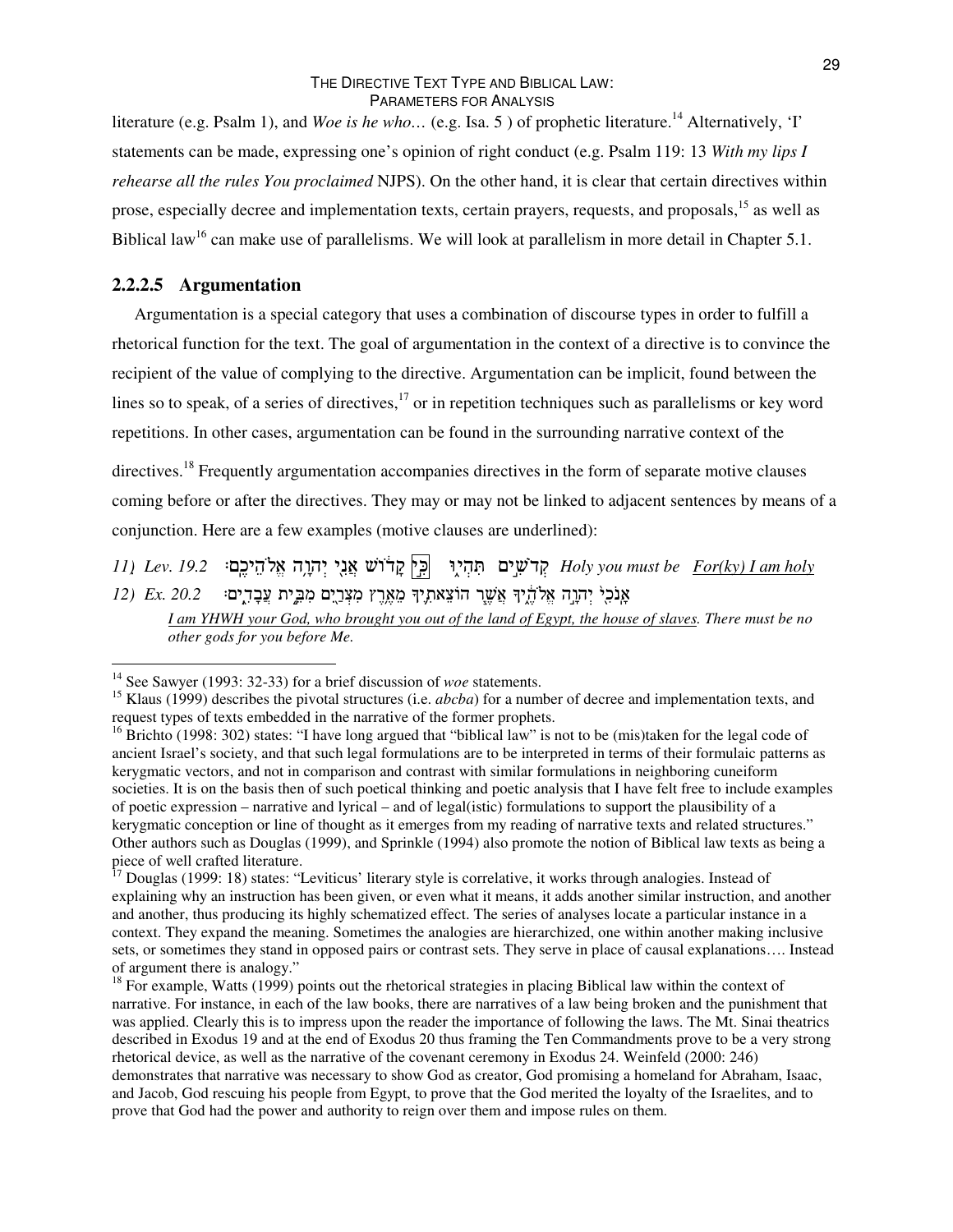- עָרְוַת אָבְיִךְ וְעֶרְוַת אִמְּךְ לְא חְגַלֵּה אִמְּךָ הִוא Lev. 18.7
	- The nakedness of your father and the nakedness of your mother you must not uncover. Your mother she is.
- *14) Deut.* 5.33 בְּכָל־הַדֶּרֶךְ אֲשֶׁר צִוָּה יְהוָה אֱלֹהֵיכֶם אֶ

לְמַעַן תִּחְיוּן וְטוַב לָכֶם וְהַצְרַכְתֶּם יְמִים בָּאָרֶץ צִשֶׁר תִּירָשׁוּן:

In all the ways that YHWH your God commanded you, you must walk, so that (lem''an,) you may live, and *that it may be good and that your days may lengthen in the land that you will possess.*

פְּסִילֵי אֱלֹהֵיהֶם תִּשְׂרְפִוּן בָּאֵשׁ לֹאִ־תַּחְמֹד כֶּסֶף וְזָהֶָב צְלֵיהֶם וְלָקַחְתָּ לְדָּ פֶּוֹן תִּנְקִשׁ בֹּוֹ 7.25 *Deut. 7.25* Carved images of gods you must burn in the fire; do not covet the silver and gold on them and take them *for yourselves lest (pen) you be ensnared.*

*16) Lev.* 19.8 יְאֹכְלַיוֹ עֲוֹנ *The one eating it, guilt he carries*

וְלְאדתִשָּׁבְעוִי בִשְׁמָי לַשָּׁיֻקֵר |חְחִלַּלְתָּ אֶת־שֵׁם אֱלֹהֶיךָ 19.12 .*vev.* 19 *You must not swear by my name falsely, and (waw) profane the name of your God.* וּפֶּרֶט בַּרְמְךָּ לֹאַ תְּלַקֵּט - לֶעֲנְיָ וְלַגֵּרֹ תַּעֲז*ָ*ב אֹתָם *Lev. 19.10* 

And your fallen fruit of your vineyard you are not to gather: To the afflicted and the alien you are to leave them

The various forms of argumentation will necessarily have to be studied in correlation with other parameters, such as:

- Position in relation to directives
- Volume of argumentation
- Types of argumentation

The position of argumentation in relation to the directives tends to line up with the parameter of social relationships between the speaker and the recipient, and volitive weight. Highly impositional types of directive texts tend to begin with the directive and follow with argumentation if there is any, while argumentation may precede polite requests or advice to an authority (e.g. Num. 27.1-4, Num. 32.3-5, Num. 14.13-19). On the other hand, argumentation in prayers to God frequently follows the prayer request<sup>19</sup> and there are some cases where impositional directives are preceded by argumentation, as can be seen in Ex. 20.2 (12) above.

Exhortation and polite requests generally have more argumentation than laws and demands. However, it must be borne in mind that exhortations may also consist of a bare directive, without any accompanying argumentation. Sonsino (1980: 66-69) has identified the exhortation type of directives (which he calls paranetic clauses) accompanying legal directives. This has led to the sticky question of how to distinguish legal material from exhortation.

Types of argumentation will also vary. Elkins (2003: 5), using Sonsino (1980) as a primary source, lists six types of motive clauses found in Biblical law: "1) expressions of God's authority, 2) recollection of Israel's past [see (12) above], 3) punishment for disobedience [16)], 4) blessing for obedience …[14)]

<sup>&</sup>lt;sup>19</sup> See Miller (1994: 337-357) for structural outlines of 48 prayers in the Hebrew prose texts.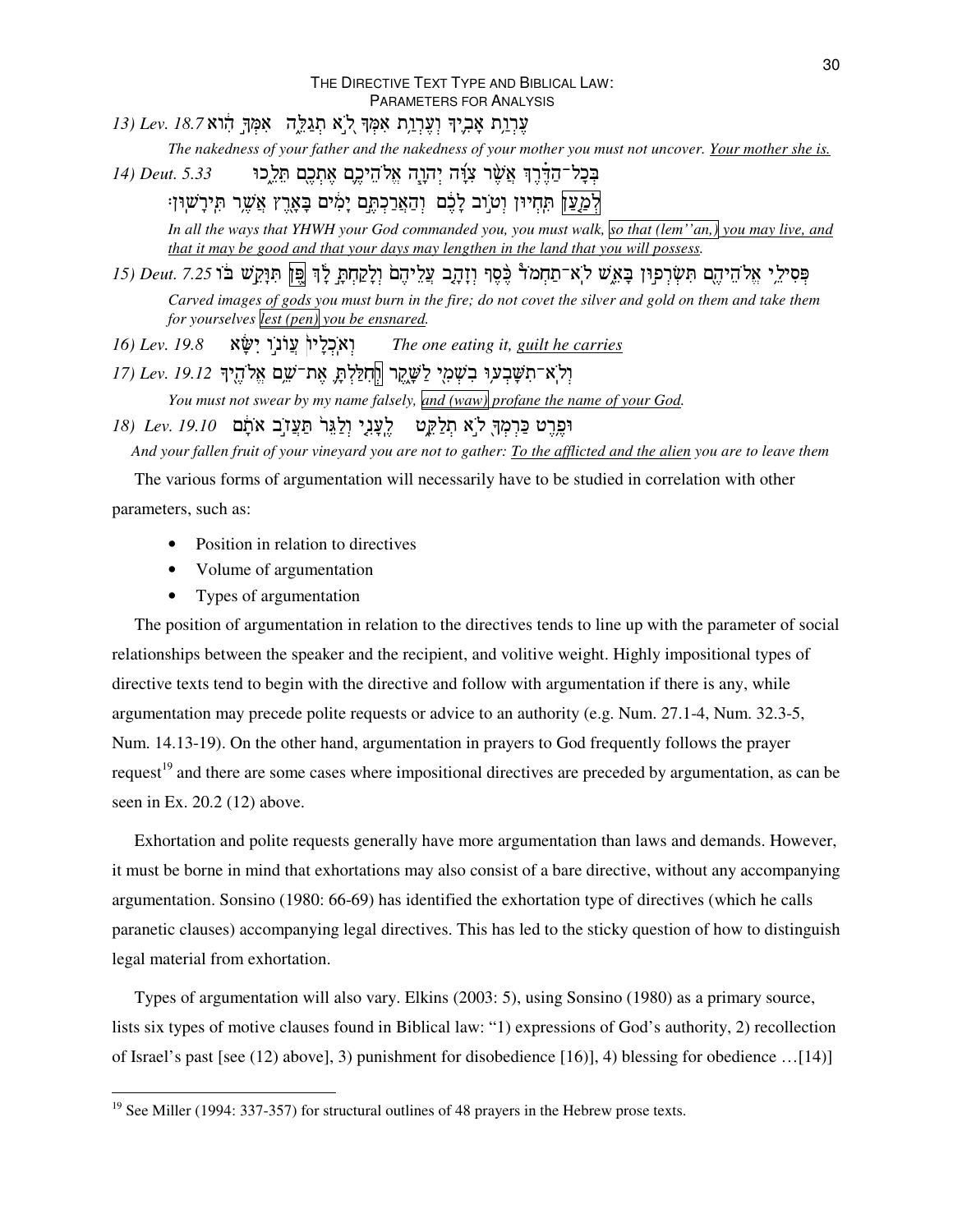5) common sense or "natural law"[13)], and 6) imitation of God [11)]." Argumentation in prescriptive types of texts and demands will more likely include focus on the authority or power of the speaker, by giving credentials or exerting threats. Moses' exhortation in Deut. 1-11 tended to argue for the validity of the directive through appeal to recall of Israel's past, and by underscoring the benefits of compliance through promised blessing, and common sense motivational clauses. The instructive directives in the proverbs are composed of a distinctly different set of motive clauses, focusing more on reasoning based on experience, common sense, and observation.<sup>20</sup> Requests, on the other hand, will have argumentation which will seek in all ways possible to solicit the compassion of the recipient.<sup>21</sup> The nuances of argument types and patterns merits a detailed study that includes much more than just the motive clauses mentioned above. Unfortunately the limits of this thesis do not allow for further discussion.<sup>22</sup>

# **2.2.3 Content of the directives**

Directive texts can also be classified according to the type of action solicited or required:

- Movement
- Task oriented
- Divine intervention
- Religious ritual and worship
- Punishment, reparation of sin
- Actions concerning relationships between persons:
	- o Moral behavior
	- o Social order
	- o Conflict resolution

This category can be much more detailed, and is especially used by Bible scholars in order to further explore and understand the different types of laws, for both their content and their linguistic structure. For example, one could collect all the laws concerning the Sabbath and compare their linguistic structures.

# **2.2.4 Linguistic signals of a text**

The linguistic signals of a text consist of:

- the use of grammatical features,
- semantic relations between clauses,
- different kinds of structural arrangements, and
- the use and distribution of lexical items in the text.

 $20$  See Nel (1982) for an extensive discussion of expressed motivations of admonitions in Proverbs.

<sup>&</sup>lt;sup>21</sup> See Aejmelaeus (1986: 59-84) for a discussion of the structure of motive clauses in psalmic prayers, and Miller (1994: 114-126) for types of motive clauses in prayers throughout the Hebrew Bible.

<sup>22</sup> An excellent book on *Rhetorical Argumentation in Biblical Texts* (Eriksson et al: 2002) presents more complex models for describing argumentation than can be discussed here.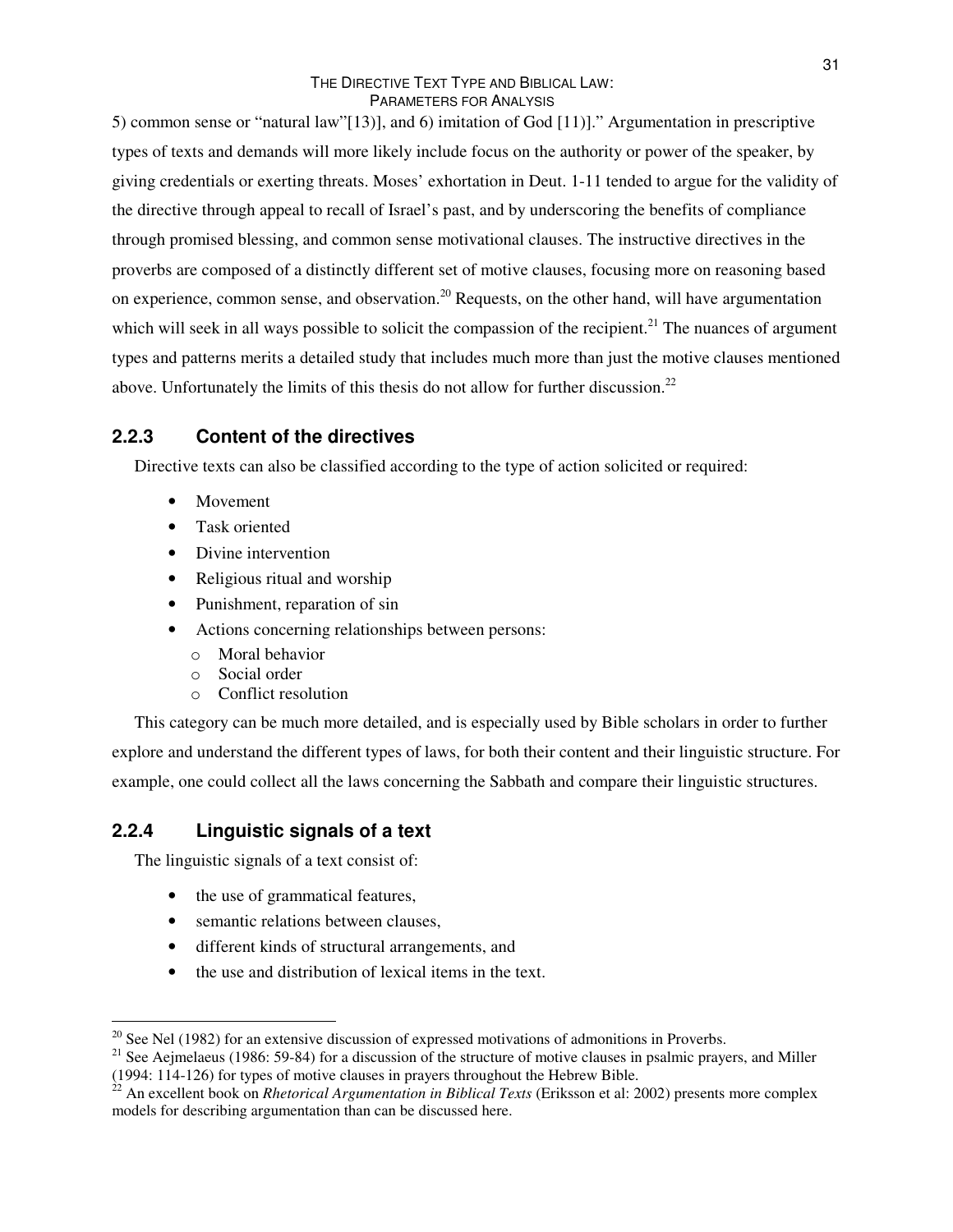These latter three parameters are discussed more fully in the following chapters. Grouping together texts according to selected grammatical features is an excellent way for examining the possible functions of those forms. Listed here are a *summary* of some of the main grammatical parameters found in directive texts. 23

#### *Directive verb forms:*

- $\bullet$  Imperative<sup>24</sup>
- Long form yiqtol (imperfect)
- Short form yiqtol (jussive)<sup>25</sup>
- Weyiqtol (waw conjunctive + imperfect)
- Wegatal (waw consecutive + perfect)
- Infinitive absolute

Longacre (1994) has used the this parameter in his discourse analysis of the *weqatal* verb form. In the case of directive text, the *weqatal* tends to be found in legal texts which prescribe a procedure, and in onetime instructions of sequential actions. It appears to be less frequent in requests or exhortation, though Moses' exhortation in Deuteronomy does make extensive use of the *weqatal* verb form, in both listing exhortations (see especially Deut. 6.4-9) and in making a logical connection with preceding argumentation (e.g. Deut. 5.9, 6.3).

The imperative form, while predominant in texts calling for immediate action – in both requests and commands, but also in proverbial wisdom and exhortations – is noticeably missing in legal texts, and in directives concerning actions of non-immediate application. On the other hand, the infinitive absolute functions as a rare sentence-initial directive verb within the legal corpora (e.g. Ex. 20.8,12, Num 6.23)<sup>26</sup> but also in few non-legal settings (e.g. 2 Sam. 24.12 (van der Merwe 1999: 161)). Again, Deuteronomy exhortations seem to be an exception, where Moses' speech seems to lean more towards the 'legal', nonimmediate types of forms. Clearly, Deuteronomy merits a closer analysis and comparison with both legal and exhortation type of texts.

 $2<sup>23</sup>$  Shulman (1996), (1999), (2000) and (2001) examines the pragmatic functions of various verb forms used to express the directive in Biblical Hebrew. For an overview see van der Merwe (1999: 141-173) and Waltke and O'Connor (1990: 509-510, 529-530, 564-579, 593-594). Also Fassberg (2002) on commands. From the perspective of different kinds of directive forms see Finley (1989), who uses the term 'proposal' rather than 'directive'.  $24$  See Fassberg (1999) for discussion on the lengthened imperative.

<sup>&</sup>lt;sup>25</sup> While the jussive and the imperfect are considered to be two separate verb forms, in reality there is very little surface distinction. See Shulman (2000) for a discussion of the parameters that possibly distinguish the two. In my opinion, more work needs to be done by considering further data not mentioned by Shulman, and refining the parameters.

<sup>&</sup>lt;sup>26</sup> See Hospers (1991) for a proposal for the discourse function of the use of the infinitive absolute as an imperative form. He argues that their imperative use is not arbitrary and suggests that it is used to begin a new section of laws. If this is the case, then it would still remain to be explained why a new section rarely begins with an infinitive absolute.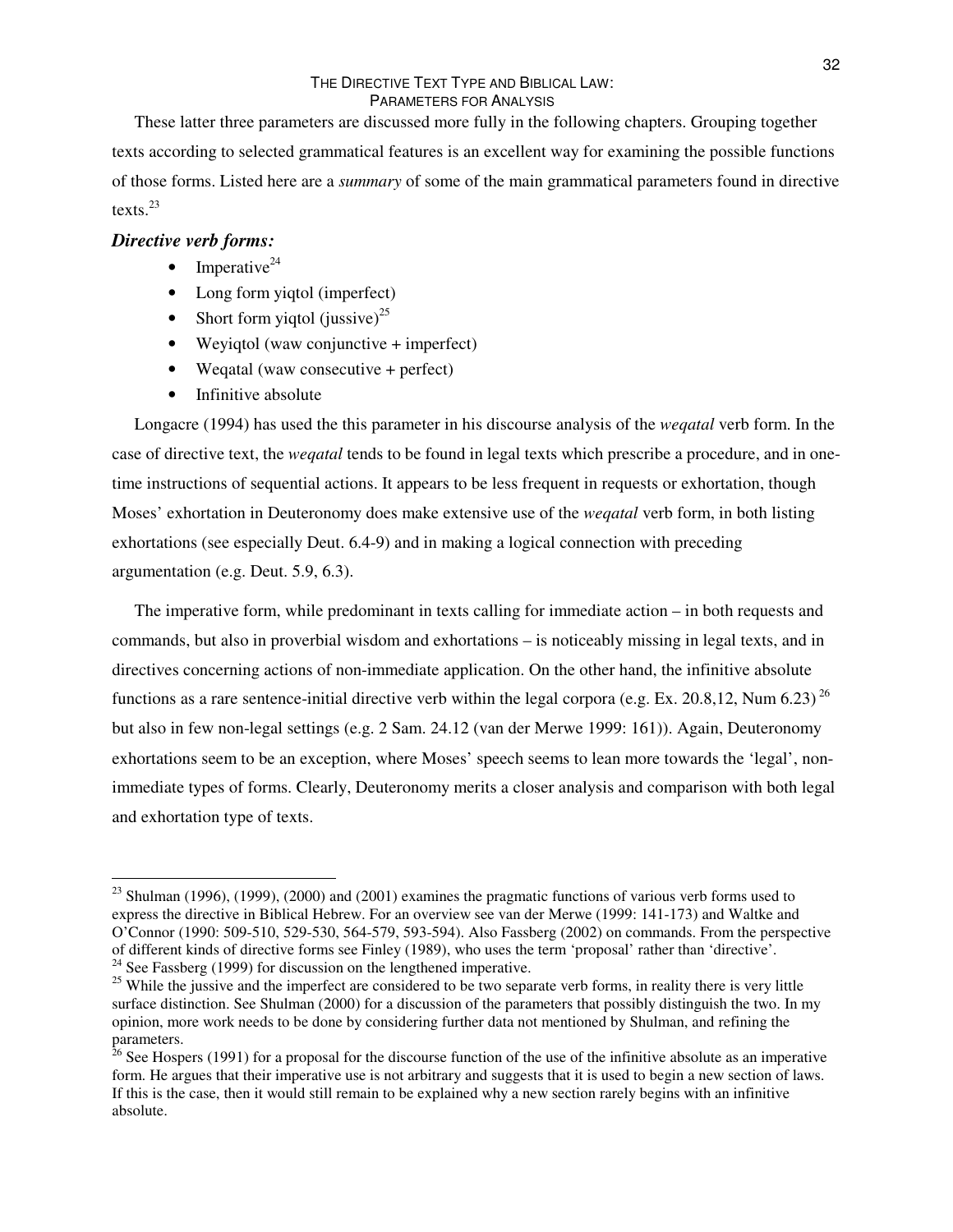The *yiqtol* verb form is present in all forms of directives, most frequently in cases where the directive verb is in non-sentence initial position. It is also used with all negative directives, with the long form (imperfect) used with the *low* negative particle, and the short form with *'al*.

#### *Constituent order*

The function of variant constituent order, or word order, continues to be a topic of debate in the past 30 years. While much work has been done on word order of narrative texts, very little research has focused on the nature and function of word order in directive texts. An observation that I will be discussing further in later chapters is that many legal texts have a very high frequency of non verb-initial clauses, in contrast with the dominant verb-initial order of narrative texts. This pattern is also quite frequent in other types of directive texts. Therefore grouping together text portions with similar patterns of word order can help in the analysis of word order functions.

#### *Conjunctions*

Conjunctions are especially used to introduce setting material, as well as argumentation within the directive text. Each one of these conjunctions merits a study within the context of directive texts, in connection with the study of semantic relations between clauses:<sup>27</sup>

- *ky*: Used for a variety of functions, particularly as a conditional marker, as well as a conjunction introducing reason clauses in legal texts.<sup>28</sup>
- *asher:* The function and content of the *asher* relative clause within directive texts needs to be closely monitored. 29
- *'im*: This conditional marker has been widely seen to be a feature of legal literature, introducing sub-conditions after the introduction of a major case by means of the *ky* conjunction.
- *pen:* Introduces motive clauses expressing the negative consequence of not following the directive.
- *lema''an*: Introduces motive clauses expressing the positive consequence of following the directive.
- *waw:* The coordinating conjunction links clauses with a variety of semantic relations. Study of its uses within the context of directive texts could shed further light on its functions.
- Other conjunctions such as *raq*, and *ak* are quite rare in legal texts, but their presence and function are to be monitored in other types of directives.

#### *Particles*

- *na'*: A particle that accompanies many polite requests, but which is not present in legal texts. 30
- *low:* Negative particle used especially in legal texts, and non-immediate orders

 $27$  See Chapter 4.3 for more on semantic relations.

<sup>&</sup>lt;sup>28</sup> Follingstad (2001) focuses on *ky* in narrative and direct speech texts of the Hebrew Bible.

<sup>29</sup> In unpublished papers, both Stephen Levinsohn and myself have noted that the clustering of a number *asher* clauses functions as a prominence marker in narrative texts.

<sup>30</sup> Authors such as Shulman (1996) and (1999) have examined the use of *na'* in directives.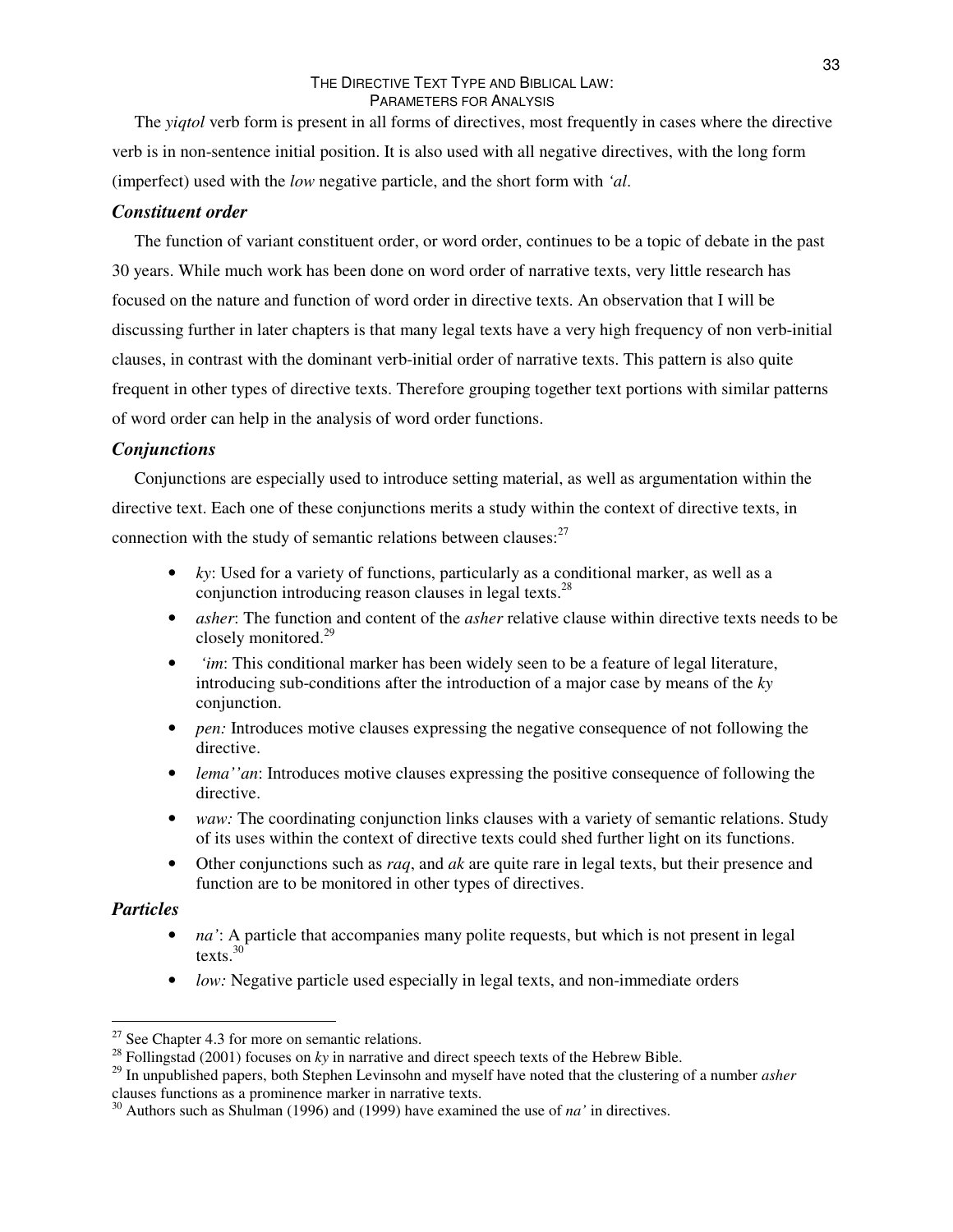• *'al:* Negative particle used especially in immediate orders, requests, prayers, and the wisdom directives of Proverbs and Qoheleth.<sup>31</sup>

# **2.3 Proposed classification of directive text types**

I have tentatively classified directive texts into six categories – *authority directives, wisdom directives, requests, demands, invitations*, and *wishes* 32 - using a combination of the following parameters:

- Social relationships between the speaker and recipient of the directive
- Speaker/recipient volitive weight and informative function
- Perceived beneficiary
- Perception of directive validity

In the accompanying table (see Table 2 at the end of the chapter), you will note these classifications, along with their criterial parameters. They are tentative, and classification based on other parameters will yield yet another arrangement of types. Some of these classifications can be further subdivided along further parameters. Those directives in which a superior gives a directive to an inferior fall into two major groups: *authority directives*, and *wisdom directives*, though there is a certain amount of overlap between the two, as is shown in the discussion that follows.

# **2.3.1 Authority directives**

Authority categories can be divided into two general categories, *permission* and *prescription*, both of which make use of the verb *tsiwah*. The *prescriptive* category is represented both by the verb *tsiwah* (496x), and its nominal form, *mitswah*. When the recipient of the verb *tsiwah* is a human being, 33 the verb *tsiwah* means:

The act of speaking as a result of the desire and will of the speaker for the recipient to carry out a particular action. The words spoken have an imperative, or impositional force. The speaker is in the position of authority and power over the recipient of the directive.

Within the Hebrew Bible the word *tsiwah* is used to refer to prescriptive directives issued by those in authority, authority being defined by varying parameters:

- Family relationship: parent child, older brother younger brother, uncle niece.
- Divine superiority over all creation: God humans, God nature, angel humans.
- Religious authority delegated by God on humans: prophets, priests.
- Political authority over a population: king subjects, elders people
- Religious/political authority over a population: Moses, Joshua.

 $31$  Crenshaw (1995: 417-425) briefly contrasts the use of the negative particles in legal versus wisdom literature.

 $32$  Both Waltke and O'Connor (1990: 509-510,568) and van der Merwe (1999: 151) use similar category terms. They do not use the term prescriptive, which includes both commands and legislation. See below for a more detailed subcategorization of authority directives.

<sup>&</sup>lt;sup>33</sup> There are other meanings of *tsiwah* (about 27x), where tsiwah takes a direct object which carries the semantic role of patient. In these cases *tsiwah* refers to a speech act meaning – to ordain (blessing, power, salvation, etc.) or appoint (a person), etc.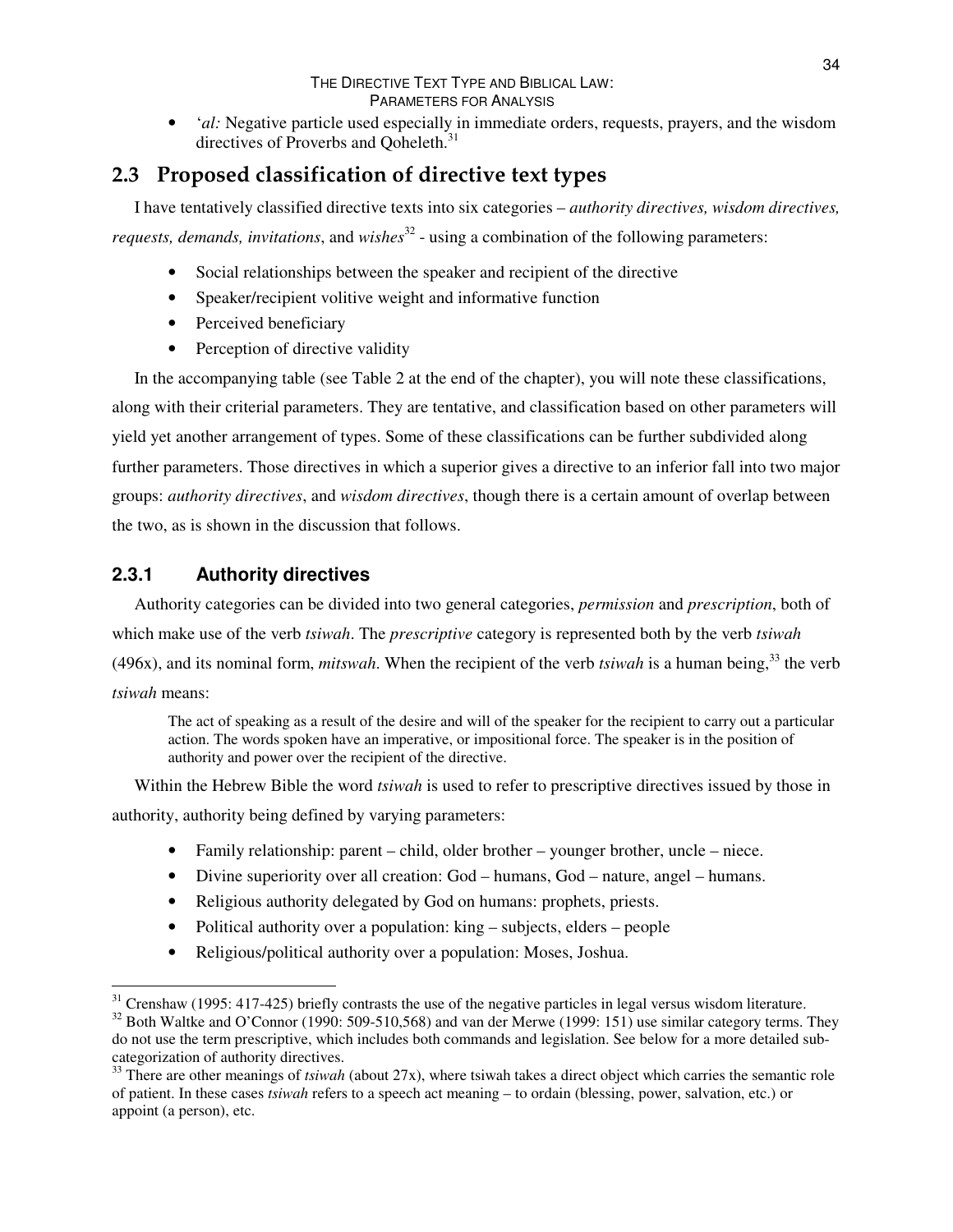• Social position: master – servant, employer – employee

In certain cases, participants can have reciprocal authority, as in the case of Esther and Mordecai:

- o as uncle, Mordecai *tsiwahs* Esther (Est. 2.10)
- o as queen, Esther *tsiwahs* Mordecai (Est. 4.10)

The types of actions that are *tsiwah*ed cover a larger range than can be accommodated by a single English word (though the word 'command' most frequently serves to represent the sense in English) A person in authority (most frequently God) can *tsiwah* someone to do, or not to do, any kind of action or behavior, either punctually or indefinitely. For example, he can *tsiwah* someone to build something, move from one location to the next, live according to moral, ritual, or social rules and regulations, etc. The response line for many of the prescriptive texts terminates with – *And… did all that God tsiwahed him/her to do*. In the historical books, kings were measured according to whether they obeyed all the *mitswot* of God or not, these including both the laws of the Torah and any divine commands directed individually to the king.

The most suitable categorization of prescriptions is according to the aspectual parameter of the time frame applicability. It separates out those prescriptions which are for a punctual or limited time period from those which are for an indefinite time period. I propose the following tentative labels:

- **Orders:** any prescriptive directive whose applicability is limited to a punctual time period, or involving a single end goal (e.g. movement orders, building instructions, command to Moses to deliver the Israelites from Israel, orders to speak, etc.).
- **Limited time regulations:** Any prescriptive directive whose applicability is limited to a defined time period, usually involving the aspectual parameter of repeatable actions (e.g. regulations for set up, dismantling, and traveling with the tabernacle).
- **Indefinite time regulations:** any prescriptive directive whose applicability is for an indefinite time period (e.g. Noachite covenantal law, Abrahamic law of circumcision, the entire body of Mosaic law in the Torah).

*Limited time regulations* and *Indefinite time* regulations are very similar structurally, and for that reason, they can be compared for analytical purposes. Biblical Law, coming from a divine source, is a subset of indefinite time regulations. Kings' decrees and laws may also be indefinite time regulations (at least for the life the king!) of which there are a few examples in the Bible. These two types of regulations are likely to have very similar linguistic structure.

In the Bible, we find that some orders (e.g. the Passover) evolve into regulations which become a law of permanent applicability, called *xoq* in Biblical Hebrew. Conversely, there are also cases of orders which are based on the application of a law (as in the case of breaking a Sabbath law – Num. 15.32-36). It will be of value to compare and contrast the linguistic structures of orders versus regulations. I have already noted the use of imperatives and *'al* negative forms for orders in contrast to the use of infinitive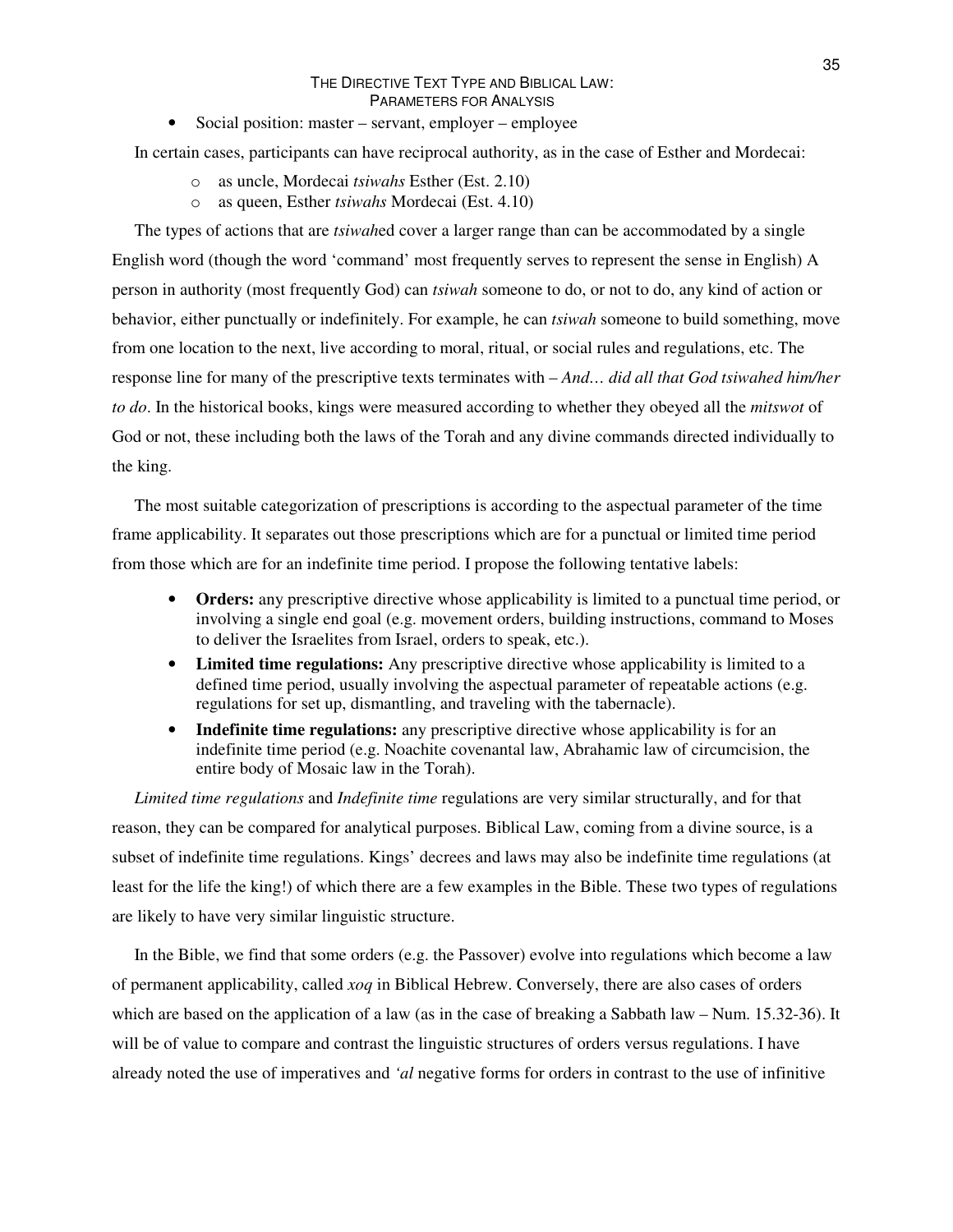absolute and *low* negative forms for regulatory directives. The *yiqtol* and the *weqatal* forms can be found in both types of prescriptions.

There are many *ways to categorize the legal texts* of the Torah. Each type of sub-categorization can bring valuable insights. For the purposes of analysis, a researcher should avail oneself of several categorization techniques in order to facilitate comparison.

First of all, *texts can be grouped together in the collection* in which they are already found, using the parameter of *linguistic context*, in order to identify any possible similarities of structure within that collection. For instance, the Covenant code of Exodus 21-23, called the *mishpatim*, is characterized by frequent use of *ky* and *'im* conditional clauses, a mixture of relational and ritual laws, and minimal use of motive clauses. Leviticus 1-7 and 11-15 are a collection of *torot*, or procedural instructions, for sacrifices to YHWH, and concerning matters of impurity. They are characterized by the extensive use of *weqatal* verb forms. Leviticus 16-25, most frequently referred to as *xuqot*, meaning 'laws', contains a high number of apodictic types of laws. Deuteronomy 12-25 is a collection of *xuqim and mishpatim*, consisting of a variety of laws accompanied by a liberal amount of argumentation.<sup>34</sup>

Biblical scholars have also been interested in *content classification* of Biblical Law. 35 I identify two broad categories of action types: religious ritual and relational - laws that govern worship to God and laws that govern relationships between people. For the purposes of linguistic analysis, it is useful to group together the laws dealing with the same theme in order to compare their structure.<sup>36</sup> One can compare for instance, the structure of the two slave release laws, Ex. 21.2-11 and Deut. 15.12-18, and observe the similarities and differences in structure.

Alternatively, one can class texts (or portions thereof) *according to linguistic structure*. The distinction of *casuistic and apodictic clauses* was first introduced by Alt in 1934 and subsequently used by numerous authors. Casuistic law is seen to be any law that is introduced by a conditional clause (using the conjunctions *ky* or *'im)*, while apodictic laws are seen to "unconditionally and categorically assert right and wrong"(Averbeck, 1995: 120). However, as Laserre (1994: XXI) has pointed out, this latter category grouped together too many linguistic types, including prohibitions, positive commands,

 $34$  See Appendix I for a more extensive survey of legal texts in the Torah.

<sup>&</sup>lt;sup>35</sup> Kent (1916) rearranged all the laws of Israel according to the topics: criminal laws, private laws, civil laws, military laws, humanitarian laws, religious laws, ceremonial laws. Levine (1963, 1965) revised by Rainey (1970) identifies the ritual text which he divides into two types: Prescriptive (legislative, prophetic) and Descriptive (narrative, formulaic). Averbeck (1995: 115) identifies three subgenres of legal literature of the Bible, "covenant, law, and ritual legislation: Mosaic law is embedded within the Mosaic covenant… and ritual legislation… is an integral part of Mosaic law."

<sup>&</sup>lt;sup>36</sup> Lasserre (1994) provides a synopsis of the laws of the Pentateuch, which facilitates this task.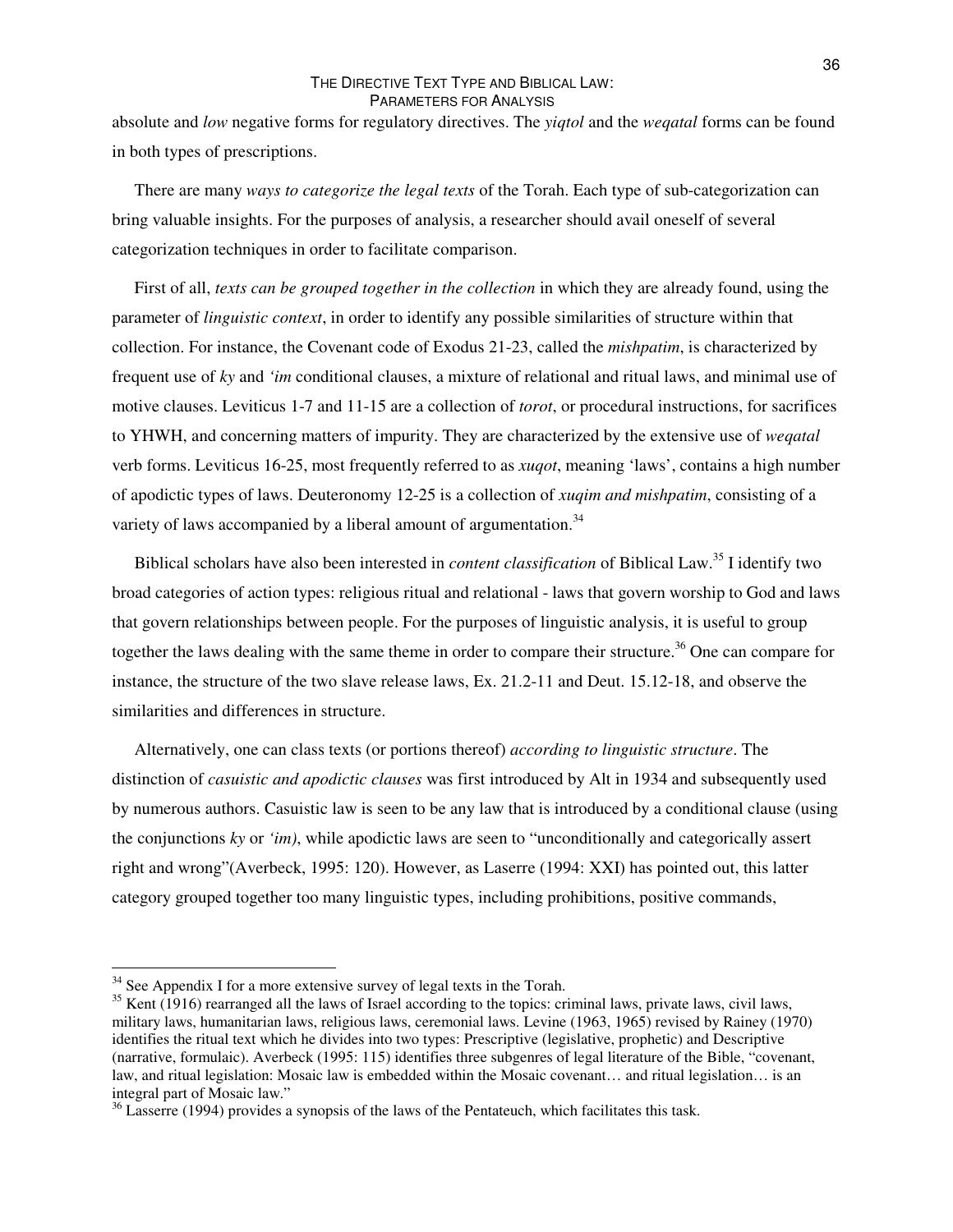participial laws, relative clause laws, and curses.<sup>37</sup> Sonsino (1980: 13-17) proposed an alternative classification in which he distinguishes "Laws in conditional form" ("when/if" clauses, relative clauses, and participial forms) and "laws in the unconditional form."

Additionally, Longacre (1994: 50-98) and elsewhere, uses both *the parameter of semantic relations and the parameter of verb forms* to distinguish the temporal succession of procedural types of laws from those directives which do not contain a series of successive instructions. This has been helpful for the discourse analysis of the *weqatal* verb form.

Legal terminology has also been examined in order to discern whether the Hebrew terms refer to any specific type of text. The word *torah* has been found to refer to certain types of instructional texts, but also to the entire body of legal literature. The words *xoq and xuqqah* carry the basic sense of 'law', i.e. a regulation of indefinite period. *Mishpatim* in the context of legal literature, seems to mean 'decisions (perhaps for a particular occasion) of authority figures converted into legislation'. On the other hand, *mitswot*, found throughout the legal texts, seems to carry a more generic sense referring to both laws and other types of prescriptions.

However, not one classification strategy serves to unambiguously classify entire text units into one category or another. Civil laws and religious laws can be found in the same text unit, as can laws with and without the conditional form. In the case of legal terminology, four separate terms have been found referring to laws concerning one single event – the Passover: *torah* (Exod.13.9), *xuqot* (Num. 9.3), *xoq* (Exod.12.24), and *mishpatim* (Num.9.3). If all terms can be used to refer to laws for a single event, then it is likely that these terms refer to different aspects, or meaning components of a law, rather than to different types of laws. Because of the mixture of legal discourse types within texts, classification must be done according to the most dominant features of the text.

#### **2.3.2 Wisdom directives**

Before concluding this section on classification, we must take a look at a very closely related type of directive text. Several scholars have compared the form and content of wisdom and legal literature, and finding numerous similarities, have even contemplated the possibility of a same original life setting for both.<sup>38</sup> Not wanting to speculate on this issue, I will nonetheless discuss here the overlapping aspects of wisdom and authority directives, distinguishing three rough categories of wisdom directives, including some comparisons with legal texts.

 $37$  See also Sonsino for a critique of Alt's classification and an alternative classification based on linguistic features.

<sup>&</sup>lt;sup>38</sup> See for example, Blenkinsopp (1995: 151), and Jackson (2000: 31-51) for more discussion.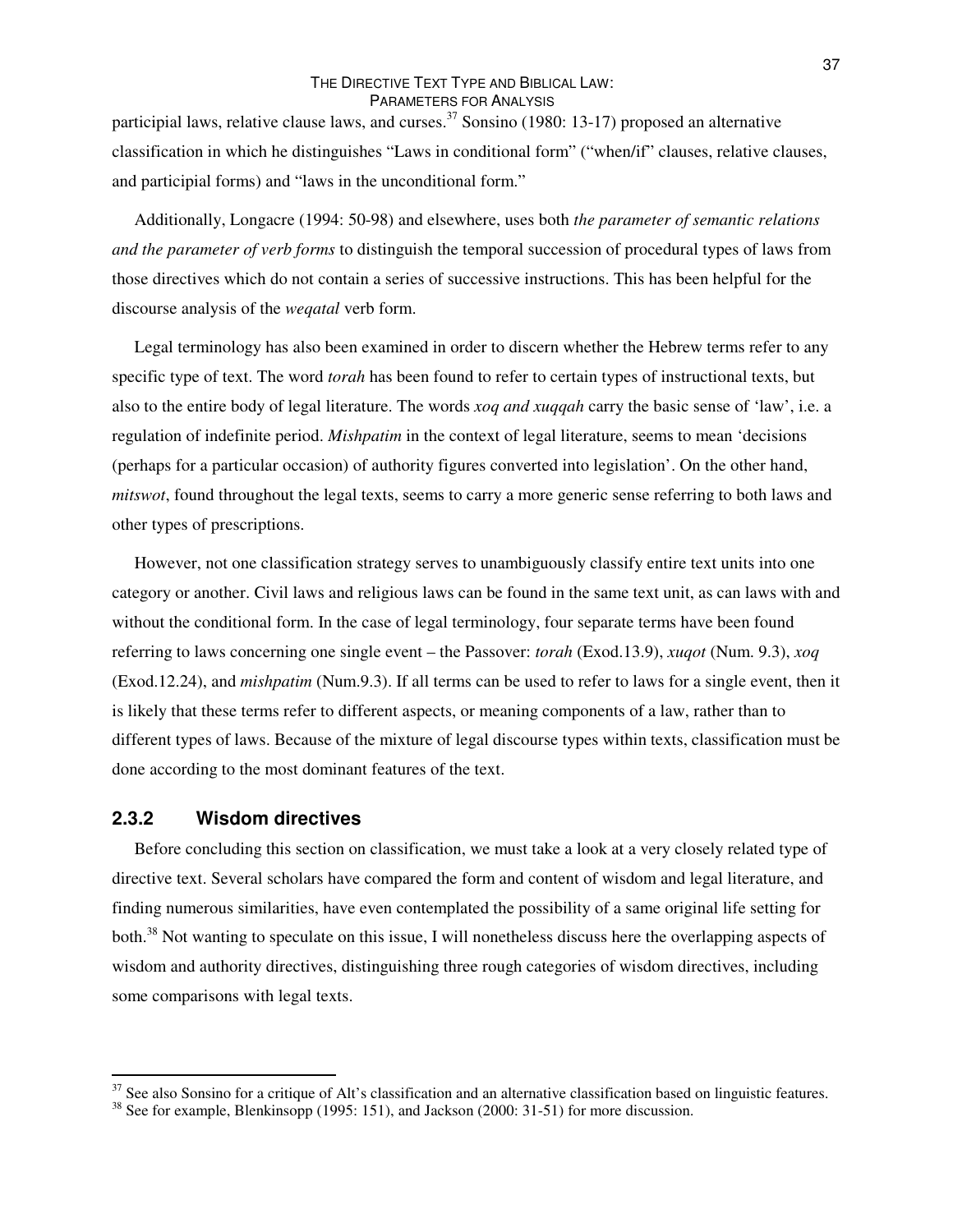#### **2.3.2.1 Knowledge directives (or instruction)**

The verb *horah*, and its accompanying nominal, *torah,* are so closely linked to Biblical law that it is necessary to make at least a few comments. The word *torah* refers to Biblical law, but also to wisdom directives given by parents to young adult children, especially advice that mothers give to their sons (Prov.1.8). *Horah* is also the verb of preference referring to the activity assigned to priests: Priests are to *horah* the *torah* of Moses (e.g. Deut. 33.10); that is they are to transmit the knowledge of the Biblical Law, and to show people how they are to live according to God's rules.

Furthermore, beginning in Deuteronomy, the term *torah* refers to the entire body of Biblical law, which is of course, quite prescriptive. But only God could *tsivah* the *torah* (along with his intermediary, Moses); priests were limited to the activity of *horah* in relation to the body of Biblical Law.

As mentioned above, there are also a number of regulatory prescriptions within Biblical law which are specifically labeled *torah*; these are the *torah* for certain types of offerings (Lev. 6.2,7; 7.1,3,11,37; Num. 15.29), and concerning bodily conditions leading to impurity (Lev. 12.7; 13.59; 14.2,32,54,57, etc.), as well as particular cases concerning the Passover, animals, Nazerites (Num. 5.29,30) and jealousy (Num. 6.13,21). In all cases, the prescriptions involve a set of directions for how to deal with each case.<sup>39</sup> This specific application of the term *torah* is not limited to indefinite regulatory prescriptions. We also find it in limited time regulations such as the manna preparation instructions (Ex. 16.4).

Thus the primary sense of the word *torah* involves two communicative purposes: informative and directive. The notion of authority imposition resides in the nature of the speaker giving the torah directive. In the case of God, therefore, it becomes prescriptive, but it maintains the salient component of informativity.

It is quite interesting then, that the word *torah*, rather than *mitswah,* be adopted to refer to the totality of Biblical Law. In fact, the word 'law' very imperfectly translates the word *torah*. Rather the word evokes the sense of a parent, especially a mother, lovingly instructing her son in the way he should go in life. Likewise the label of *torah* for God's law highlights the sense of God's instruction to the Israelites. It is packed full of information about how the Israelites were to live and act in conformity with God's will. It is God's instruction manual to His people. The term *torah*, therefore, focuses more on the informational teaching function rather than the impositional directive function of the Biblical law directives.

<sup>&</sup>lt;sup>39</sup> This original meaning of *torah* most closely corresponds to Longacre's procedural category, though it also includes texts that would not be procedural. Cooking recipes, instruction manuals, and directions would probably also be called *torot* in Hebrew.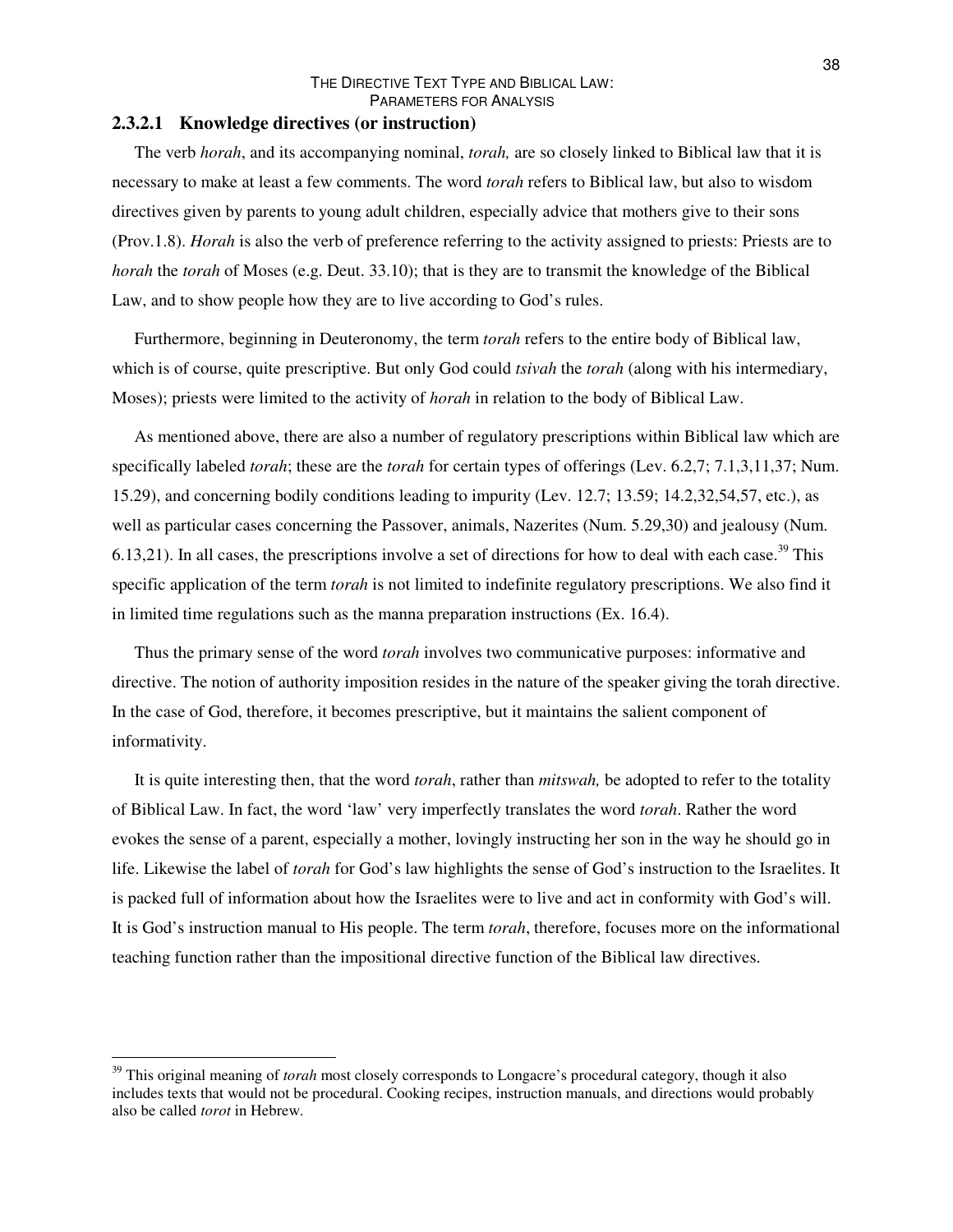#### **2.3.2.2 Counsel and exhortation**

Counsel and exhortation texts in the Hebrew Bible carry such a breadth of variety that it is difficult to establish neat categories. This is evidenced by the highly complex categorization of paranetic literature attempted by Gammie (1990). For the purposes of this thesis, it will suffice to make just a few comments.

The category of exhortation can best be characterized by the earnest rhetoric of Moses, in Deuteronomy 1-11. The exhortations of the prophets could also be put into this category. These types of exhortations borderline with the prescriptive category in that they have a shade of imposition, but have a much stronger persuasive factor. This is often evidenced by the copious amount of argumentation that often accompanies these types of texts. Another distinctive feature of exhortation is that the speakers tend to be humans with spiritual authority, but not possessing political power, whereas prescriptions tend to be issued by those who assume both power and authority (such as God, kings, etc.). The paranetic (or exhortation) directives that Sonsino (1980) and others have identified interspersed with legal literature are generally not accompanied by argumentation, but serve simply to underline the importance of following the laws. Exhortation appears to be different than legal directives in that the directives do not carry new information, but rather are a re-iteration of previously stated directives, including especially the call to obey all God's laws. There appears to be no Hebrew lexical item that unambiguously delineates an exhortation category. In Deuteronomy both the words *tsiwah* and *sha''al* (ask) are used to refer to exhortation types of directives.

Counsel directives, on the other hand, have a category label in Hebrew: *ya''ats* (nominal *''etsah*). *Ya''ats* is clearly distinguished by *tsiwah*, as being less impositional. It is quite frequently used to refer to counsel given by officials to their kings, whether good or bad. *''etsah* has no inherent authority meaning component (as does *tsiwah*); the recipient is left to be the judge of the value of the counsel. The speaker of *''etsah* claims to be the carrier of a wise directive, which would be of benefit to the recipient should the latter choose to follow his advice. It is the word used to describe the advice that Jethro gave to his son-inlaw Moses (Ex. 18.19).

I will leave it to the reader to decide whether proverbial wisdom is instruction (*torah*), exhortation, or counsel (*''etsah*)! Take also into consideration that the son prophesied about in Isaiah (Isa. 9.6) is a Wonderful *Counsellor* and a Mighty God!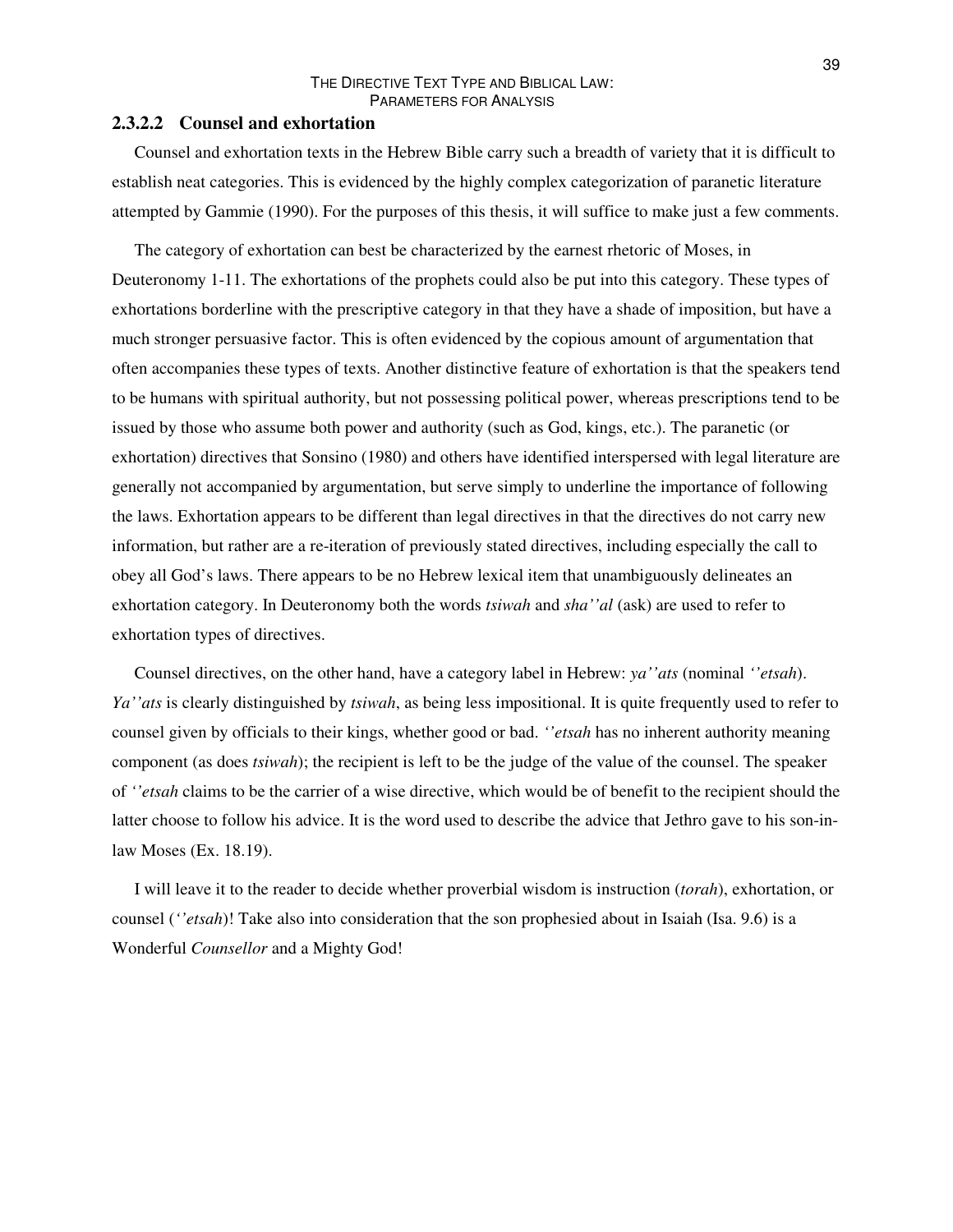Table 2. 2. Directive T y pes in the Hebrew Bible

|                         | <b>PARAMETERS</b>                                 | <b>Speaker-Recipient</b>                                     | Volitive Weight +                                                         | For           | <b>Directive</b>    | <b>Examples</b>                                                                                                  |
|-------------------------|---------------------------------------------------|--------------------------------------------------------------|---------------------------------------------------------------------------|---------------|---------------------|------------------------------------------------------------------------------------------------------------------|
|                         | <b>TYPES</b>                                      | relationship                                                 | <b>Informative Function</b>                                               | benefit<br>of | validity            |                                                                                                                  |
| Authority<br>directives | <b>Permission</b><br>$(t\sin\alpha h)$            | Authority -><br>Inferior                                     | Good will of speaker                                                      | Recipient     | incontestable       | Gen 2.16; 9.1-3                                                                                                  |
|                         | <b>Prescription</b><br>(t <sub>si</sub> wah)      | Authority -><br>Inferior                                     | Impositional, new info                                                    | N/A           | incontestable       | Ex. 3 God to Moses: deliver<br>my people!<br>20-23: Ten commandments<br>and covenant code                        |
|                         | Knowledge<br>directive<br>(horah)                 | Knowledge<br>superior, based on<br>authority                 | + Informative, may<br>have persuasive or<br>impositional elements         | Recipient     | incontestable       | Priests (God's law) to people<br>Parents to children (Proverbs)<br>Jdg. 13.8-14 Man of God to<br>Samson's father |
| Wisdom directives       | <b>Counsel</b><br>$(ya$ " ats, mashal)            | Wisdom superior<br>but not necessarily<br>authority superior | Persuasive, new or old<br>info                                            | Recipient     | contestable         | Ex. 18.13-26 Father-in-law to<br>Moses<br>Counselors to kings<br>Directives in Wisdom<br>literature              |
|                         | <b>Exhortation</b><br>(sha"al, tsiwah,<br>be''er? | Wisdom superior,<br>human spiritual<br>authority             | Persuasive - Impositional<br>the directive usu. consists<br>of given info | Recipient     | contestable         | Deut. 1-11 Moses exhortations<br>to Israel<br>Prophetic directives                                               |
|                         | Request (sha"al)<br>(includes prayer)             | Inferior -><br>Authority                                     | Persuasive                                                                | Speaker       | open to<br>judgment | Num. 27.1-11 daughters<br>request inheritance                                                                    |
|                         | <b>Demand</b>                                     | Inferior -><br>Authority                                     | Impositional                                                              | Speaker       | contestable         | Num. 11.4-15 Israelites<br>complain about food                                                                   |
|                         | <b>Invitation</b>                                 | Any                                                          | Persuasive                                                                | Recipient     | open to<br>judgment | Gen. 18.3-5 Abraham to 3<br>visitors<br>Evangelism?                                                              |
|                         | <b>Wishes for</b><br><b>Blessing or curse</b>     | Inferior > Divine                                            | Expressive, neither<br>persuasive nor<br>impositional                     | Patient       | Open to<br>judgment | Num. 6.22-26                                                                                                     |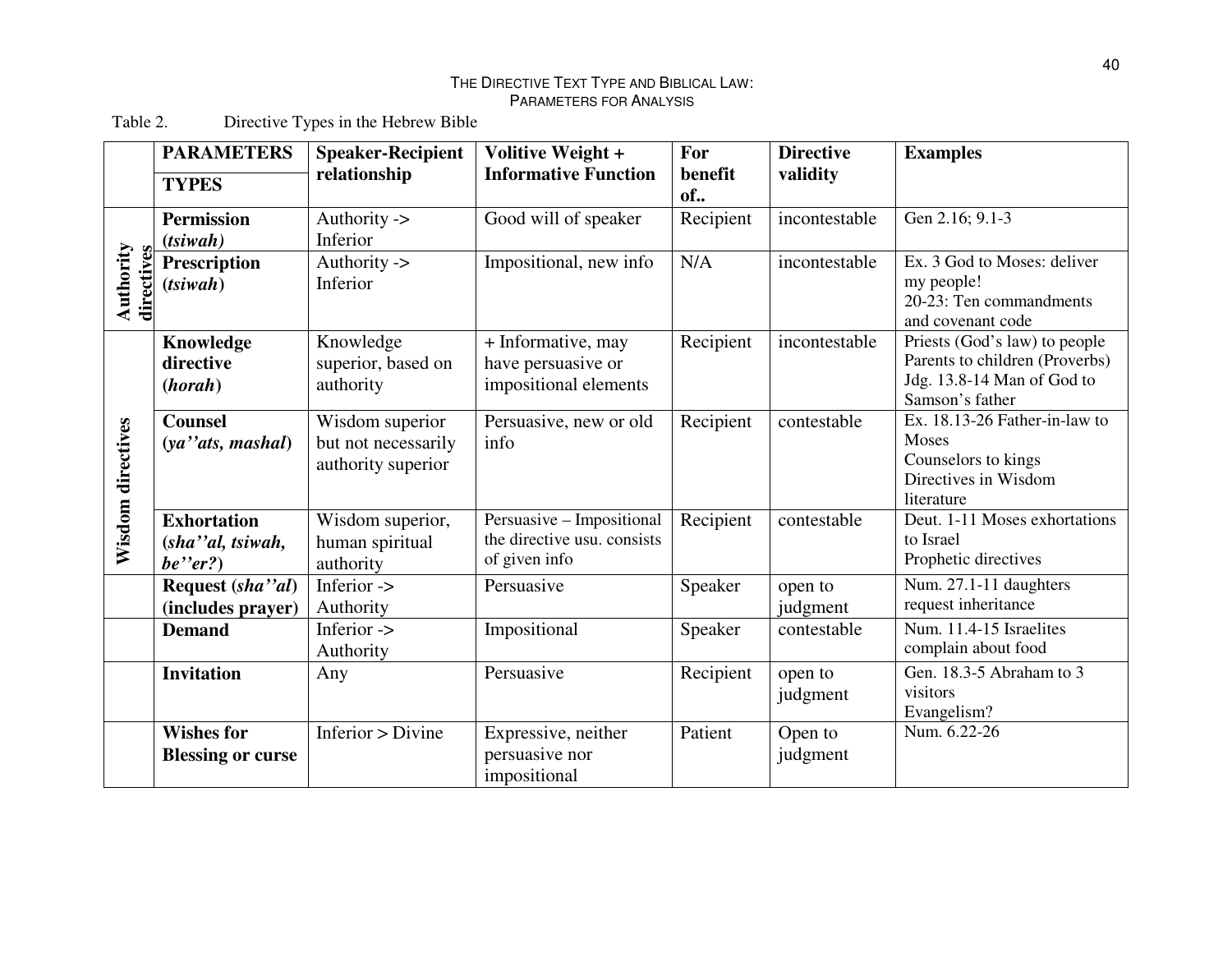**BEGINNING ANALYSIS**

This chapter will survey the basic aspects of a discourse unit and present an outline for analytic procedure (which will be given in more detail in the following chapters). Then it will show how to visually prepare the text for a more efficient analysis. It will end with guidelines on reading and observing the characteristics of the texts preceding and following the text unit under study, an essential part of the analysis.

# **3.1 Basic aspects of a discourse unit**

When examining a discourse unit, one looks not only for thematicity, cohesiveness, continuity, and regularity; one also looks for the boundaries, the discontinuities, and the structures that display some kind of prominence. The analyst will want to discover the structural organization of the text and then understand the functional relatedness between the structures, and how they work together to provide thematic progression. <sup>1</sup> This section provides an explanation for each of these notions before applying them for analysis in the following chapters.

## **3.1.1 Theme and topic**

The terms 'theme' and 'topic' have varied and overlapping definitions in the linguistic literature. Therefore it is necessary to define what these terms mean in this study. Tomlin et al (in van Dijk 1997: 85) state that the terms 'theme' and 'topic' identify "three basic ideas of what constitutes a clause level theme or topic: (1) the theme is what the sentence is *about*, (2) the theme is the *starting point* of the sentence, and (3) the theme is the *center of attention* for the sentence." They mention that global level theme will be reflected in some way at the clause level (p.89). The two terms are used interchangeably in some schools of research, while other scholars distinguish the two. For the purposes of this study, both

**3**

<sup>&</sup>lt;sup>1</sup> For help in developing a methodology of discourse analysis of Biblical law, I have drawn on general methodologies of discourse analysis (For example, Dooley and Levinsohn (2000), Dorsey (1999), and Van Dijk (1997)), as well as documentation on discourse analysis of various other genre of Biblical Hebrew. One particularly useful source is Bhatia (1998), as he deals with both methodology of 'genre analysis' (as he calls it) and with the specifics of persuasive and legal discourse.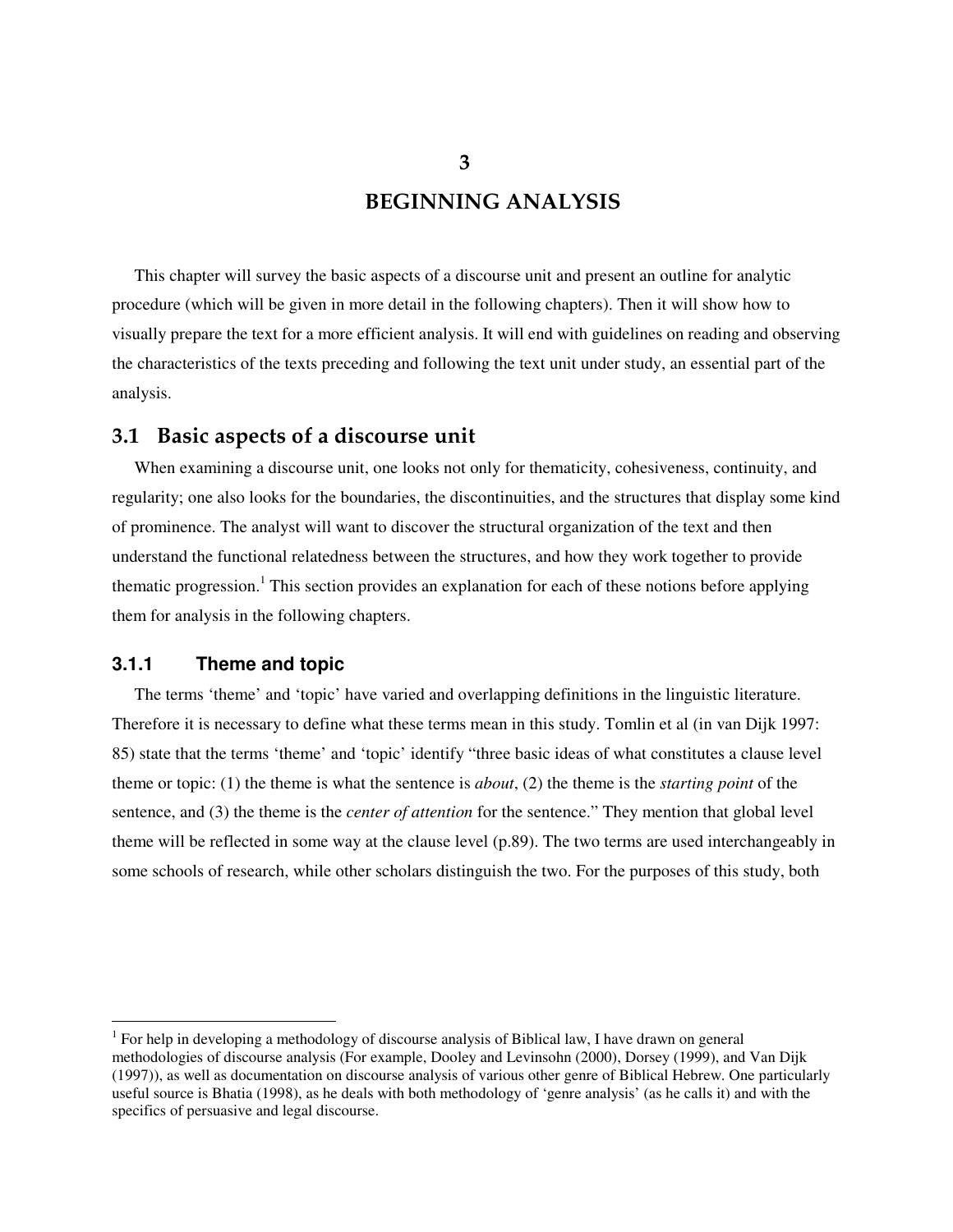terms will be considered quite similar in meaning. In contrast to some studies on topic,<sup>2</sup> 'topic' will refer not only to nominal elements of a clause but also to verbal elements. The value of considering verbal information as potentially topical is especially significant for directives, where the focus of attention is on *specific activities*. 3

In this thesis, the term 'theme' will refer to the 'aboutness' of a text. A text may be about a particular person (e.g. story of Joseph), or about an object or thing (e.g. about computer hardware), or place (e.g. the location of the garden of Eden), but in directive discourse the theme is focused on a particular activity (e.g. constructing an ark, Gen. 6.14). Therefore verbs are often a primary source of thematic information. While the term 'topic' will also be used in reference to the aboutness of a text, its main sense will be 'focus of attention' within small clause groupings.

In Biblical Hebrew, I have discovered a fair amount of lexical repetition of verbal elements, which point to the theme of a text. For example, in Ex. 21.2-6, the topic of release from slavery is a primary focus of attention of the section, but this 'topic' is never expressed nominally. Rather it is expressed with the use of the finite verb *yatsa'* in every single sub-unit of the text. It clearly maintains topic continuity at the discourse level.

As will be seen below, the notion of theme and topic plays an important role in the delimitation of text units. Lexical cohesion will be closely examined as a major indicator of theme and thematic development in the text.

<sup>&</sup>lt;sup>2</sup> See Givón (1984: 137) and Lambrecht (1994: 75). For Givón, activities can be part of the theme but not part of the topic: "While human discourse may have loftier, more abstract **themes**, we would consider it as being prototypically about the fate, affairs, doings, trials and tribulations of individual – most commonly nominal – **topics**." According to Lambrecht, only nominalized predicates can acquire an "argument role in a sentence;" that is, be in a position to serve as a topic. But in Downing and Noonan (1995), several authors expressed frustration with the vagueness of the terms such as topic and theme. Tomlin and Payne, in separate articles, referred to literature on cognitive research, and along with other authors, have begun using the term "focus of attention", or "focally attended elements" instead of the word theme or topic - that which is the focus of attention at a particular point in the discourse.

 $3$  For example, in the analysis of texts that have to do with rules and instructions for procedures, playing games, rules of the road, etc., more than one clause may have the same *focus of attention* on a particular kind of action, which may be expressed as a finite verb or as a nominal element.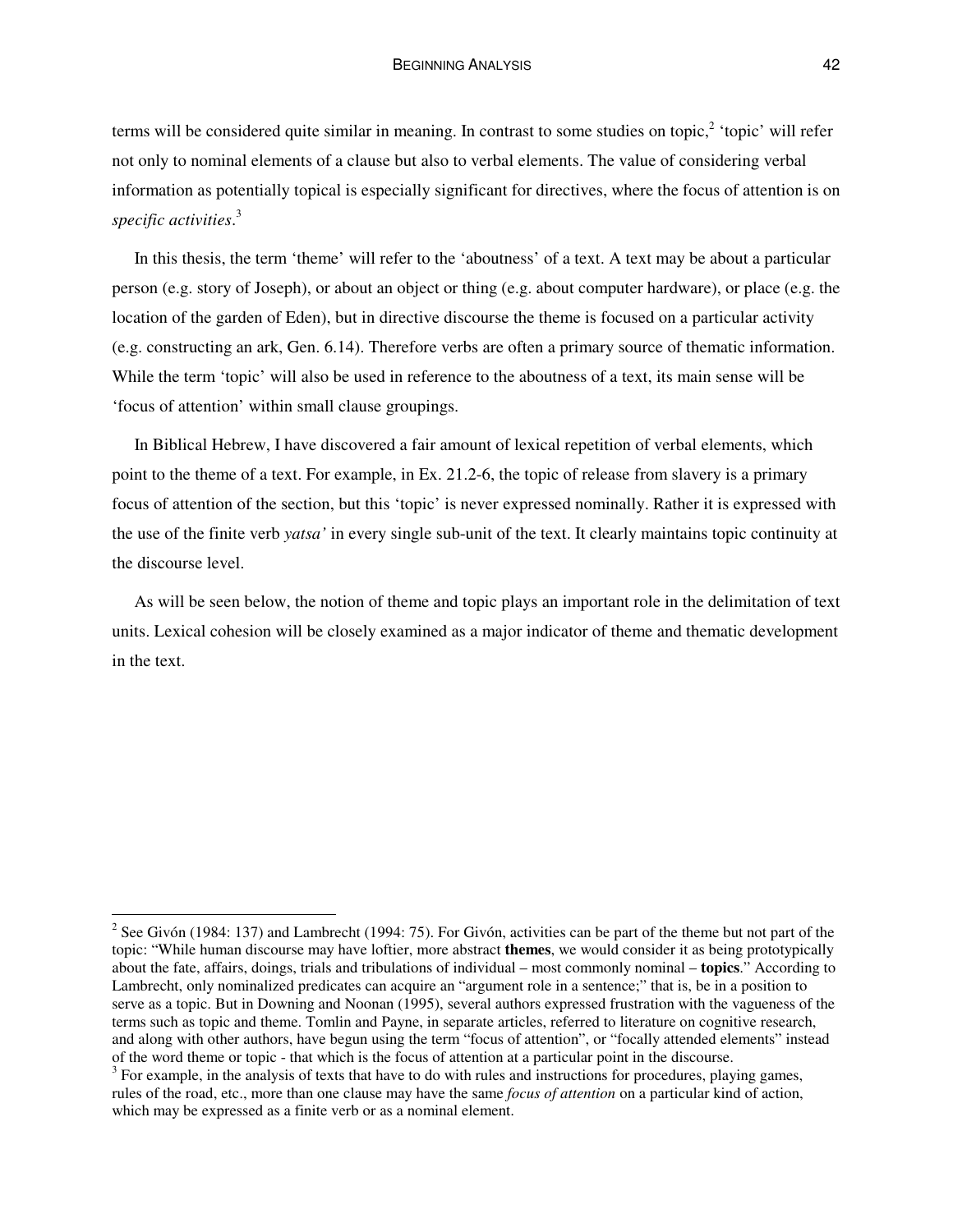#### **3.1.2 Cohesiveness and continuity**

*Cohesion* is that which provides thematic, semantic, and syntactic unity in a text. *Continuity* refers to the manifestation of grammatical, semantic or lexical sameness in a contiguous string of clauses, such as same agent, same patient, same action,<sup>4</sup> same location, same time, same syntactic structure, etc. Continuity is organized according to pre-established rules of the language and contributes to the cohesion of the discourse.

Cohesion is achieved through the implementation of three basic processes:<sup>5</sup> that of collocation, repetition, and boundary markers. *Collocation* refers to the rules of a language that prescribe what belongs together. There is lexical collocation, where certain words are expected to be used together or in the close proximity to each other within a text. Syntactic collocation indicates the proper arrangement of constituents in a sentence, and of clauses within a text. Conjunctions and simple juxtaposition of clauses are ways of signaling different types of grammatical and semantic collocations. *Repetition* is more than simple identical repetition of lexical items. It concerns the repetition of concepts and referents within a text, through the use of identical lexical items, synonyms, or substitutions such as pronouns and general words. Repetition can involve not only lexical items but also grammatical markers such as those referring to tense, aspect, and mode. *Boundary markers* can be special lexical, grammatical, or intonational elements that signal the beginning and ending of an utterance or a text. It is a way to communicate that all that is found between the boundary markers belongs together and is distinctive in some way from that which precedes and follows.

*Lexical cohesion* 6 is a term which refers to both the repetitive and the collocational processes of lexical items.<sup>7</sup> It is a crucial component for providing unity and coherence in a text. In fact it is so important that computational linguists have been using computer analyses of lexical cohesion in order to develop programs for text summarization;<sup>8</sup> and language teachers have identified comprehension of the use of lexical cohesion in a language as primary for the development of quality language production. In discourse analysis it can be seen as an essential building block for thematic continuity and development.

 $4$  It is important to note that I distinguish verbal continuity, meaning the thematic maintenance of the same action, from temporal continuity and chronological continuity, which refers to maintenance of the same tense orientation and to sequential continuity respectively. This is slightly different than Dooley and Levinsohn (2000: 28, based on Givón 1984: 245) ) who use the term 'continuity of time' in a narrative to refer to short sequential temporal

progression from one event to the next, involving sameness of location, and continuation of past tense perspective.  $\frac{5}{3}$  I have used Dooley and Levinsohn's (2000: 21-24) list of cohesive devices as a guide, though with a somewhat different categorization and presentation.

<sup>&</sup>lt;sup>6</sup> The topic of lexical cohesion in a text was introduced by Halliday and Hassan (1976) and elaborated upon by Hoey  $(1991).$ 

According to Barzilay and Elhadad (1999) citing Halliday and Hassan (1976).

<sup>8</sup> For example, Sardinha (1999), and Barzilay and Elhadad (1999).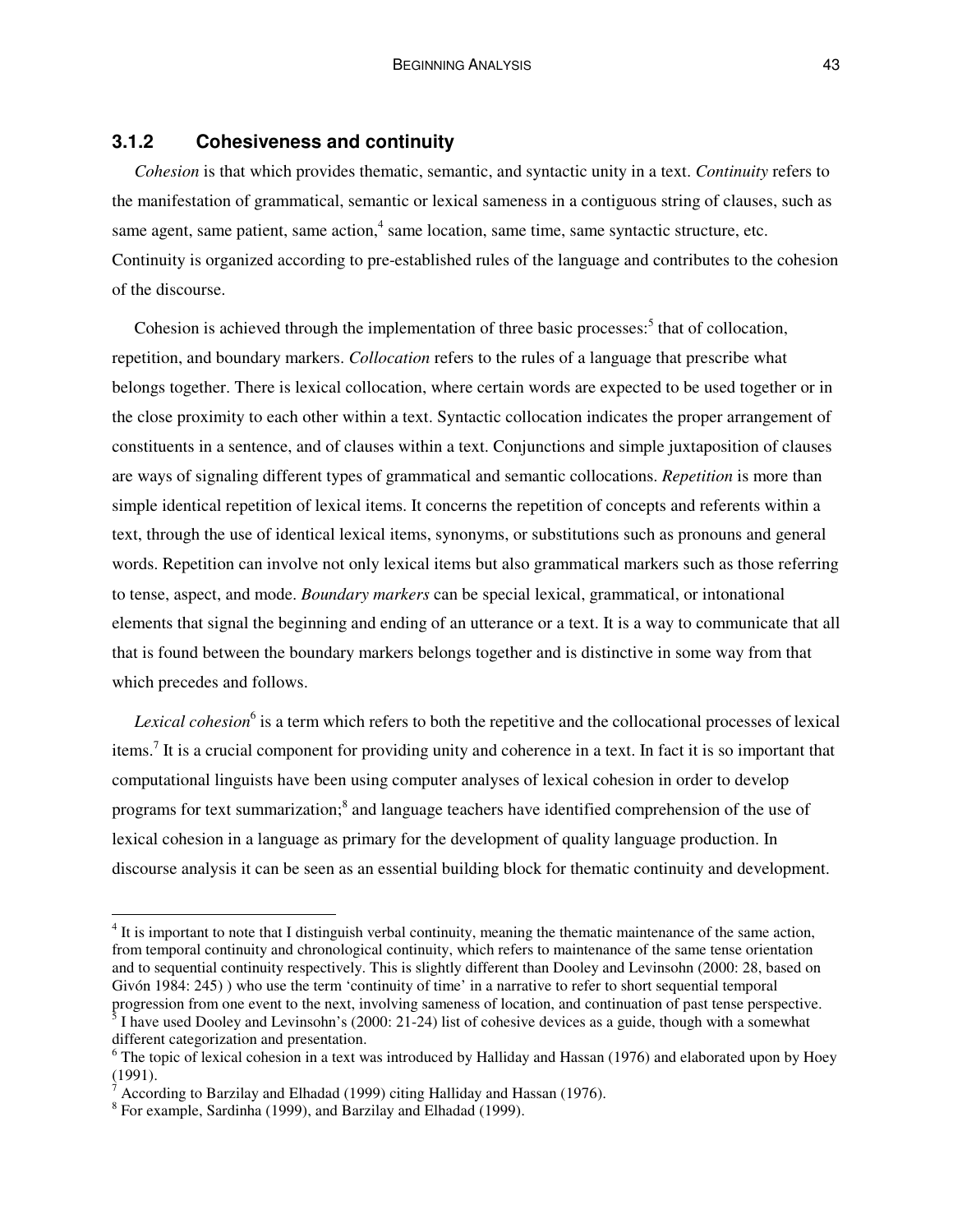The following chapters will focus on the role of cohesion in delimiting and holding together a text unit, and more specifically on the role of lexical cohesion in thematic development.

#### **3.1.3 Discontinuity and progression**

*Discontinuity* is the opposite of continuity. It is a process by which there is a change of one or more parameters from one clause to the next, whether it be a participant, action, time, location, or other parameter. In language production, the concept of *progression* 9 goes hand in hand with discontinuity. It is the sense of leaving something behind and moving forward towards to the goal of completion of the utterance. The term *shifting*<sup>10</sup> is also a term used to describe the change of one or more parameters to others, while at the same time retaining continuity in other parameters. *Switching* is a term used to refer to a change in all or almost all parameters. In the context of Biblical law, there is never complete switching since the source of the legal directives, God, remains consistent.

In a sense there is always some discontinuity from one sentence to the next, except in the case of identical repetition. However, there are instances where discontinuity constitutes a distinctive shift from one thematic grouping of clauses to the next. This can be signaled by a break in lexical cohesiveness, as well as special grammatical, semantic, or syntactic markers to inform the reader that a shift significant to the thematic development of the text is about to take place.

As an example, consider the text of Ex. 21.2-11, in which the theme is the conditions of release for Hebrew slaves. It is composed of two thematic groupings. The first speaks of a male Hebrew slave (vs. 2- 6), while the second outlines conditions for a female slave (vs. 7-11). The topic shift of male to female takes place in vs. 7. This shift is signaled by the introduction of the *ky* conditional conjunction (which signals a significant topic shift in casuistic law) and by a statement introducing a comparative/contrasting relation between the two groups: *If a man sells his daughter as a maid, she is not to be released like a male slave.* At the same time this phrase signals thematic cohesion and continuity between the two groups. The theme of conditions of slave release is maintained through the words '*sell*', '*maid*' (*almah*), and '*release*'(*yatsa'* – go out), as well as the comparative conjunction *ke-*, linking the two groups together. So while there is a distinctive shift supported by linguistic signals, there is also enough thematic continuity to maintain textual unity.

Signals of discontinuity and progression, in conjunction with lexical cohesion, are a major focus of the discourse methodology presented here.

 $9$  Topic progression in descriptive and expository texts is discussed by Connor (1996), and Brown and Yule (1983).

<sup>&</sup>lt;sup>10</sup> Topic shifting is a term used by computational linguists such as Berber-Sardinha (1999) and Hearst, M (1997), TextTiling: Segmenting Text into Multi-Paragraph Subtopic Passages, *Computational Linguistics*, 23 (1), pp. 33-64, March 1997.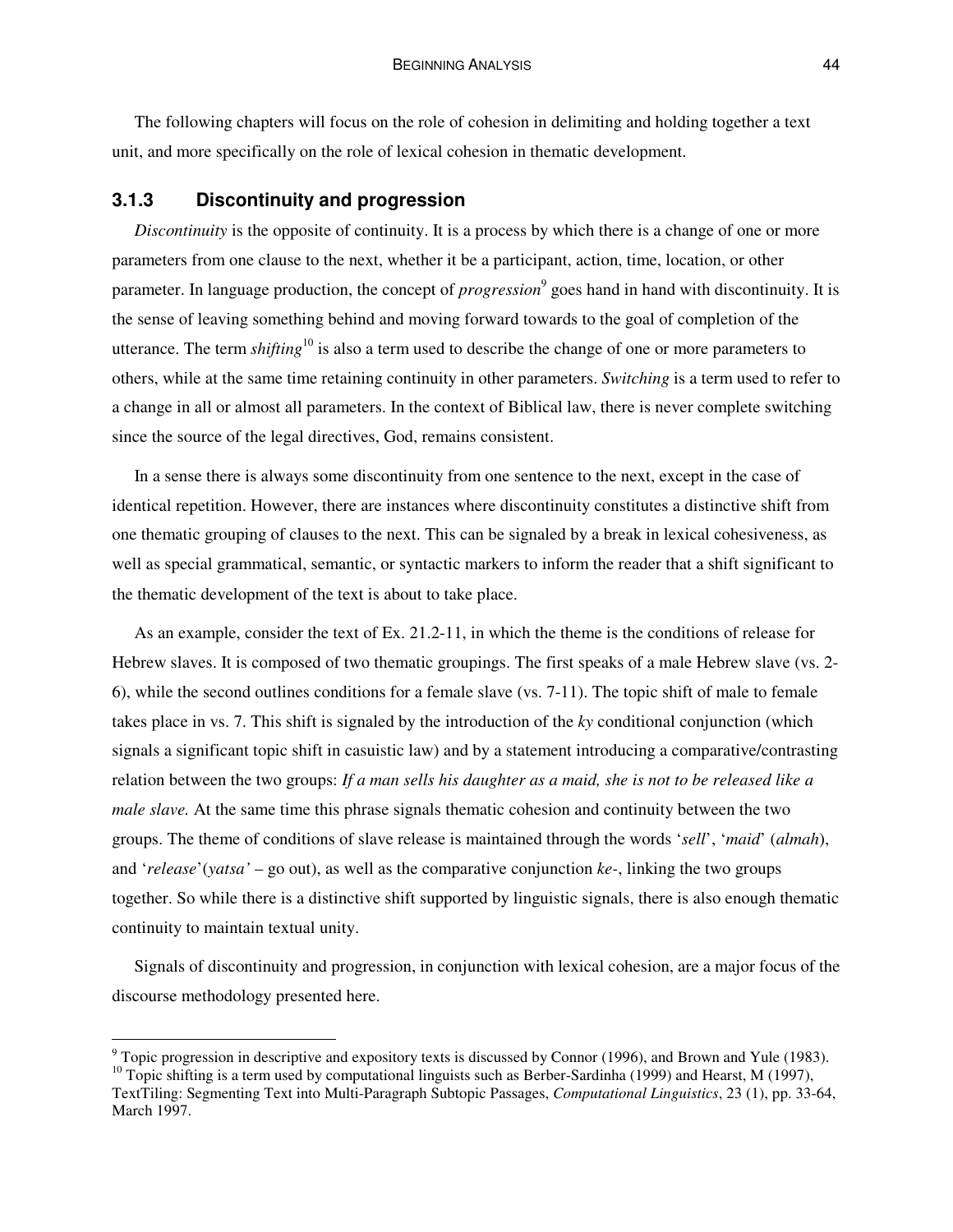#### **3.1.4 Prominence and regularity**

While the analyst must look for the overall patterns of a text, he/she must look also for features that stand out in some way. My research on prominence has revealed that there are two basic ways to mark prominence:<sup>11</sup>

- 1. by breaking up the pattern of the text, through the use of a structure not part of the pattern
- 2. by assigning certain linguistic structures a value of prominence.

There are various terms used in literature to indicate prominence versus regularity. The first is the notion of unmarked and marked structure. *Unmarked structure* refers to structures that are considered to be the usual, normal or ordinary - what might be considered the default structure. *Marked structure* refers to the less usual structure. The notion of markedness is widespread in linguistic literature, applying also the disciplines of phonology and syntax. For instance, since Verb – Subject – Object is considered to be the 'unmarked' or basic word order of Biblical Hebrew, any other word order is considered marked, or prominent. The validity of this notion will be examined below, for Biblical Hebrew legal texts.

Several terms have been used to refer to prominence in a text: *salience, highlighting, and emphasis*. Other notions often linked to the idea of prominence are *focus*, and the *presentation of new or unexpected information*. In English, focus is marked by stress, making the focused element stand out among the unstressed elements of the sentence. In Biblical Hebrew, the first position of the clause is a primary position for focused and new information.

Information in the text has different weights. Some of it is highly important, around which other information is structured in order to point to this important concept. Prominence has been seen to be the way of marking the high point, the climactic point, or the key point of the text, as well as marking turning points, shifts in topic, and discontinuities. It can take place at a very local level, through a position of prominence in a sentence or through the use of special vocabulary, or it can represent prominence for an entire text unit. Examining the functions of prominence in a text is essential for the comprehension of thematic development.

## **3.1.5 Semantic roles and relations**

While the study of cohesion, discontinuity, and progression help in identifying shifts and continuity in a text, there remains the need to understand the means and functions of cohesive connectivity. This is done by first identifying the linguistic devices that signal connectivity, such as conjunctions, juxtaposition, and, to a limited extent, word order, and by analysing the semantic relations between constituents in a clause, and between clauses and units within a text.

 $11$  See also Wendland (1994: 15-16) for a discussion of prominence in poetry. Longacre (1996: 35-48) provides a good list of the type of prominent features to look for in a narrative, especially as it relates to the climactic peak.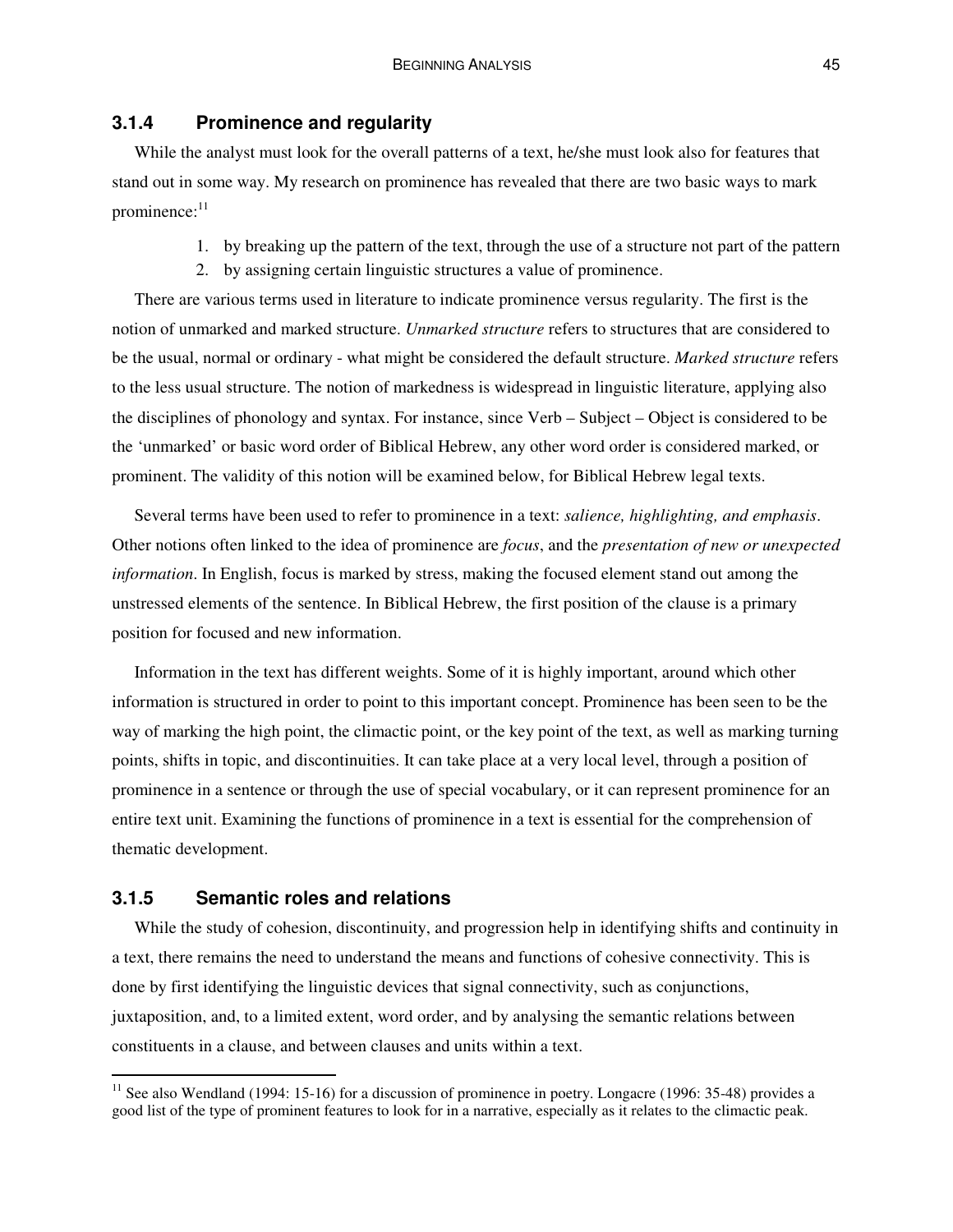At the clausal level, the terms *subject, object, predicate, adverbial*, etc. express what kind of syntactic position each constituent has in relation to the others. But there are also semantic roles between arguments of a clause: *patient, agent, event, benefactive, locative*, etc.

The numerous types of semantic relationships linking clauses are identified and categorized differently by various authors.<sup>12</sup> Some relations are well-known and well-described in the literature, such as temporal, implicative, additive, coordination, adversative, etc. Others such as listing types of relationships frequently found in Biblical law, are less well-known.

## **3.1.6 Structural organization of a text**

There are two types of structuring in a Biblical law text. The first concerns the *cognitive structure* of different information/discourse types 13 found in a text. The second is what is commonly called *literary structure*, based on *symmetry* or the lack thereof.

Each text is composed of different types of discourse arranged in such a way as to communicate the global goal of the text. Discourse analysts have noticed that each genre has it own set of conventions for organizing the discourse of a text. Certain types of information are likely to come first, such as introductory statements or setting material. Some types of information can be seen to follow or precede others. For example, in legal material, argumentation which supports the directives tends to follow rather than precede the directives. In order to discover the conventionalized cognitive structuring for Biblical texts, one must examine the *schematics* of a number of text units. This consists of understanding first the semantic relations between clauses, which leads to identifying the relations between groups of clauses. These groups of clauses are then analyzed for their communicative function in the text, as well as their organization within the text.

The second type of structuring is well-studied in other Biblical genre, but less so in Biblical law. Biblical literature has long been recognized for organizing its material according to symmetrical patterns of linear parallelisms (*aabbcc*), chiasms (*abccba*), pivotal structures (*abcba*), and inclusios (*axxxxa*), first in the area of poetry,<sup>14</sup> but also in narrative,<sup>15</sup> and in Biblical law.<sup>16</sup> While symmetrical structure has been

<sup>&</sup>lt;sup>12</sup> Hollenbach and Watters (1998), Dooley and Levinsohn (2000), Cotterell and Turner (1989: Ch.6), Longacre (1996) and others provide a list and more details of different relations between clauses.

<sup>&</sup>lt;sup>13</sup> See Bhatia (1993: 29-34), van Dijk (1997: 12-13), and Dooley and Levinsohn (2000: 66) for an introduction to the concept of structural organization within a text. It should be noted the authors use slightly different terminology – cognitive, schema – to refer to basically the same concept. Dooley and Levinsohn focus only on narrative, but the van Dijk volume presents cognitive/schematic structure for both argumentation (Ch. 8) and narrative (Ch. 7); Bhatia presents cognitive structures for research articles (Ch. 4), legislative writing (Ch. 5), and promotion letters (Ch. 3); Miller (1994) presents structural outlines for prose prayers in the Hebrew Bible.

<sup>&</sup>lt;sup>14</sup> For example Berlin (1985), and Watson (1986) among others.

<sup>&</sup>lt;sup>15</sup> See for example, Walsh (2001).

<sup>&</sup>lt;sup>16</sup> For example, Welch (1990).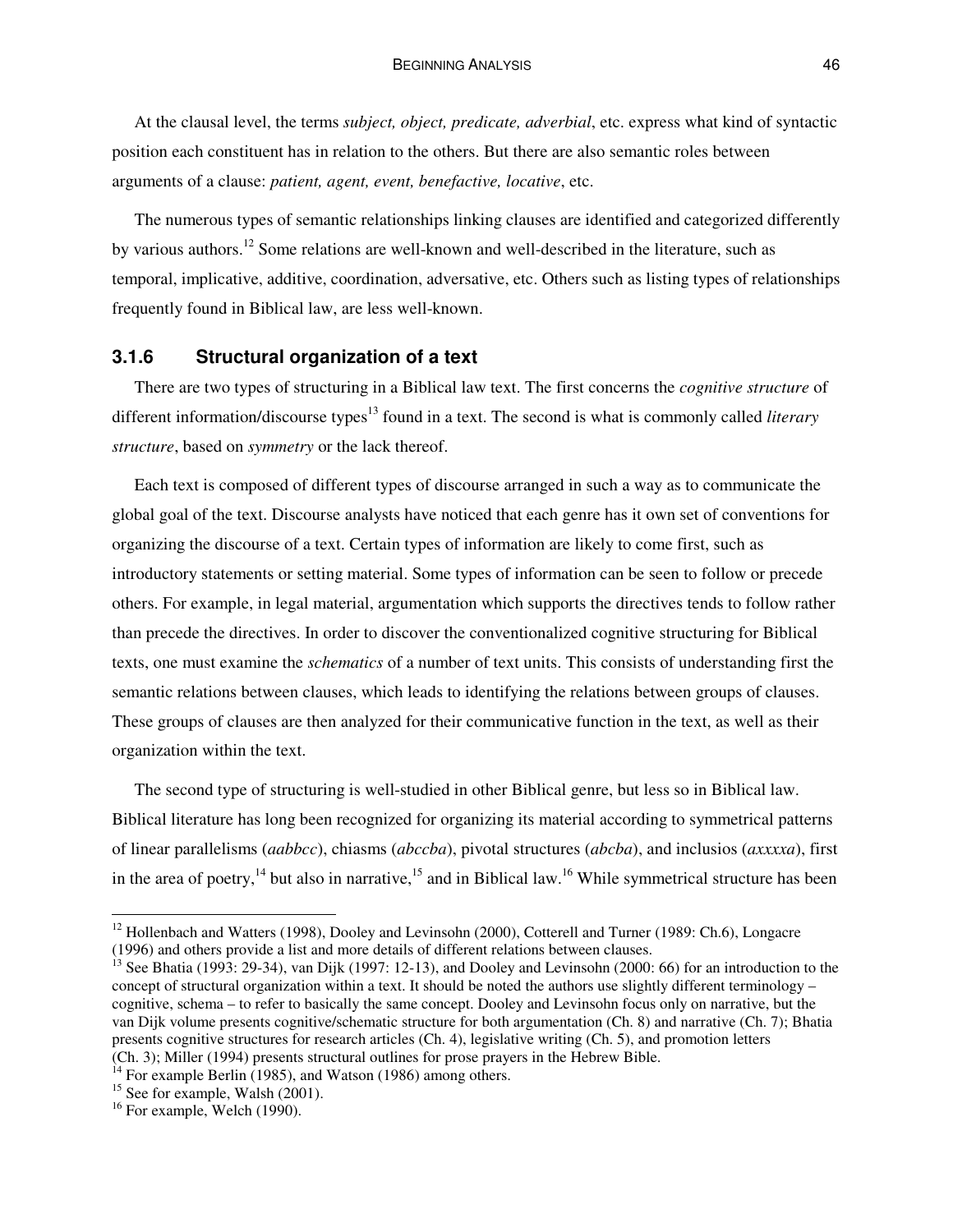studied across groups of texts,<sup>17</sup> this thesis will focus on the symmetrical structures of clauses found within the text unit.

An examination of both cognitive structure and symmetrical structure is important for the understanding of the discourse structure of a Biblical law text.

# **3.2 Procedure for analysis**

An efficient analytic procedure is essential for the discovery of discourse structure and function in a text. Since discourse analysis is highly complex, what I propose here is only one of numerous possible approaches. It includes procedures that other authors have used for the analysis of other text types, but it also includes approaches especially tailored for the needs of the analysis of Biblical law.

I propose the following 12 steps in analysis, which will be elaborated upon in the sections below (given in parentheses). It must be borne in mind, however, that analysis is rarely a linear procedure. It often requires looking at a number of features simultaneously; or, a discovery at a later stage may prompt one to go back and examine again some earlier hypotheses.

- 1. **Organization of the data for analysis:** layout, charting, statistics. (3.3)
- 2. **Identifying the textual context:** narrative setting, legal text setting. (3.4)
- 3. **Identifying units and boundaries:** cohesiveness, boundary markers. (4.1)
- 4. **Cognitive Structuring of the unit:** introduction, setting, directives, exhortation, argumentation, conclusion. (4.2)
- 5. **Semantic relations between clauses:** temporal, listing, paraphrase, relational, implication. (4.3)
- 6. **Linear and parallel arrangements:** linear, chiastic, parallel, functions. (5.1)
- 7. **Patterns of regularity and prominence:** patterns, breaks in patterns, special prominence markers, positions of prominence, functions. (5.2)
- 8. **Participant reference:** speaker, recipient, agent, patient; forms of reference and function, tracking, subject/object assignment, syntactic position. (6.1)
- 9. **Thematic development:** lexical cohesion, tracking new/old information, constituent order, clause relations, climax/key point, syntactic category, progression. (Chapter 6)
- 10. **Extra-linguistic information:** cultural, universal knowledge, historical, geographical, worldview, etc. (7.1)
- 11. **Functions of linguistic structures:** constituent order, repetition, verb forms, negative particles, conjunctions, variation in presentation of the setting, *asher* clauses, participant reference patterns, clause arrangement patterns, marked structures, lexical repetition, etc. (7.2)
- 12. **Synthesis of the Analysis:** argumentation of hypotheses, summary of findings, leaving the way open for new ideas, further research.

 $17$  Dorsey (1999) presents his perception of the literary structure of the entire Hebrew Bible. See also Sprinkle (1994), Douglas (1993) and (1999) and others.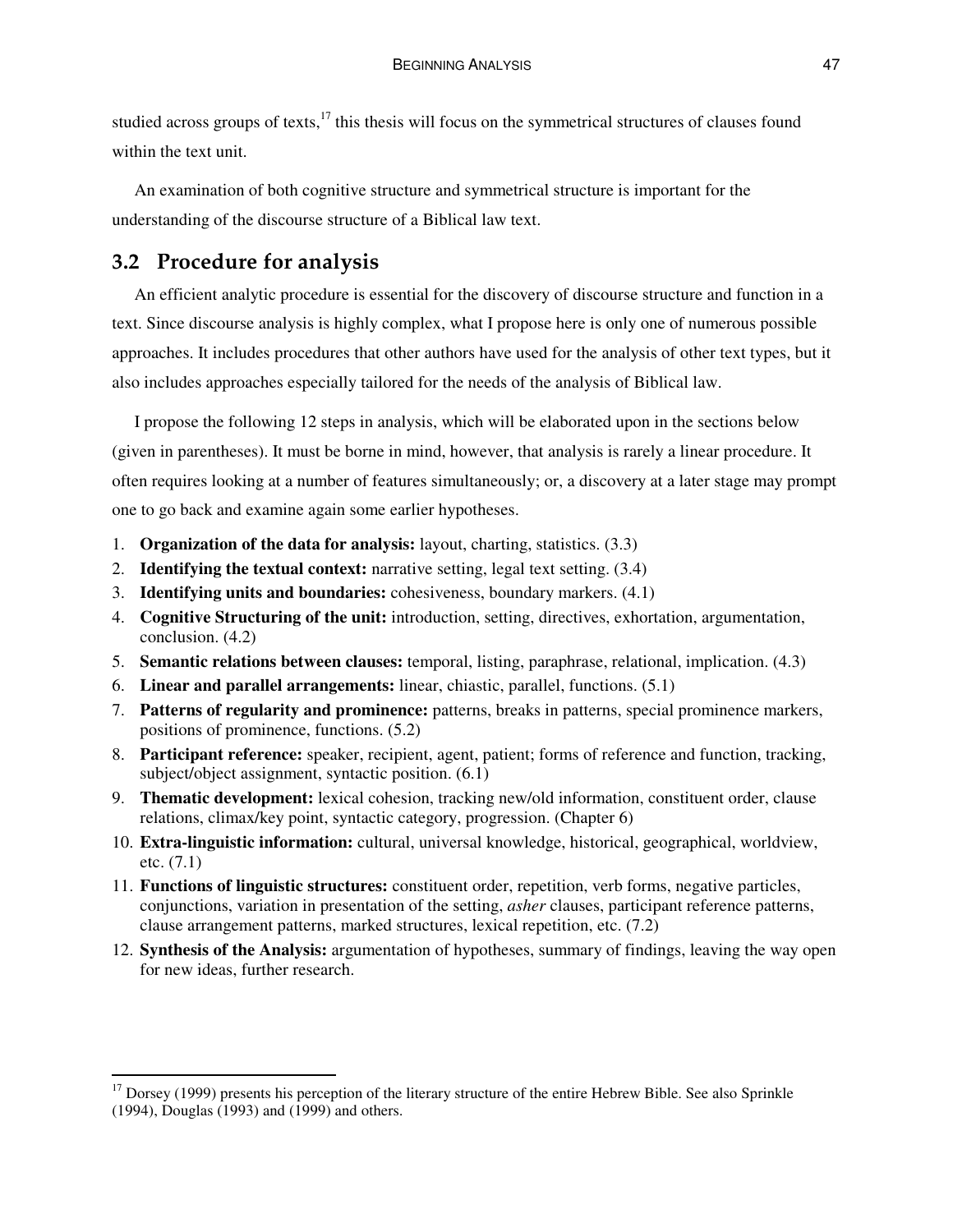# **3.3 Data organisation for analysis**

Data organisation refers to the visual presentation of the text, and the charting of data in order to take stock of the identity, position, and frequency of linguistic structures in the text. The manner in which the text is presented visually is a very important tool for analysis. So important, that without it, insightful analysis is very difficult if not virtually impossible.

I have found the computer to be a very useful tool for analysis. With the help of Bible software which includes the Hebrew text, I paste the Hebrew text into a word processor, which then I prepare for visual layout and analysis.

## **3.3.1 Preliminary steps**

There could be various ways to lay out a text. The method I present here has been helpful for the type of analysis that I propose.

- 1. Read the entire body of law in which the designated text is located.
- 2. Read any surrounding narrative material.
- 3. With the help of the computer, select the text along with the texts that precede and follow, and paste them into a word processor.
- 4. Lay out the texts one line per clause, including separate lines for subordinate clauses.<sup>18</sup>
- 5. Highlight (with colours or other means) verb types, conjunctions, fronting, significant word repetitions, and any other grammatical or lexical structure that you suspect may be significant for analysis. Make notes of anything that catches your eye.
- 6. Translate only if you need to for your own comprehension.

# **3.3.2 Charting the text**

The more detailed charting of the text under consideration will need to be done *after*, or in conjunction with, the steps mentioned throughout the thesis. What I propose here is only a guideline. Frequently variant ways to chart a text and compile the data can lead to new insights.<sup>19</sup> A highly detailed analysis may be best served by photocopying the basic charted data, and then using a separate copy for a specific type of analysis. This will help to avoid the confusing clutter of too much detail on one chart. For examples of charting, see Tables 3 and 4 below, as well as examples which highlight specific features within the appropriate sections.

- 1. Place the text in a table, one clause per row.
- 2. Insert several columns on the edges in which you will enter pertinent information, as follows:
	- a. Number the sentences, using letters for each clause in a sentence: 1a, 1b, 2a, etc.

 $18$  One alternative is to put parallel clauses on the same line especially if the text has a lot of parallelisms. But usually in the case of law, it is only in the process of analysis that one discovers the extent of parallel lines.

<sup>&</sup>lt;sup>19</sup> For similar suggestions for charting and text presentation see Schertz and Yoder (2001: Chs. 2,3,4) and Dooley and Levinsohn (2000: Ch. 8).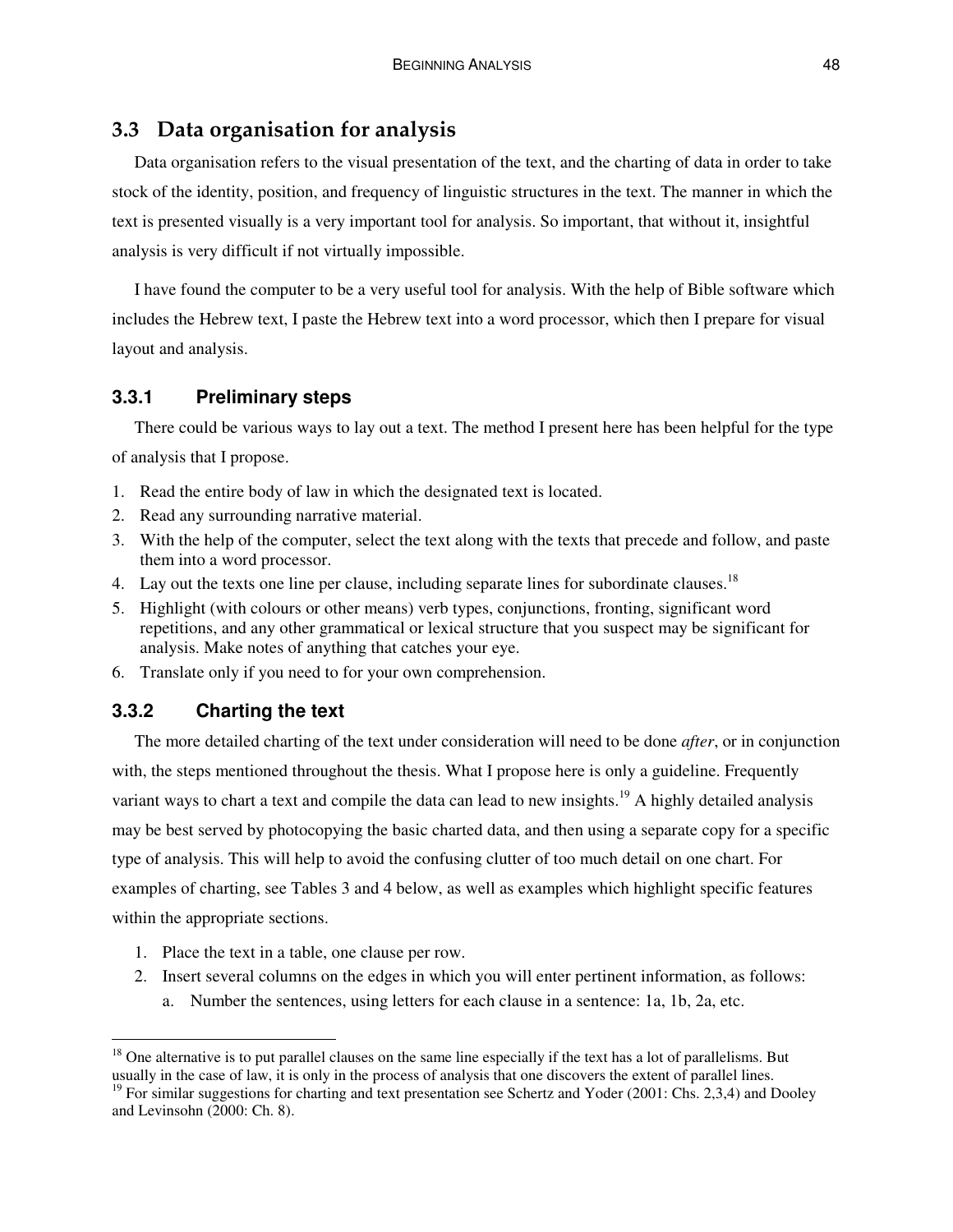- b. Show any patterns (linear, chiastic, parallel) by means of letters: *abab*, *abba*, etc.(5.1)
- c. Indicate clause relations: General, specific, purpose, contrast, etc. (4.3)
- d. Identify information/discourse types (setting, directives, argumentation, etc.) (Tables 3 and 4 for setting and directive only; see also 4.2)
- 3. Constituent order can be highlighted in one of several ways: Color-highlight fronted and postposed constituents (Table 4, 13) and/or align constituents such that the same constituents are aligned vertically (Table 3), i.e. verbs are found in the same position on each line.
- 4. Highlight separately each verb form (Table 3).
- 5. Highlight in some way any other features that stand out, i.e. lexical repetitions, unusual words, structures, etc. (Table 3; also 5.2)
- 6. Thematic groups can be divided by drawing a line across the page between the groups.
- 7. Thematic development and repetition can be marked by highlighting, underlining and line drawing between the repeated items (6.1, 6.2).
- 8. Insert a word by word gloss under each Hebrew word, or a very literal translation in the same line beside the text, for aid in comprehension for analysis. A free translation into English is not as helpful for analysis, because the eye needs to be focused on the linguistic structures of Hebrew, not on their representation in English.

# **3.3.3 Statistics and initial observations**

The first task is to make a *tally* of all the types of grammatical and lexical structures in a text. Note any

lexical repetition. For each structure and lexical keyword, examine the following:

- 1. Its *distribution* in the text
	- o the discourse type in which it is found
	- o its relation to other structures
- 2. Note frequency, rarity, or even absence of structures.

Look especially for:

- 1. *Regular patterns* of structural arrangement (unmarked structures)
- 2. *Structures that stand out* in some way (marked structures, prominence)
	- o by not following the regular pattern of the text
	- o by occurring rarely, or only once in the text
	- o by expressions that carry a meaning of emphasis
- 3. *Variation*: use of various expressions and structures that mean almost the same thing.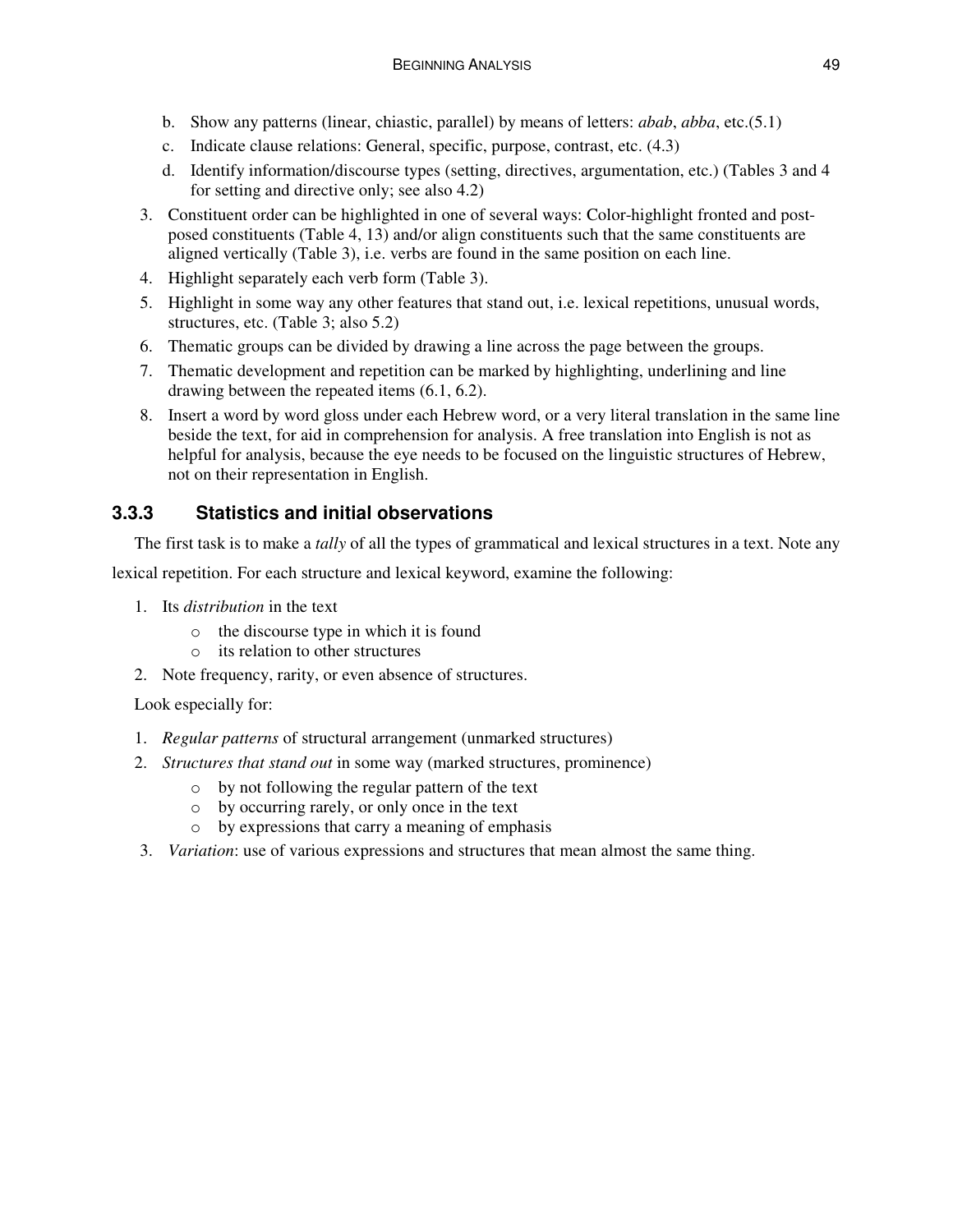Table 3. Charting of Exodus 21.1-6: Alignment according to syntactic categories

**Key**: Single line box - conjunctions; Multiple line boxes and dotted lines - lexical repetition; *yiqtol* forms - shaded; *weqatal* forms - underlined.

|                 |        | אֲשֶׁרִן תָּשָׂיִם<br>לִפְנֵיהֶם<br>21:1                                                      | וְאִלֶּהֹ הַמִּשְׁפָּטִים                                                                       |           |
|-----------------|--------|-----------------------------------------------------------------------------------------------|-------------------------------------------------------------------------------------------------|-----------|
| $\mathbf{1}$    | Unit 1 | ְעֱבֶד עִבְרִי<br>21:2<br>Hebrew servant you-buy                                              | תִּקְנֶה<br>٦.<br>م<br>if                                                                       | Setting   |
| $\overline{2}$  |        |                                                                                               | שֻׁ <i>ּנָיִים ש</i> ָׁנִים<br>יִעֲבֹד<br>he-is-to-serve<br>years six                           | Directive |
| 3               |        | לַחָפְשָׁי חִגָּם<br>he-is-to-go-out<br>for-no-pay to-freedom                                 | <b>x 3.7</b><br>וּבַ <i>ٰשְׁבִעָּת</i><br>and-in-the-seventh                                    | Directive |
| $\overline{4}$  | Unit 2 | 21:3<br>he-enters                                                                             | יָבֹא<br>ادذرا<br>אִם<br>in-his-singleness<br>if                                                | Setting   |
| 5               |        |                                                                                               | <u> בְּגַפְּיָ</u><br><b>x יצא</b><br>he is-to-go-out in-his-singleness                         | Directive |
| 6               | Unit 3 |                                                                                               | אִם <sup>_</sup> בַּעֲל אִשָּׁה<br>הוא<br>of-woman husband if<br>he is                          | Setting   |
| $\overline{7}$  |        | יִנְמֹן<br>אָשְׁחָיָ<br>with-him                                                              | וְיָצְאָה<br>his-wife then-she-is-to-go-out                                                     | Directive |
| 8               | Unit 4 | $21:4$ אֲשֱׁה<br>a-wife                                                                       | יִהֵן־לו<br>'nΧ<br><u> אֲדֹנָין</u><br>to-him_gives<br>his-master<br>if                         | Setting   |
| 9               |        | בְּנֻיִם אוַ בָּנוֶת<br>daughters or sons                                                     | וִיָלְדָה־לֹו<br>to-him and-she-gives-birth                                                     |           |
| 10              |        | לַאַדוֵיהַ<br>for-the-master                                                                  | הַאִשָּׁה וִילַדִיהַ<br>תהיה<br>are-to-beand-her-children the-woman                             | Directive |
| 11              |        | <u>ּ בְּגַפ</u> ּוֹן<br>in-his-singleness                                                     | <u>יצ</u> א<br>וְהוּא<br>and-he<br>he-is-to-go-out                                              | Directive |
| 12              | Unit 5 | 21:5                                                                                          | <mark>וְאִם</mark> ־<br>יֹאמַר הָעֶבֶד<br>ٞ؉ؚٟٟٚ؆؉<br>the-servant says say (inf.abs.)<br>and-if | Setting   |
| 13              |        | אֶת־אֲד <sup>ּי</sup> נִי אֶת־אִשְׁתָּי וְאֶת־בָּנֶי<br>and-my-sons my-wife my-master         | אָהַבְהִי<br>I-love                                                                             |           |
| 14              |        | ּחַפִשִׁי<br>free                                                                             | לא אצי<br>I-will-go-out not                                                                     |           |
| $\overline{15}$ |        | ╔<br>אָל־הָאֱלֹהִים<br>וְהַגִּיֹ <u>שׂו</u> ָ ∥אֲדֹנָיו∥<br>21:6<br>$\mbox{to-God}$           | his-master then-is-to-bring-him                                                                 | Directive |
| 16              |        | אָל־הַדֶּלֶת אֹן אֶל־הַמְּזוּיָזֶה<br>to-the-doorpost or to-the-door                          | והגישו<br>and-he-is-to-bring-him                                                                | Directive |
| 17              |        | אָת־אַזִנוֹ<br><u>וְרְצַׁע ∥אֲ</u> ד'נָיָין<br><u>בַּמַּ</u> רְצֵעַ<br>with-an-awl<br>his-ear | his-master and-he-is-to-pierce                                                                  | Directive |
| 18              |        | לְעֹלָם ס<br>forever<br>and-he-is-to-serve-him                                                | <u>ועָבְדוָ</u>                                                                                 | Directive |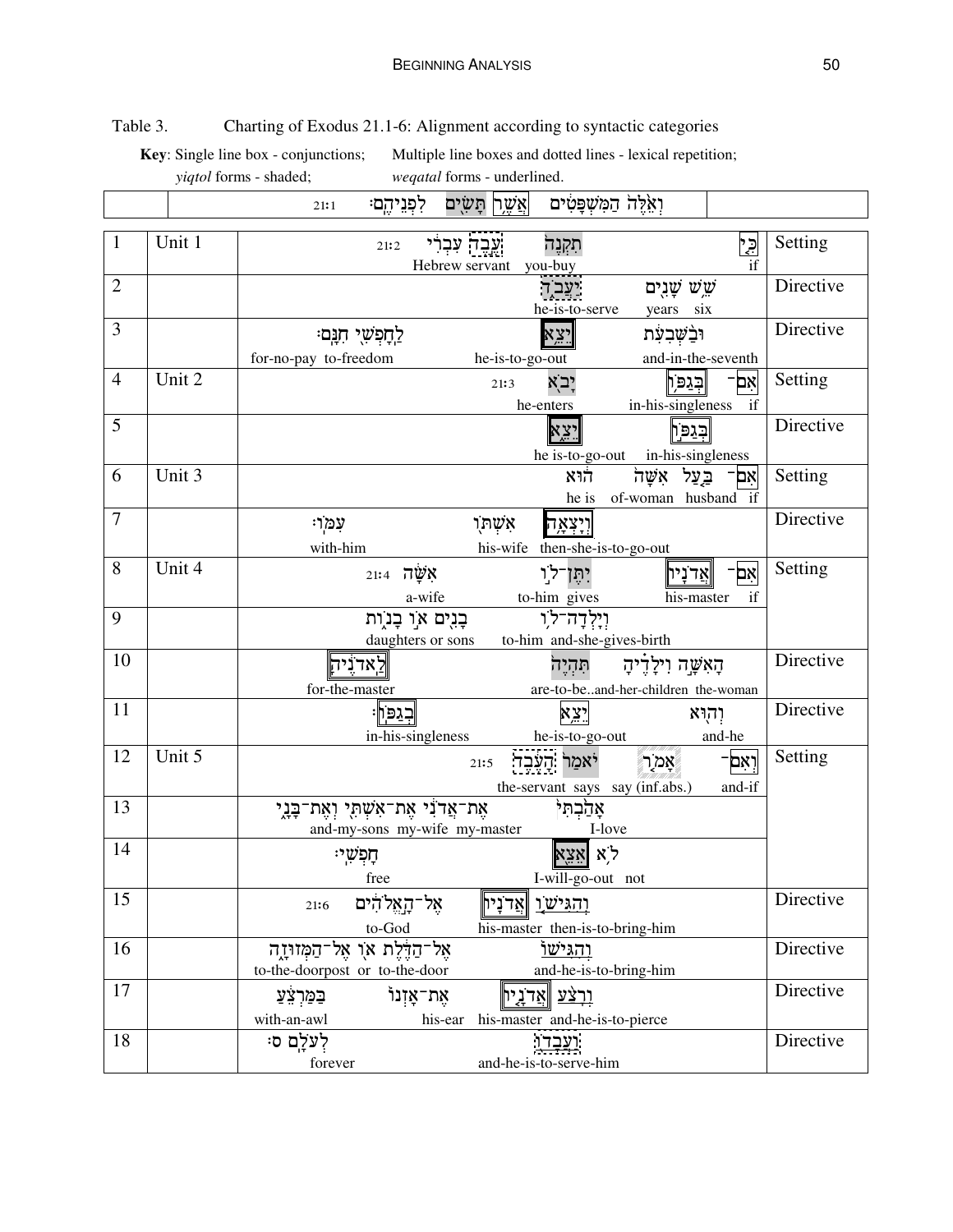| 19 | אֶת־בִּחוָ<br>יִמְכֹּרְ אִישׁ<br>וְכְי<br>21:7<br>his-daughter a-man sells<br>and-if<br>as-a-maid                                      | Setting   |
|----|----------------------------------------------------------------------------------------------------------------------------------------|-----------|
| 20 | ל,א ∥הַצֵא<br>ּכְּצִאת הָעֲבָדִים<br>the-male-servants as-goes-out she-is-to-go-out not                                                | Directive |
| 21 | רַעֲ֫ה<br>בְעֵינֵי ∥אֲדֹנֵיִיק¶<br>אם<br>her-master in-the-eyes-of is-bad                                                              | Setting   |
| 22 | ילא <i>יילו</i> יְעֲדָה -<br>אֲשֶׁר<br>which<br>designates for-himself                                                                 |           |
| 23 | יְהֶפְדֶה<br>he-is-to-let-her-be-redeemed                                                                                              | Directive |
| 24 | לְעַם נָכְרְיָ לֹא־יִמְשׁל לְמָכְרָהּ בְּבִגְדוֹ־בָה <del>ּ</del> :<br>to-her in-breaking-faith to-sell-her hand-over not to-outsiders | Directive |
| 25 | וְאִם־ לִבְנוֻ<br>יִיעֲדֶנָּה<br>21:9<br>he-designated-her for-his-son and-if                                                          | Setting   |
| 26 | <u>יַעֲשֶׂה־לֵה</u><br>כִּמְשָׁפֵּט הַבַּנוִת<br>he-must-treat-her as-custom for-daughters                                             | Directive |
| 27 | יִקֲח־לוִ<br>אָם<br>אַחָרֵת<br>21:10<br>he-takes-for himself another (wife)                                                            | Setting   |
| 28 | שְׁאֲרָה כִּסוּתָה וְעֹנָתָה   לֹא יְגִרָע<br>he-is-not-to-diminish not and-marital-rights, clothing, food                             | Directive |
| 29 | לְא יַצֲשֱה לָה<br>וְיִאִם־שָׁלָ <sup>י</sup> ש־אַלַה<br>21:11<br>to-her he-does not<br>these three and-if                             | Setting   |
| 30 | ּחִנָּם אֵין כֵפֶר ס<br>יִיִצְאָה<br>money without for-free then-she-is-to-go-out                                                      | Directive |

Table 4. Charting of Exodus 21.7-11: Highlighted fronting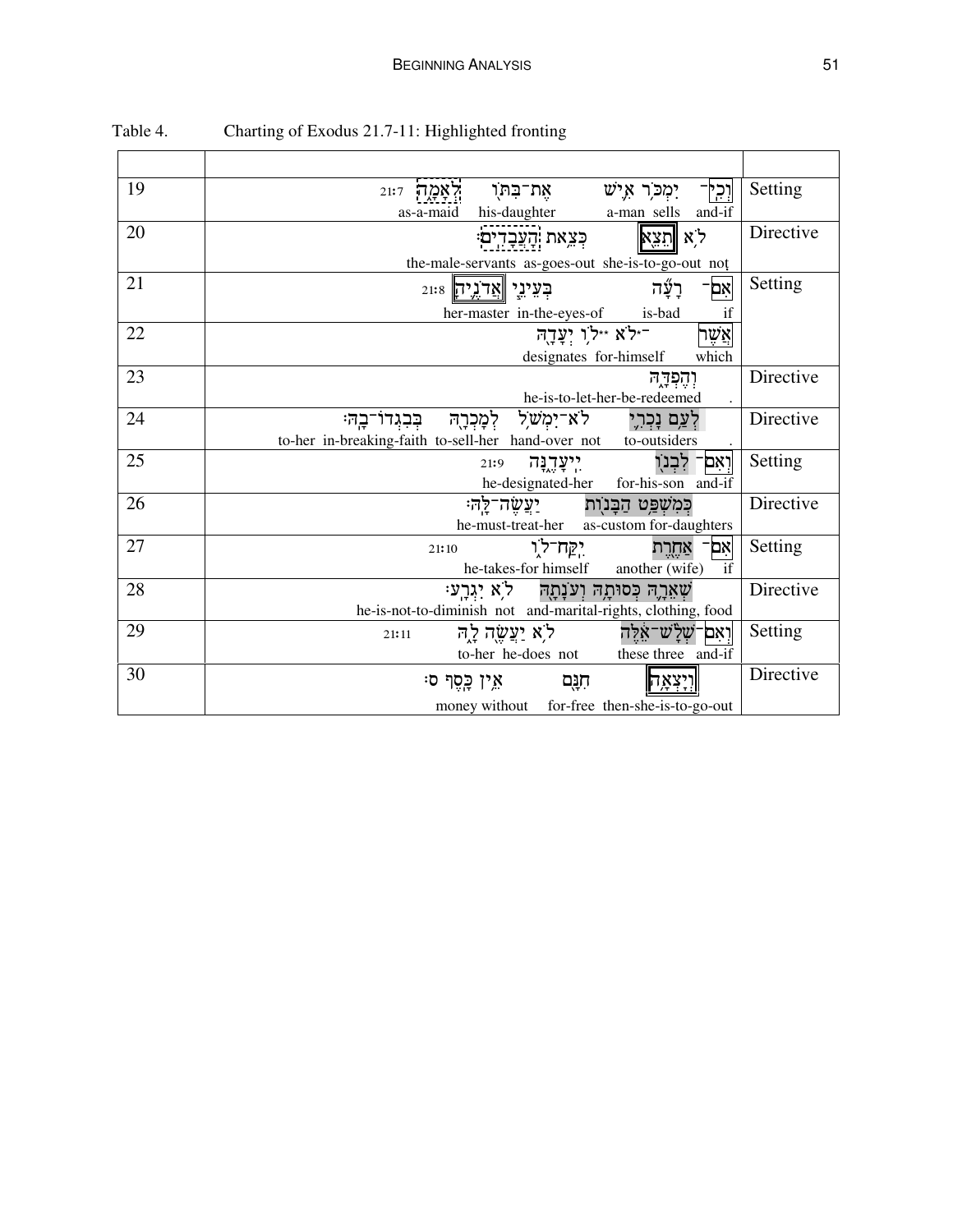# **3.4 Textual context (or cotext)**

The textual context, or cotext, of a text is all that is written before and after the text in question. For a number of reasons, the analysis of a Biblical law text requires an examination of the textual context.

First of all, information about the *situational context* 20 as presented by the author of a legal text is frequently found in surrounding narrative material. For example, the quotative frame is frequently used to introduce not only the speaker but also the recipient of the directive, as well as the location and time in relation to the events of the narrative, as can be seen in the examples below:

- *1) Lev. 1.1 He called to Moses, and YHWH spoke to him from the tent of meeting saying: Speak to the children of Israel and say to them*
- *2) Deut. 1.1-4*

These are the words that Moses spoke to all Israel in the desert in the plains near Suf between... *Eleven days from Horeb by route of Mount Seir to Kadesh Barnea It was the fortieth year… Moses spoke to the sons of Israel all that YHWH commanded to him After striking down Sihon king of the Amorites…. Deut. 1.1-4*

These two examples introduce the bodies of law in Leviticus-Numbers and in Deuteronomy.

In addition to giving information about the setting, the content and length of the quotative frames can also signal *prominence*<sup>21</sup> or the lack thereof in a series of legal texts.<sup>22</sup> Generally an extra long quotative frame and/or the use of special words can be used to indicate prominence for the legal text that follows. The quotative frame and the introductory command in Lev. 19.1-2 precedes what is considered a key text in the legal literature of the Torah. Compare the 'speak' commands which mark the beginning of the preceding and following chapters:

|             | 3) Lev. 16.1-2 Speak to Aaron your brother                                         |   |
|-------------|------------------------------------------------------------------------------------|---|
|             | Lev. 17.1-2 Speak to Aaron and his sons and to all the children of Israel          | h |
|             | Lev. 18.1 Speak to the children of Israel;                                         |   |
|             | Lev. 19.1-2 Speak to the entire congregation ('edat) of the children of Israel $X$ |   |
|             |                                                                                    |   |
| Lev. 20.1   | Speak to the children of Israel.                                                   |   |
| Lev. $21.1$ | Speak to the priests, the sons of Aaron                                            |   |

Of all the initial commands in Leviticus, this is the only one that uses the word *'edat* (*congregation*). Furthermore, it appears to be in the centre of a semi-chiastic arrangement of the recipients of the directives. While 'children of Israel' could possibly refer to primarily men, Leviticus 19 leaves no doubt

 $20$  For more information on linguistic parameters of the situational context, see 2.2.1.

 $21$  See 5.2 for a discussion of the notion of prominence in texts.

 $22$  See Miller (1996) for an detailed study of pragmatic functions of quotative frames.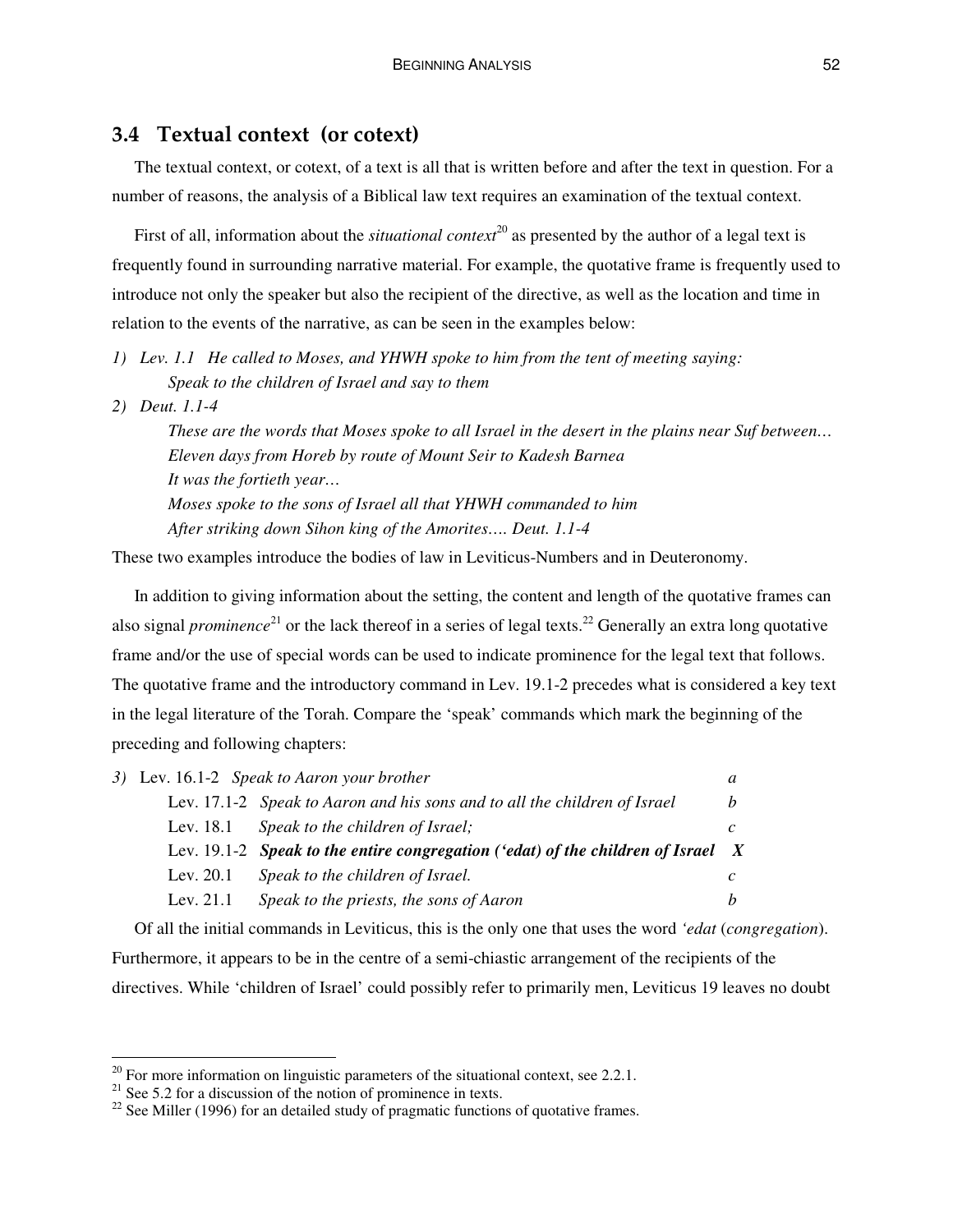that the laws applies to all descendants regardless of gender, age or position, thus strengthening the highlighting focus on this key passage.<sup>23</sup>

Prominence is also displayed in the stories in Exodus 19 - of the arrival of the Israelites at Mount Sinai, and of God's manifestation of power and holiness - preparing the reader to take very seriously not only the ten commandments but also the entire collection of Biblical law.

A third reason for examining the literary context of a law is for the purpose of *determining the boundaries* of the text under analysis.

Fourth, the *argumentation* and rhetorical support for legal material can be found prior to and following the major bodies of legal material; for example, the covenantal promises and mountain top events of Exodus 19, and the blessings and curses which follow at the end of Exodus, Leviticus, and Deuteronomy. *Rhetorical* support can also be detected in the stories of Genesis, as well as in the rebel narratives scattered throughout the legal material.

Finally the *position of the legal text, and its function within the larger discourse* unit within which it is placed will have an impact on its structure and focus. For example, the matter of Hebrew slave release is presented in Ex. 21.2-11 and in Deut. 15.12-18. While the basic theme of slave release remains intact, including some of the same laws, the focus is quite different. The Exodus account is placed within a body of *mishpatim*. Accompanied by very little argumentation, the Exodus *mishpatim* have a very solemn focus of prohibitions, capital punishment laws, and reparation for loss and injury. The Deuteronomic slave law on the other hand is placed in the context of *exhortation*. The content of first 12 chapters of the book is an earnest exhortation on the part of Moses to the Israelites just before his death. The legal context of the slave law in Chapter 15 is the matter of the seven year release of debt payment, with a special focus on the poor of the land, and the exhortation for compassion to the poor. Without an understanding of the textual context of both the laws, the differing structure would be difficult to explain.

 $23$  Milgrom (2000: 1602) also points out the uniqueness of this quotative frame, used "to communicate the notion that this chapter is central to the entire book."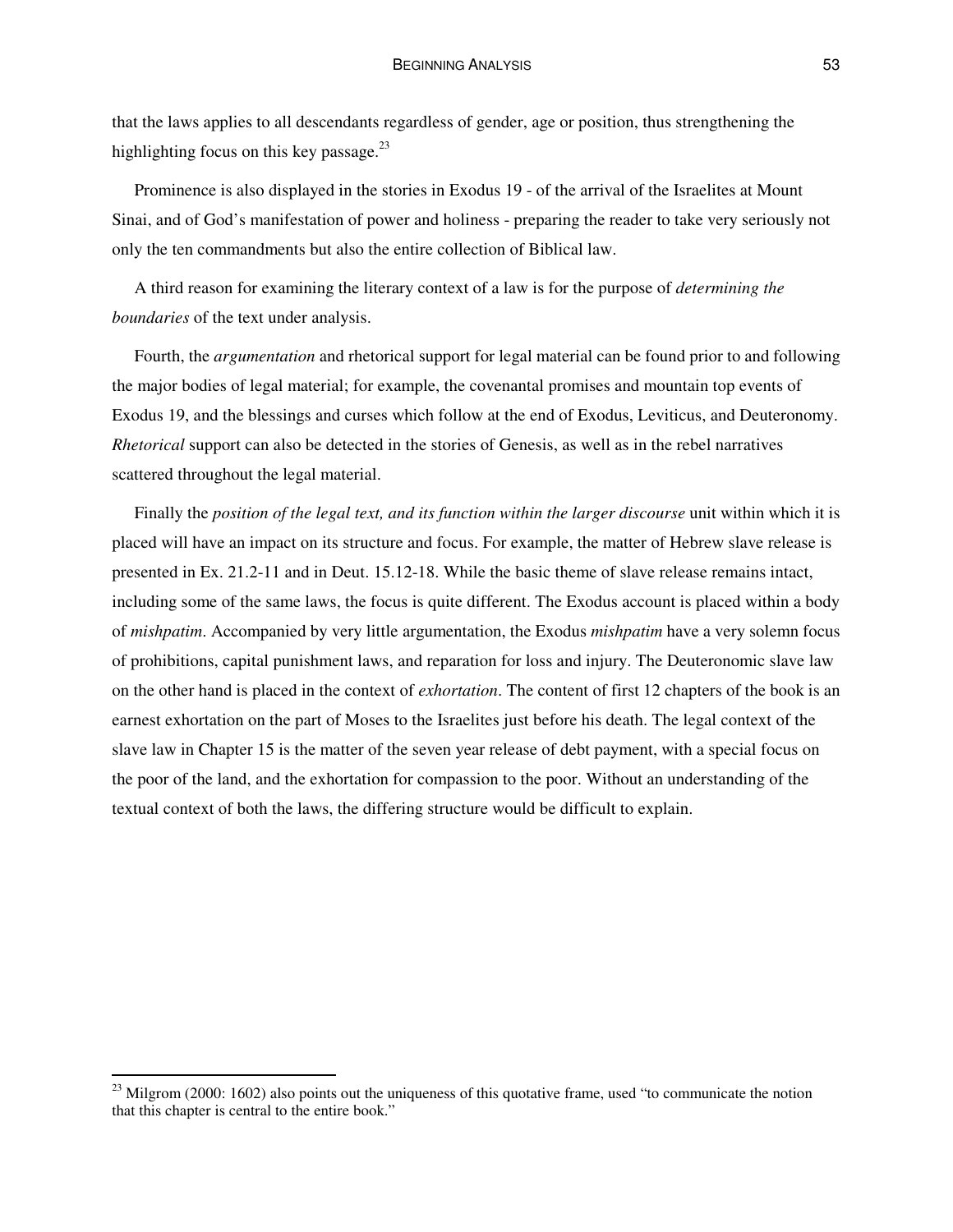# **SEPARATING AND CONNECTING: UNITS, BOUNDARIES, AND RELATIONS**

# **4.1 Identifying units**

Identifying multiple levels of units within the larger body of Biblical law is the first task of the discourse analyst. This task of delineating units within Biblical law has long been the focus of scholars studying interpretation and source criticism. Bible translators concerned with the readability of the Biblical text in translation also seek to correctly identify units within the larger text. In more recent years literary analysts have sought to understand how these large bodies of law are organized thematically and structurally.<sup>1</sup> This is also the concern of the discourse linguist. However, our primary concern here is to identify the boundaries of a text unit so as not to skew the analysis of the text.

At the highest level, the legal literature of the Torah constitutes a large collection of laws, interspersed with narrative, which is prefaced, in Exodus 19, by the account of the spectacular manifestation of YHWH on Mount Sinai, along with solemn covenantal promise; it concludes, in the latter chapters of Deuteronomy, with an extended set of blessings and curses, ending with the account of the death of Moses.

Within this large body are identified several large and smaller bodies of laws separated out by narrative. Within these groupings, certain collections of laws have been identified by discovering either a common thematic thread (e.g. sacrifice laws, purity laws, etc) or repeated formulaic expressions (e.g. Holiness Code). Within these collections there are smaller units, which I shall call *text units*, carrying more specific themes or marked out by specific structural boundaries. Within these thematic units are subunits or sections which may present variations or development of the theme. Finally there is the smallest unit, composed of a single directive along with any accompanying information associated with that directive. While a text unit can theoretically consist of a single directive along with support material (this is sometimes the case for exhortation text types), most text units in Biblical law are composed of a series of laws which exhibit *cohesion* at various levels generally related to a common *theme*, and bounded by specific *structural markers*. This section takes a look at the ways of identifying units at various levels.

<sup>&</sup>lt;sup>1</sup> For example, Dorsey (1999), Douglas (1993), Douglas (1999), and Sprinkle (1994).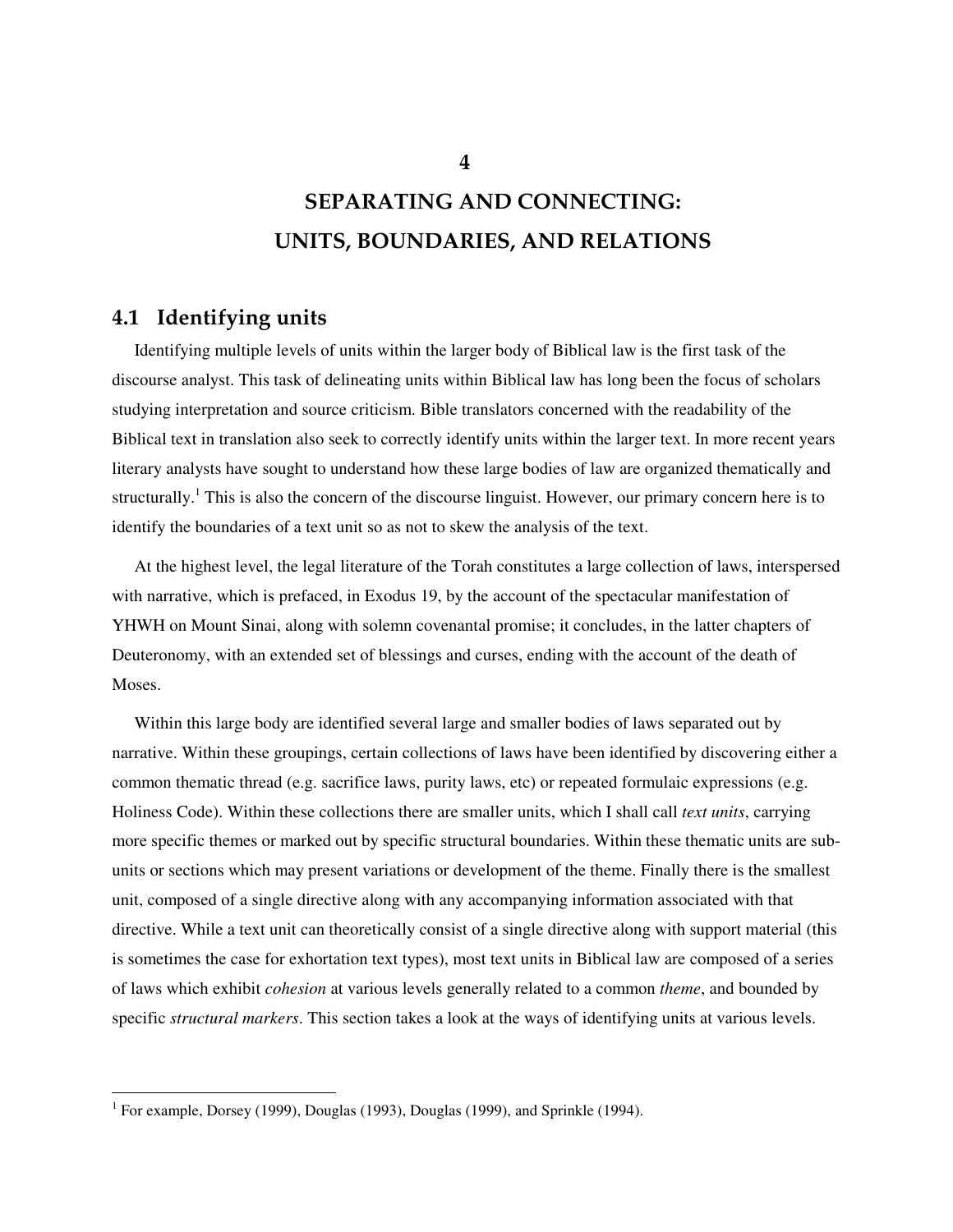## **4.1.1 Identifying cohesive units**

Units are identified by first looking for internal cohesion of the text in contrast to the lack of cohesion with material preceding and following the text. There are three broad categories of cohesion within a text unit: Theme, genre/text type/discourse type, and structure.

## **4.1.1.1 Theme**

Theme is the first indicator to look for in unit identification. Some types of themes which constitute certain text units of Biblical law are:

- Acceptable and forbidden animals for food
- Conditions for the release of Hebrew slaves
- Crimes punishable by death
- Sacrifice location and consumption laws
- Atonement law
- The stipulations of a Nazerite vow
- What to do when a man suspects his wife of unfaithfulness

Theme is generally considered to be an intuitive judgment, but in actuality there are a number of linguistic indicators for theme. In a few cases the *theme is actually presented in the beginning line of the text and/or in the concluding line*. Take for example, Leviticus 11 with the introductory presentation of the theme: These (zot) are the living things which you are to eat of all the animals of the earth. Further subsections spell out variations of this theme: what one must not eat, forbidden and permissible water creatures, forbidden and permissible flying creatures, a guide for distinguishing clean and unclean animals, etc. concluding with a final *zot* clause which mentions all the cases discussed in the text. Each of the variations of theme within the text are also presented with a demonstrative pronoun – *zot*, *zeh*, *'elleh.*<sup>2</sup>

However, the first line of a text is not always a clear indicator of the theme of the text. Even in the example above, the first thematic presentation deals only with a specific case of land animals, whereas it becomes clear with further reading, and with the repetition of key words such as 'eat' and 'unclean', and the listing of other types of animals such as birds and water animals, that the theme is broader than the case of land animals. This underlying theme is revealed through lexical cohesion.

In fact, *lexical cohesion is a strong indicator of thematic continuity*. A clear example of lexical cohesion is found in Ex. 21.2-11 (See 3.3, Tables 3 and 4), where the topic of servitude is mentioned in the beginning and middle of the unit, and the topic of release is emphasized with the repeating of the word *yatsa'* (go out) throughout the first section of this unit, as well as in the first and final lines of the second section.

<sup>2</sup> See 4.1.2.2 for more details on *zot* clauses.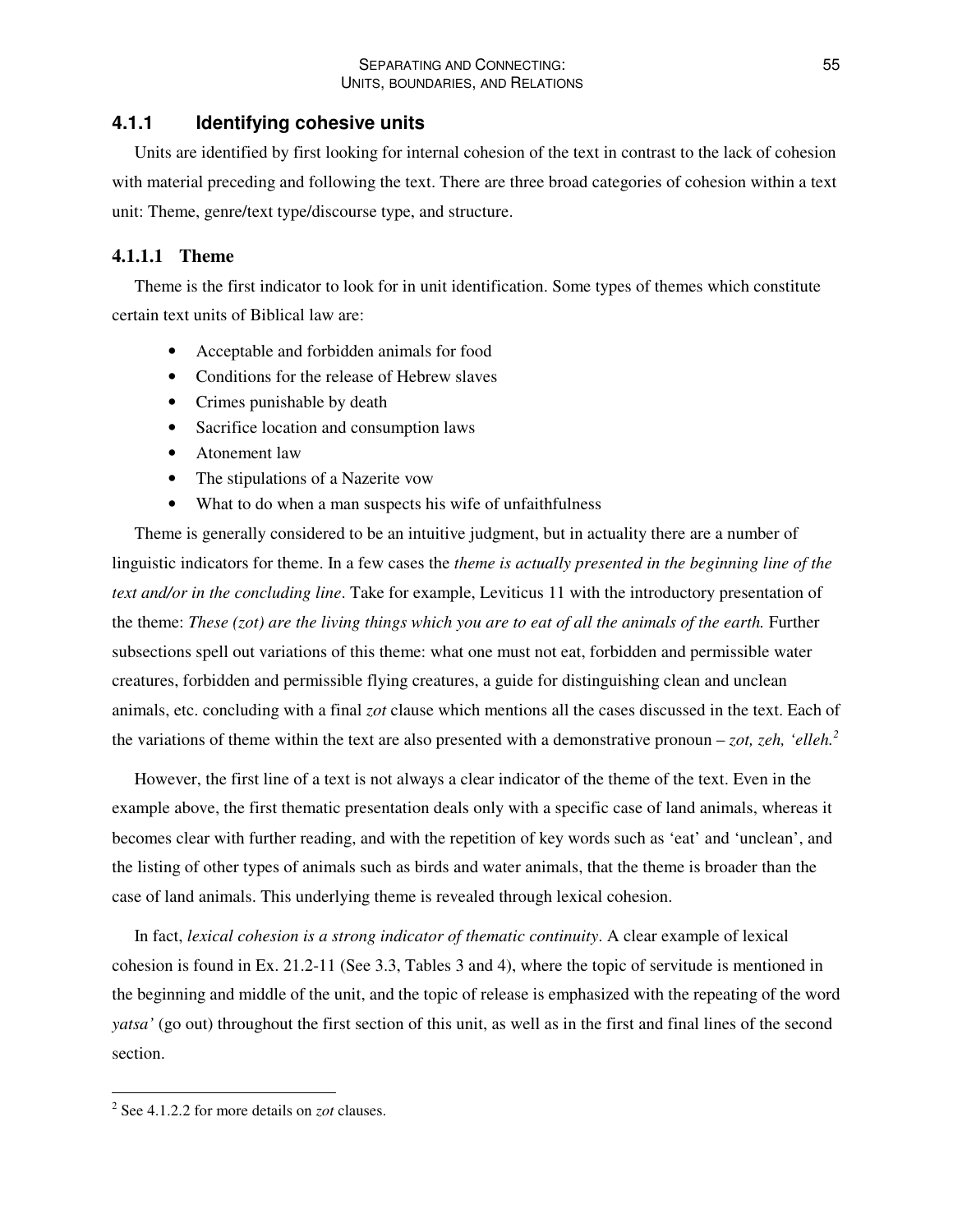Conversely, a *thematic break* and thus a unit division *is signaled by a break in lexical cohesion*. In fact some topic unit switches in Deuteronomy are marked only by breaks in lexical cohesion. Deut. 14.22-29 begins a simple command to tithe, and then the theme develops into what to do with the tithe. Deut. 16.1, 9,13, 16, and 18 also begin new topics with simple commands:

- *1) Deut. 16.1 You are to keep the month of Aviv*
- *2) Deut. 16.9 Seven weeks you are to count off*
- *3) Deut. 16.13 Feast of the Booths you are to do…*
- *4) Deut. 16.16 Three times a year all males are to appear …(for all three feasts)*
- *5) Deut. 16.18 Judges and officials you must appoint*

In each of these cases it is the content of the first and following clauses that show a break in theme from the previous clauses. Because of the frequency of this type of topic switching in Deuteronomy, it is sometimes not clear where one unit ends and another starts.

#### **4.1.1.2 Genre/text type/discourse type**

A second fairly strong indicator of text unity is the continuity or break in genre or text type. A switch from narrative to legal text most often signals a unit break, though there are exceptions where law is embedded within a narrative unit (e.g. Lev. 24). In this case, thematic unity is of higher priority than text type continuity.

That said, there are cases of a series of laws which do not seem to have a clear thematic unity, which gain the status of a text unit by the very fact of being embedded in narrative material. A famous example of this are the Ten Commandments in Ex. 20.1-14.

#### **4.1.1.3 Structure**

Another indicator of text unity is structure. Structural unity is indicated by a sameness of syntax, or grammar, or by a specific patterning of grammatical and lexical elements. Generally structure works closely with thematic cohesiveness. Ex. 21.2-11is divided into two structural and thematic units (Tables 3 and 4) both of which begin with a *ky* conditional clause and are each followed by three *'im* clauses, outlining the variant sub-conditions for each of the cases. While the second *ky* clause signals a topic shift from male Hebrew slave to female Hebrew slave, the parallel structure is evidence that the two parts belong together.<sup>3</sup>

Another way to identify textual unity is to find structural features which distinguish the unit in question from the preceding and following units. An examination of the material surrounding Ex. 21.2-11

 $3$  Averbeck (1995: 131) and Sprinkle (1994: 52) propose a thematic chiastic structure where directives for freedom are stated in the beginning and end, while directives for slavery are found in the middle - at the end of the first section and the beginning of the second: free – conditions – slave | slave – conditions – free. See Ch. 5.1 on parallelisms for more discussion.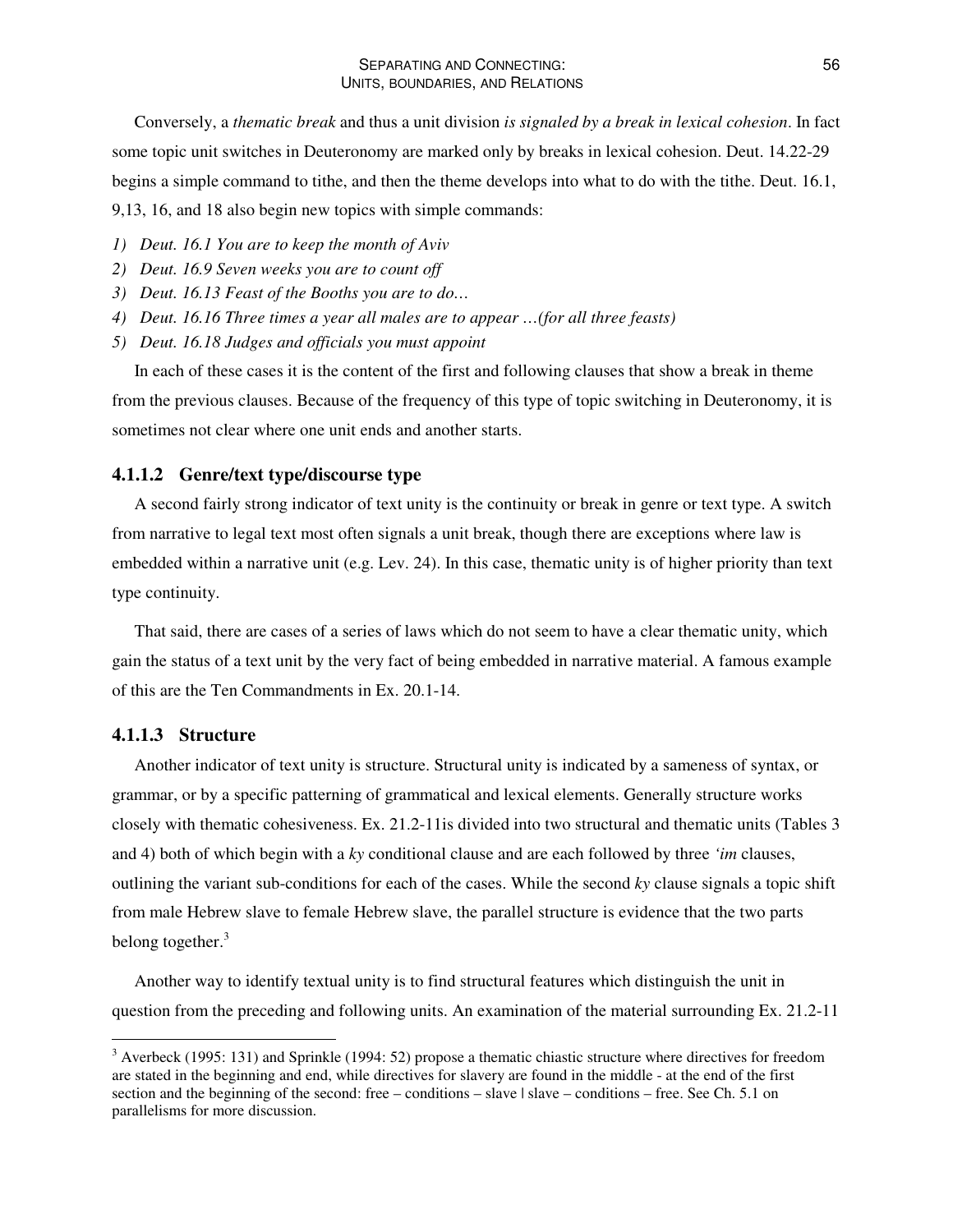shows that the previous text has only one *'im* clause and no *ky* conditional clauses while the following text has a series of directives beginning with participial clauses and ending with a directive marked with an infinitive absolute.

While structural continuity and discontinuity do not always signal text unit divisions, such a parameter can be helpful in the case where a series of seemingly unrelated laws are grouped together using the same structure. For example, Ex. 22.27-30 (see Table 5 and discussion in 4.1.3, below) are a group of ten laws every one of which has fronted elements. The groups of laws on each side of the text both have more cohesive themes, and more verb initial clauses.

Finally, a brief remark should be made of the Masoretes markers for unit division, the *pe* and *samekh*. In some cases, the Masoretes indicators do not quite match the guidelines given above. However, their presence can be used as supportive evidence in combination with other indicators.

## **4.1.2 Boundary markers**

Boundary markers are words or structures that signal a change, alerting the reader of a coming switch in topic or of the close of a topic. It does not so much define the borders of a unit in the text - in fact there are texts which have no clear boundary markers (e.g.  $(1)-(5)$  above) - as it is to help the reader or the listener be alerted to expect a new topic, or a closing of a current topic. To use an analogy, it is like a road sign warning of a dangerous curve ahead. The curve exists whether or not the sign is there, but the sign prepares the driver with information he needs which will enable him to negotiate the curve.

A few Biblical law texts which are not tied together by a clear thematic thread are identified then, as textual units through the help of these boundary markers and/or structural cohesion (see above).

The researcher will discover that there are boundary markers at various levels of legal literature. Some introduce and close large bodies of law, others, sections within a law code, still others, 'chapter' length texts, as well as numerous minor topic and thematic variations. Minor thematic variations may have an introductory but not a closing marker, reflecting the sense that the topic is not yet closed. 4

There are essentially two kinds of markers, those which open and close a topic, and those which facilitate topic shift and development of theme within a text. There a number, also, which serve both functions. Here I will be focusing mainly on the open-close type of boundary markers.<sup>5</sup>

<sup>&</sup>lt;sup>4</sup> This is a little like holding up the intonation when talking, to show that the speaker has not yet completed his thought. Hutton (2000) shows that the summary formula at the end of Lev.7 is not found in earlier chapters, precisely because the topic of sacrifice instructions had not yet been completed. See both Hutton and Baker (1978) for discussions of the division markers of Leviticus 1-7.

<sup>&</sup>lt;sup>5</sup> See Chapter 6 on the Thematic Development for more on development markers.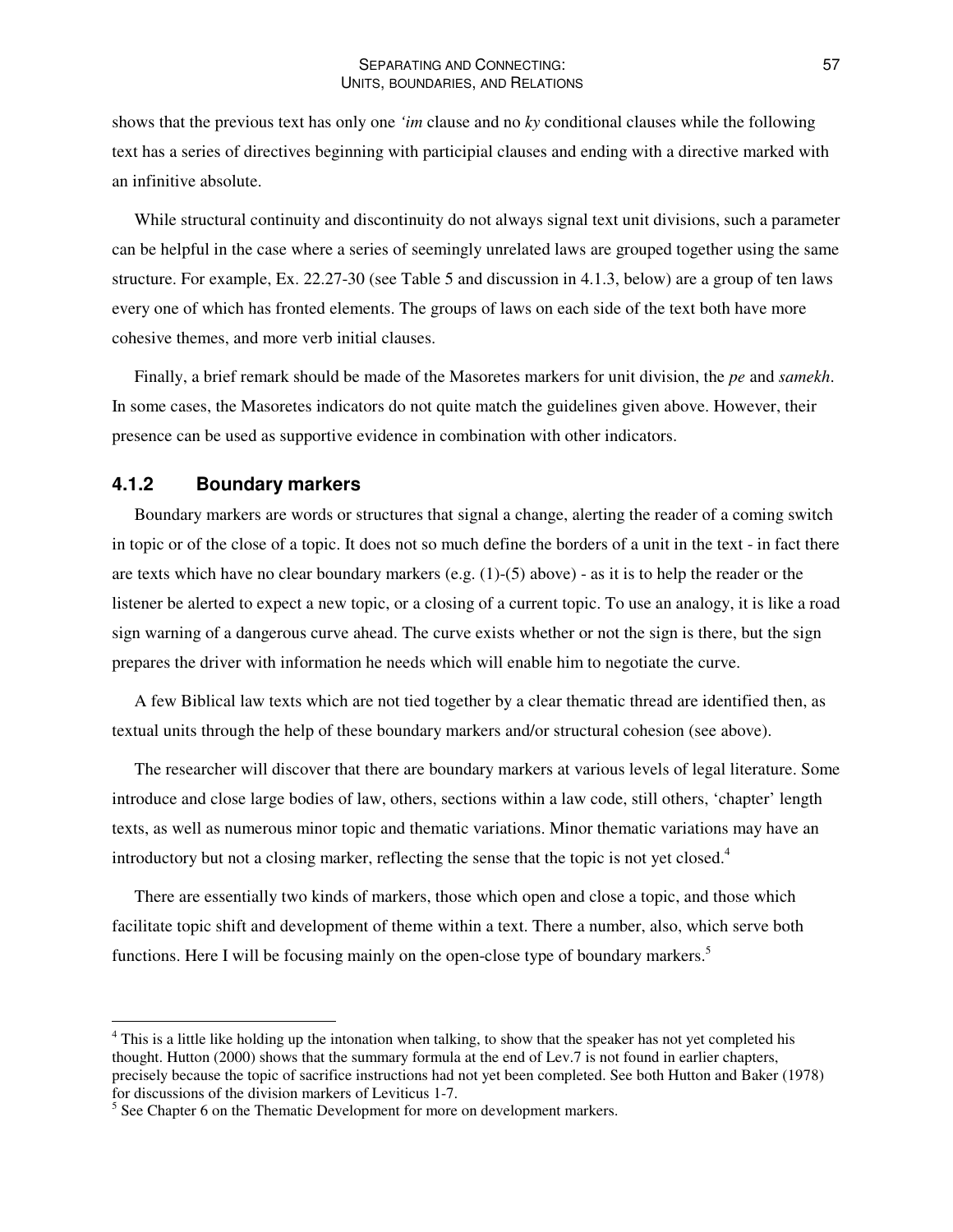## **4.1.2.1 Inclusio**

The inclusio consists of words, expressions, and/or themes which begin a unit and are repeated again at the end of a unit. This process actually takes place at all levels of a Hebrew text, from the 'chiastic' sentence (which will be discussed later in 6.2.2) to large bodies of laws. Here are several examples:<sup>6</sup>

*6) Ex. 21.2-11* Repetition of key verb*, 'go out',* meaning liberation, in the first and last directives

- *7) Ex. 22.4-5* Repetition of the verb root *, 'to raze, burn down'* at the beginning and end of the section
- *8) Ex. 22.20, 23.9* Repetition of the command and motive clause*:*

וְגֶר לֹא־תוֹנֶה ۚ וְלֹא תִלְחָצֶנּוּ כִּי־גֵרְיִם הֱיִיתֶם בְּאֶרֶץ מִצְרָיִם 22:20 *Aliens you must not wrong nor oppress, for aliens you were in the land of Egypt ||*

וְגֶר לֹא תִלְחָץ וְאַתֶּם יְדַעְתֶּם אֶת־נֶפֶשׁ הַגֵּרשׁ כִּי־גֵרִים הֱיִיתֶם בְּאֶרֶץ מִצְרָיֵם: 23:9 Aliens you must not oppress; you know the feelings of an alien, for aliens you were in the land of Egypt.<sup>7</sup> *9) Lev. 19.17a-18c* Repetition of theme:

GbFG^ S
3\$ SA% 
D %,3 *You are not hate your brother in your heart ||*  $19:18$ S;
3 +
",- *But love your neighbor as your self.*

# **4.1.2.2** *zot* **clauses**

Presentational clauses (with demonstrative pronouns, *zot, zeh, 'elleh*) that begin and/or end thematic groupings are quite frequent especially in Leviticus. They can *begin groups of legal texts* (e.g. Ex. 21.1 (10); Deut. 12.1) or *conclude* them (e.g. Lev. 7.37 (11); 27.37); They can also do the same for a legal text unit (Num. 19.2; Lev. 14.1 (12); Lev. 11.46), as well as for smaller thematic groupings within a text unit (Lev. 11.2,9,13,21,24,29 (13)). Sometimes a unit begins with a general command, followed by a *zot* clause, introducing how the command is to be followed (Deut. 14.3,4, 15.1-2). Here are a few examples:

# $\eta$ ן הַמְּשְׁפָּטִים אֲשֶׁר תָּשָׂים לִפְנֵיהֵם: 21.1 D) Fx. [1

*These are the mishpatim which you are to set down before them*

*11) Lev. 7.37-38*

וּ את| הַתּוֹרָה לַעֲלָה לַמְּנְחָה וְלַחֲטָאת וְלָאָשֶׁם וְלַמְּלוּאִים וּלְזֶבַח הַשְּׁלָמִים: -צִּטֵּר צְוָּה יְהָוֶה אֶת־מֹשֶׁה בְּהַר סִינָי?

ַ בִּיֹּוֹם צַוֹּתוֹ אֶת־בְּנֵי יִשְׂרָאֵל לְהַקְרָיָב אֶת־קָרְבְּנֵיהֶם לַיהוָה בְּמִדְבֵּר סִינֵי פ

7.37 This is the torah (instruction) for raising up the grain offerings and for the sin offering and the guilt *offering, the ordination offering, and the sacrifice for well-being. 7.38 which YHWH commanded Moses at* Mount Sinai in the day of his commanding the children of Israel to offer their offerings in the wilderness of *Sinai*

# וֹיָאת תְּהְיֶה תּוֹרֵת הַמְּצֹרָע בְּיוָם טָהֲרָת ו*'.14* / *Lev. 14.1*

*This is-to be the torah(instruction) for the skin-diseased person on the day of his cleansing.*

<sup>6</sup> Rendsburg (1993) gives another example from Leviticus 11. He also refers to Paran (1989) who provided examples of numerous inclusios in the legal literature of the Hebrew Bible. See also Milgrom (2000: 1323) for a list of inclusios in Leviticus.

 $<sup>7</sup>$  Mentioned by Sprinkle (1993: 173).</sup>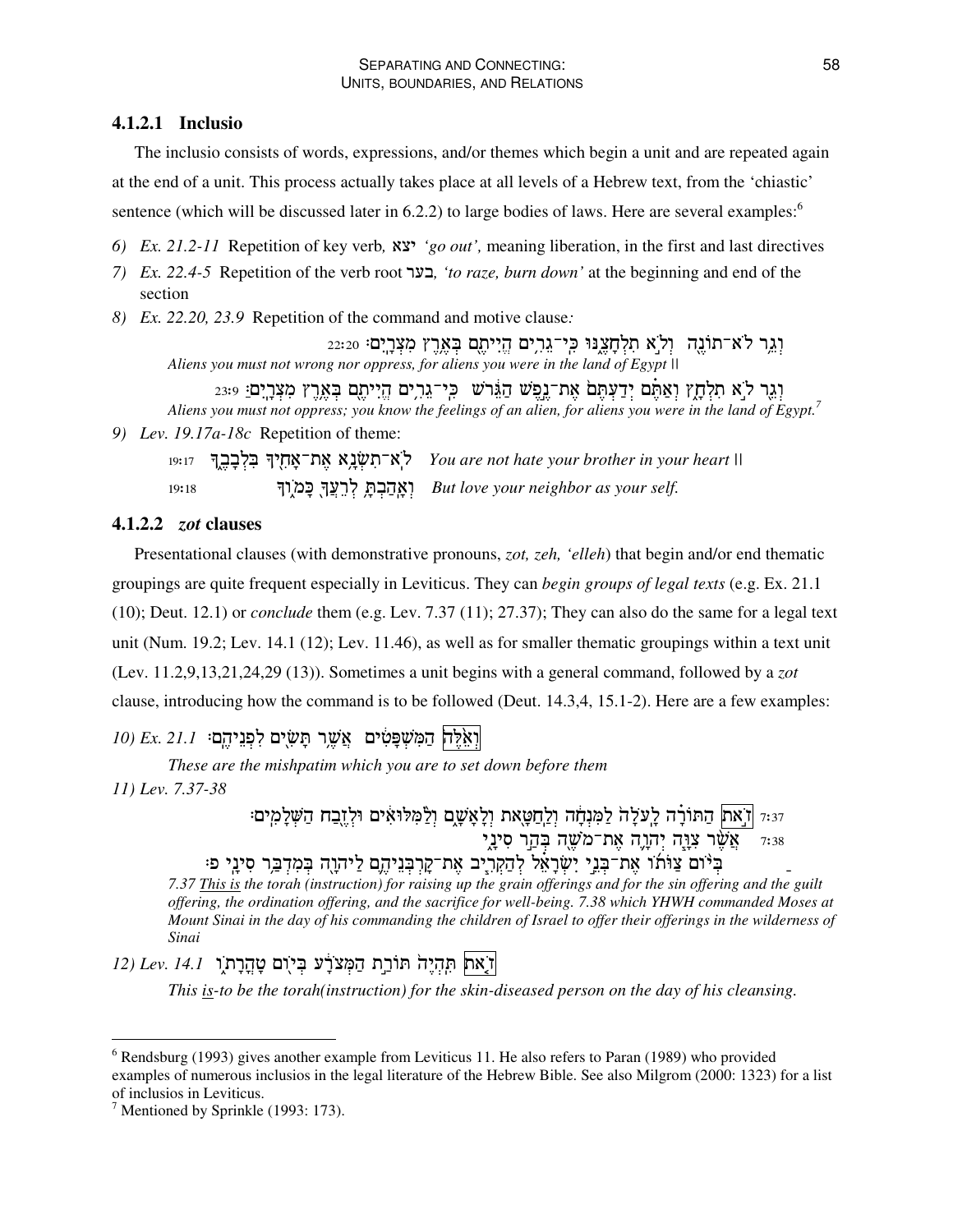# $\mu$ לְרֵק לְכֶם הַטָּמֶא בַּשֶּׁרֵץ הַשֹּׁרֵץ עַל־הָאָרֵץ 11.29 It<u>y</u>

*And this is for you the unclean of those that swarm the earth*

לא תאכל כָּל־תּוֹעֵבָה: |דְאת| הַבְּהֵמָה אֲשֶר תּאכֵלוּ *14.3-4 Deut. 14.3-4* 

*You are not to eat any abominable thing. These (zot) are the animals that you may eat.* ת־יֶֿה ל ָא תאכלו *14.7* Deut. ת V " *Only this you are not to eat*

#### **4.1.2.3 Speaker/recipient identification**

In Biblical law texts, identification notices also double to show division in units. Quotative frames resurface at the junctures of major units and minor units, especially in the book of Leviticus:<sup>8</sup>

*16) Lev. 4.1* .,9 2 %3 - \$"H- *YHWH spoke to Moses saying:* 3 M3
D 1 
\$%3 `\$"J *Speak to the sons of Israel saying:*

These quotative frames sometimes frame text units that contain a group of laws for which there is limited or no thematic continuity, as in the case of Leviticus  $19^9$  (See more on this in 5.2.3.1).

Within certain legal texts, however, there are also self-declarations of speaker identification *– I am YHWH* – which, in some cases, serve to mark the beginning a text unit (Ex. 20.1), or the boundaries between smaller units (Lev. 19).

One unique case of recipient identification at the beginning of a text also doubles as a motive clause:

*17) Deut. 14.1* &=3R -,"3 &+" & \$ *Children you are to YHWH your God!*

#### **4.1.2.4 Establishing the setting**

Perhaps the most frequent way of marking smaller units of legal text (and sometimes larger units) is by beginning with information about the setting of the directive(s). This information is usually packaged as conditional clauses or circumstantial clauses.<sup>10</sup>

In much of Exodus, and parts of Leviticus and Numbers, *ky* conditional clauses can begin topic units of case law, while *'im* conditional clauses present variations of the same theme. Deuteronomy as a rule does not use *'im*; if more than one condition is presented for a topic, they both use *ky*. Sometimes other subunit markers are used such as *raq* (except, only; Deut. 12 5x), and *wehayah ky*, (and if it happens that; Deut. 12.11).

Some especially prominent markers introducing topic units are *ky* conditionals with fronted subjects: *adam ky* , *nephesh ky*, *ish ish ky* (if any one; e.g. Lev. 1.2; 2.1;13.2; Num. 5.12; 6.2). More rarely found is the expression *ish ish…asher* (anyone who; Lev. 17.3).

 $8$  See 2.2.1.1 for the role of quotative frames providing contextual information for the text, and also 3.4. (1)-(3). <sup>9</sup> Leviticus 19 is composed of a highly complex literary structure, for which space limitations do not allow further

elaboration. See Milgrom (2000) for a comprehensive treatment.

<sup>&</sup>lt;sup>10</sup> For more information on 'setting', see 2.2.1.1.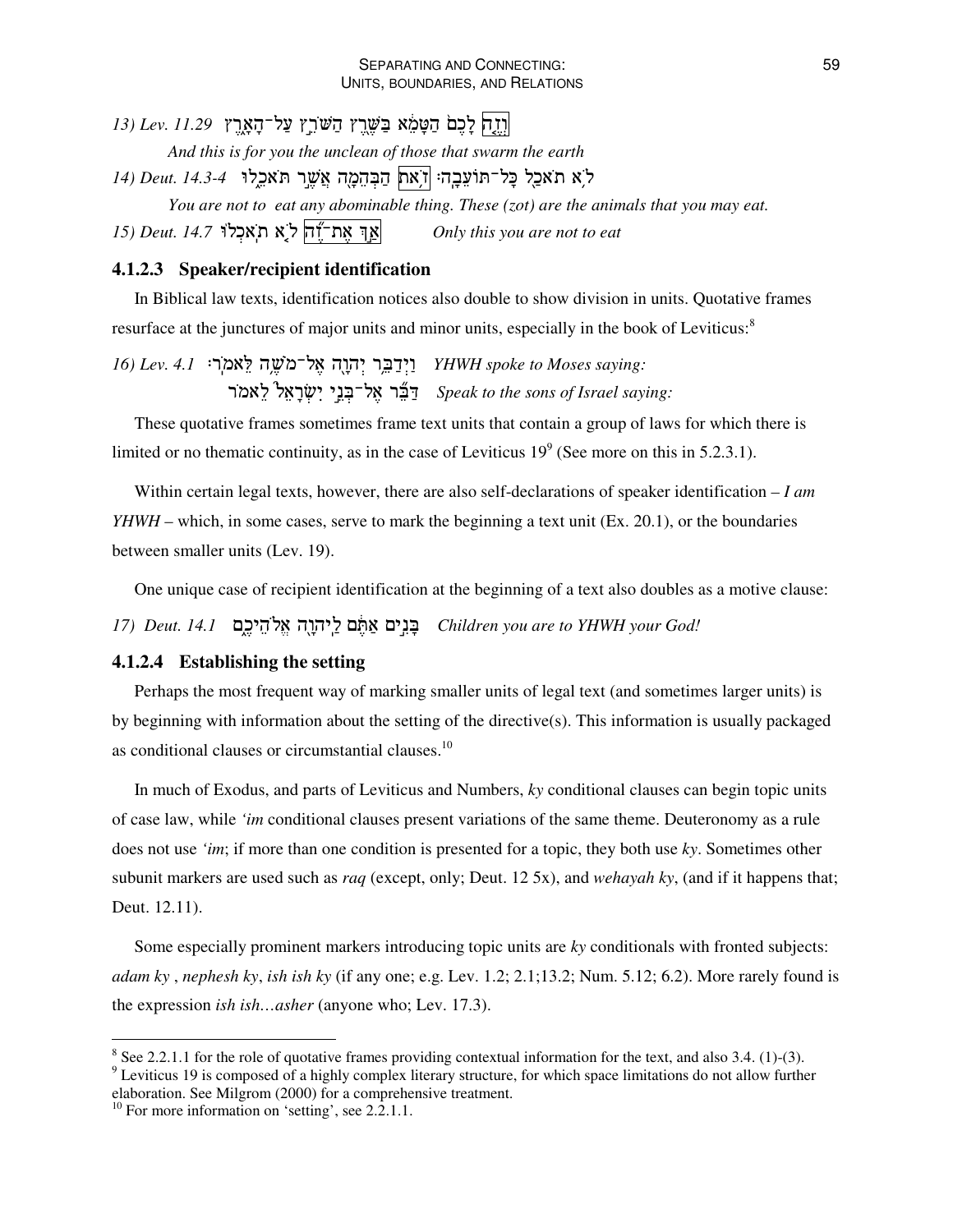Occasionally one finds infinitival circumstantial clauses at the beginning of a topical unit, introducing a temporal setting. These clauses begin with a preposition *be-* (in, when):

*18) Lev. 19.9* &=

" 
% &=

>
?6 *In harvesting the harvest of your land, do not* בְּבֹאֲכֶם אֶל־הָאָרֵץ ) אֲשֶר אֲנֶי מֶבְיא אֶתְכֶם שָׁמָּה: *15.17 Num. In entering the land which I am bringing you to there*

# **4.1.3 Challenges and guiding principles**

A look at studies of literary structure of legal texts shows that Biblical scholars can have different opinions as to where unit divisions occur within the large bodies of law, particularly in the case of the covenant code. <sup>11</sup> The laws of the covenant code have very few true text boundary markers. The *ky* conditional marker which indicates a significant topic shift can be found both at thematic text boundaries and within the text unit. In some cases, thematic cohesion is quite difficult to detect within a long list of various laws.

Questions concerning text unit division arise as a result of some of the following problems.<sup>12</sup>

- Transition material that could potentially belong to either the preceding or following unit.
- Postscripts which retain a thematic link with the previous text but which seem to be outside the structural indicators for the text unit (e.g. Lev. 12.8 – after a concluding clause, Ex. 21.26 – after the climactic talionic clause).<sup>13</sup>
- Collections of laws that seem to fit together structurally but which have a variety of themes (e.g. Lev. 19)
- No clear boundary markers. (e.g. numerous legal texts in Deuteronomy, see (1)-(5) above.)
- Many of the structures that can indicate boundaries but can also function for other purposes of thematic development within a unit.

One cannot simply assume that any of the markers above will automatically indicate a boundary. Likewise, one cannot assume that a lack of a marker means there is no text unit boundary. One must also be careful to identify a boundary marker at its appropriate level. For instance the *zot* clause in Ex. 21.1 does not present simply the following unit but rather a large body of laws and instructions. At the microlevel, not every *ky* clause necessarily introduces a new textual unit.

Perhaps the first and key indicator of textual units is thematic unity as manifested through lexical cohesion, either of the text in question or of the materials preceding and following the unit. The combination of multiple indicators strengthen evidence for textual unity. Generally if there is no thematic unity, then structural cohesion and boundary markers must be strong enough to justify the delimitation of

<sup>&</sup>lt;sup>11</sup> See Dorsey (1999) and Sprinkle (1994), for example.

 $12$  See Dooley and Levinsohn (2000) and Dorsey (1999: 24-24) for further discussion on the problems of identifying literary units, and useful guidelines, also outlined here.

<sup>&</sup>lt;sup>13</sup> Both of these postscript cases introduce exception cases to the general rule given in the preceding lines. See more discussion on this in the section on contrast (4.3.4.2).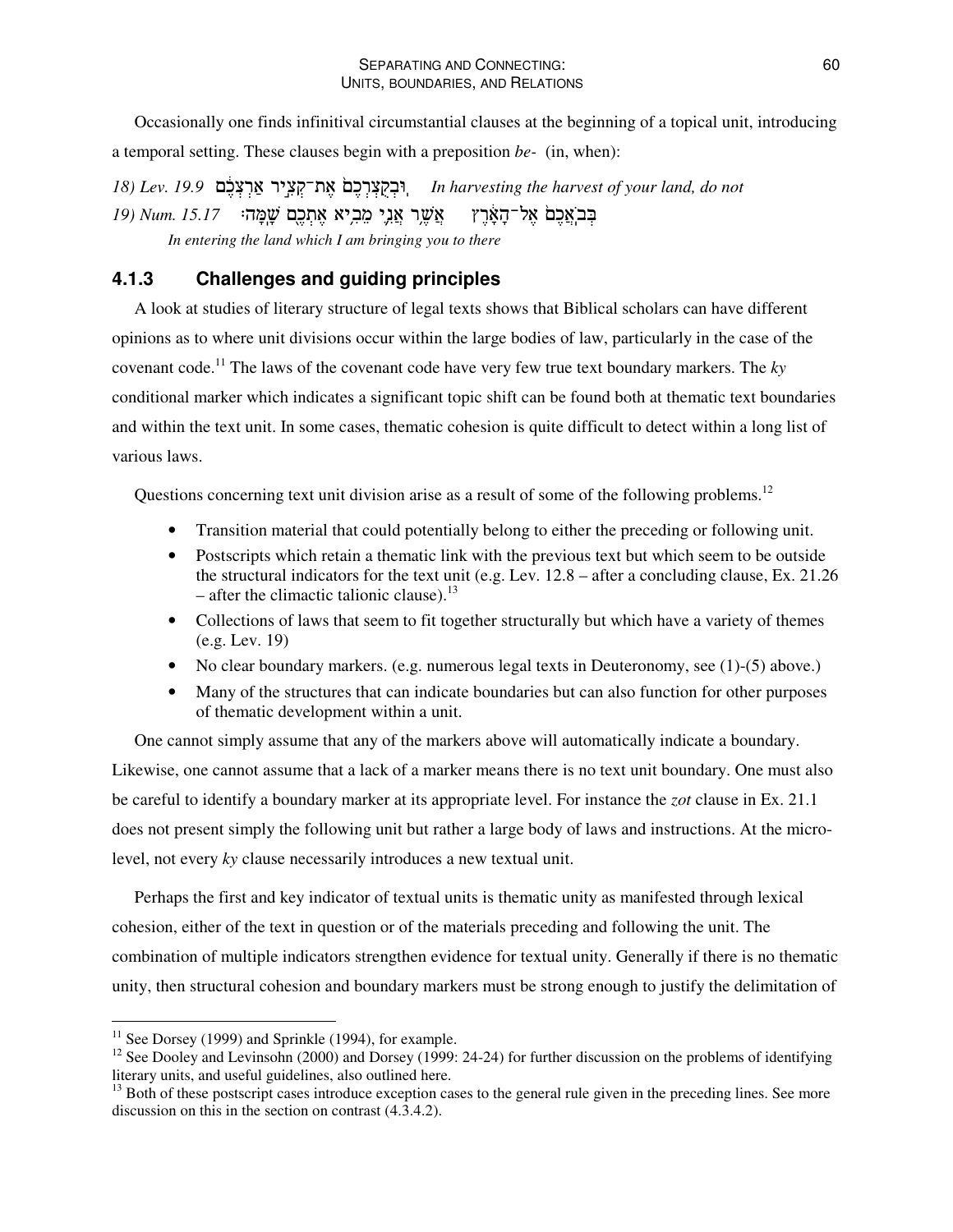a text unit. In the case of transitional material, it may be wise not to force a clear dividing line between texts but to simple allow the fact that transition material is just that – material that comes between two text units.

To conclude, let us examine one boundary identification problem in the covenant code (see Table 5 below). Ex. 22.27 has been considered to be part of the preceding text, verses 24-26, by Sprinkle (1993: 173), while Houtman (2000: 230) points out that the Masoretes indicators give the traditional understanding that it is part of the unit comprising verses 28-30.

At first glance, verse 27 does not seem to cohere with either the preceding or the following section. However with an exegetical explanation, Sprinkle argues that this verse is a summary conclusion of the preceding verses; according to him, it means that we are to respect both God and our leaders by doing what is required of us in our dealings with poor people. However, there are no cohesion markers (no lexical repetition nor any conjunction) nor any structural indication that this might be the case. One also might raise the question about whether there is any such type of summary attested elsewhere in Biblical law. In a few other instances, a similar type of directive provides a concluding line in a series of directives, as in Lev. 19.14 – *And fear your God* – which is connected with the preceding clause by a *waw*.

*Thematically*, this verse does seem to be slightly more in line with the theme of the following verses: Verses 27-30 consist of laws about what one must do for God, whereas the preceding verses focus on what one must do for others, especially the poor. Finally, as mentioned earlier, *structurally,* all the directives of 27-30 have pre-verbal fronting. Furthermore, this collection of laws consists of a series of exactly ten directives, found smack in the middle of the textual unit Ex. 22.20-23.9 (which is enclosed by the inclusio mentioned above (8)), and flanked on both sides by directives concerning justice and kindness towards others, in particular the poor and needy, the alien, and the enemy. This leads one to the suggestion that 27-30 form a pivotal centre for reverse symmetry (see 5.1.3.2). All of these structural and thematic markers converge to strongly support the thesis that verse 27 is a part of the following unit.

One distinctiveness about verse 27 though, is that God is referred to as a third person referent, whereas the passages before and after use the first person pronouns to refer to God. This may be the means to highlight the topic switch which takes place here, functioning as a transitional phrase (see 5.2.3 for more about prominence).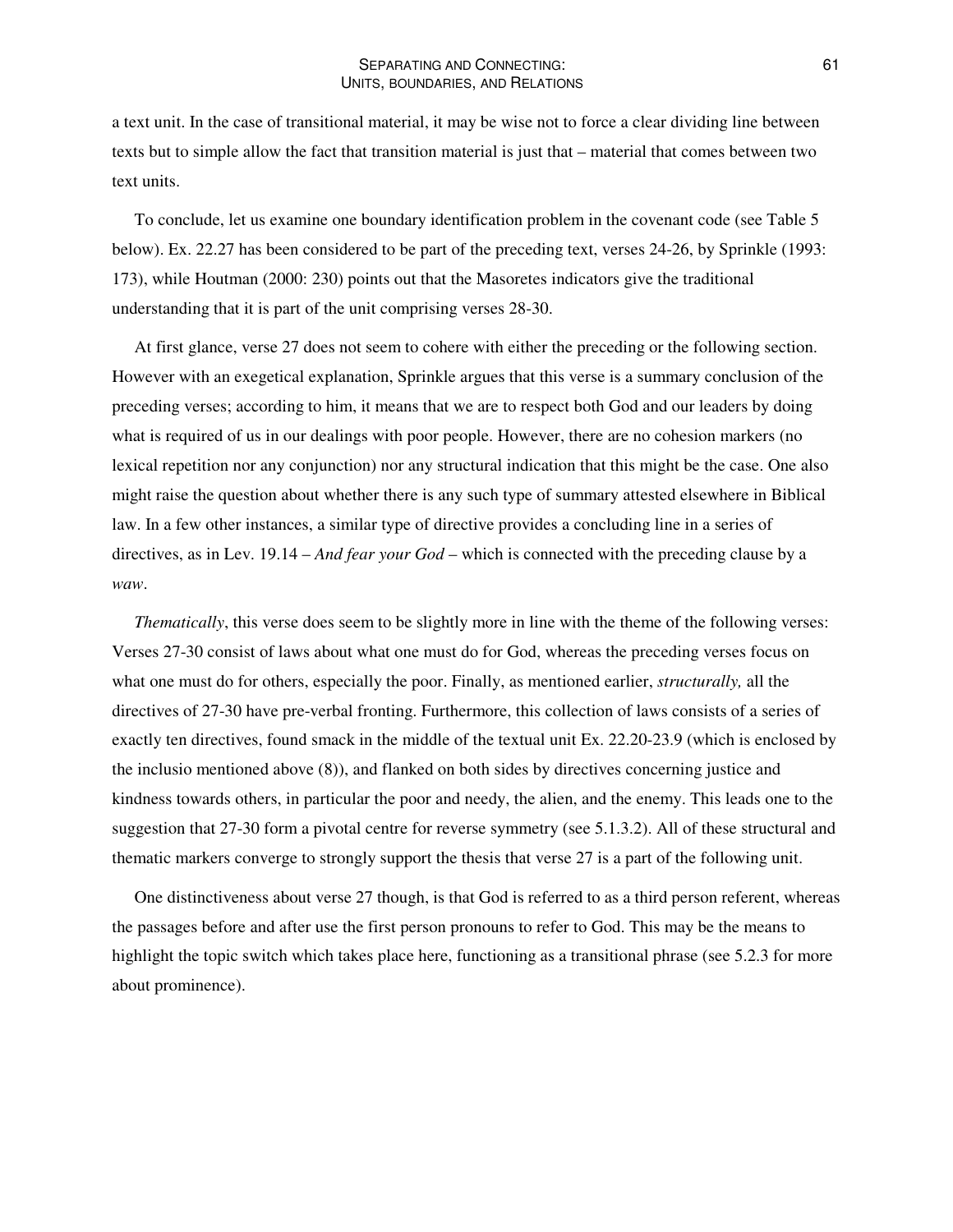| $Box - yield$ verb forms;<br>Key:                                          | underline – reference to God                                      |
|----------------------------------------------------------------------------|-------------------------------------------------------------------|
| אִם־כֶּסֶף הַלְיֶךָ <b>ק אֶת־<u>עַמַּי</u> 22:24</b><br>את־הֱעֲנִי עִמַּךְ | If you lend money to my people,<br>the afflicted one beside you   |
| לא־תהיה לו כנשה                                                            | You are not to be to him like a creditor                          |
| לֹא־תְשִׂימִוּן עֲלָיו<br>ּנשׁוּ                                           | You are not to place on him interest                              |
| תַּחְבֹּלֻ  שַׂלְמַת רֵעֶךָ<br>אם־חַבל<br>22:25                            | If you do (inf.abs.) take in pledge the cloak of your<br>neighbor |
| לוי<br>ֿב <i>ֶא</i> הַשֶּׁמֶשׁ  תִּשִׁיבֵנּוּ<br>עד־                       | Before the sun enters (sets) you are to return it to him          |
| כִּי הָוא ∗כְסוּתַה ∗יכְסוּתוֹ לִבְדַּה<br>22:26                           | Because it is his only clothing                                   |
| הוא שמלחו לערו                                                             | It is the cloak for his skin                                      |
| ישכב<br>בַּמֱה                                                             | In what is to he lie down?                                        |
| יִצְעֲק <u>אלי</u><br>וְהָיָה<br>כֵי                                       | And it will be (wegatal), when he cries out to me                 |
| וִשָּׁמַעְהָי<br>ּחַנִּוּן <u>אַני</u> סי                                  | I will hear (wegatal), because a compassionate one <i>Lam</i>     |
| אלהים לא<br>ותקלל<br>22:27                                                 | God you are not to curse                                          |
| ּוְנָשְׂיָא בְעַמְּךָ לֹא תֲאֹרן                                           | And the leader among your people you are not to damn              |
| מְלֵאָתְךְ וְדִמְעֲךָ לֹא תְאַחֶך 22:28                                    | Your fullness and your yield you are not to hold back.            |
| בִּכְוֹר בָּנֶיִךְ <mark>תִּתֶּן</mark>                                    | The first-born of your sons you are to give to me                 |
| לשרך לצאנד<br>כֵּן־חַעֲשֶׂה<br>22:29                                       | Thus you are to do for your cattle and your flocks                |
| שִׁבְעַת יָמִים וְיִהְיֵח עִם־אִמֹּו                                       | Seven days he is to be with his mother                            |
| ַּבַיּוֹם הַשָּׁמִינֵי  תִּתְּנוֹ                                          | On the eighth day you are to give him to me                       |
| ותֲהָיִוּן <u>ל</u> י<br>וִאַנִשֵי־ק <u>ְד</u> ִשׁ<br>22:30                | And men of holiness you are to be for me                          |
| ּוּבַשָּׂר<br>ּבַשָּׂדֶה טְרֵפָה לֹא  תאּבִלוּ                             | And the flesh in the field torn you are not to eat                |
| ּהַשִׁלְכִוּן אֹתו ס<br>לַכֶּלֶב                                           | To the dogs you are to throw it                                   |

Table 5. Exodus 22.24-30: Unit division problem

A final note should be made on the various levels of division of units within a text. At the beginning of this section it was noted that the large body of Mosaic law is made up of increasing smaller sets of units. Verses 27-30, it was argued, are a unit, based on both structural and thematic criteria. This small unit can also be seen to consist of even smaller subdivisions, which will be discussed further in 6.4.2 (Table 16). As was alluded to above, it is also argued to be part of a larger block of material (Ex. 22.20 – 23.9), which is arranged structurally and thematically. This block likewise fits in with a larger structural arrangement of laws which are introduced in Ex. 21.1 (*These are the mishpatim that you are to set before them*), which constitute a significant part of the body of laws reported to be given on Mount Sinai. Thus unit divisions can be identified at various levels, based on the criteria given here. A more detailed analysis of the use of the different markers at various levels can be the subject of further research.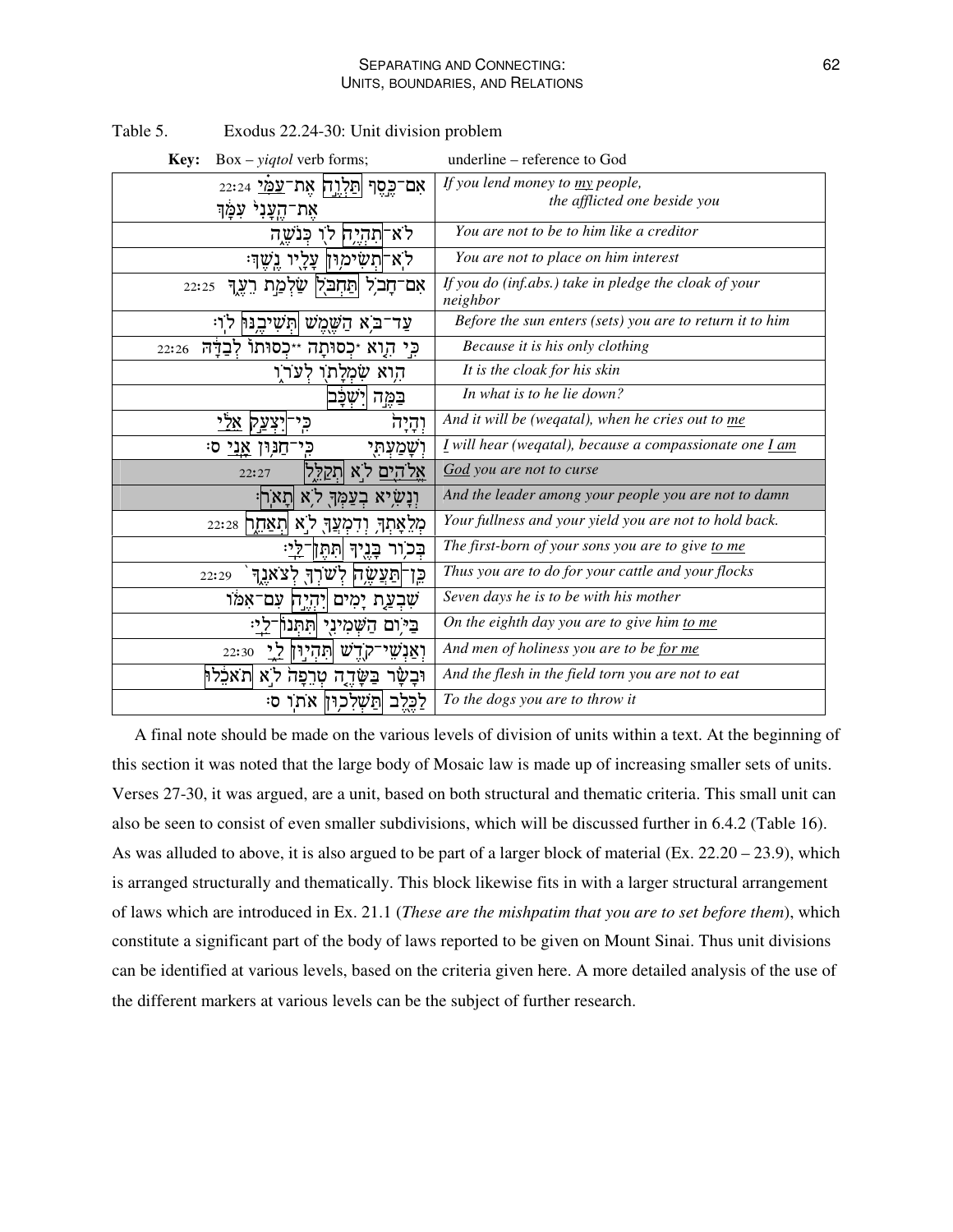# **4.2 Cognitive structuring of a legal text**

Text units of Biblical law do not consist solely of a series of legal *directives*, but often include certain types of support material. Frequently within a text unit of case law, there are numerous *settings* specific to a set of one or two directives, introduced by several conditional clause markers (e.g. Ex. 21.2-11). There may also be a single conditional clause introducing the setting for a long series of directives (e.g. Num. 6.1- 8). However, what is usually known as apodictic law has no explicit directive setting (e.g. Lev. 19.1- 4, 11-19). In Biblical law, *argumentation*, which frequently consists of one or two motive clauses, often follows individual directives, or a group of directives.

Occasionally also *exhortation* type directives also accompany the laws before and/or after the legal directives. However, as noted by Sonsino (1980: 66-69) it is sometimes difficult to distinguish between what is law, and what is exhortation. Deuteronomic law is especially known for a copious amount of exhortation and argumentation. Finally a few legal text units have a *topic introduction or conclusion*, or an *initial or concluding summary directive*. Additionally, certain groups of laws are bracketed by *speaker identity markers* either in the directive text itself, or in the narrative frame of the text.

Below (in Table 6) is an outline of the cognitive structuring (also called schema) for the first three topic units of Leviticus, which include laws with no specific setting (apodictic), and laws with explicit settings (case law). See also Tables 3 and 4 for more examples.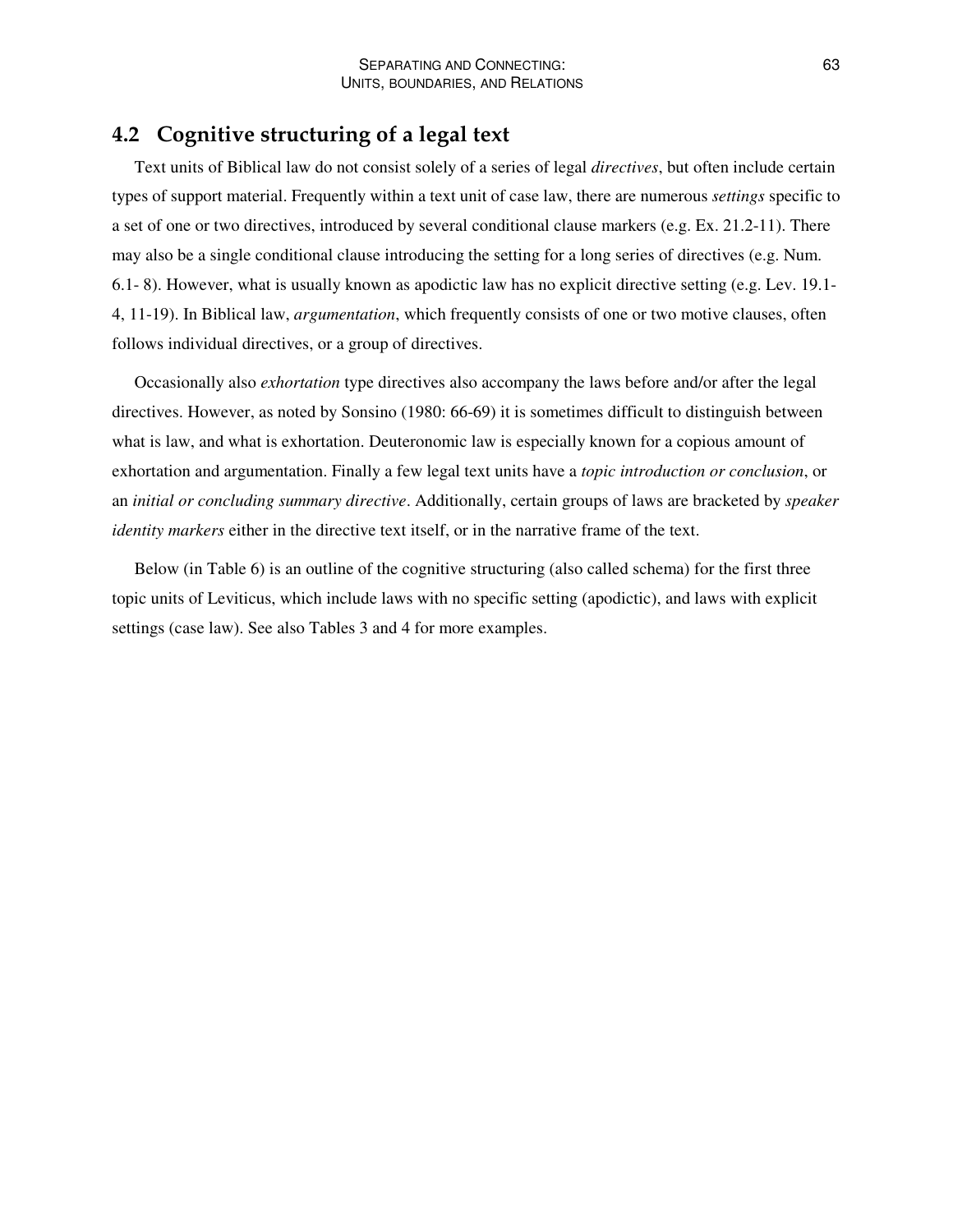| <b>Verse</b>   | <b>Information type</b>                         | <b>Comment</b>              | <b>Translation</b>                                                                                      |
|----------------|-------------------------------------------------|-----------------------------|---------------------------------------------------------------------------------------------------------|
| $19.1 - 2a$    | Setting:<br>Speaker/Recipient<br>Identification | For entire text             | YHWH spoke to Moses saying: Speak to all the<br>congregation of the children of Israel and say to them: |
| 2 <sub>b</sub> | Exhortation                                     | For entire text             | Holy you(pl.) you are to be                                                                             |
| 2c             | Argumentation:<br>Speaker identity              | For exhortation             | Because holy I am YHWH your God                                                                         |
| 3ab            | <b>Directives</b>                               | Unit 1                      | Each one his mother and father you are to respect<br>And my Sabbaths you are to keep                    |
| 3c             | <b>Speaker Identity</b>                         | Implicitly<br>argumentation | I am YHWH your God                                                                                      |
| 4ab            | Directives                                      | Unit 2                      | Do not ("al) turn towards the gods<br>And gods of carving (low) you are not to make for<br>vourselves   |
| 4c             | <b>Speaker Identity</b>                         |                             | I am YHWH your God                                                                                      |
| 5a             | Setting                                         | Unit 3                      | And if (ky) you sacrifice sacrifice of offerings to YHWH                                                |
| 5 <sub>b</sub> | Directive                                       | Unit 3                      | In an acceptable way you are to sacrifice it                                                            |
| 6a             | Setting - Directive                             | Unit 3                      | In the day of sacrifice $-$ it is to be eaten $-$ and on the<br>morrow                                  |
| 6b             | Setting - Directive                             | Unit 3                      | And the leftovers on the third day $-$ in the fire, it is to<br>be burned                               |
| 7a             | Setting                                         | Unit 3                      | And if $('im)$ it IS (abs.inf.) eaten on the third day                                                  |
| 7 <sub>b</sub> | Argumentation<br>(Value judgment)               | Unit 3                      | Rotten it is                                                                                            |
| 7c             | Predictive-<br>Consequence*                     | Unit 3                      | It will not be accepted                                                                                 |
| 8a             | Argumentation<br>(Explanation-Result)           | Unit 3                      | The one eating it, guilt he carries                                                                     |
| 8b             | Argumentation<br>(Explanation-Result)           | Unit 3                      | Because the holiness of YHWH he has profaned                                                            |
| 8c             | Predictive-<br>Consequence*                     | Unit 3                      | And is to be cut off, his soul from his people                                                          |

Table 6. Leviticus 19.1-8: Cognitive Structuring

\*Because of the nature of *yiqtol* verb forms, the clauses in Verses 7c and 8c could also be interpreted as being directive. However, Milgrom (2000: 1622) argues that the vocabulary used indicates that "the crime lies outside the jurisdiction of the human court and is punishable only by God." These two statements are actually also a part of the argumentation.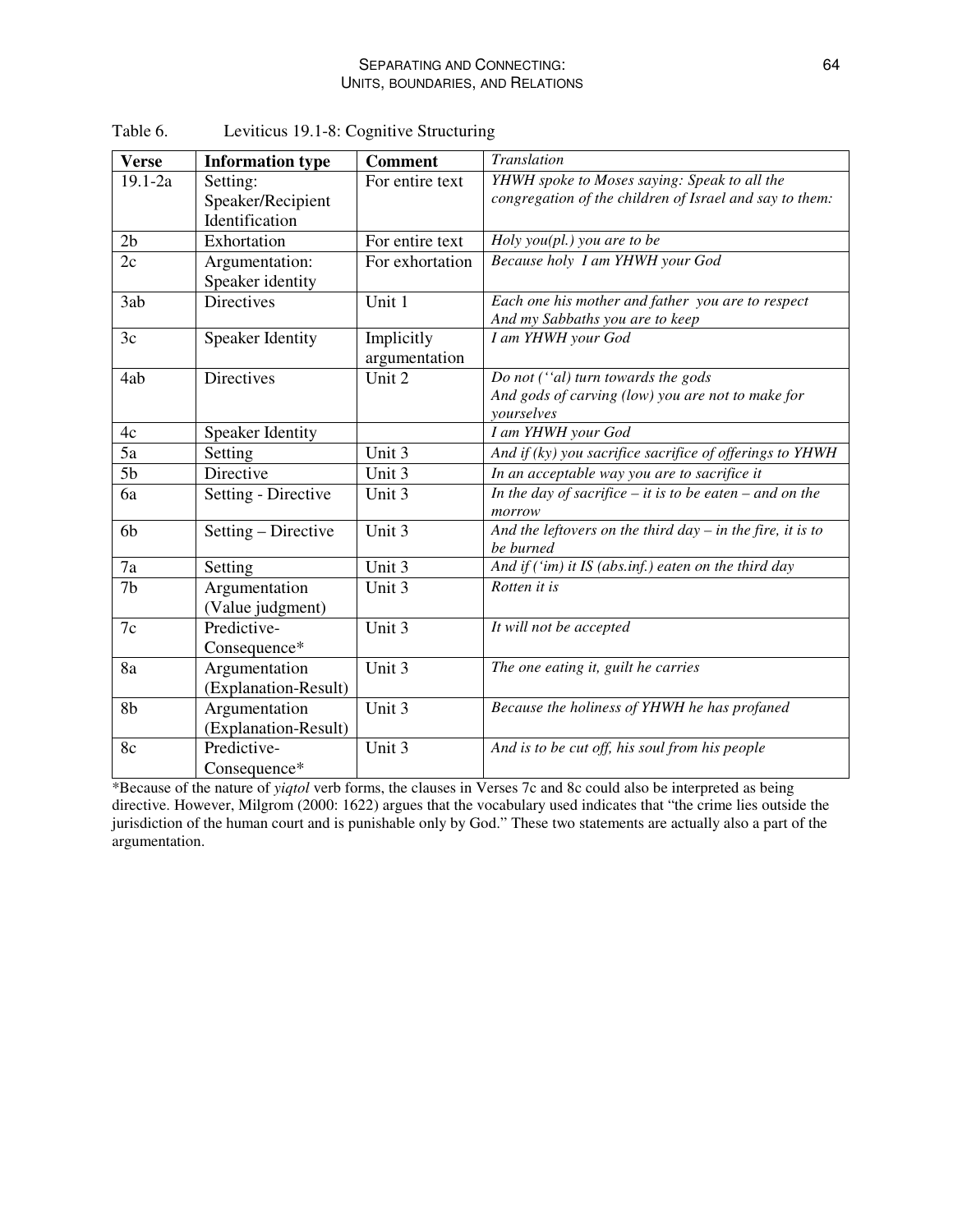# **4.3 Semantic relations between clauses**

Longacre (1996) uses one progression parameter in his text classification system which he calls +/ contingent succession. The parameter '+ contingent succession' groups together all texts which are composed primarily of sentences describing a series of successive actions, such as in a narrative, or in procedural descriptions or instructions. The term, '– contingent succession' simply groups together all other types which do not have  $+$  contingent succession.<sup>14</sup>

While there are a few procedural instructions found in Biblical law, the vast majority of legal texts do not have + contingent succession. They may be said to have 'topic progression'. However, considering the variety of structures that can be subsumed under this general heading, it will be important to look for finer distinctions.

The study of progression in a text is in effect, the study of semantic relations between clauses, and between groups of clauses within a text. The use of conjunctions, verb forms, various word orders, and arrangement of information will vary with the type of semantic relation. However, it must be stated that correspondence between form and function is somewhat fluid, as Waltke and O'Connor (1990), van der Merwe (2000) and Andersen (1974) attest in their attempt to sort out the various functions for each form.

One way to approach the topic is to examine what forms can be used to express any one semantic relation. In the list below, I will present different types of relations found within the legal text, giving only a few observations concerning the various forms that can be associated with each type of semantic relation. My primary sources include the above-mentioned authors as well as Longacre (1996), and Dorsey (1999)<sup>15</sup> A more in-depth discourse analysis of both forms and semantic relations could lead to valuable insights for exegesis.

# **4.3.1 Temporal relations**

Because of the extensive research on narrative texts, the various temporal relations which are possible within a text are probably the most well-known. Temporal relations are also used to a limited degree in legal texts. A chronologically-ordered set of directives is generally expressed with *weqatal* verb forms (e.g. sacrifice instructions in Lev. 1-7; also Ex. 21.6 in Table 7, below).

<sup>&</sup>lt;sup>14</sup> See 2.1 for a discussion of Longacre's classification system.

<sup>&</sup>lt;sup>15</sup> For other sources which categorize semantic relations, see Beekman and Callow (1974: Ch.18), Wendland (1998: 91-92)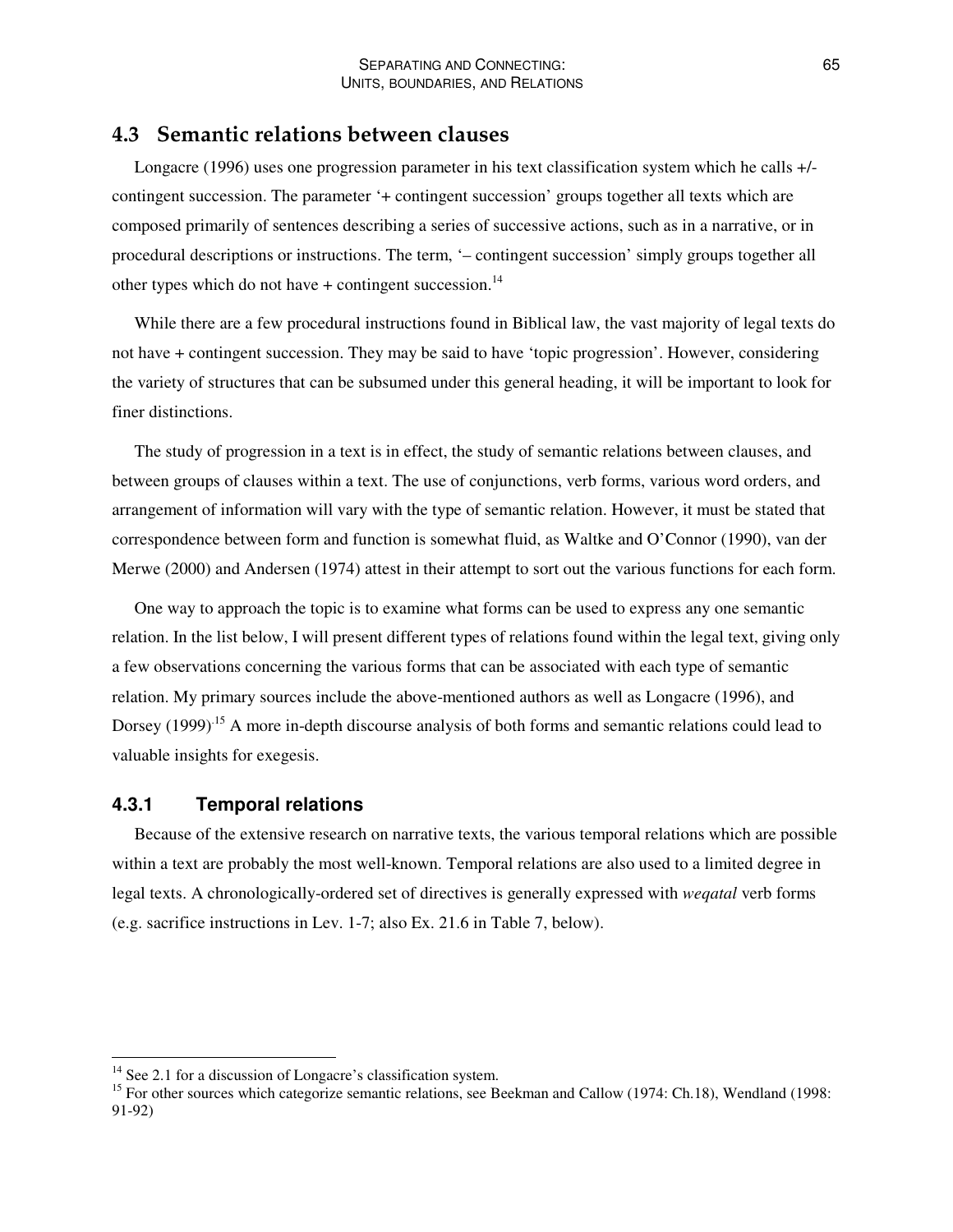#### SEPARATING AND CONNECTING: UNITS, BOUNDARIES, AND RELATIONS

#### Table 7. Exodus 21.5-6: Temporal sequencing

| ואם־אַמוַ<br>יאמר<br>העבד<br>21:5                  | If the servant does say,                        |
|----------------------------------------------------|-------------------------------------------------|
| אֵת־אֲדֹנִי אֶת־אִשְׁתָי וְאֶת־בָּנֶי<br>אָהַבְהִי | I love my master, my wife, and my children      |
| לא אַצֵא<br>חפשי:                                  | I will not go out in liberty                    |
| והגיש ו<br>אדניו<br>אל־<br>21:6                    | Then the master is to bring him to the god      |
| יהגיש<br>הדלת או<br>אל –<br>ֿהַמְּזוּיָדֶה         | And to bring him to the door or the doorpost    |
| את־אַזִנוֹ<br>במו                                  | And the master is to pierce his ear with an awl |
| לעלם ס:                                            | And he is to serve him forever.                 |

**Key:** underline (English) and highlighted (Hebrew) – *weqatal* verb forms

Other temporal relations are: simultaneous, flashback (looking back at a time anterior to the time line), flash-forward (looking forward before continuing with the story on the time line), overlapping, beginning, ending, etc. Num. 5.24 (instructions for the test for suspected unfaithfulness) is an example of a flashforward (Table 8). The instructions of verses 23-24 have the priest recording the oath and giving the water to the woman to drink. Verse 25 initially appears to be a subsequent action prescribed in the procedure – it continues on in the *weqatal* verb form – until 26c, where it is specified that only *after* the

| Table 8. | Numbers 5.23-26: Flash-forward and temporal sequencing |  |  |  |
|----------|--------------------------------------------------------|--|--|--|
|----------|--------------------------------------------------------|--|--|--|

|  |  | Key: underline (English) and highlighted (Hebrew) – weqatal verb forms |  |  |
|--|--|------------------------------------------------------------------------|--|--|
|--|--|------------------------------------------------------------------------|--|--|

| 22c | 'אמרה האשה<br>אמ'<br>אמוי                                                  | And the woman is to say: Amen, Amen                                                |
|-----|----------------------------------------------------------------------------|------------------------------------------------------------------------------------|
| 23  | וִכָּתַב אֶת־הָאָלֹת הָאִלֶּה הַכֹּהֶן בַּסֵפֶר s:23                       | And the priest is to write this oath in a book                                     |
|     | ומחה אל־מי                                                                 | And wipe with the water of bitterness.                                             |
| 24  | <mark>ַוְהִשְׁקָה אֲת־הָאַשָּׁה אֲת־מֵי הַמְּרִים הַמְאַרֲרָים</mark> 5:24 | And make the woman drink the waters of<br>bitterness of the curse                  |
|     | וּבְאוּ בָה הַמַּיִם הַמְאָרֲרָים לְמָרִים                                 | And the waters will come into her, the curse to<br>bitterness                      |
| 25  | וְלָקַח הַכֹּהֵן מְיַיַד הָאִשָּׂה אֶת מִנְחַת הַקְּנָא ָת                 | And the priest is to take from the hand of the<br>woman the grain gift of jealousy |
|     | וְהֶ <b>נְיִךְ</b> אֶת־הַמְּנִחָה לִפְנֵי יִהוַּה                          | And lift up the grain gift before YHWH                                             |
|     | וְהִקְרִיב אֹתָה אֵל־הַמּזִבּח:                                            | And bring near her to the altar                                                    |
| 26  | וְקָמַץ הַכֹּהֶן מְן־הַמִּנְחָה אֶת־אַזְכְּרָתָה 5:26                      | And the priest is to scoop out of the grain gift its<br>remainder portion          |
|     | וִהִקְטְיַר<br>ַהַמְּזְבֵּחָה                                              | And make to smoke on the altar.                                                    |
|     | יְאַתַח יַשְׁקֶה אֶת־הָאִשָּׁה אֶת־הַמְּיִם                                | And afterwards he is to make the woman<br>drink(yiqtol) the water.                 |

offering of the grain gift is the woman to drink the water. This line is also the only one that does not have a *weqatal* verb form. While the *weqatal* is the form of preference for expressing chronological sequencing, it is also found to express other types of temporal relations, including flash-forward<sup>16</sup>.

<sup>&</sup>lt;sup>16</sup> Buth (in Bodine, 1994: 138-154), in a similar description of the functions of the *wayyiqtol* verb form calls this phenomenon, 'unmarked temporal overlay.'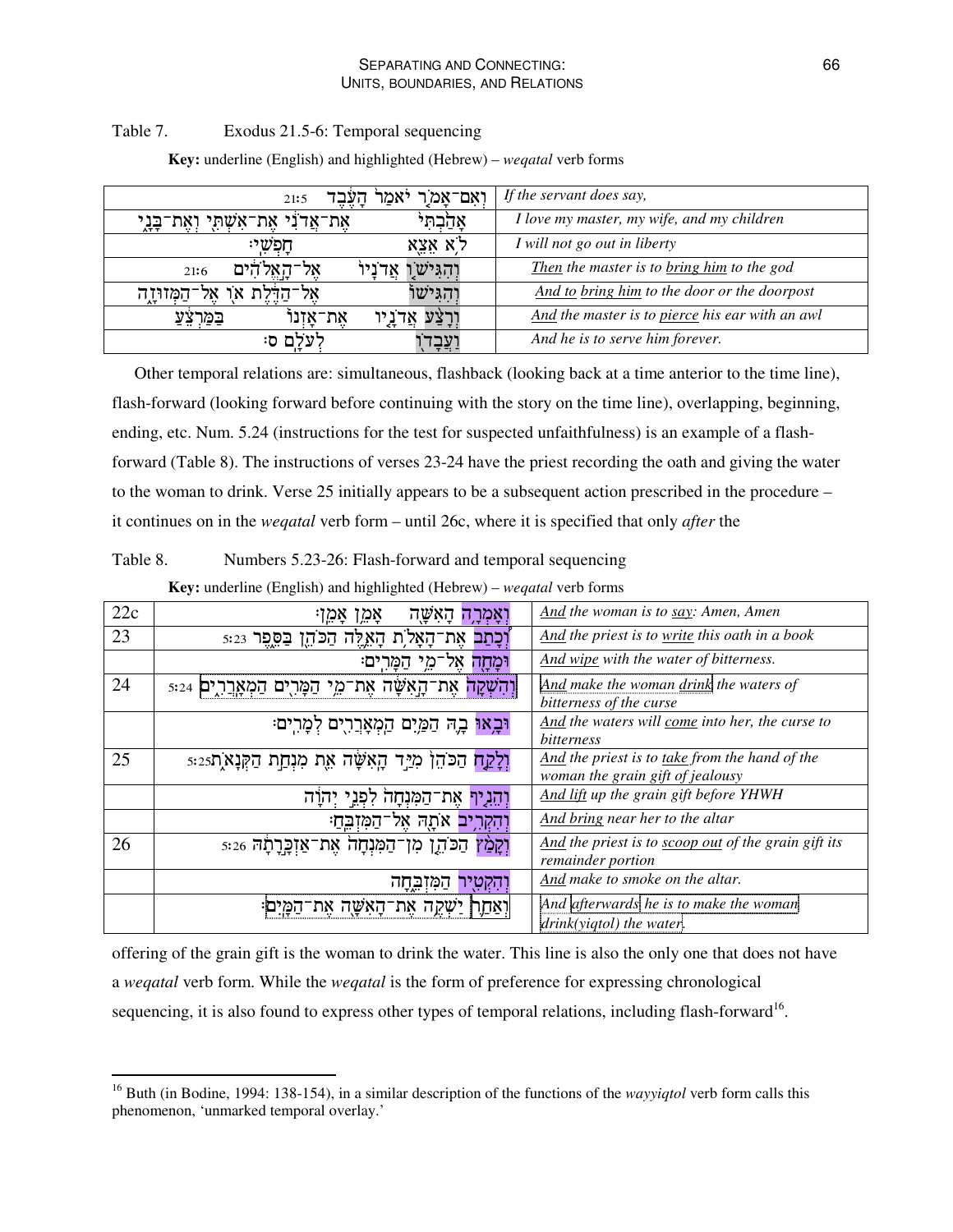#### **4.3.2 Non-temporal listing relations**

Most legal directives, however, are not listed in temporal relation to each other, but according to other factors, such as some conceptual prioritizing scheme, or spatial or other arrangement.

Hierarchical ordering is perhaps the most pervasive technique for arranging a list of laws or topics, from high to low, elder to younger, most holy to least holy, most serious to least serious, biggest to smallest, divine – human – animal, etc.<sup>17</sup> Often implicit is the author's own perception of what law is most important or most serious. This is likely the conceptual organizing principle for the ten commandments in Ex. 20.1-17, where laws concerning God come first, followed by respect to parents and ending with transgressions involving persons on equal footing with each other. Dorsey (1999: 28) suggests that the instructions for the construction of the tabernacle begins with most holy item to least holy item. The ox laws in Ex. 21.28-36 are ordered: ox goring humans, humans' negligence causing oxen death, and ox goring ox. In Lev. 18, the forbidden sexual relations for a man are ordered according to blood and familial relationship, starting with the closest and moving out to the least relationship: mother and stepmother, sister, grandchildren, half-sister, aunt by marriage, in-laws, cousins, polygamous restrictions, menstruating woman, neighbor's wife, any man, and any beast. In Leviticus 11, the laws about animal food restrictions begin with the land mammals and move on down to the fish, the birds, and then the swarming things – reptiles and lizards. Ex. 22.27-30 (Table 5, above) exhibits the following hierarchical groupings: the injunction against cursing God comes before the law against damning a leader; the first fruits of humans are mentioned before first fruits of animals; this is followed by an instruction that an animal killed by another animal is good enough only for the dogs.

However, there are collections of laws for which no conceptual ordering scheme has yet been discovered; or there may simply be practical composition techniques. In the Nazerite instructions (Num. 6.1-21) the first three primary prohibitions consist of: no consumption of produce of the vine, no cutting of hair, and no touching of corpse. It is this third one where further potential complications would lead to the need for more instructions. Placing the third prohibition as the last one in the list facilitates elaboration.

For reasons that are not always clear, varying types of syntactic structure are used for presenting lists of laws. Some laws are presented in a series of verb initial clauses while others are composed of a series of XV initial clauses. Prohibitions can be found in either group. However, positive commands tend to be

 $17$  This hierarchical listing is in contrast to the type of progression ordering that Amit (2003) finds prevalent in BH narratives, where successive actions become more and more intense and serious leading to a climactic conclusion, or where attributes are listed "from the general to the particular, from the minor to the major"(p.5). Amit cites as an example, Gen. 22.2: "Take your son, your only son, whom you love, Isaac." For similar small scale intensification relations in Biblical law see 4.3.3.2 and 4.3.3.3 below.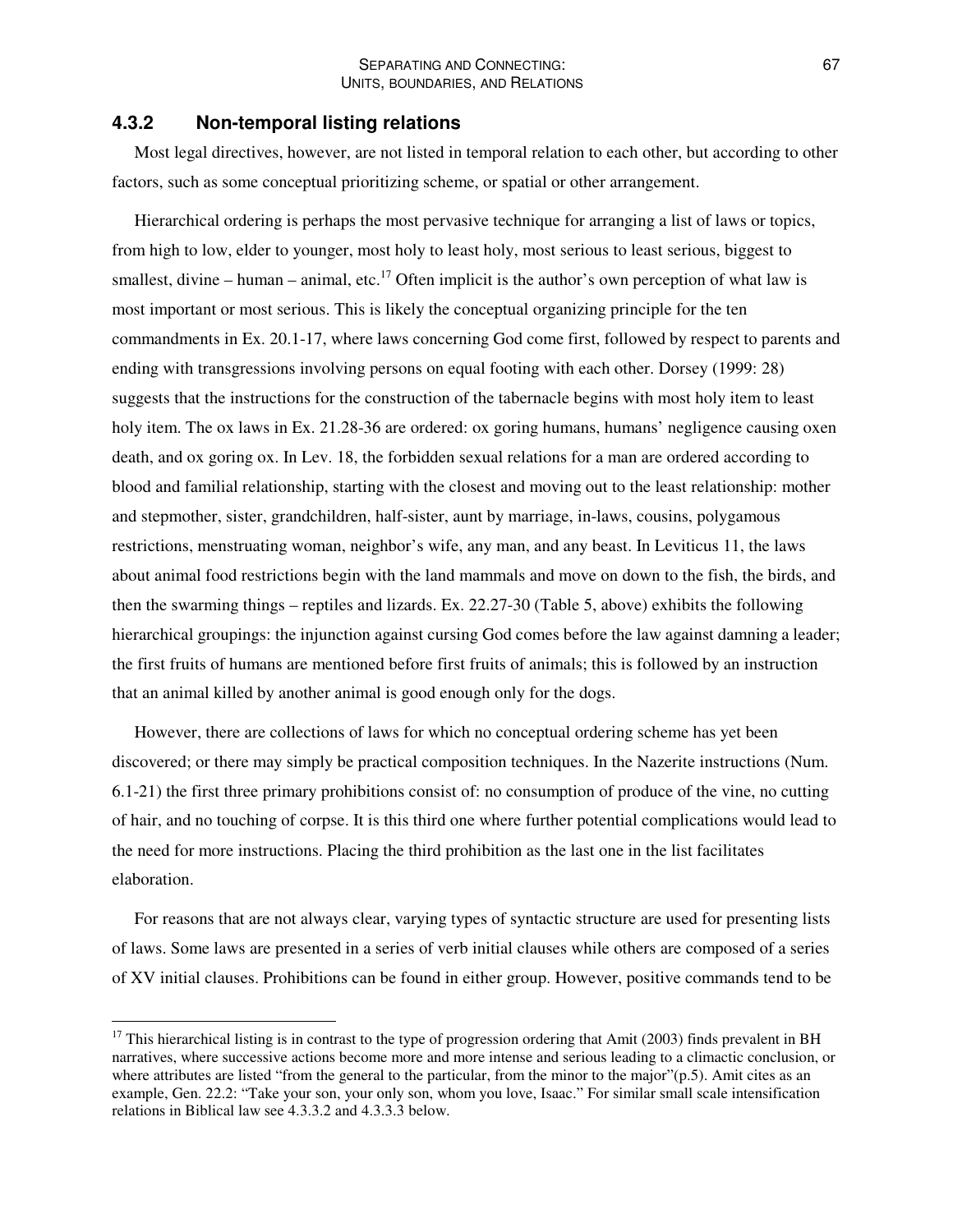XV ordered <sup>18</sup> when not in a consecutive, temporal relationship. The *waw* conjunction is most likely to be used when some type of thematic or logical relationship is meant, but it does not always connect a list of laws.

# **4.3.3 Paraphrase**

Longacre uses the term 'paraphrase' to group together all relations where the second clause repeats, reinforces, generalizes, details, summarizes, adds to, or otherwise elaborates on the information in the first clause.

#### **4.3.3.1 Equivalence**

Two clauses in relation to each other can say approximately the same thing either by identical repetition, pronominal substitution, synonymous expressions, replacement with an item belonging to the same set, or with syntactic restructuring. Equivalence relations are rare in legal texts, and in some cases border on exhortation. Here are a few examples:

|                   | וֵאלהֵי מַפֵּבָה לֹא תַעֲשׂוּ לָכֵם 19.4 (20 Lev.           | אַל־תִּפְנוֹ אֱל־הָאֱלִילִים                                                             |  |
|-------------------|-------------------------------------------------------------|------------------------------------------------------------------------------------------|--|
|                   |                                                             | Do not turn towards the gods II And the gods of carving you must not make for yourselves |  |
| $21)$ Ex. $20.23$ | וֵאלֹהֵי זָהָ֫ב לֹאָ תַעֲשׂוִ לָכֶם                         | ל א תַעֲשׂוּן אִתְּי אֱלֹהֵי כֵׂסֵן ּ                                                    |  |
|                   |                                                             | You must not make me gods of silver II And gods of gold you must not make for yourselves |  |
| 22) Lev. 19.26bc  | ול א <u>תעוננו</u> :                                        | <u>לא תנחשו</u>                                                                          |  |
|                   | You are not to practice-augury II And you are not to divine |                                                                                          |  |
|                   | וְלִפְגֵי עָרֵר לֹאָ תִתְּן מִכְשֹׁלֵ 19.14 (23) Lev. וְ    | לא־תְקַלֵּל חֵרֵשׁ                                                                       |  |

You are not to curse the deaf || And before a blind person you are not to give a stumbling block

Some of these examples could be interpreted as listing two similar but different prohibitions; however, the juxtaposition and structure draws out a general underlying principle. For example in Lev. 19.14 (23) the underlying principle is that one must not exploit another person's handicaps.

#### **4.3.3.2 Strengthening/ Intensification**

A strengthening relation is quite similar to an equivalence relation, except that the second clause makes the statement with greater force, or it is more encompassing.<sup>19</sup>

*24*) *Lev. 19.17a,18b* ואהבת לרעד כמוד לא־תִשְׂנָא אֶת־אָחָיִךּ בִּלְבָבֶךָ *Do not hate your brother in your heart… But love your neighbor as yourself*  $\mathcal{Z}$ כָּאֵזְרֵח מְכֵּם יְהִיֵּה לַבֶּם הַגֵּר הַגֵּר אִתְּבֶם *Lev. 19.33b,34a* לא <u>חונו</u> את

*You are not to mistreat him || Like a native-born for you he is to be (the alien)*

<sup>&</sup>lt;sup>18</sup> For further discussion on question of word order see 5.2.4.2 on clause level prominence, and Chapter 6 on thematic development.

<sup>&</sup>lt;sup>19</sup> See Kugel (1985: 62-84) for structures of intensification in Biblical poetry.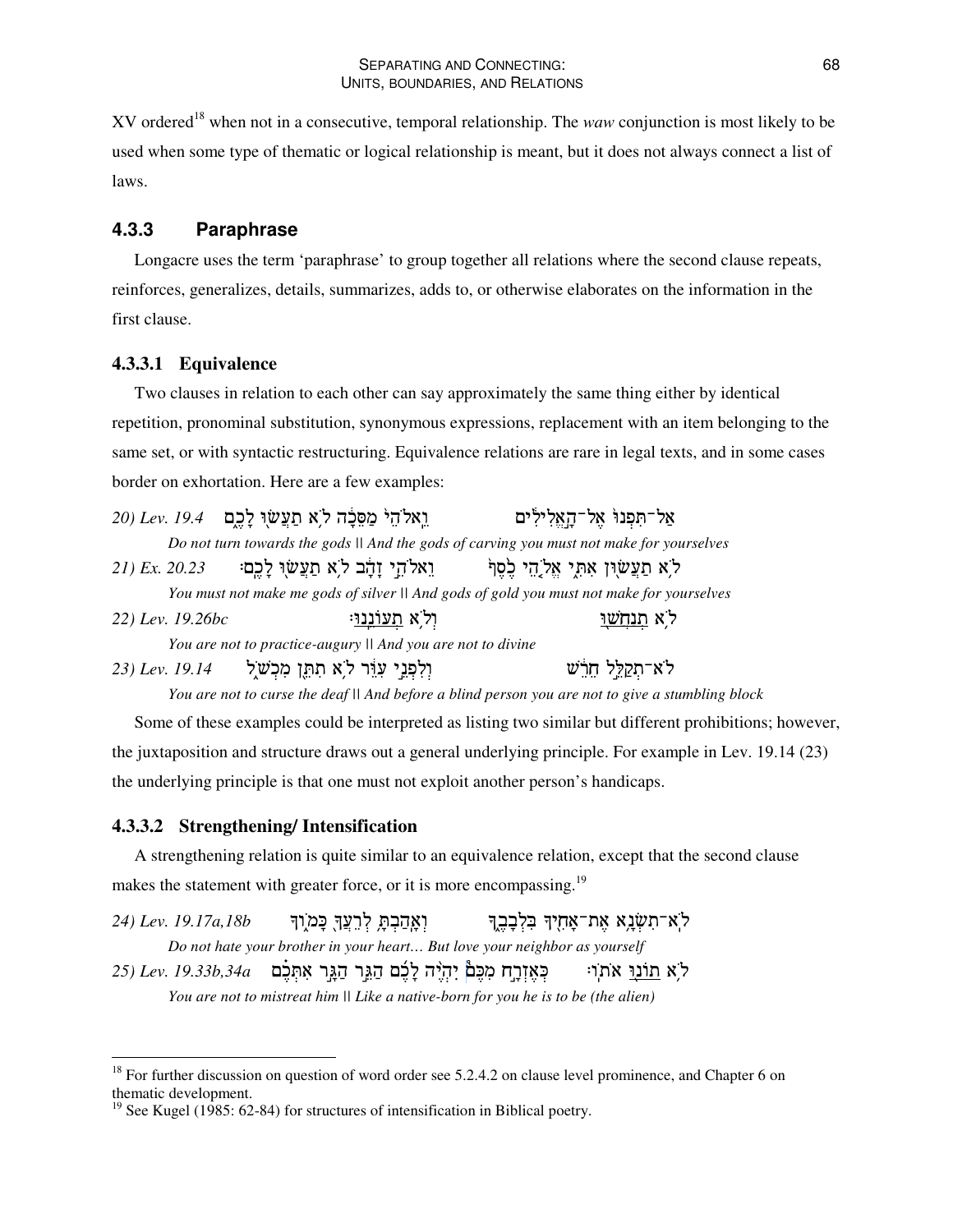#### SEPARATING AND CONNECTING: UNITS, BOUNDARIES, AND RELATIONS

26) *Lev.* 19.13 ת־רֵצֲךָ וְלִ`ַא ּלְא־תַעֲשֶׁׂק

*You are not to extort from your neighbor || And you are not to commit-robbery*

# **4.3.3.3 Generic-specific / statement-explanation**

There are numerous cases where a general law is given, followed by specific details. This type of relation is common but not limited to casuistic law and is frequently found between groups of clauses. Here are a couple of examples.

#### *27) Ex. 21.2-4*

Generic: If you buy a Hebrew servant, six years he is to work and the seventh year he is-to go out *free without paying.*

Specific: *If in singleness he enters in singleness he is to go out If he is a husband of a wife then his wife is to go out with him If his master gives him a wife… he must go out in singleness 20*

*28) Lev. 18*

Generic: *No man of you is to come near of anyone of his own flesh to uncover nakedness…* Specific: specified biological or other relationships where sexual liaisons are forbidden*.*

Longacre (in Bodine 1995: 42) as wells as Andersen (1974: 47-50) finds that the *waw* is generally missing between a general statement and specification. This also appears to hold true for legal directives.

A type of generic-specific relation which seems to also carry a type of intensification function can be observed in the following examples:

*29) Lev. 19.10 And your vineyard you are not to glean And your fallen fruit of your vineyard you are not to gather 21 30) Num. 6.3 From wine and intoxicant he is to consecrate himself Fermentation of wine and fermentation of intoxicant he is not to drink 22*

# **4.3.3.4 Specific – generic**

A specific-generic relationship generally occurs between a body of laws in a unit and the final global summary (e.g. Lev. 11.46, Lev. 7.37) or generalizing principle. However, in a few cases, a generalizing principle or global summary will be found in the centre of a unit (e.g. Ex. 20.24b, Ex. 22.8) or before a final exception clause (e.g. Lev. 12.8). Such a generic type clause (or clauses) is in relationship to the unit as a whole rather than to an immediately preceding clause. This may explain the general lack of *waw* connecting it with a preceding clause. This global summary or principle often has some kind of prominent marker which stands out in some way from the structure of the regular patterns of the text.<sup>23</sup>

 $20$  See Table 3 for the Hebrew text.

 $2<sup>1</sup>$  See Table 14 for the Hebrew text.

 $22$  See Table 15 for the Hebrew text.

 $^{23}$  See 5.2 for more discussion on the topic of prominence, and for examples of highlighted generalizing principles and key points of a text.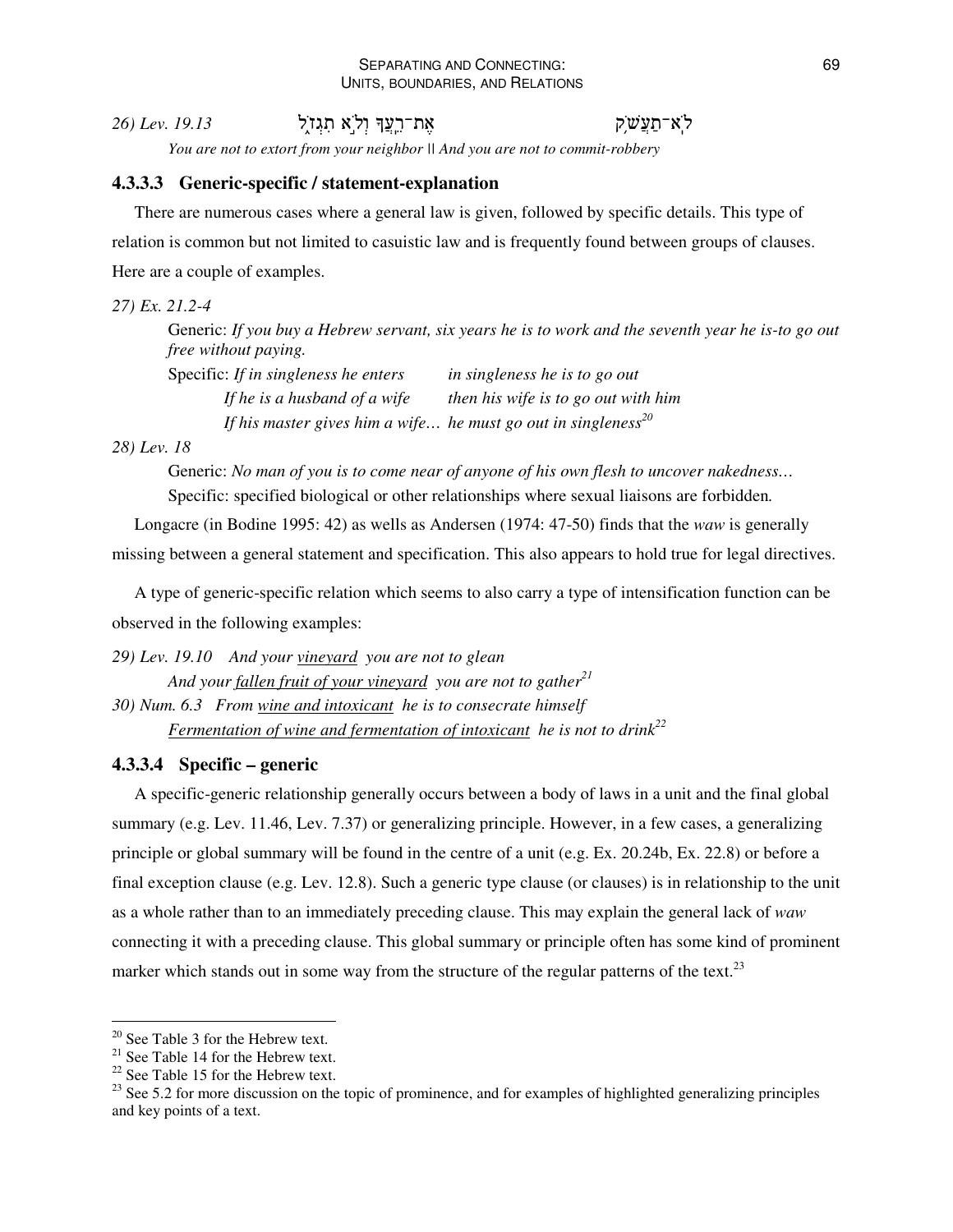# **4.3.4 Relational**

There is a certain type of semantic relation where the second clause refers back to the first comparing similarities or contrasts, or presenting alternatives. For lack of a better term, I group them under the category of 'relational'.

# **4.3.4.1 Alternative**

The alternative relation most frequently expresses two alternatives possible within a set of possible activities or elements. Within Biblical law the setting can be composed of two adjacent clauses expressing alternative activities:

וְכִי־יִפְתַּח אִישׁ בּוֹח| אוֹן כִּי־יִכְרֶה אִישׁ בֹּרְ וְלֹא יְכַסֶּנּוּ וְנְפַל־שָׁמֶה שֹׁוֹר אוִ חֲמוֹרוּ If a man opens a pit, or if a man digs a pit and does not cover it, and an  $\alpha x$  or an ass falls into it,

There are also a few examples of directives being linked by an alternative relation:

48 אֶתֶר מֵאֶחֶיו יִגְאָלֵנּוּ: 49 |אוֹן־דֹדוֹ |א ָוֹ בֵן־דֹדוֹ יִגְאָלֶנוּ *49–185.48b* .25 (32 אֹן־מִשְׁאֶר בְּשָׂרֹוָ מִמִּשְׁפַּחְתֹּו יִנְאָלֶנוּ אוֹן־הִשִּׂיְנָה יָדו וְנִגְאָל *48b One of his kinsmen is to redeem (yiqtol) him 49 or his uncle, or his cousin may redeem*

*(yiqtol) him, or a near kinsman belonging to his family may redeem him; or (if) he grows (weqatal) rich he may redeem himself*

The alternative relation is represented most clearly by the conjunction *'ow*. The verb forms involved in clauses linked by an *'ow* conjunction tend to be the same. If it is *yiqtol* in the first clause, it tends to be *yiqtol* in the second clause. However, if the verb immediately follows the *'ow* conjunction, the verb form is invariably a *qatal* form: 24

# 53) Ex. 21.37 - הָיָבְרֹאִישׁ שׁוֵר אוֹ־שֶׂה וּטְבָחוְאוֹן מְכָר*וֶר*

If a man steals (yigtol) an ox or sheep, and slaughters (wegatal) or sells (owgatal) it...

Finally there are also many examples where a *waw* links alternative relations, especially in casuistic law. In Ex. 21.12-23, various punishments are listed for various types of personal injury. The final talionic directive is introduced with the clause, *And if there is injury*; it would be most appropriately translated as – *For any other injury not mentioned above, you are to give life for life….* In a further illustrative example in Num. 35.15-19 (34), which alternates between *waw* and *'ow* in vss.17 and 18, both conjunctions appear to link alternative conditions:

<sup>&</sup>lt;sup>24</sup> See also Ex. 22.19; 23.13 and more in Kompaoré (2002).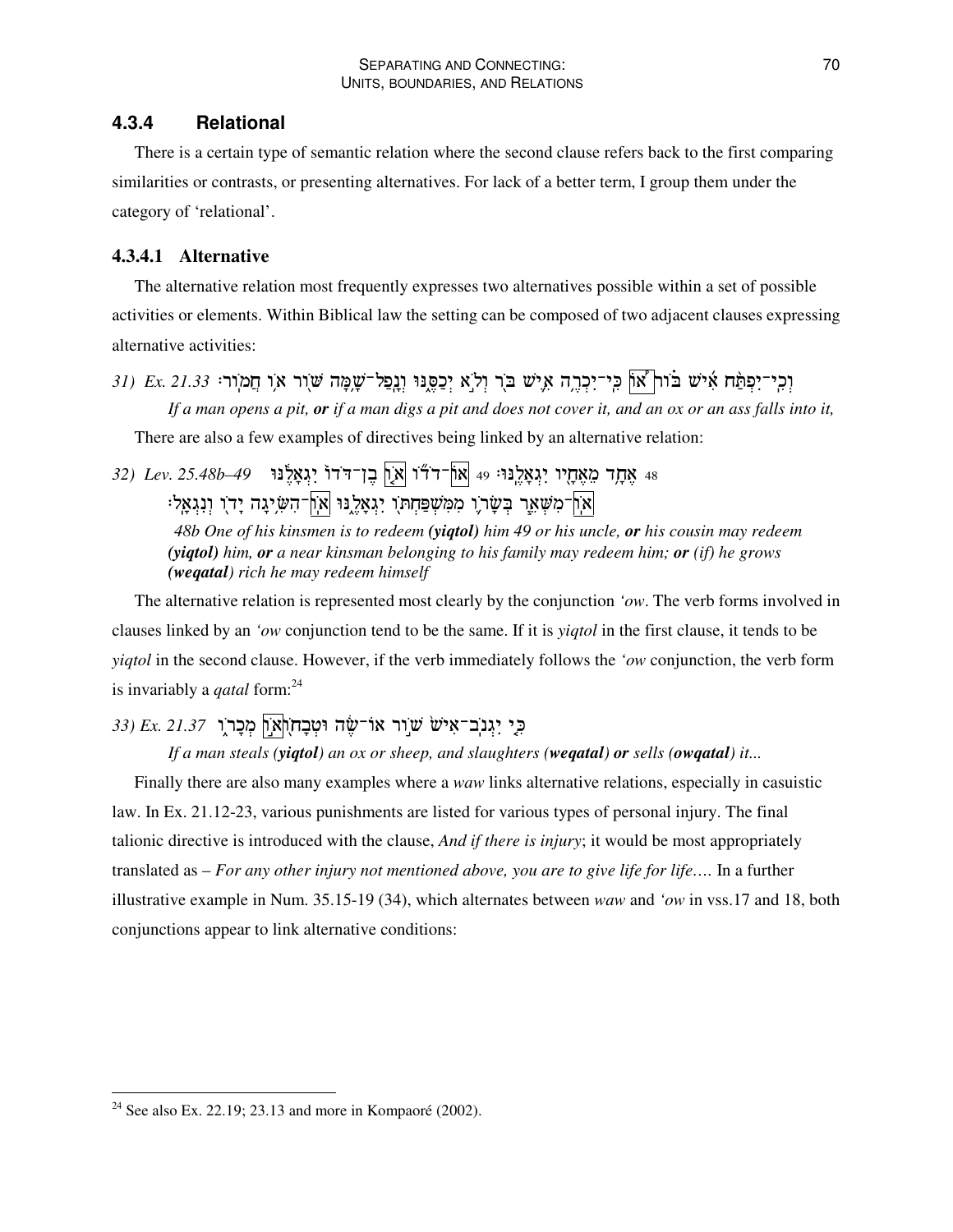35: 15-19 לִבְגֵי יִשְׂרָאֵל וְלַגֵּר וְלַחּוֹשָׁבֹ בְּתוֹבָם תִּהְיֶינָה שֵׁשׁ־הֶעָּרִים הָאֵלֶּה iss לִמְקִלַט לַנִוּס שַׂמַּה כַּל־מַכֵּה־נֵפֵשׁ בִּשְׁגַגֵה: ת איבן הוא מות יוּמַת הָרֹצֵהַ: 35:16 |וְאִם־בִּכְלִי בַרְזֶל הִכָּהוּ וַיָּמ ת – רֹצֵחַ הוָא -מִוֹת יוּמַת הָרֹצֵחַ: וְאִם בְּאֵבֶן יָרֹ אֲשֶׁר־יָמֹוּת בָּה הִכָּהוּ וַיָּמ  $35:17$ ss:18 |און בִּכְלִי עֵץ־יָרْ אֲשֶר־יָמוּת בֹּו הִכְּהוּ וַיָּמוֹת רֹצֵחַ הוָא -מוֹת יוּמַת הָרֹצֵחַי וּ55 גּאֵל הַדָּם – הוּא יָמִית אֶת־הָרֹצֵחַ בְּפִגְעוֹ־בֹוִ – הוּא יְמִיתֶנּוּ These six cities are to serve the Israelites and the resident aliens among them for refuge, so that anyone *who kills a person unintentionally may flee there. NJPS*

*16 waw (but) if with an iron object, he struck him and he died…* (contrastive)

*17 waw (or) if with an stone tool he struck and he died …* (alternative)

18 'ow (or) with an instrument of wood that he may die, he struck him down and he died... (alternative) *19 The blood-avenger himself is to put him to death, upon encounter…*

The distribution and function of *'ow* and the alternative *waw* remains a subject for further study.

#### **4.3.4.2 Exclusion/ exception/ contrast/ differentness/ disjunction/ adversative/ antithetical**

Very closely related to the alternative relation is the semantic relation highlighting a distinctive contrast or differing conditions. This category is quite plentiful in legal literature, and includes a number of different types and terms, which would merit a more detailed analysis.<sup>25</sup> Below are only a sampling of this general category.

A disjunctive or contrastive relationship is most frequently expressed with the use of a simple *waw*. For example in Ex. 21.26, a directive coming after the talionic directive presents an *exception* to the preceding generalizing principle – in the case of injury to a slave: *But (waw) if a man hits the eye of his slave…* Num. 35.16 (34) above is another example of an exceptive relation. An adversative type of relation is represented in situations where a legal directive is followed by a presentation of a case where the directive may be violated (e.g. Ex. 21.5, Num. 6.9). In many of these cases the contrastive item is clause initial, whether it is a verb or a nominal. A contrasted verbal element is frequently highlighted by the use of an infinitive absolute verb form juxtaposed to the finite *yiqtol* verb form (e.g. Ex. 21.5 (Table 7), Lev. 19.17b (Table 12).

The particle *'ak* is used especially in texts where a series of permissible activities are given, followed by exceptions, or vice versa (e.g. Lev. 11.4,21; Deut. 18.20, Gen. 9.4).

One way to express the need for different laws for different people is to make a negative comparison as in Ex. 21.7 (also Table 4):

35) Ex. 21.7 And if sells a man his daughter as a maid, she is not to go out as goes out a male servant

<sup>&</sup>lt;sup>25</sup> For further study, see Andersen (1974), who defines and describes contrastive, exclusive, and antithetical sentences. His category of 'disjunctive' is equivalent to the 'alternative' category mentioned above.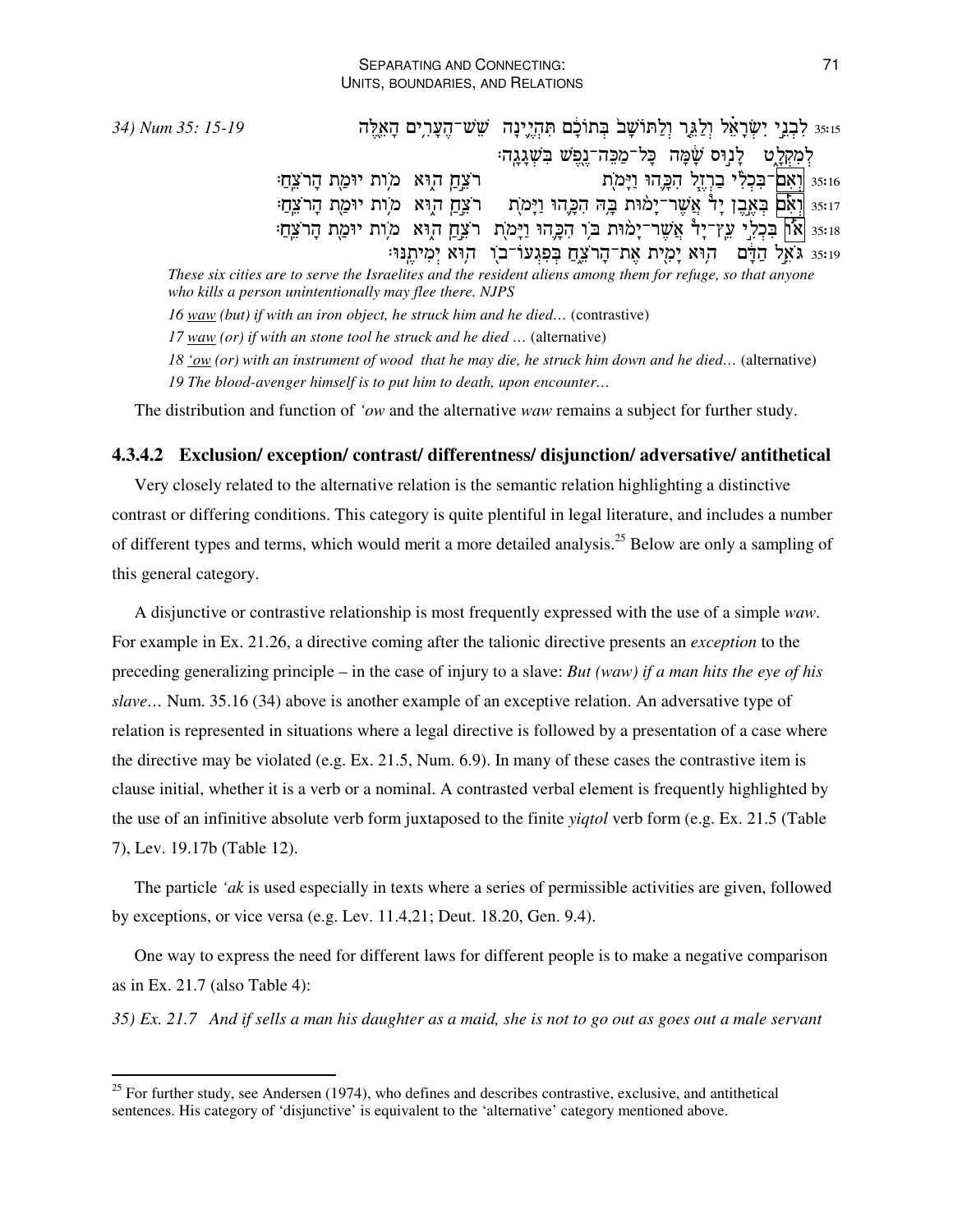# **4.3.5 Implication**

The term *implicative* relations concerns all those semantic relations that involve causation, result, purpose, consequence, logical conclusion, etc. The types of implicative relations presented here are only illustrative.

# **4.3.5.1 Conditions – directive**

The most frequent implicative relation found in Biblical law is that which is found in case law, the *if this-then do thus* relation. In such clause relations, the potential or anticipated fulfillment of circumstances outlined in the first clause lead to the necessity for prescribed action in the second clause. Most frequently the first clause is marked with conditional markers *ky*, *'im*, and rarely *asher* and *'ow*. In certain cases relative clauses are used to present the setting applicable to a series of directives. (For more discussion and examples see 2.2.1.1.)

# **4.3.5.2 Directive – purpose/reason/cause**

Clauses which explain the reason or the purpose for a particular directive may come before or after the directives. In legal texts they come most frequently after directives. Here are a few examples.<sup>26</sup>

```
• ky conjunction: Giving a pre-existing state as a reason for the directive:
 קּרֹשִים תִּהְיָן |כִּין קָרֹוֹשׁ אֲנִי יְהוָהָ אֱלֹהֵיכֶם: 29.2 .Do)
         Holy you must be, because (ky) holy I am
 37) Lev. 19.21 .2 ,!>A  3% 6
                                                     לא יומתו
          They are not to die because (ky) she has not been redeemed.
 38) Lev. 19.34 &1
 @	
$ &
                                                     1R & #%, (ky) aliens your were in the land of Egypt.
• No conjunction: A pre-existing state:
 אַנִ<sup>ּי</sup> יְהִרֶה אֱלֹהֵיכֶּם |אֲשֶׁרֹךְ־הוֹצֵאתִי אֶתְכֶם מֵאֶרֶץ מִצְרָיִם: 19.36 .ev. 79.36
      I am YHWH who brought you out of the land of Egypt
• L- preposition + Infinitive construct: pre-existing state:
 לְעֵם נַכְרֶי לֹא־יִמְשׁׂלִ לְמַכְרָהְ בְּבְגְדוֹ־בֵה<sup>ָ</sup> Ex. 21.8
     to outsiders he must not hand over to sell here, having broken faith with her
• Waw conjunction: Consequential:
 יְלְא־תִשָּׁבְעוִ בִשְׁמָי לַשָּׁקֵר |חְתִלַּלְתָּ אֶת־שֵׁם אֱלֹהֶיךָ        A1) Lev. 19.12
      And you are not to swear falsely, and thus (waw) profane the name of your God
 42) Lev. 19.29 .,)1- @  
36 @ 	-
                                                            ולא־תזנה הארץ
     And you are not to whore the land, and thus (waw) fill it with insidiousness
• Participial + statement: Consequential:
 וֹן אֲוֹנוֵ יִשָּׂא 19.8 Lev. I
                                3
=,-
 The one eating it, guilt he carries
```
 $2<sup>26</sup>$  See 2.2.2.5 for more examples of argumentation.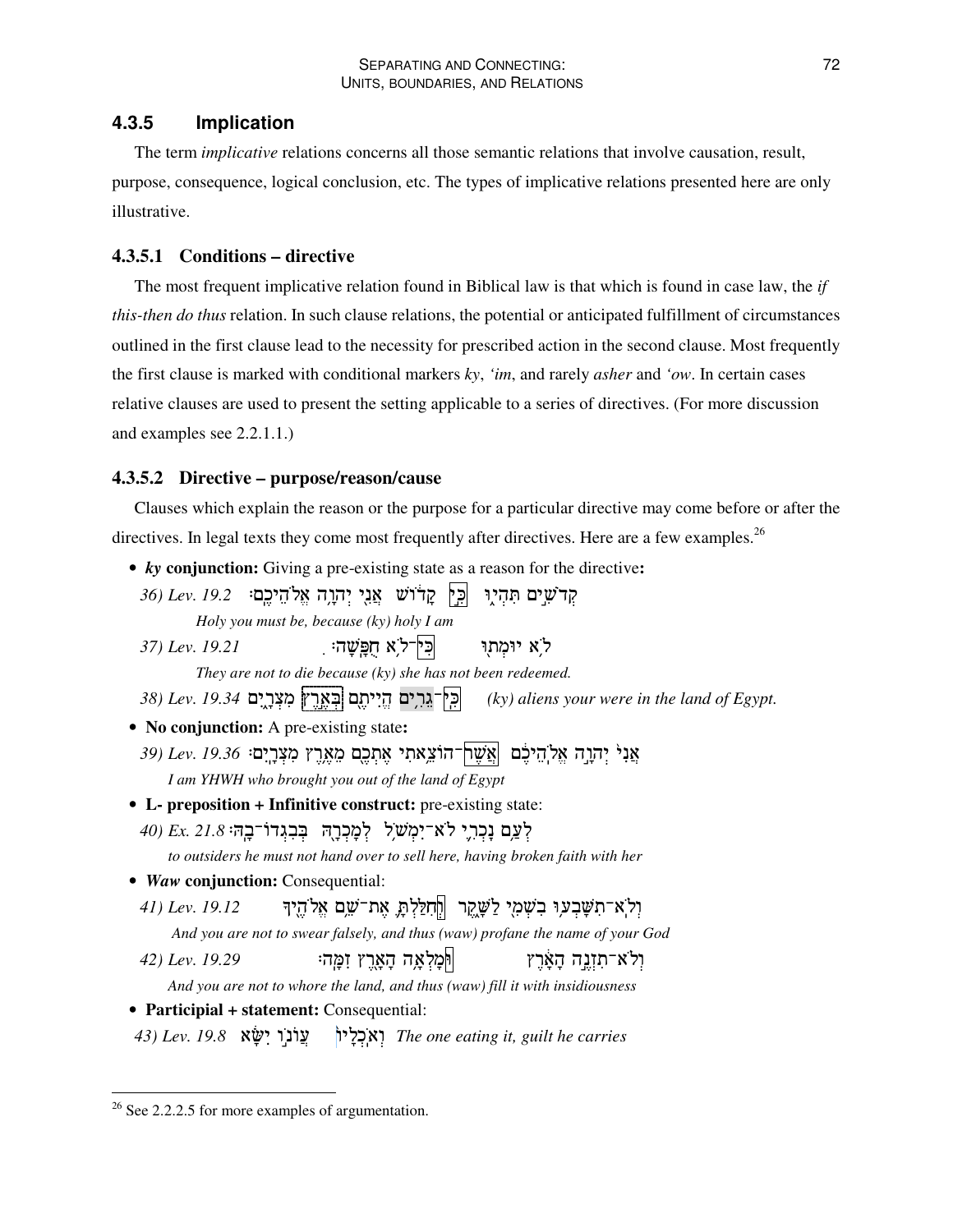- **L- preposition + Infinitive construct:** Consequential:
- **לְטַמְאֵה בַהְם Lev. 19.31** ואל־הידענים אל־תּבקשו
	- *And to familiar-spirits do not seek – to become impure by them*
- **No conjunction - embedded in directive:** Purpose:
- וְלַגֵּר<sub>ֹ</sub> תַּעֲזוֹ**ַב אֹתָם** *Lev. 19.10* וּפֶרֶט כַּרְמְךָ לֹא תְלַקֶט לֶעֲגִי And your fallen fruit your are not to gather, To the afflicted and the alien you are to leave them

# **4.3.6 Procedural tips**

The identification of the semantic relations between clauses and topic units is an important first step in discovering the functions of different grammatical structures in relation to the thematic development of the text. In conclusion, here are a few tips to help in the process:

- 1. Identify all semantic relations between clauses and topic units
- 2. Note the grammatical structure which accompanies each relation.
- 3. Group together those which use the same grammatical structure.
- 4. Examine the parameters of the discourse context for each group and look for correlations.
- 5. Attempt an hypothesis which could explain the correlation between grammatical structure and type of semantic relation.

Recall that not all semantic relations are listed here, so it may be necessary to add to the repertoire, and

refine sub-categorizations.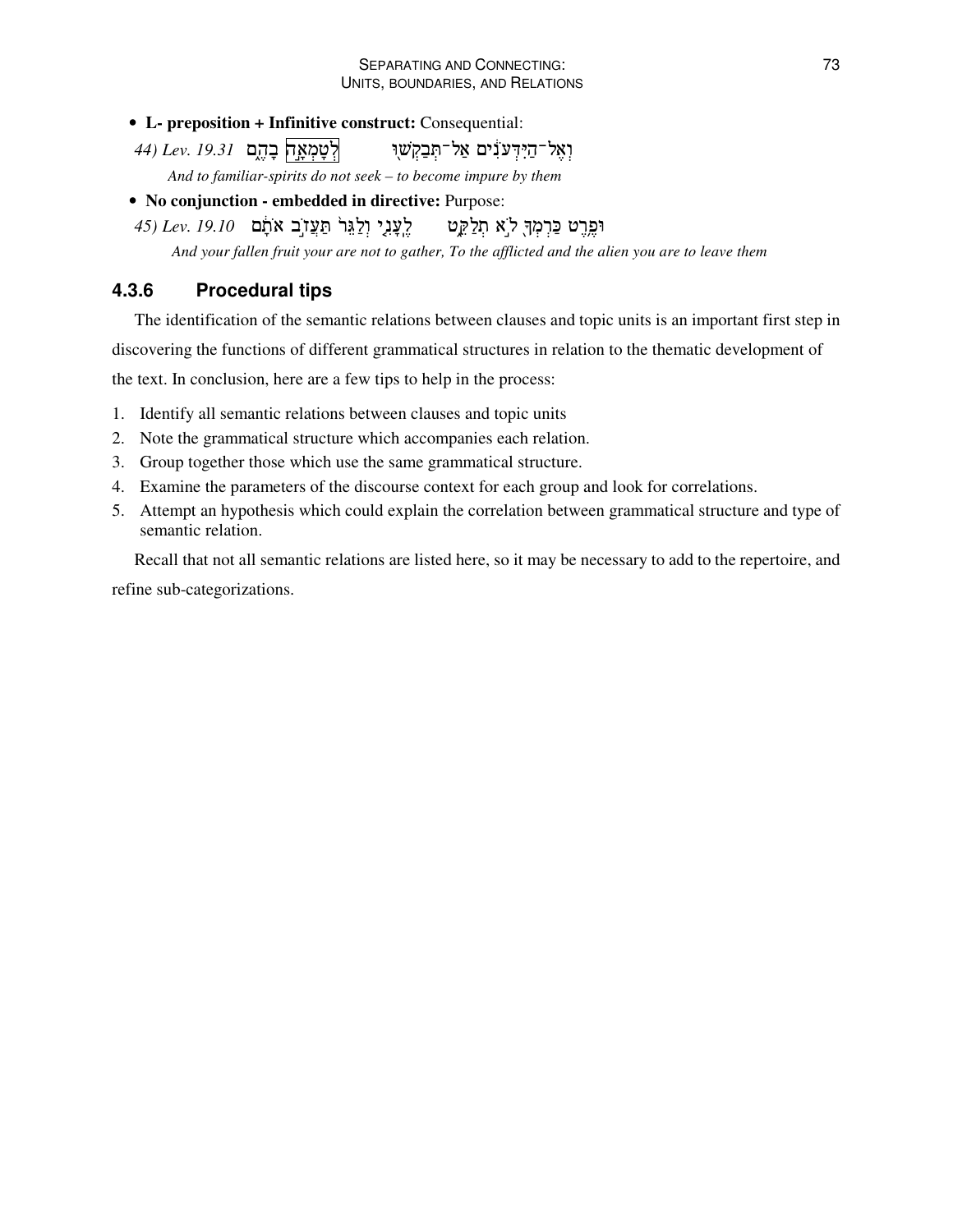# **STRUCTURAL ORGANISATION**

# **5.1 Linear and parallel structural arrangements**

# **5.1.1 Introduction**

Structural arrangements have been of particular interest to Biblical scholars of literary and rhetorical analysis. <sup>1</sup> The major focus has been to identify the patterns of lexical or thematic repetition in the structure of a text. There are two basic structural types: *linear* and *parallel*. *Linear structure* is that type of structure which allows for the progression from one point to the next, or from one action to the next, reflecting logical progression towards a final goal. A *parallelism* is a kind of a structured sameness between two or more clauses or units. They can be placed side by side (*aabbccdd*) or within a chiastic (*abcddcba*) or pivotal (*abcdcba*) structure. They can also alternate with linear structure such that there are two linear units in parallel with each other (*abcdabcd*). Parallelisms are a strong feature of Biblical Hebrew poetry. However, there is a growing awareness that parallel structure is very much a part of BH prose also,<sup>2</sup> even if it may have characteristics that are deemed less poetic than parallelisms in poetry.<sup>3</sup> This section will guide the researcher in looking for parallel and linear structure that is common in Mosaic law.

# **5.1.2 Features of parallelism in legal texts**

Within poetry, one identifies monocola, bicola, and tricola. A monocolon is a single line without a partnering parallel line. A bicolon consists of two lines parallel to each other in some way. A tricolon is a series of three parallel lines. A monocolon is only significant in texts where parallelism is predominant. Bicola may be adjacent to each other or placed within a concentric or chiastic structure. Wendland (1998) calls the first, *connected parallelism* and the latter, *distant parallelism*. Inclusios are a case of distant parallelism.

**5**

 $<sup>1</sup>$  See for example, Dorsey (1999), Walsh (2001), Wilson (1997), and Meynet (1998). For a treatment of structure in</sup> Biblical law see Sprinkle (1994), Welch (1990), Paran (1989), Milgrom (2000) and others.

 $2$  Douglas (1993: 105) points out that the phenomenon of parallelism in prose literature has been found to be much more widespread across languages than previously realized. For example, see Hoey (1991) and Johnstone (1994) for discussions about parallelisms in English and other languages.<br><sup>3</sup> See Berlin (1985: 5), Watson (1986: 27-51), and Wendland (1994: 3-5) for more discussion on guidelines for

distinguishing poetry and prose.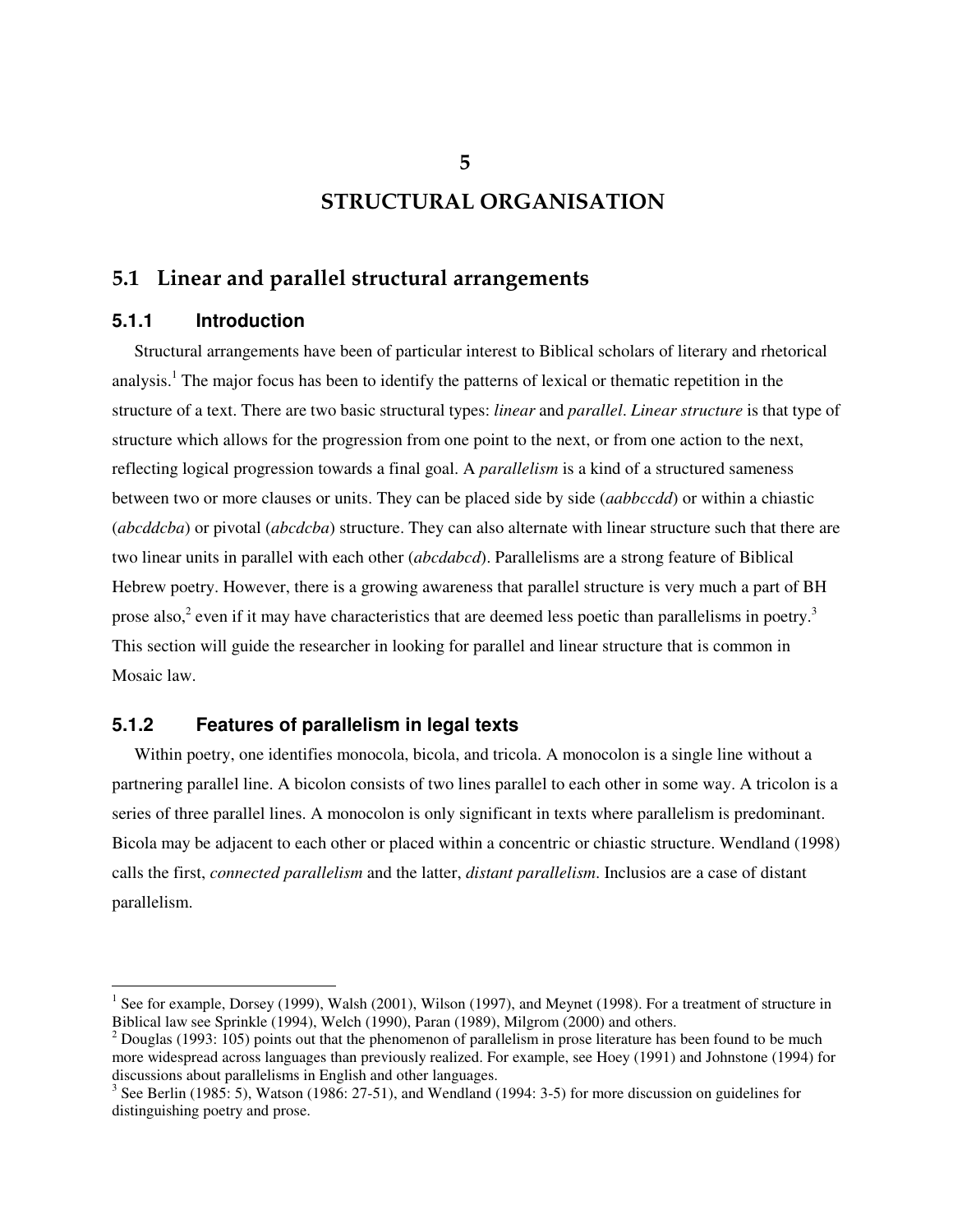A parallelism occurs when there is some kind of repetition in two clauses or lines. This repetition creates cohesion between the clauses. Repetition can take place at several levels: *semantic, lexical, syntactic, morphological, and phonetic*. The greater the repetition the stronger the parallelism. In prose, parallelism tends to be limited to the lexical and semantic level, or have some kind of grammatical parallelism, while in poetry most, if not all, levels are engaged. <sup>4</sup> Here are a few examples of parallelisms at different levels found within Biblical law:

- **Semantic:** Words are not repeated but a parallel theme is expressed.
- *1) Lev. 19.17a,18b Do not hate your brother in your heart || But love your neighbor as yourself*
- **Semantic + Lexical:** Words are repeated, supporting a thematic parallel
- *2) Lev. 19.4* &=3 6D ;" 3 =f" 3,-אל־תּפנוּ אל⊤האלילים *Do not turn to gods|| And gods of cast-metal you are not to make for yourselves.*
- **Semantic + Lexical + Morphological:** Repetition of verb forms, noun constructions, and the negative particle further enhance semantic and lexical parallelism.
- *3) Ex. 20.23* .&,=3 6D ;" 3 - 3\-



You are not to make me gods of silver II and gods of gold you are not to make for yourselves

- **Semantic + Syntactic + Morphological:** A parallel syntactic structure is accompanied by morphological repetition and semantic similarity.
- *4) Lev. 19.26* .6,\* ולא תעוננו: ל א תִנַּחֲשׁוּ

*You are not to practice augury || And you are not to divine*

- **Lexical + Syntactic:** Both clauses have the same constituent order, repeating the word *holy.*
- *ֿרֹש*ַן אֲנִי יְהְרֶה אֱלֹהֵיכֶם: *Lev. 19.2* קדשים תהיו *Holy you are to be || because holy I am YHWH your God*
- **Syntactic + Morphological:** No lexical repetition, but syntactic structure and verb morphology are parallel.
- 6) Lev. 19.3 ֿוְאֶת־שַׁבְּת אִישׁ אִמַּן וְאָבִיוֹ תִּירָאו

*Each one his mother and father you are to respect|| And the Sabbath you are to keep.*

The type of semantic relations that can be found connecting parallel lines are about as varied as between non-parallel lines.<sup>5</sup> Probably the most frequent and most easily identifiable are the relations of equivalence (e.g. Lev. 19.4 (2), 26 (4)). Lev. 19.2 (5) is an example of an implicative relation marked by *ky*.

The phenomenon of parallelism can be seen not only at the clause level, but also at all levels of the text. For example, in Ex. 21.2-11, two groups of clauses are structurally parallel to each other (see 5.1.3.1, below). Multiple adverbial clauses within a single predicate can also manifest parallel behavior (e.g. Ex. 20.3-6 in Table 9, below).

<sup>&</sup>lt;sup>4</sup> See Berlin (1985) for an excellent and detailed survey of all levels of parallelism in poetry.

 $<sup>5</sup>$  For more detail on semantic relations in poetry see Meynet (1998: Ch.5), and Wendland (1998: 91-92). I have not</sup> found anyone so far who has dealt with the semantic relations of parallelisms in prose.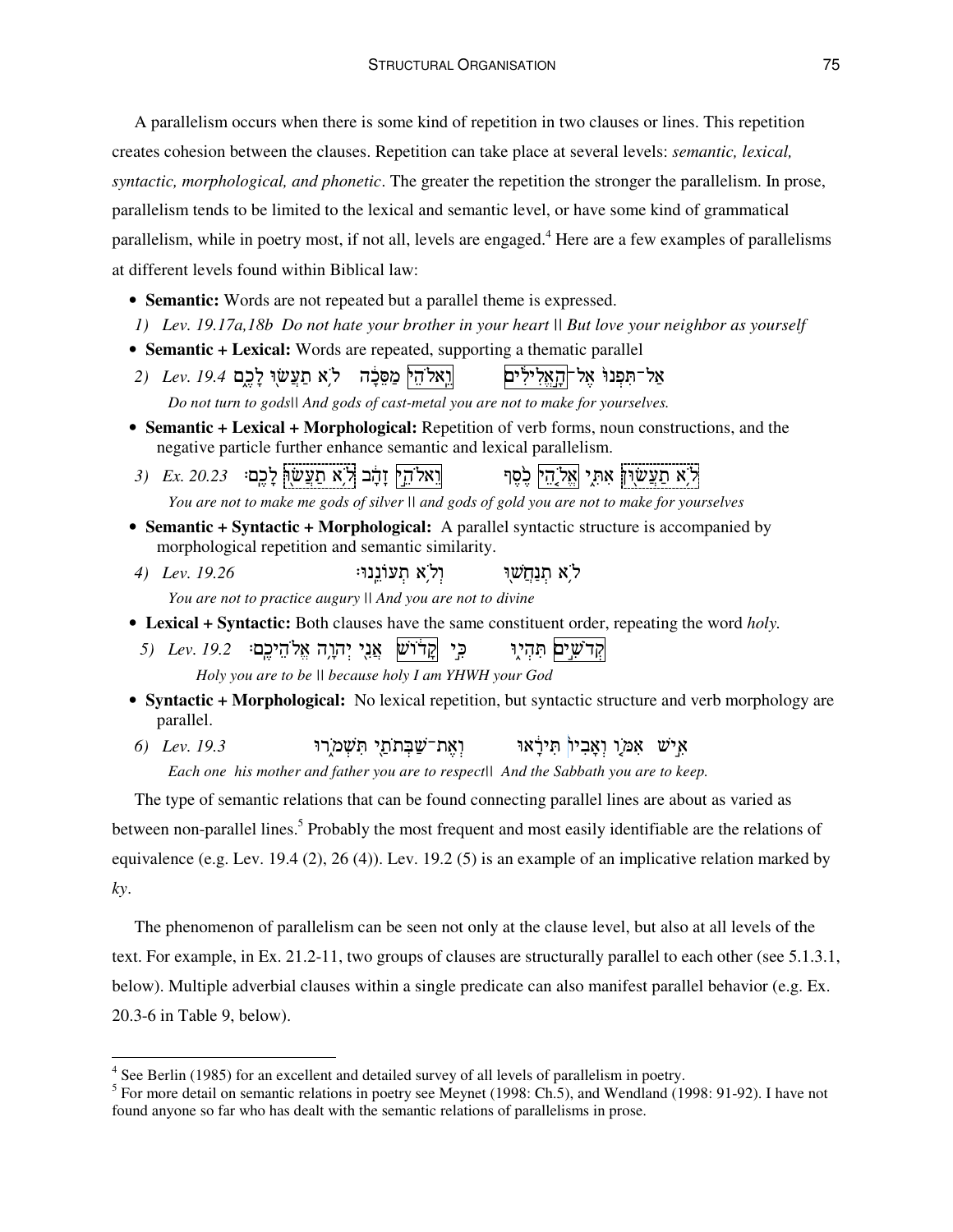# **5.1.3 Structural patterns in legal texts**

A text can contain one or more parallelisms, or none at all. Some texts can have more than one structural pattern: one which is based on thematic patterns and another which is based on certain grammatical patterns. Below are some general patterns to look for. It should be noted though, that they serve only as a guide. Furthermore, texts should not be forced into any particular pattern; quite often a text will not have a perfect pattern or symmetry.

#### **5.1.3.1 Linear series:** *abcdefgh*

A linear series is a series of clauses which move from one clause to the next, without any parallelism. The main directives of the ten commandments in Ex. 20.1-17 can be seen to be in linear order. This is also the case for a number of procedural rules (e.g. sacrifice instructions in Lev. 1-7).

Rarely, though, is a linear series solely linear. Even the text of the ten commandments has subsections where parallel lines can be seen. The subsection prohibiting worship of other gods contains a series of parallel lines that manifest a *aabbccdd* pattern, or *linear couplets*:

| 3              | ל[א יִהְיֶה־לְבָׂ אֱלֹהִים אֲחֵרִים עַל | You are not to have for yourselves other gods before my<br>face          | a                |
|----------------|-----------------------------------------|--------------------------------------------------------------------------|------------------|
| $\overline{4}$ | לֹא תַצֲשָׂה־לְכָ פֶּסֶל וְכָל<br>תמונה | You are not to make for yourselves a sculpture image and<br>any likeness | a                |
|                |                                         | That is in the heavens above                                             | b                |
|                | מתחת                                    | And that is in the earth below                                           | $\boldsymbol{b}$ |
|                | מת חת                                   | And that is in the waters under the earth                                | b                |
| 5              | ת <i>ש</i> החו                          | You are not to bow down to them                                          | c                |
|                |                                         | And you are not to serve them                                            | $\mathcal{C}$    |
|                |                                         | Because I am YHWH your God,                                              | d                |
|                | 78                                      | a jealous God                                                            | d                |
|                | פקד<br>שים                              | visiting the iniquities of the fathers to the sons to the third          | $\ell$           |
|                | רבעים לשנאי:                            | generation and of those who hate me                                      |                  |
| 6              |                                         | and doing loyalty to the thousandth to those loving me and               | $\boldsymbol{e}$ |
|                |                                         | to those keeping my commandments                                         |                  |

Table 9. Exodus 20.3-6: Linear couplets

A *parallel series* pattern of *abcdabcd* is another way in which parallel structure interacts with linear structure. Ex. 21.2-11, and the text units in Leviticus 1-7 manifest grammatical parallels between each other. Ex. 21.2-11 (see Tables 3 and 4) is composed of two topical units, the first one concerning Hebrew male slave servitude and release, and the second, concerning female slave servitude and release. Each unit begins with a *ky* conditional clause, followed by three *'im* conditional clauses. Even though the thematic content is not parallel, the syntactic parallelism of the two units helps to alert the reader to a semantic relation between the two.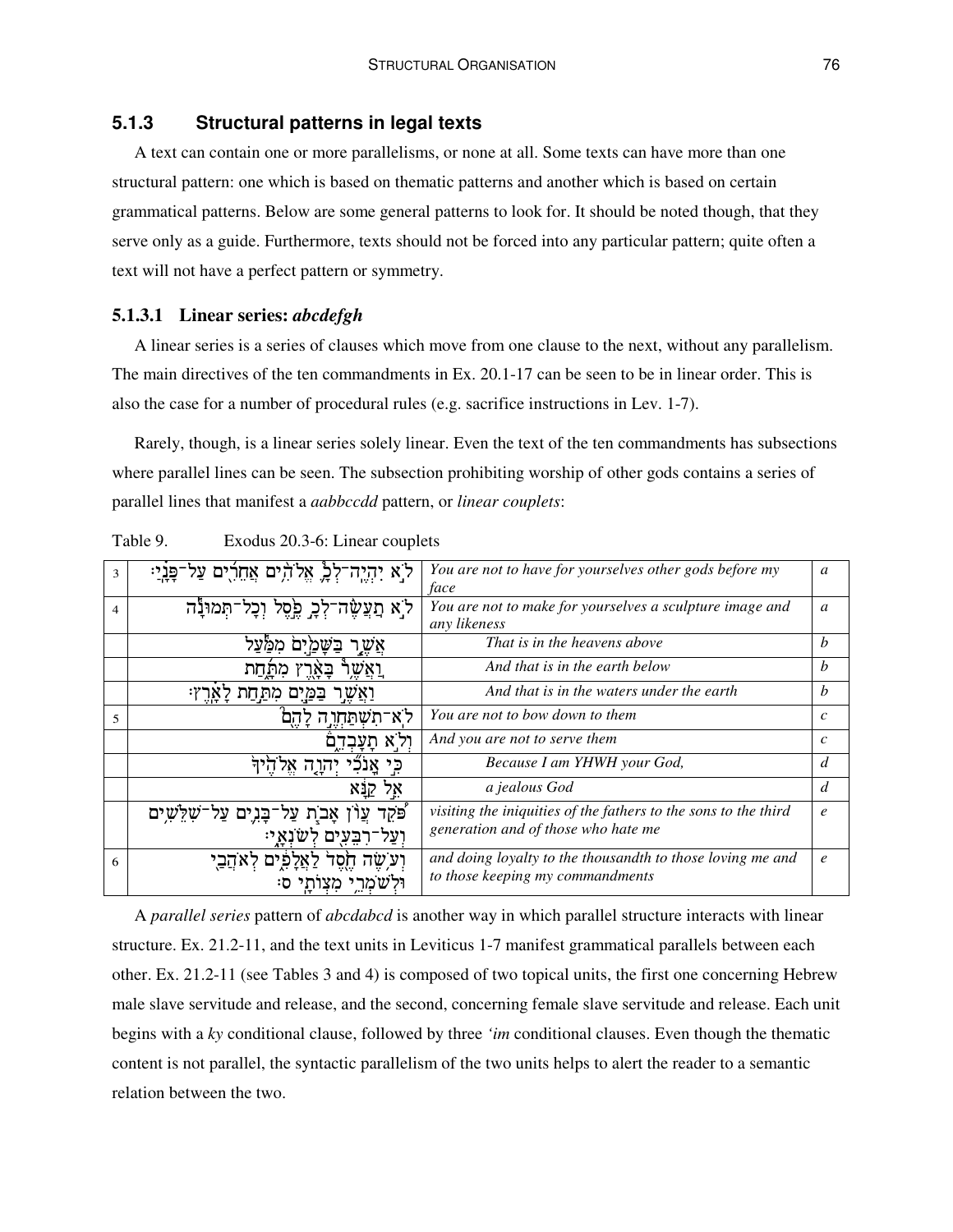A third and very frequent variation of the linear theme is to have a linear organization of the text, with or without paired lines, which are concluded with a final line which is parallel to the first line, a *linear inclusio abcdefga*. Lev. 19.17-18 is an example of this<sup>6</sup>:

#### *7) Lev. 19.17-18*

| <i>l</i> You are not to hate your brother in your heart                         | a             |
|---------------------------------------------------------------------------------|---------------|
| 2 Do rebuke your fellow citizen                                                 |               |
| 3 And you are not to carry because of him sin                                   | $h+^7$        |
| 4 You are not to act in vengeance                                               | $\mathcal{C}$ |
| 5 And you are not to not retain-anger with the children of your fellow citizens | $c+$          |
| 6 But you are to love you neighbor as yourself                                  |               |

Finally, *overlapping parallels* is a phenomenon concerning primarily repetition of lexical items, in which the repetition of one lexical item permits addition of new information. This new information may then also be repeated in the following line in order to introduce further new information. I will be discussing this more in detail in the section on thematic development. Num. 6.1-4 (see Table 15), is a good example of a linear progression based on overlapping parallel patterns.

#### **5.1.3.2 Reverse symmetry:** *abcd(d)cba*

There are two kinds of reverse symmetry. The pivot pattern (also called the concentric pattern) manifests an *abcdcba* structure, where the centre line, called the pivot,<sup>8</sup> stands alone. In the chiastic pattern all lines are paired – *abcddcba*.

Reverse symmetry can be found at the sentence level, at the subunit level, and at the level of a text unit. Dorsey (1999) has even found it at the level of large chunks of Biblical law. However, it appears that the larger the unit, the less precise the structural aspect of the symmetry, and the more it is based primarily on theme.

At the sentence level, a chiastic sentence has been identified by various authors, but especially described by Andersen (1974: Ch.9). It consists of two parallel lines where the syntax of the second line is in reverse order from the first line, or where words are in reverse order. There are also chiastic sentences in Biblical law including Lev. 19.4 (in 4.3.3.1 (20)), 14 (23) and Ex. 20.23 (21).

Reverse symmetry can also be contained within small isolated subunits within the text, such as Lev. 11.24-28, and Num. 5.19-20,21-22. 9

<sup>&</sup>lt;sup>6</sup> See Table 12for the Hebrew text.

 $<sup>7</sup>$  Lines 2 and 3 consist of a pair of connected clauses, which though they belong together, exhibit little parallelism –</sup> they contain only the same agent and patient.

<sup>&</sup>lt;sup>8</sup> Klaus (1999) identifies pivot structure in numerous prose texts especially in the historical books, including prescriptive directive-response dialogues embedded in narrative, narrative segments, reprimands, request and wisdom directives, as well as in legal and poetry texts, and genealogical lists.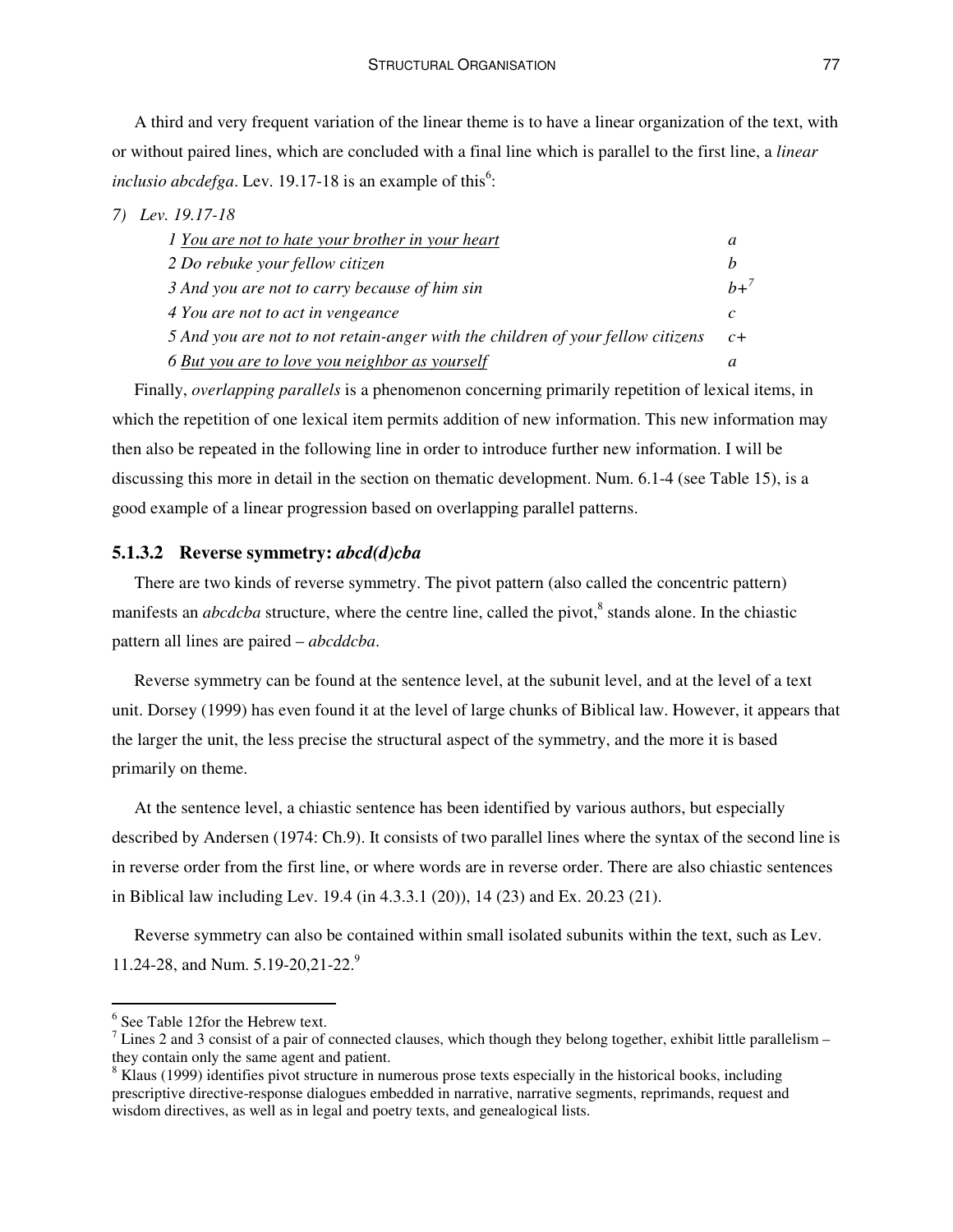Reverse symmetry of larger units has also been identified.<sup>10</sup> Klaus (1999: 218-226) provides an example of pivotal structure in Lev. 24.13-23.<sup>11</sup> It is actually a composite of a narrative, a citation of a law, followed by a narrative conclusion. The pivotal line consists of "a breach for breach, an eye for eye, a tooth for tooth  $(v.20)$ ". A unit level chiasm can be found in Ex. 23.1-9.<sup>12</sup>

#### **5.1.3.3 Overlay of structural arrangements**

Frequently though, one can find *both* a linear order structure as well as a chiastic structure in a text. The linear structure reflects the progression of a text moving from the beginning to the end. The chiastic or pivotal construction on the other hand, arranges thematic elements or lexical items in a reverse symmetrical, or chiastic pattern, such that the thematic high point occurs at the centre or at the edges of the text. Sometimes the logical or temporal progression structure is more dominant; in other cases the chiastic structure may be more dominant. However, there are numerous descriptions of chiastic and pivotal structure in the literature which seem almost forced,<sup>13</sup> where the chiasm does not follow a clear thematic structure. These texts have generally not been studied for what they are – incomplete chiasms interacting with linear progression. In fact, the intersection of linear progression structures with thematic structure is an entirely new area waiting to be explored.

Ex. 21.2-11 is an example of a text which can be analyzed for both linear and chiastic structure. Earlier it was mentioned this text follows a parallel series pattern. Sprinkle (1994) on the other hand identifies an *abccba* pattern based on theme:

Freedom (vs.2) – complications  $(3-4)$  – slavery  $(5-6)$  – slavery  $(7)$  – complications  $(8-10)$  – freedom  $(11)$ 

However, a closer look would show that this chiasm does not have matching thematic parallel lines for the 'complications.' In the first unit the complications are issues about freeing a slave with or without his wife, while the second set of complications are issues concerning a female slave while in slavery. So one would also be able to display the thematic structure as *aaaab – bbbba*, where '*a*' represents the freedom theme, and '*b*' the slavery theme.<sup>14</sup>

Another example that could be analyzed as partially chiastic is Lev. 19.17-18. It was suggested above (see (7)) that this portion be analysed as a series of linear couplets enclosed by an inclusio. This proposal is based on the observation of the themes of each line and of the *waw* connectives between the '*b*' lines

<sup>&</sup>lt;sup>9</sup> These examples were identified by Klaus.

<sup>&</sup>lt;sup>10</sup> See especially Milgrom (1989) and (2000: 1319-1323). In the latter, Milgrom provides an extensive list of larger and smaller instances of reverse symmetry in Leviticus 17-25.

 $11$  Welch (1990) also refers to this passage, mentioning a long list of previous scholars who have also commented on it, beginning with Thomas Boys in 1825!

 $12$  This was pointed out by Welch (1990).

<sup>&</sup>lt;sup>13</sup> This is my perception of most of the chiasms that Welch identifies in the Covenant Code.

 $14$  A chiastic structure can also be found in the male slave unit based on thematic details: servitude-free (2)  $\vert$  single before (3a) | married before (3b) | married after (4a-c) | single after (4d) | free-servitude (5-6).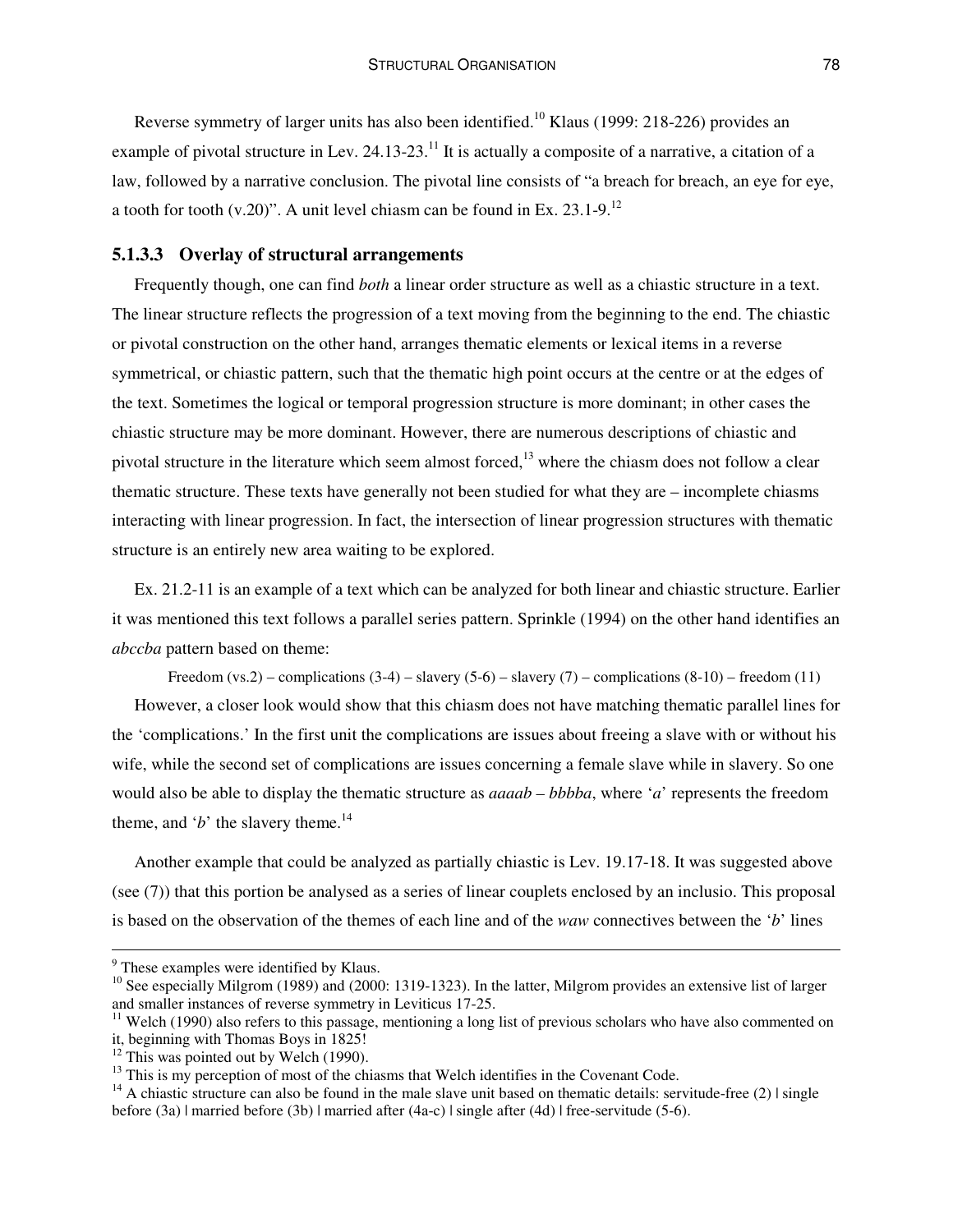and the '*c*' lines. The chiastic arrangement as seen below in (8) is based on the verbs of the lines: Lines 1,6 – not hate || love; 2,5 – rebuke || not retain anger; 3,4 – not carry/raise || not act in vengeance. The lines 1,6 and 2,5 are based on positive-negative opposition. Lines 3,4 are both negatives, which have less of a thematic link; line 3 ends the first group of lines, and line 4 begins the next group.

| 8) Lev. 19.17-18                                      |                       |               | Linear Chiasm Cognitive Structure |               |
|-------------------------------------------------------|-----------------------|---------------|-----------------------------------|---------------|
| 1 You must not hate your brother in your heart        | a                     | a             | Prohibition                       | a             |
| 2 Do rebuke your fellow citizen                       | b                     | b             | Remedy                            | b             |
| 3 And you are not to carry because of him sin         | $h+$                  | $\mathcal{X}$ | Rationale                         | $\mathcal{C}$ |
| 4 You are not to act in vengeance                     | $\mathcal{C}_{0}^{0}$ | $\mathcal{X}$ | Prohibition                       | a             |
| 5 And you are not to retain-anger with the children   | $c+$                  | h             | Prohibition                       | a             |
| of your fellow citizens                               |                       |               |                                   |               |
| 6 But you are to <u>love</u> you neighbor as yourself | a                     | a             | Remedy                            | b             |
| 7 I am YHWH your God                                  |                       |               | Rationale                         | $\mathcal{C}$ |

A third structural arrangement analysis is based on a perception of cognitive structuring of the text. Milgrom (2000: 1646) citing Schwartz (1987: 145) sees a parallel series based on the themes of prohibition, remedy, and rationale. It is the only scheme that includes the final line of this portion.

It is important, therefore, not to limit oneself to the identification of a single structural arrangement. There may be more than one based on differing criteria, such as thematic, lexical, syntactic, or other elements.

### **5.1.4 Functions of parallelism**

In discourse analysis, it is not enough to discover parallelisms and to determine the semantic relations between them; it is also necessary to determine their function within the text.<sup>15</sup>

First of all, parallelism is best known for its *poetic function.* It is the art of making something beautiful in the Hebrew way of constructing language. It is meant to elicit heightened emotion and contemplation. As a poetic function, it is meant to be more memorable and easier to recite.

One may ask, however, whether parallelisms manifest a poetic function in legal texts, and if so what for? Is there any reason to make Biblical law more artistic? This even seems to counter the popular notion that legal material is one of the more prosaic types of literature and does not contain poetic elements.<sup>16</sup> According to Welch (1990: 21), who presented chiastic patterns in the covenant code, no other legal code of the Ancient Near East appears to have organized their laws chiastically.

<sup>&</sup>lt;sup>15</sup> I am borrowing from guidelines given by Dorsey (1999: 31), and Welch (1990: 9-10)

<sup>&</sup>lt;sup>16</sup> Muraoka (1985: 41) states: "There is certainly not place for poetic colouring in laws". See also Wendland (1994: 5)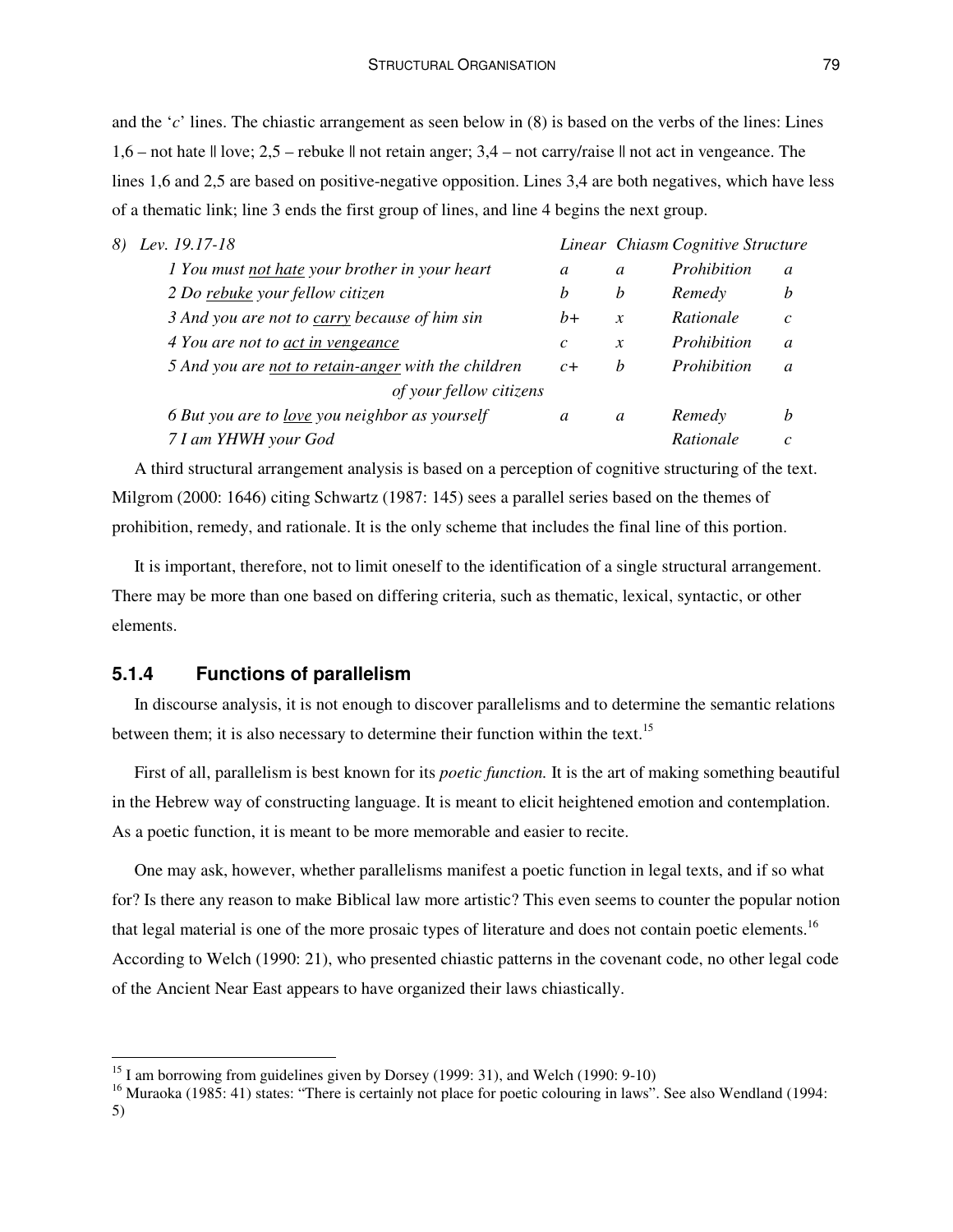The extra high number of parallel lines in Leviticus 19 could serve a *rhetorical function*, so the reader would be drawn to the parallel lines, remember them, and hopefully apply them. It is well known that Leviticus 19 is a special focal point for readers of Biblical law, and seen to be the center of Mosaic law.<sup>17</sup>

Frequently parallel couplets or a small chiastic structure within prose serve to highlight or mark the *climactic* point, or some other important point in the legal text. One well-known example is the talionic directive in Ex. 21.23-25 and Lev. 24. An example of a chiastic structure used for highlighting is Num. 5.19-20, and 21-22. More will be said in the section on prominence below.

Meynet (1998: 207) states that the function of symmetry is to mark the "*unity of the two members*, it indicates that they form a whole, and determines its limits". He continues, "To say that the function of symmetry is to mark the unity of two members, is to say that a relationship of meaning is established between two parts which are at once similar and different." This function of unity is not only seen in parallel couplets, but also in distant parallelisms such as chiastic structures and inclusios. The material found between two parallel lines is seen to belong together. When intervening material is found between two parallel lines, interpretative procedures are pushed towards finding unifying features, such as underlying themes and semantic relatedness, within the frame of the inclusio. The chiastic structure and the pivotal structure make an even stronger statement of cohesiveness and unity.

Berlin (1985: 6) states that two adjacent lines which are in parallel structure in poetry serve to heighten perception that the lines are connected, as if the reader is being called to search out the semantic relationship between the two, regardless of whether or not they have grammatical connectives or a thematic relationship. A very simple example of this is Lev. 19.3:

9) Lev. 19.3 **ה**שמרו וְאֶת־שַׁבְּת היראו ואביו  $\mathbf{r}$ איש אמו You-must-keep and-my-Sabbath you-must-respect and-his-father his-mother each-one

*Each one of you must respect his father and mother and keep the Sabbath*

This structure has the following parallel features: same word order, semantic and morphological parallelism of the verbs - *you must respect || you must keep*. Although there is no clear semantic parallel or similarity between parents and the Sabbath, the fact that they are put in parallel structure forces the reader (or listener) to contemplate their connectedness.

Further to the notion of unity, such a parallel structure can be used to *highlight certain semantic relations* in order to "provide an opportunity to do such things as compare, contrast, reiterate, emphasize, explain, and illustrate" (Dorsey 1999: 29). Klaus (1999) clearly illustrates the call-response, or commandresponse, function of the pivot pattern in narrative (including Lev. 24).

<sup>&</sup>lt;sup>17</sup> See Milgrom (2000) for more discussion.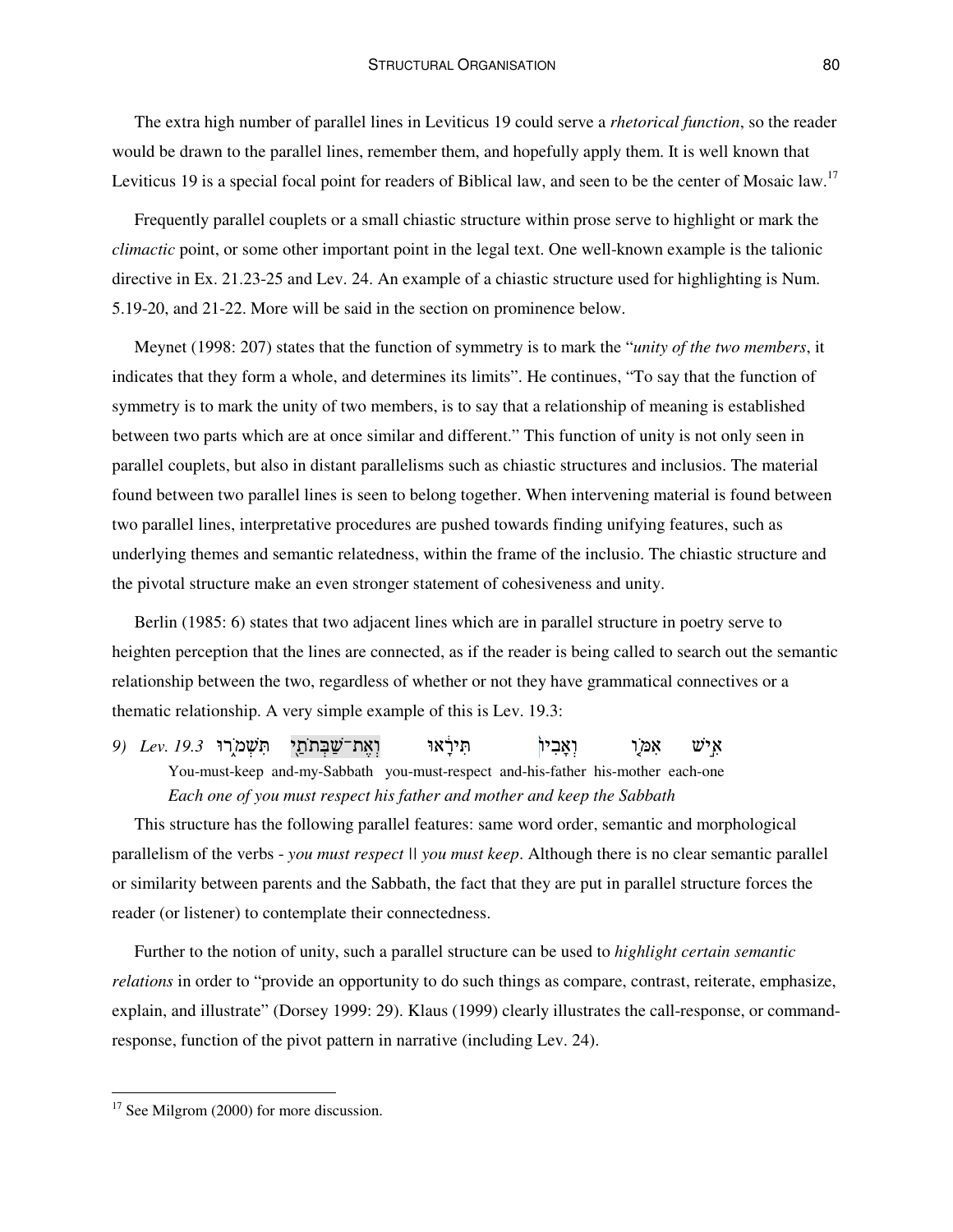As was mentioned above, overlapping parallels of words serve to provide *thematic development*. Intersententially, repeated clauses can also be used to introduce a new development of a theme. In the procedural instructions for Nazerites, the line *All the days of the consecration* begins the final directive of the first unit (Num. 6.3). The beginning of the second and third units begin with almost the same words:

#### *10) Num. 6.4-6*

End of Unit 1: Num. 6.4 *All the days of the consecration, of all which is made from vine of wine, from seeds to skin, he is not to eat*

Beginning of Unit 2: 6.5 All of the days of the vow of consecration, a razor is not to pass over his head... Beginning of Unit 3: 6.6 All the days of the consecration to YHWH, on a soul of the dead he is not to *approach…*

It can be seen then, that parallel structures can serve the poetic and rhetorical functions as well as highlight, unify, and develop the theme both at the text unit level and between parallel clauses within a text. These observations lead to the conclusion that identification and analysis of parallelism is an essential component for the discourse analysis of a Biblical Hebrew legal text. Further research will hopefully clarify and refine observations on the functions of parallelism within Mosaic law.

# **5.2 Patterns of regularity and prominence**

# **5.2.1 Introduction**

This section serves to guide the analyst in discovering both regularity and prominence within Biblical Law. In general, relatively little work has been done on the subject of prominence within Biblical Hebrew texts. Some exceptions are Muraoka's work on emphasis (1985), Bliese's article on prominence in poetry (1994), Wendland (1995: 274-283) on prominence in prophetic texts, Shimasaki's work on focus structure (2002), and Dorsey's description of prominent positions in a text (1999: 39-41).

## **5.2.2 Patterns of regularity**

In order to identify prominence, one must first look for regular unmarked patterns in a text. Just as one cannot recognise counterfeit money without a thorough knowledge of the real thing, so one must also note the regular, or unmarked patterns in a text against the irregular, or marked patterns.

Text types and genres have their own patterns of regularity. For instance, as Longacre (1996: 18-19) and others have pointed out, the regular pattern of BH narrative is a series of *wayyiqtol* sentences, whereas in instructional procedurals, one tends to see a string of *weqatal* verb forms. However the question remains open as to what is the regular verbal and word order pattern of regulatory texts, of which the Biblical Law genre form a part. Longacre (1994: 92) proposed that the *weqatal* verb form was the basic regular form of case law; however Muraoka (in van Wolde 2002: 243) has correctly pointed out that statistically the *weqatal* directives form at best a strong minority of the directives in legal literature.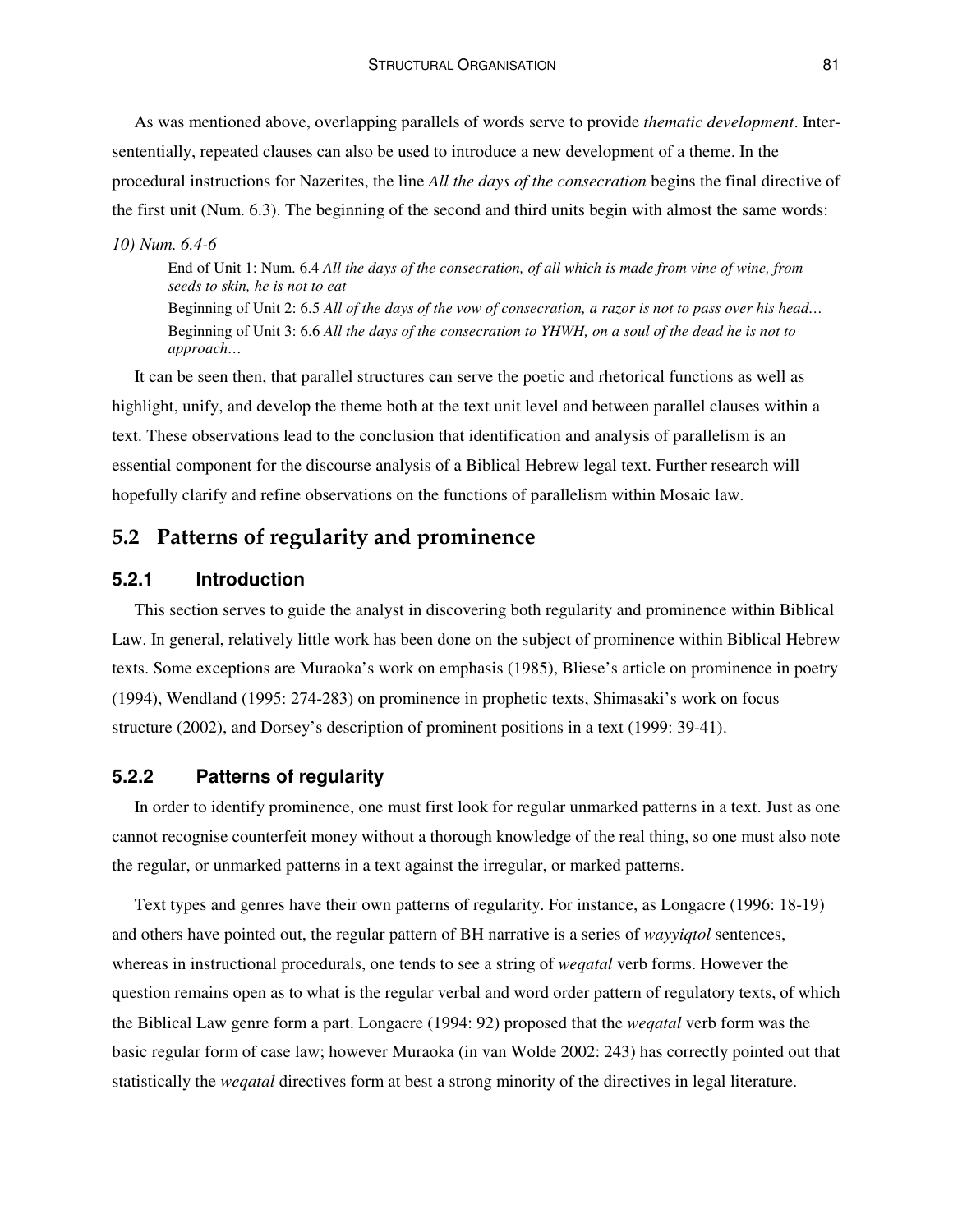Rather, the *yiqtol* verb form in non-initial position of the sentence appears to take a lead over all other verb forms in legal texts. 18 In addition, the *low* + *yiqtol* form is the predominant structure for expressing prohibition in BH law.

Furthermore, each text has its own pattern of regularity. It can be seen to have primarily a linear, parallel, and/or chiastic structure. Any one of the following grammatical structures can predominate:

- Laws with conditional clause markers, *ky*, and *'im* (e.g. Ex. 21.2-11; 21.18-22.16)
- Laws beginning with participial noun phrases (e.g. Ex. 21.12-17; 22.17-19)
- Laws beginning with *asher* clauses (e.g. Lev. 20)
- Prohibition texts, where most directives begin with *low yiqtol* (e.g. Lev. 19, Ex. 20.1-17)
- Law texts with predominant fronting (e.g. Lev. 18, Lev. 19.9-10, Ex. 22.27-30)
- Laws with argumentation and exhortation (Deuteronomy, Lev. 17)
- Law texts with a series of sequential instructions (Lev. 1-7, Num. 5.11-31, Num. 6.1-21)

# **5.2.3 Features of prominence markers in legal texts**

A prominent linguistic structure is a grammatical or lexical structure which stands out in some way within its linguistic context. It may consist of a special marker, a break in a pattern, or the use of an unusual syntactic structure or lexical item. In some cases a linguistic structure which is prominent in one text type may not be prominent in another text type. Some of the functions of prominence are to mark new, unexpected, or highly important information. It may carry a sense of intensity, alarm, or excitement, pointing to a climactic point in the text. Prominent structures also tend to mark boundaries and thematic development.

#### **5.2.3.1 Marked linguistic structures**

The sense of the unusual, or a break in pattern is perhaps the most frequent marker of prominence in Biblical Hebrew. The first place to start is to look for a *break in the structural arrangement* of a text. Bliese (1994: 85) notes that within Hebrew poetry, a monocolon embedded in a series of bicola is often a sign of prominence. Walsh (2001: 192), who identifies parallel structures in numerous narratives, makes the same observation. The single center line of a pivotal construction is almost inevitably the high point of the text unit.

Conversely, if a primarily linear text is punctuated by small series of parallel lines, one may be alerted to a possibility of prominence. Num. 5.11-31 contains a long list of sequential linear-ordered directives. Within this structure, which is characterized by a series of *weqatal* clauses, are two prescribed speeches to be uttered by the priest. These speeches contain a high level of parallelism - Num. 5.19b-20, and 21b-22.

<sup>&</sup>lt;sup>18</sup> Muraoka states that out of the 54 legal directives, found in the case law of Ex. 21.2 – 23.19, there were 26 clauses with the *yiqtol* form, 14 with inf. abs. + *yiqtol*, and only 11 instances of *weqatal*. Eighteen instances of the *yiqtol* had a pre-verbal element other than a negative particle.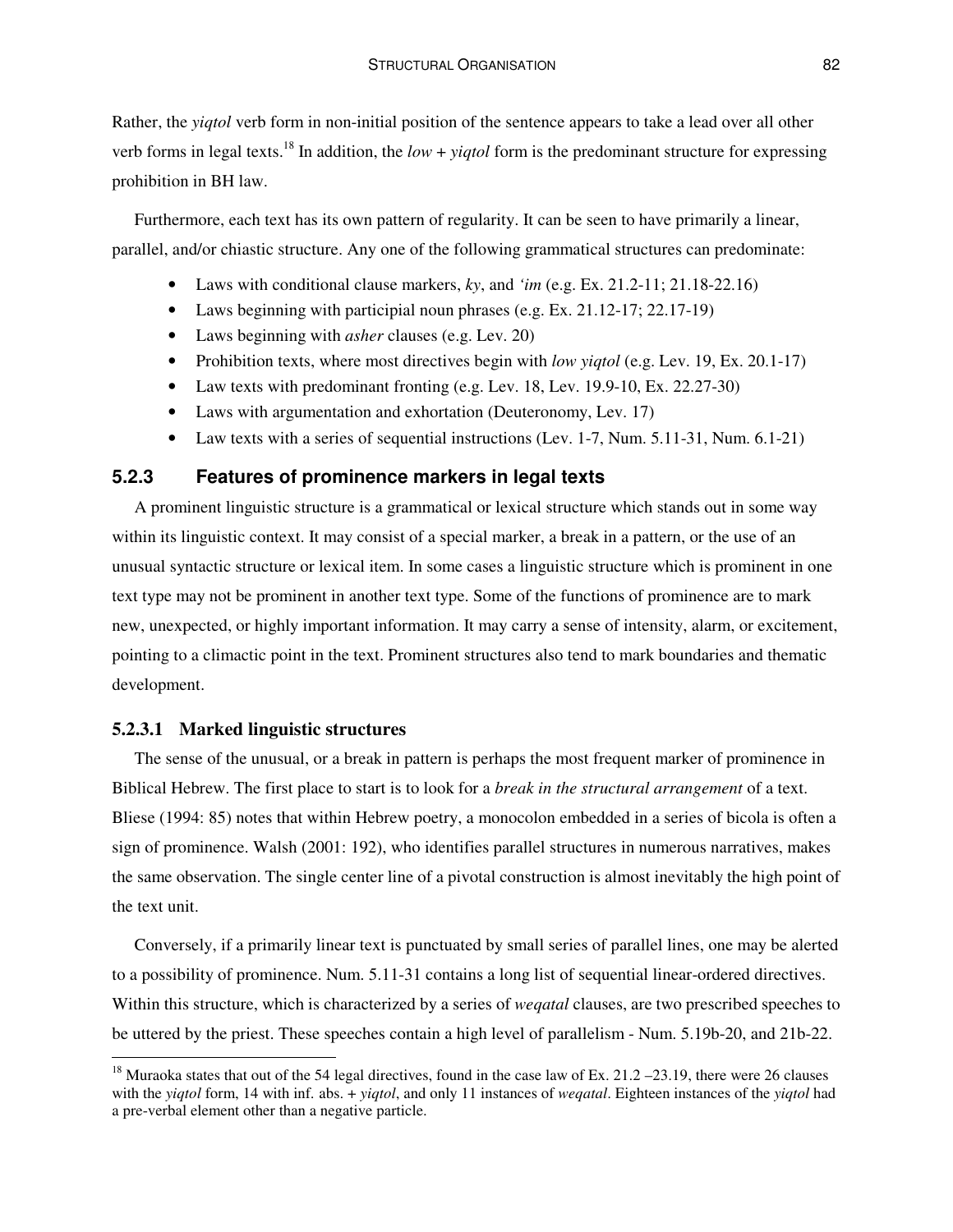The second speech, a prescribed formula for a curse, contains two lines (lines 2 and 4 below) where the words are in almost exact reverse parallel with each other:

| a    | <mark>וַיִּמֵן</mark> יְהוָה אוֹתָךְ לְאָלָה וְלִשְׁבֻעָּה בְּתוֹךְ עַמֶּךְ | May-give YHWH to you to-the-curse to-the-<br>swearing among your people |
|------|-----------------------------------------------------------------------------|-------------------------------------------------------------------------|
| bcde | בְּתֵׂת יְהִוָה אֶת־יְרֵכֵךְ נֹפֶּלֶת - וְאֶת־בִּטְנֵךְ צָבֶה:              | To-give YHWH a thigh falling and belly<br>swelling                      |
| a    | וּבָאוּ הַמַּ֫יִם הַמְאָרְרִים הָאֵׂלֶּה בְּמֵעַּ֫יִךְ $\,$ $\,$ $\,$       | And come the-waters bitter these into-your-<br>innards                  |
| edcb | וִלַנִּפְּל יָרֶךְ<br>לַצְבֹּוֹת בֶטֶן                                      | To-swell your-belly, and-to-make-fall your-<br>thigh                    |

Table 10. Numbers 5.21b-22: Prominence through parallelism

This elevated level of parallelism highlights the curse that is to be applied to an unfaithful wife. Such a concentration of parallelisms within prosaic linear structure can give the effect of slowing down the reader in order to focus on that particular portion, highlighting a key point.<sup>19</sup> Sometimes concluding lines of a text unit can manifest a higher level of parallelism than the other lines of the unit, especially if they include the summing up of a generalizing principle (e.g. Lev. 11.24-27).

*Extra long sentences and clauses* can also be used to signal prominence. The multiple use of relative clauses frequently signal prominence (e.g. Ex. 20.4 (12). Very long predicates often accompany key generalizing or summarizing principles of the text, or simply highlight the importance and all inclusiveness of a specific law. Here are a few examples:

- 11) Ex. 21.23 If there is other damage, then you must give life for life, eye for eye, tooth for tooth, hand *for hand, foot for foot, burn for burn, wound for wound, bruise for bruise*
- 12) Ex. 20.4 You are not to make for yourself a sculptured image or likeness of which is in the heaven *above, or which is on the earth below, or which is in the seas under the earth.*
- 13) Ex. 20.17 You are not to covet the wife of your neighbor, or his worker, or his maidservant, or his ox, *or his donkey or anything that belongs to your neighbor.*

*First person reference* can often be a signal of prominence. It was mentioned earlier that the insertion of a speaker giving his own identity can signal thematic boundaries.<sup>20</sup> First person reference ('I' statements) within a series of  $3<sup>rd</sup>$  person or  $2<sup>nd</sup>$  person oriented laws can also signal a key point for the unit, as seen in Ex. 20.22-26. Amidst directives about whom and how to worship and not worship, a

 $19$  Milgrom (1989: 351-352) places this portion along with the vss. 19-20 as the centre of a thematic chiastic text constructed by groups of parallel series: A123 B123 X B'123 A'123. The fact that he considers vs. 21 an interpolation does not affect my analysis of the canonical form of the text. In fact Milgrom himself, considers it a skilful and quite artistic interpolation!

 $20$  See 4.1.2.3 for more on speaker identification marking boundaries.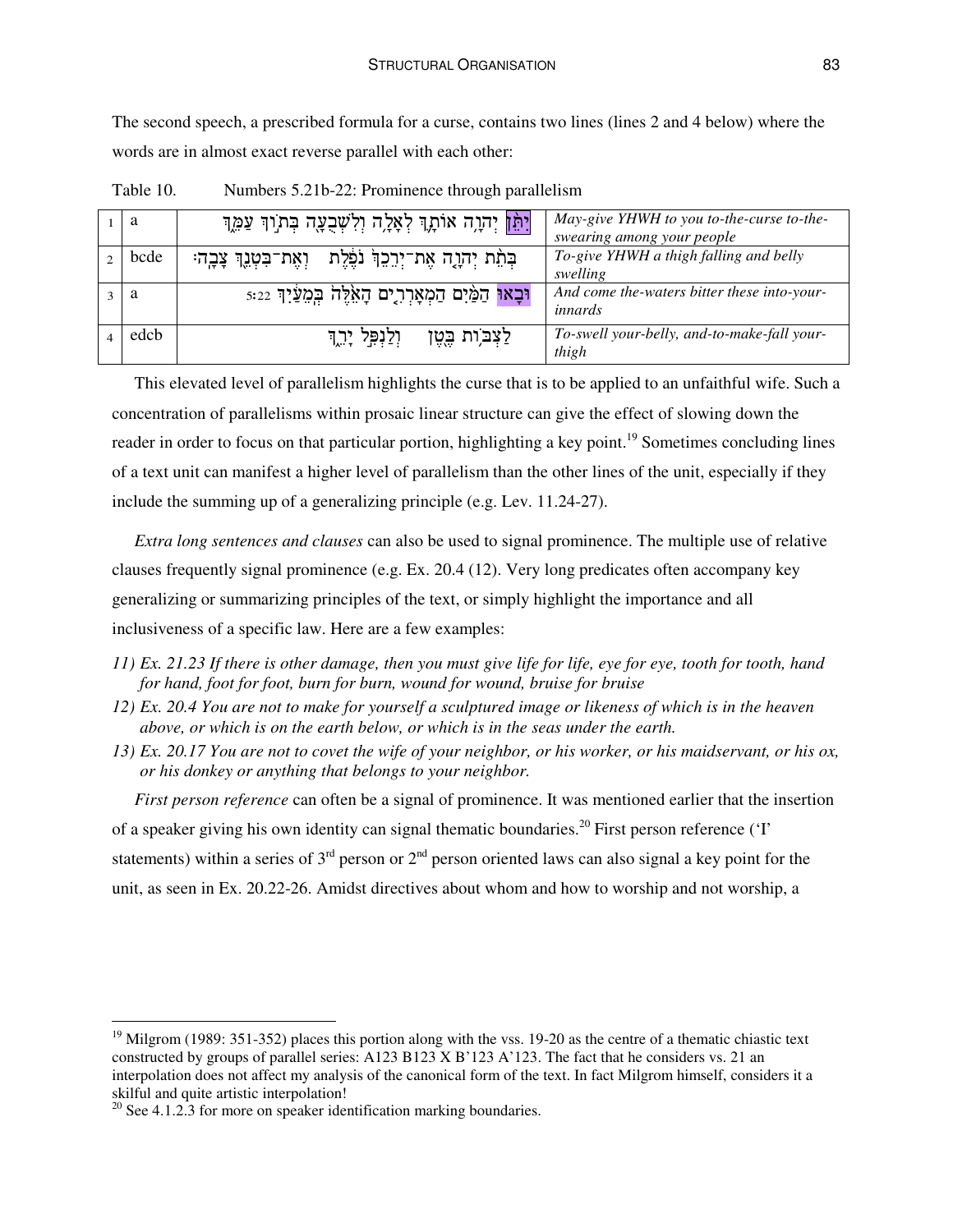wonderful promise is inserted, which brings the matter of worship onto a higher plane – God can be worshipped anywhere that his name is remembered:<sup>21</sup>

בְּכָל־הַמָּקוֹם אֲשֵר אַזִכְּיר אֶת־שָׁמִי אָב ִוא אֵלֵיךְ וּבֵרַכְתְּיךְ<del>ּ</del>: 20.24b Ex. כְּ *In any place which I make remember my name, I will come to you, and I will bless you.*

Any vocabulary which is *unique within its context* draws attention to itself. For instance, the negative particle *low* is the marker used for expressing prohibitions within legal literature. The particle *''al* is used to express negative imperatives of the more immediate sort, as well as in the exhortations of wisdom and prophetic literature. However, in a few places, *''al* does show up in the legal context (e.g. Ex. 23.1b, Lev. 19.4, 29), raising questions concerning its function. Is this an inserted exhortation, or a highlighted law, or both $?^{22}$ 

*Repetition as a background feature* can be used in order to highlight an *unique expression*. In Ex. 28.29-30 (Table 11), every word in this small portion of a text is repeated at least twice in parallel series *except* the key words of the portion, *Urim and Tummim*, found standing out alone in approximately the middle the unit.

| <u>וְנְשָׂא</u><br>אהר                                        | And Aaron is to raise up                                        | $\mathfrak{a}$    |
|---------------------------------------------------------------|-----------------------------------------------------------------|-------------------|
| אֶת־שָׁמֹות בְּנֵי־יִשְׂרָאֵל                                 | the names of the children of Israel                             | b                 |
| המשפט                                                         | in the breastplate of judgment                                  | $\mathcal{C}_{0}$ |
| <b>ּבְחָ</b> יֶשֶׁן<br>על־<br>٦.                              | on his heart                                                    | $\overline{d}$    |
|                                                               |                                                                 |                   |
| בִּבֹאו אָל־הַקְרֶשׁ                                          | when coming to the holy place                                   | $\epsilon$        |
| לְזִכָּר וְלִפְגֵי־יְהֹוָה תָּמִיד                            | to remember before YHWH regularly                               | fg                |
|                                                               |                                                                 |                   |
| ונתה                                                          | And you are to attach to                                        | $\boldsymbol{X}$  |
| אֵל־חִשֶׁן<br>המשפט                                           | the breastplate of judgment                                     | $\mathcal{C}$     |
| את־האורים ואת־הַתּמִים                                        | the Urim and the Tummim                                         | $\boldsymbol{X}$  |
| ֿעַל־לֵב אַהֲרֹ<br>יְהָיוֹ                                    | And so that it will be on the heart of Aaron                    | $\overline{d}$    |
| בבאו                                                          | when coming                                                     | $\ell$            |
| לפני יהוה                                                     | before YHWH                                                     | $\int$            |
|                                                               |                                                                 |                   |
| וְנָשָׂא אַהֲרֹן אֶת־מִשְׁפַּט בְּנֵי־יִשְׂרָא <del>ָ</del> ל | And Aaron is to raise up the judgment of the children of Israel | acb               |
|                                                               | on his heart                                                    | $\overline{d}$    |
| תמידס:<br>לפני<br>יהוה                                        | before YHWH regularly                                           | fg                |

| Table 11. | Exodus 28.29-30: Repetition for highlighting an unique expression |  |  |
|-----------|-------------------------------------------------------------------|--|--|
|           |                                                                   |  |  |

<sup>&</sup>lt;sup>21</sup> See Tigay (2004: 195-211) for argumentation for the unity of Ex 20.22-26, and the significance of vs. 24b. Also Sprinkle (1994: 39) argues that vs. 24b expresses "a fundamental, central principle" for the unit, that the "goal of worship, for which the rules of worship are enabling conditions, is to meet with God and to find his blessing."

 $^{22}$  For another example of vocabulary unique within its context, see 3.4 (3).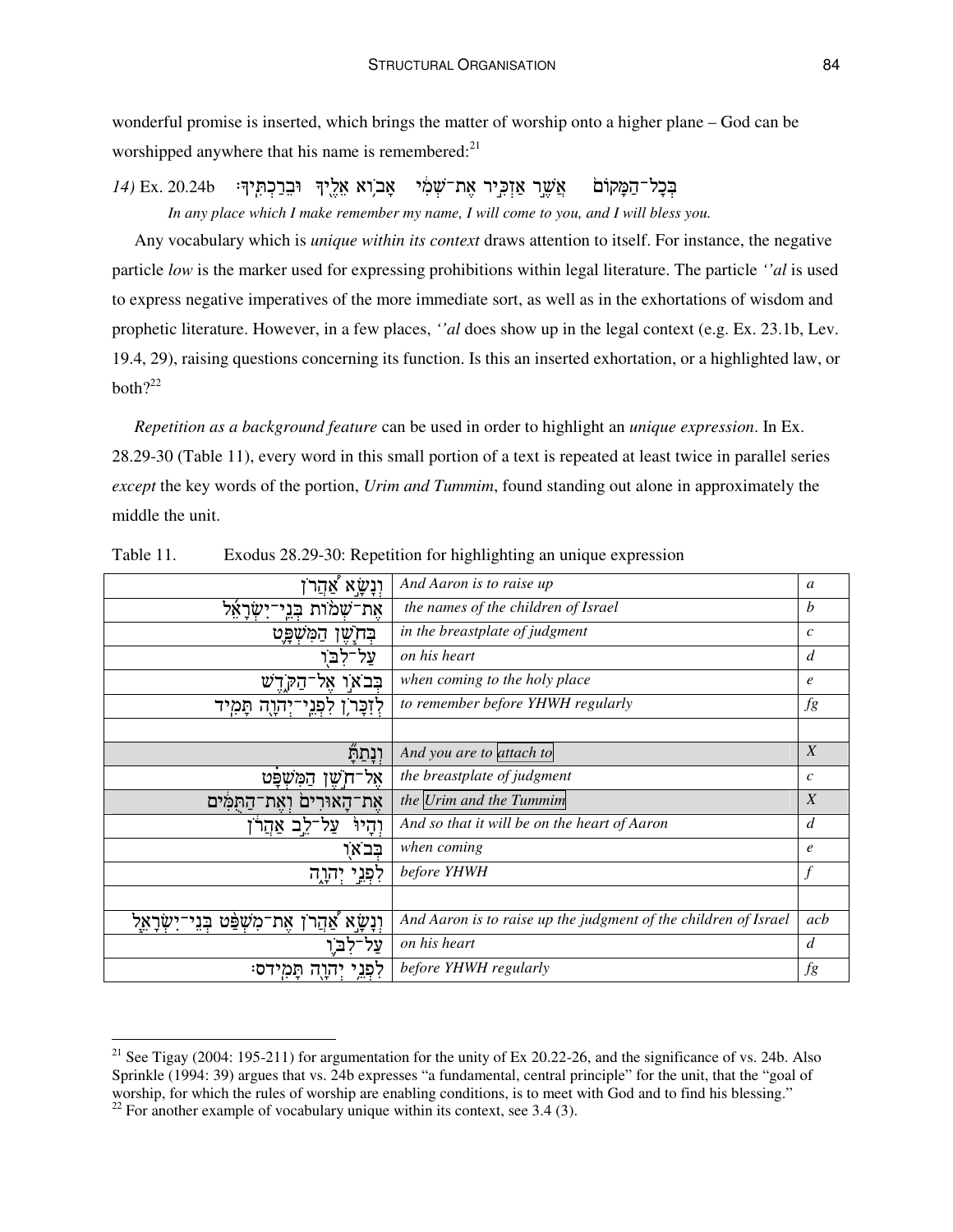This kind of background repetition is akin to the use of repetition for introducing climactic elements in narrative texts, except that here, the repetition surrounds the key point rather than preceding it.<sup>23</sup>

We cannot end this discussion without mentioning *word order*. In narrative and any other text where events are recounted in chronological order, the basic word order is VSO (Verb-Subject-Object). Thus any other word order, especially when constituents come before the verb as in SVO, OVS, OSV, SOV, is considered marked and a sign of prominence. However, even a cursory examination of legal texts shows a high number of clauses with 'fronted' elements. As a result, the notion of markedness for these structures is greatly reduced. Further analysis of the function of the various constituent orders in legal texts is required before one can conclude that any one XV word order has special prominence.<sup>24</sup>

With that said, there are two word order arrangements that are clearly rare and merit attention for an analysis of prominence function. These are 1) clauses with more than one constituent before the verb, and 2) subject final clauses (VOS). Van der Merwe et al (1999: Ch.7) also point out instances of marked post verbal word order. According to van der Merwe (342), "The unmarked word order [of constituents after the verb] when all constituents are lexicalized are Subject + Object + indirect object + prepositional object + other complement/adjunct + complement/adjunct (place) + adjunct (time)." The unmarked position of a pronominalized constituent or a deictic adverb is immediately after the verb, while long constituents tend to be placed at the end of the clause. Lode (1984) and (1989) examined marked post verbal word order, and discovered that deviation from unmarked word order does serve certain pragmatic functions, for instance when a pronominal element occurs later in the clause after nominal elements. He attributed some of these marked word orders to the functions of transition marking, focus of theme, and emphasis. This kind of study also needs to be done for legal texts.

As a general rule of thumb one discovers marked elements in a text by first noting the regular patterns of that text, before identifying the irregular patterns or unique elements for that text. One must recall that what is regular for one text may be an irregularity and possibly a mark of prominence for another text.

<sup>&</sup>lt;sup>23</sup> Wendland (1995: 276-277) provides examples of background reiteration highlighting an unique element in Joel.  $24$  Anv reference to XV word order in this thesis does not include clauses where the negative particle obligatorily

comes before the verb, nor any clauses with infinitive absolute + verb.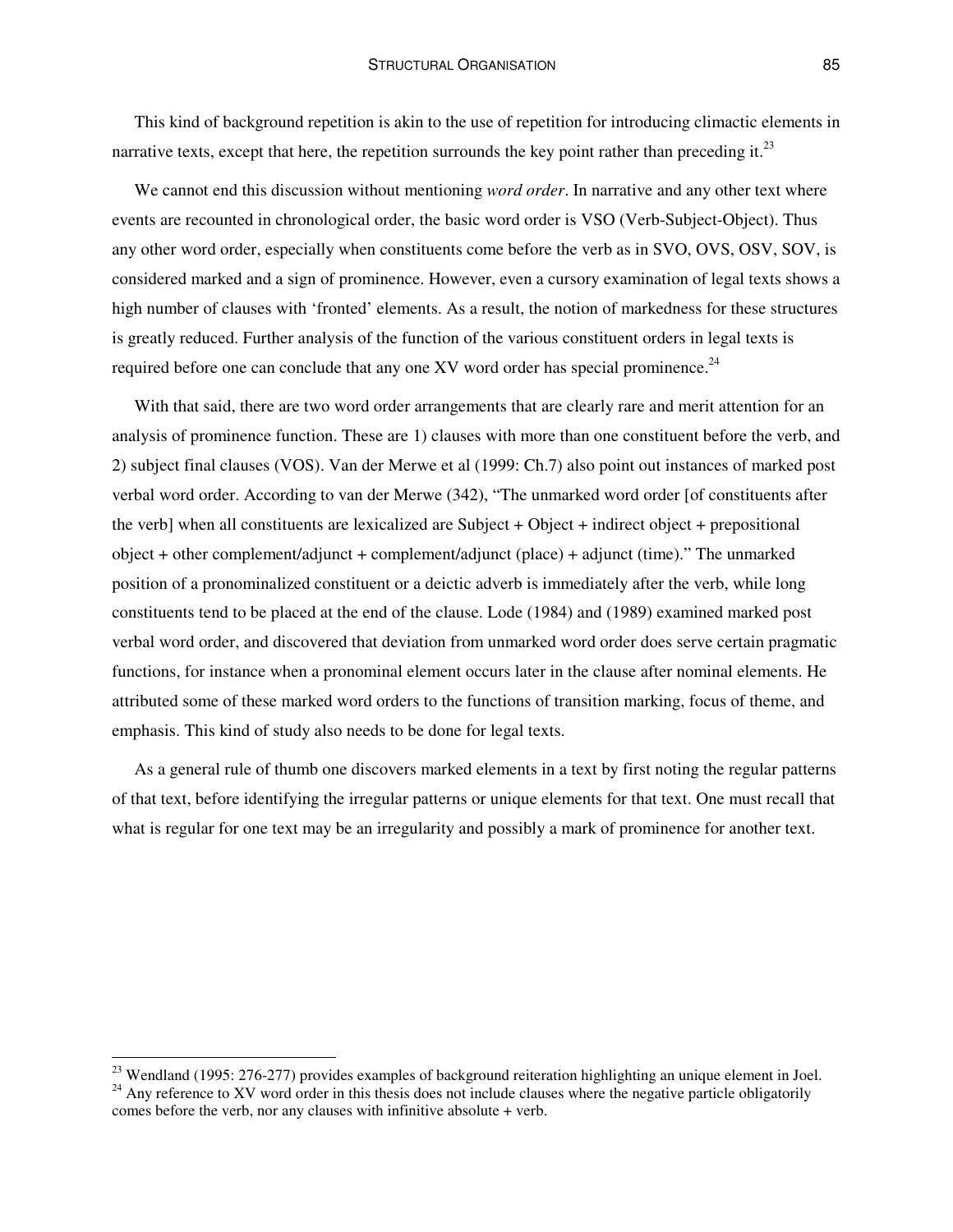# **5.2.3.2 Other Prominence markers**

In addition to looking for irregular patterns in a text, there are special linguistic signals which can mark prominence.

The *infinitive absolute* followed by the *yiqtol* form of the verb is found to serve an emphatic function throughout Biblical Hebrew literature, including Biblical Law. 25 In Ex. 21.5, the use of the infinitive absolute helps to reinforce a contrast:

# *15) Ex. 21.5 But if the servant inf.abs. says,*

#### *I love my master, my wife, and my children. I will not go out free.*

On the other hand, in Ex. 21.12-17, every single sentence has the infinitive absolute, thus reducing its relevance as a prominence marker for that text unit, since it has become the pattern of this unit. However, it would have to be investigated whether this unit may have a function of prominence within the larger body of laws of which it is a part.

A note should be made of the use of the infinitive absolute as finite verb in the imperative mode.<sup>26</sup> Except for the *weqatal* forms used in sequential and logical semantic relations, there are rarely any legal directives with a verb in the initial position of a sentence. If a legal directive verb is not preceded by a *waw* or a negative particle or any other element, it will likely be an infinitive absolute, which is also quite rare. Imperative verb forms are never used for issuing legal directives. Rather the infinitive absolute appears to be the corresponding imperative verb form for legal directives. The infinitive absolute (the *qatol* form) can be found in two of the ten commandments:

# *16) Ex. 20.8* .-,<2 J"
3 U\$"4 " &- :% X-7=- *Remember the day of Sabbath to keep it holy 17) Ex. 20.12* S)% - S% \$" *Honor your father and mother 27*

Repetition has already been mentioned as a background to highlighting an unique element in the text, as well as functioning within parallel structures. A seven-fold (or more) *repetition of single lexical item* can also highlight a key thematic word for the text. For example, in the slave release law of Ex. 21.2-11, the verb *yatsa'* (*go out*), signifying 'release', is used exactly seven times as a finite verb and one time as an infinitive construct. In Leviticus 17, the text which warns against eating any blood, the word *dam* (*blood*) is repeated 13 times. The sixth and seventh repetition coincides with a chiastic bracketing of the key argumentation line of the text:

 $25$  Yaron (1995: 460) suggests that one function would be "to avoid excessive brevity, as in the case of an apodosis consisting of a single word."

<sup>&</sup>lt;sup>26</sup> See also Muraoka (1985: 85), Warren (1998), and Shulman (1996) for a comparison of the distribution of Imperative and *''al tiqtol* expressions versus *qatol* and *low yiqtol* expressions.

 $27$  This particular verb form can be interpreted as either an imperative or an infinitive absolute. However, judging that imperative forms are completely absent from legal directives, it seems more plausible to consider it an infinitive absolute.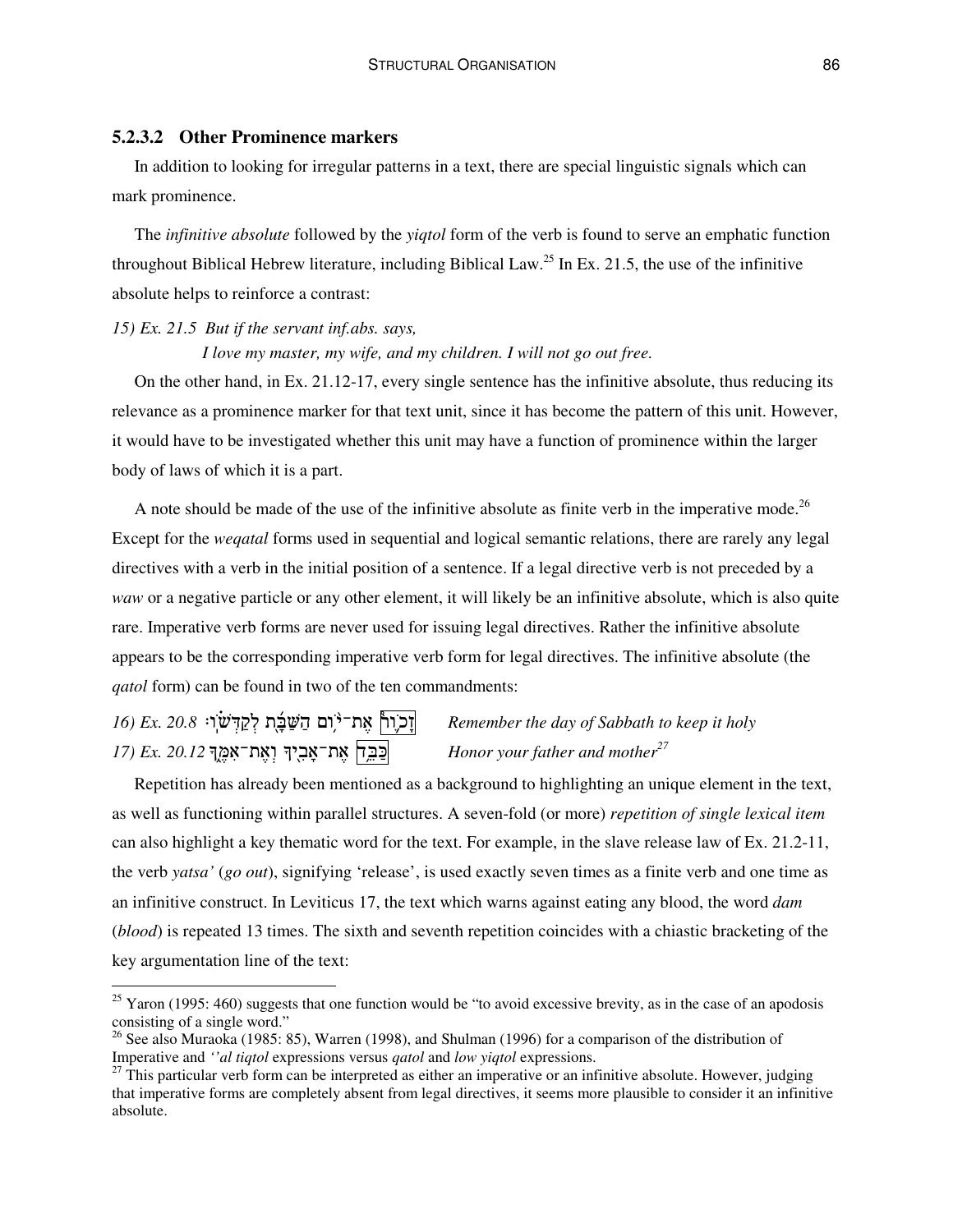*18) Lev. 17 11*

כִּי נֶפֶשׁ הַבָּשָׂר בַּדְם הִוא וַאֲנִי נְתַתְּיו לָכֶם עַל־הַמִּזְבֵּחַ לְכַפֵּר עַל־נַפְשֹׁתִיכֶם כי־הדם הוא בנפש יכפר:

*For the soul of the flesh – in the blood it is And I have given it you on the altar to atone for your souls For the blood it is - in the soul it atones*

*Repetition of nominal referents* where a pronoun could have been used without creating a problem of ambiguity is another way to signal prominence in a text. While this is a technique well attested in Biblical Hebrew narrative,  $28$  it can also be found in legal texts. One example is Ex. 21.6, where the second reference of '*master*' could have been easily substituted for a pronoun. Instead the use of a nominal form lends prominence to the climactic actions of the master:<sup>29</sup>

*19) Ex. 21.6 Then his master is to bring him to the God And bring him to the door or the doorpost And his master is to pierce his ear with an awl And he is to serve him forever.*

Van der Merwe (1999) also identifies what he calls focus *particles.* <sup>30</sup> These include several which are found only sporadically in legal material: *'ak* (except, just), *raq* (only), *gam* (also), as well as demonstrative adverb *ken* (thus).

# **5.2.4 Identifying positions of prominence in legal texts**

In addition to markers of prominence which may be found at various places in the text, there are also positions in a text and in a clause which are considered to be more prominent.

#### **5.2.4.1 Unit level prominence**

There may be several kinds and degrees of prominence within a text, but within legal texts there is generally a point which is considered the key point, a generalizing principle, or a concluding summary. In texts which list a series of laws, this special kind of prominence may be found on what is considered the most important of the laws. It is a kind of equivalent to the notion of climax in a narrative.

Unit level prominence within legal text is generally found either at the center or at the edges of the text.

<sup>&</sup>lt;sup>28</sup> For example, in the Jonah story, the nominal referent 'Jonah' is repeated numerous times at the point where Jonah is swallowed by the whale. De Regt (1999) describes participant reference in Biblical Hebrew narrative. 29 For more discussion on participant reference, see 6.1 below.

 $30$  Also identified by Muraoka (1985) as emphatic particles.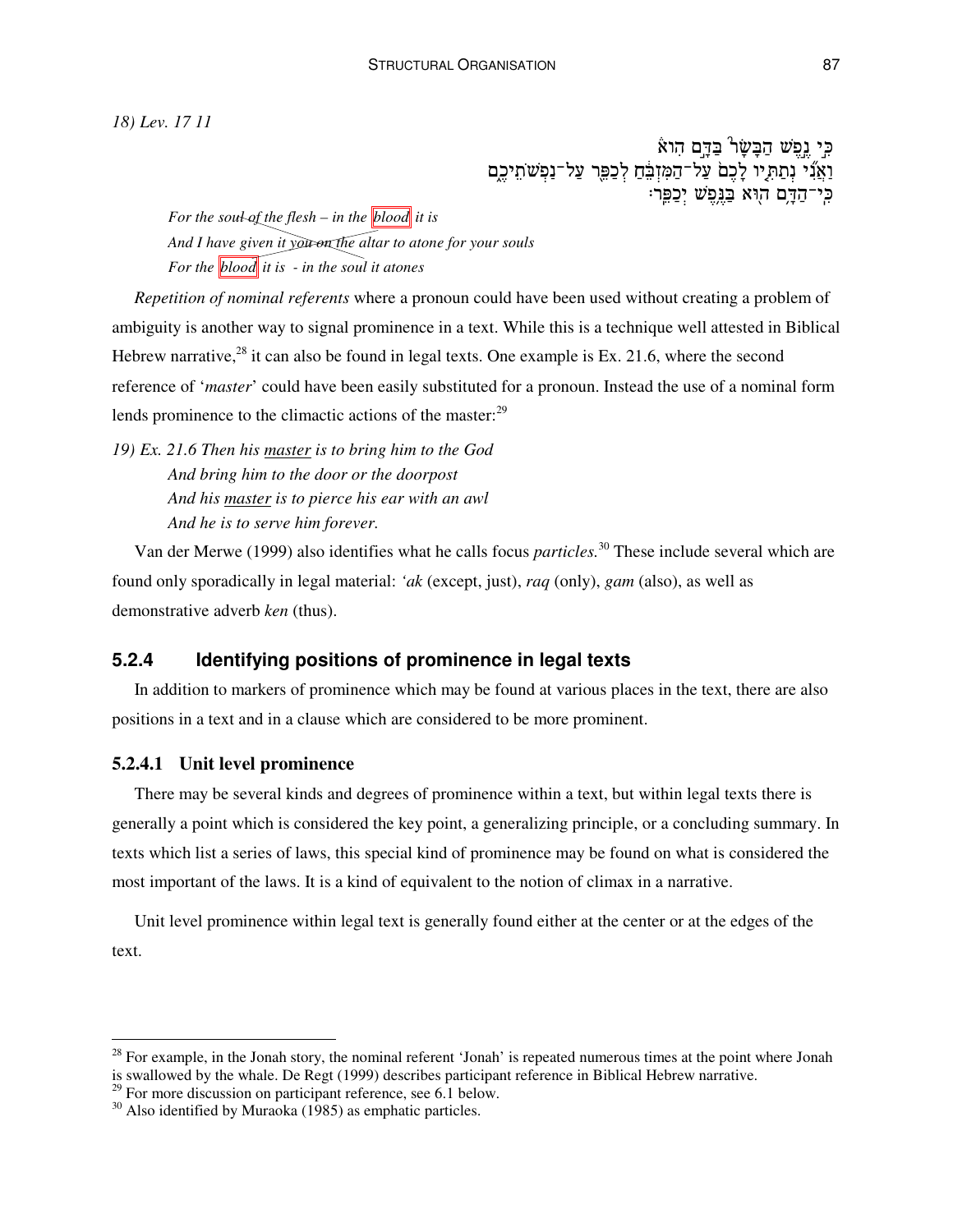In dominantly linear progression texts the key or summary point tends to be found in the final or near final positions (e.g. Lev. 11.46; Ex. 21.23 (talionic law)). It has been said that chiastic *abba* units tend to have their key points at the edges. This hypothesis seems to bear out for Lev. 19.17-18 (see 5.1.3.2 (7) above).

Klaus (1999) and those working on poetry, find that pivotal constructions (*abcba*) have their key line in the centre non-paired line. It was also noted above that even some linearly ordered texts insert a key line in the center of the text unit sometimes bracketed by parallel material (see Ex. 20.24b (14), Ex. 28.29-30 (Table 11 and Lev. 17.11(18), above). In Ex. 21.2-11,which consists of two parallel linear series, the final case of the first linear series (vss. 5-6, below) contains several prominent features: 1) Infinitive absolute in 2) an extra long conditional clause (protasis), followed by 3) a longer than usual (for this text) list of four directives (apodosis). Furthermore, 4) the main recipient of the directive, 'the master' is referred to twice by a full noun; the second reference was not necessary for ambiguity clarification. This high concentration of prominence markers takes place exactly in the center of the Ex. 21.2-11 text, at the end of one unit and before the beginning of a second but shorter unit.

*20) Ex. 21.5-6 And-if inf.abs. says the servant,*

*I love my master, my wife, and my children, I will not go free, Then his master is to bring him to the God And bring him to the door or the door post And his master is to pierce, his ear with an awl And he is to serve him forever.*

More research will be needed in order to discern whether there is a specific correlation between position of the high point of a text, its function within the text (key theme, summary, generalizing principle, key line of argumentation), and the structural arrangement within in which it is found.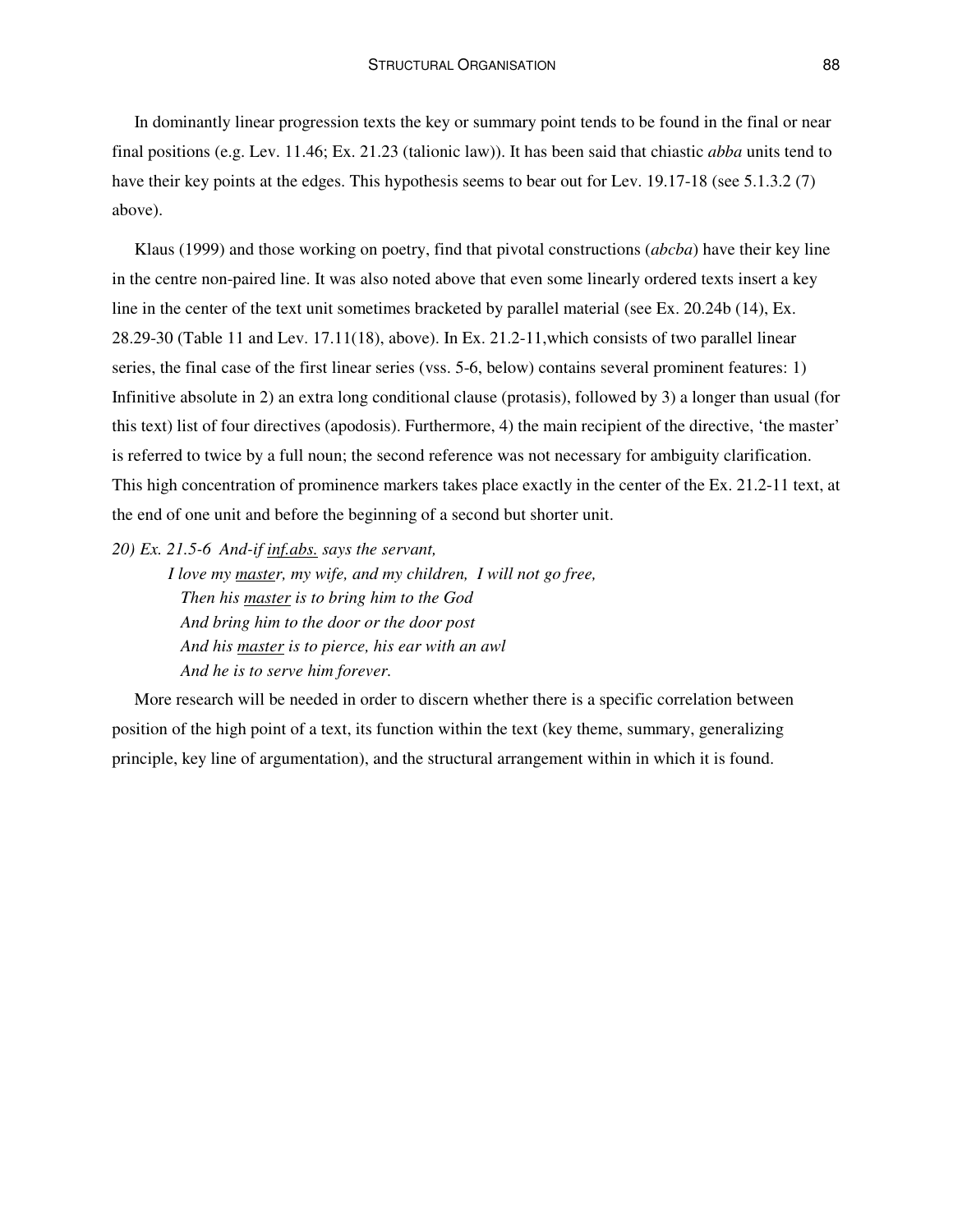# **5.2.4.2 Clause level Prominence**

It was mentioned above that there is a high frequency of pre-verbal fronting in clauses of legal texts,<sup>31</sup> contrasting with the predominant VSO ordering of narrative texts,<sup>32</sup> a fact that has been observed by Buth (1990).<sup>33</sup> The conclusion that pre-verbal fronting is the marked structure has tended, nonetheless, to be carried forward and applied to other discourse types. I would contend that the notion that pre-verbal fronting is a marked, discontinuous feature in directive discourse, should be re-examined.

Rosenbaum (1997) maintains the notion that pre-verbal fronting constitutes for the most part, a 'special position', while clauses with VSO order exhibit the basic unmarked word order. He then proposes a variety of analyses for this special position including topic, setting, theme, and focus. He also notes specific uses of fronting which he calls "foregrounding or defamiliarization", which in essence is a deliberate way of creating prominence especially in texts with parallelism (p.178).

Shimasaki (2002) goes further and proposes that the first position is a position of prominence for not just fronted non-verbal constituents, but for any nominal or verbal element that happens to be located in first position of the clause. For him, the function of this position of prominence is 'focus'. He defines focus as the marking of an item that is "informationally prominent. Not only new information but also old information may be focused for functional purposes."(p.240) Thus a series of verb initial clauses, as is found in narrative, consists of 'predicate focus' while nominal initial clauses are instances of 'argument focus'.<sup>34</sup> Both verbless and verbal clauses are seen to support to this focus-first analysis.

I would also suggest that the first position is the default position for prominent information in a BH clause. These observations for word order behavior in BH correspond to those of other VSO languages, which generally also tend to have variable word order. In each of these languages, it has been found that the first position of the clause tended to be a position of prominence: that is, it was most likely to carry

 $31$  Shimasaki (2002: 28 and footnote 31) surveys the terms and functions assigned by various authors for this preverbal fronting, including non-sequential, discontinuous, focus, topicalization, topic-shifting, etc. Dooley and Levinsohn (2000) replace the word 'topicalization' with the term 'point of departure'.

 $32$  See for example, Bailey and Levinsohn (1992), (2001), Longacre (1992), and Heimerdinger (1999) for discussion of word order in narrative texts.

<sup>&</sup>lt;sup>33</sup> Buth (1990: 9-16) compares word order in narrative and non-narrative texts and concludes: "Non-narrative material follows a less-restrictive syntax with regard to word order and allows more than one special pragmatic marking before the verb. Non-narrative is oriented with more regard to saliency and does not use the same Foreground-Background distinction of narrative." See also Rosenbaum (1997) who wrestles with word order in Isaiah, and Shimasaki (2002) who looks at both narrative and non-narrative word order.

<sup>&</sup>lt;sup>34</sup> See p. 240-244 for a summary of Shimasaki's conclusions.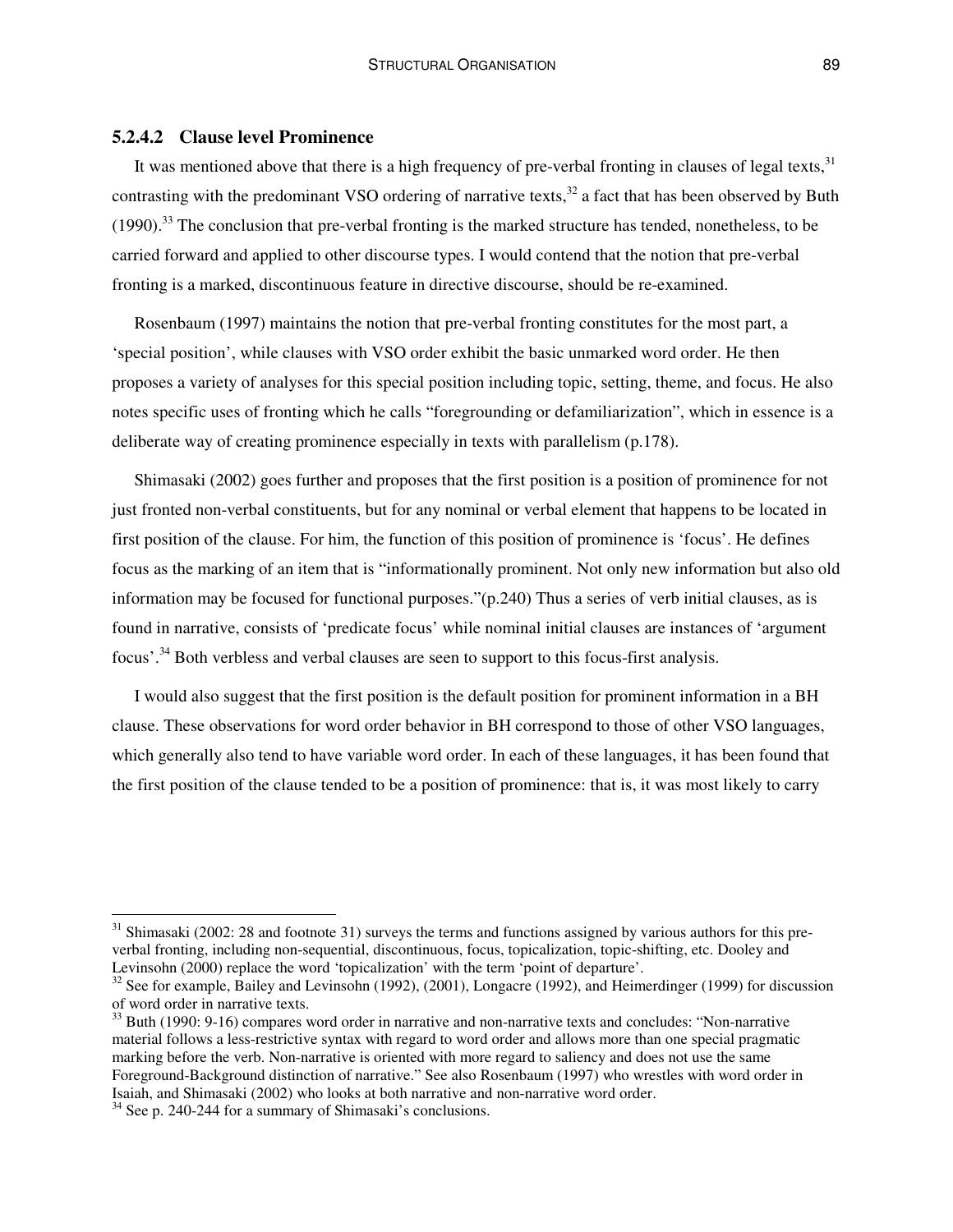new info, contrastive info, unexpected info, or highly important info.<sup>35</sup> Mithun (1987) used the term 'newsworthy'.

It will follow logically then, that the other positions in the sentence are less prominent. However, Shimasaki does not discuss the implications of his claim for the rest of the constituents in a clause. For instance, if the first position is always the focus position, then what about the second position of the clause? In a VSO configuration, the subject, which is normally considered to be the topic, is in second position. However, if, in the corpus of Biblical law, one examines the contents of the second position of all clauses regardless of the order of its constituents, there is a tendency to find thematic information regardless of whether it is a verb or a noun, or a pronoun. For example, in Ex. 21.2-11, the verb *yatsa'* is found in second position of the clause in three out of seven instances.<sup>36</sup> In Lev. 18, the thematic verb *gallah* (*expose*) is repeatedly found in non-initial position.

My hypothesis is that the first position tends to be the primary focus position, while thematic, old information tends to be in second position, and final position would tend to be for elements of secondary prominence<sup>37</sup>. However, since there are numerous cases that do not seem to follow to that pattern, this hypothesis needs to be tested with the analysis of many texts, and with the examination of semantic relations in correlation with information status, participant reference and thematic development. These concerns will be the topic of the next chapter.

<sup>35</sup> See Payne (1992) *Pragmatics of Word Order Flexibility*, for a very interesting survey of such languages. See also Myhill and Zhiun Xing (1993) for discussion of patient fronting in BH and Chinese, and Payne (1990) for the analysis of *Word order in Yagua, a Verb-Initial language*.

 $36$  Of the seven instances of yatsa', 3 are in second position, 2 others are preceded the negative particle, and 2 are in the *weqatal* form. In these last two, there was a subject switch reference from the previous line. Those with verbs in the second position have the same subject as the previous line. Therefore the thematic placement of a verb in second position may be contingent on the maintenance of the same subject.<br><sup>37</sup> Further discussion in Chapter 6 reveals that final position can also be used for thematic material. More analysis is

needed to clarify the function of final position.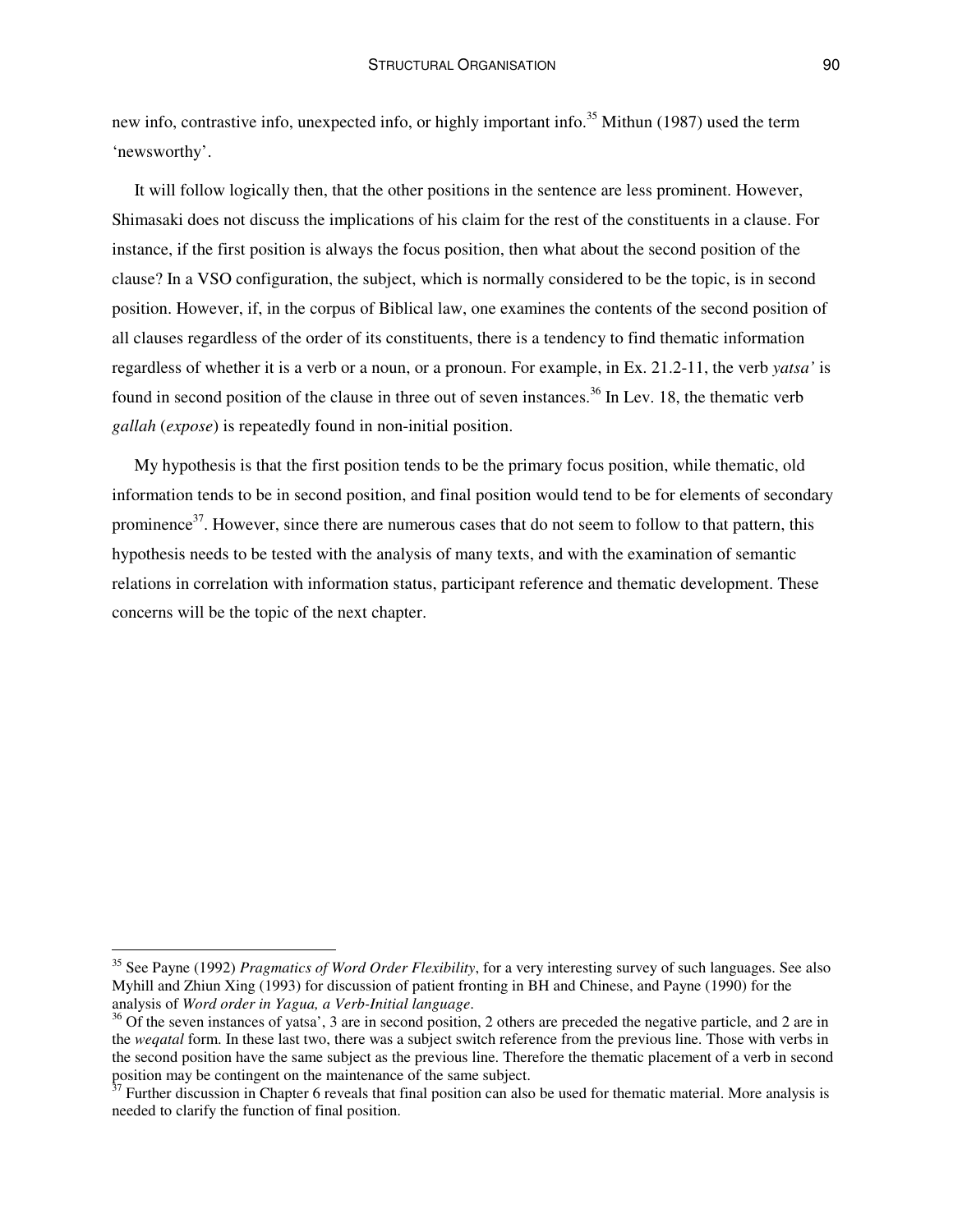# **THEMATIC DEVELOPMENT**

We have seen that analysing a text involves identifying the theme and the boundaries of the text, discovering any structural characteristics, examining relations between clauses and groups of clauses, as well as explaining any prominence features. However, each of these aspects cannot be analysed in isolation. The examination of thematic development helps us come to an understanding of how all these aspects interrelate to create a complete text. In addition, examining all aspects in relation to each other can bring further insight as to the function of any one linguistic structure.

A written text is generally not a static entity that can be read from all directions. While some of us may want to read only certain key phrases in a book, normally we must start at the beginning and read towards the end. The writer also produces his thoughts so that they move forward according to his own sense of logic. It is this sense of movement from a beginning towards a final goal that is the focus of this section.

Thematic development is the process by which a text maintains thematic continuity, while also signaling a shift in theme, participant reference, communicative purpose, setting, or other aspects, in order to achieve its final goal. A primary purpose for studying the thematic development of Biblical Hebrew texts is to better understand the function of the patterns of lexical repetition and syntactic structure.

# **6.1 Tracking participant reference**

When analysing participant reference in a legal text, it is necessary to distinguish the semantic roles of the participants as well as their grammatical position in the sentence. The grammatical roles are the most well known: *subject*, *direct object*, and *indirect object*. Some semantic roles 1 concern who is the *agent* (actor), *patient* (who or what undergoes the action), and the *recipient* of the action. The agent of an active clause is normally the subject of the sentence. In legal texts, the actor or *speaker* of the speech event in which the directives are given is YHWH and/or Moses. The subject of the directive statements frequently fill a double role: as the recipient (i.e. the intended recipient) of the law, and as the agent of the action which is prescribed. In a passive-type and in some intransitive constructions, the patient is in the subject position. In Ex. 21.17 – *The one insulting his mother and father must die! –* the participial clause is the

**6**

 $<sup>1</sup>$  See Givón (1984: 126) for more on semantic roles.</sup>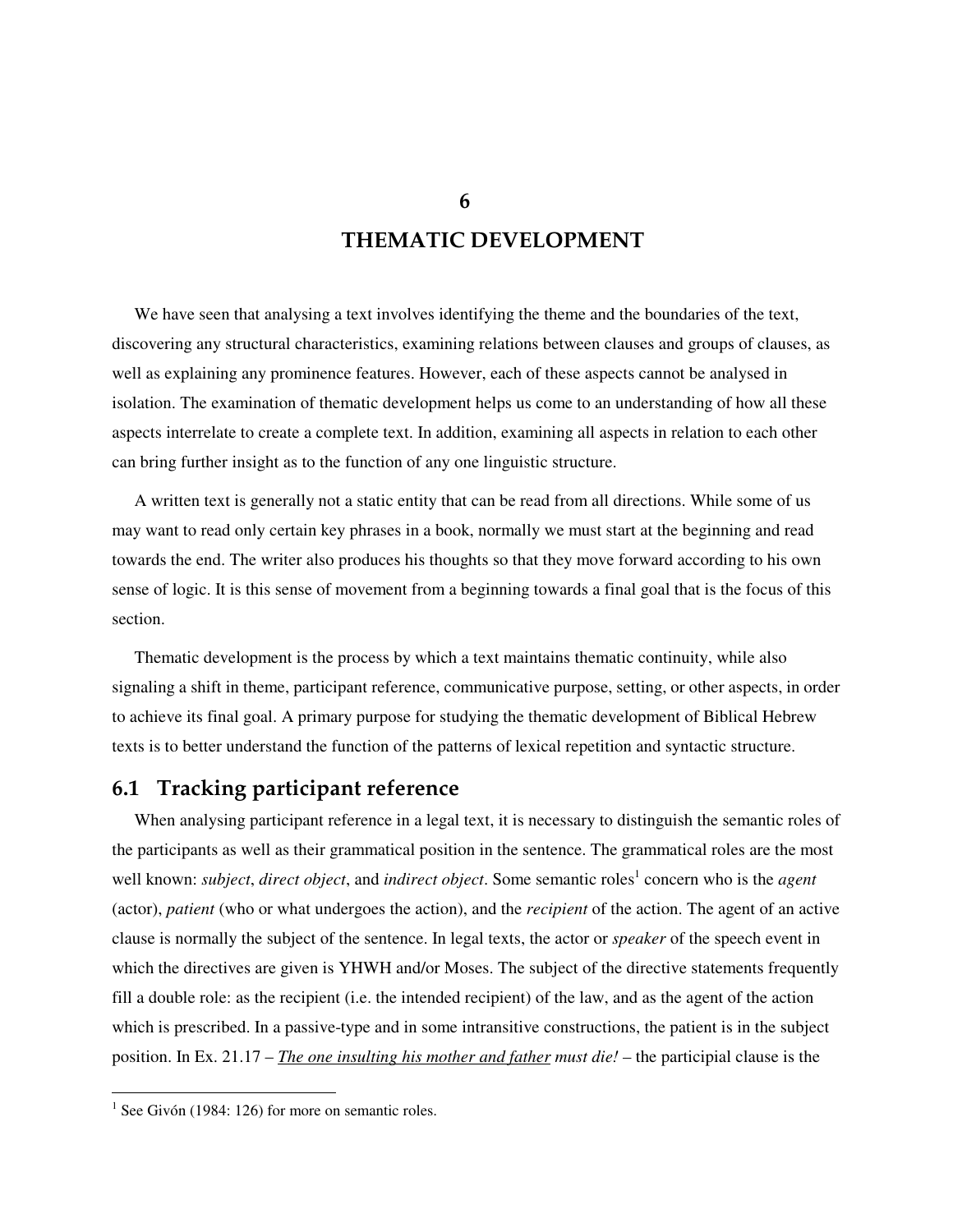subject of the verb *die*. This subject, however, is not the agent of the dying action, rather it is the undergoer, or patient. The agent, in this case, is un-named.

There are various ways to examine participant reference in a text.

In research on Mosaic law, a number of authors have examined the alternation between the *use of second person singular and plural, and the use of the more impersonal third person forms* as reference to the recipient of the law. For instance, in Ex. 21.2-11, the first line starts out with  $2<sup>nd</sup>$  person singular, and then continues with  $3<sup>rd</sup>$  person singular. This pattern can also be found in other laws (e.g. Lev. 1.2-3). Deuteronomy has a much higher incidence of second person forms than does Exodus (Compare Ex. 21.2- 11 and Deut. 15.12-18). The use of second person reference for recipients in directives is most frequently a mark of requests and exhortations. Therefore the use of second person reference in Biblical law gives it the appearance of a more personal exhortation, an observation that has been the topic of discussion for several authors.<sup>2</sup> Watts (1999: 62-65), in particular, sees the use of second person reference as a technique of rhetorical underlining, as a way of drawing the reader/listener in with the underlying message: this concerns YOU!

Any alternation between  $2<sup>nd</sup>$  and  $3<sup>rd</sup>$  person forms, as well as between singular and plural  $2<sup>nd</sup>$  person forms, should also be noted and analyzed for any possible discourse function. It is also important to note any *speaker self reference*, and its function within the text. As mentioned earlier (5.2.3.1), first person reference can be a sign of prominence, serving to provide boundary markers as well as other functions.

The matter of *third person reference* is slightly more complex. In some legal directives there is more than one participant referred to in the third person. Reference techniques for each participant can be chosen from the following hierarchy of reference markers:<sup>3</sup>

- full noun phrase or relative clause
- nouns (including proper nouns)
- pronouns
- pronominal affixes
- null reference *i.e.* implied

When a set of laws refers to the same participants throughout, the Hebrew language has a referencing technique for each one. It has often been popularly assumed that the use of pronouns versus full noun references was governed by the parameter of ambiguity.<sup>4</sup> This notion would assume that once a

<sup>&</sup>lt;sup>2</sup> For example, Schertz and Yoder (2001: 57-58), Sonsino (1980: 21, 195-98), Watts (1999: 62-65), and especially Sprinkle (1994: 168 and elsewhere).

 $3$  This list is adapted from Longacre (2003: 139-40).

<sup>&</sup>lt;sup>4</sup> Some authors have introduced the notion of activation states, distance from previous mention (e.g. Shimasaki, etc.), etc. I personally have not yet seen the need to look at these factors when analysing BH participant reference.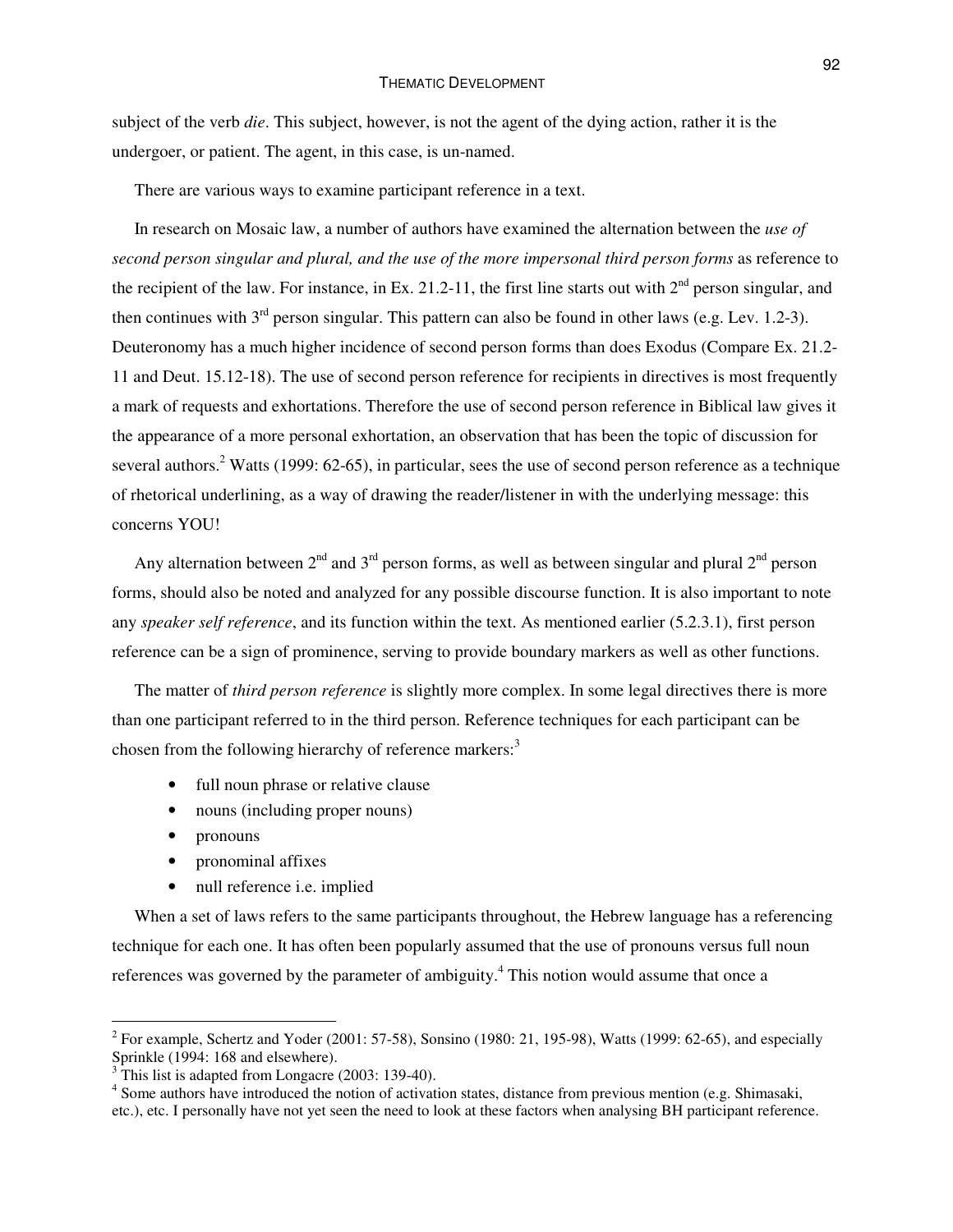#### THEMATIC DEVELOPMENT

participant is introduced with a full noun identification, it is thereafter referred through the use of the pronoun, except, and only in cases where multiple participants could cause ambiguity. Further reflection will yield the realization that the use of full nominal reference can show up in places where there is no problem with ambiguity. A discourse analysis can help to unravel the reasons for the variety of reference marking for the participants in a text unit. Furthermore, each language has its own peculiar rules of reference because of the following reasons:

- each language has its own set of ambiguity zones.<sup>5</sup>
- each language has its own way of keeping the distinction clear
- each language may also have other functions for the use of nominal reference.

While Hebrew and English have very similar ambiguity zones, it is clear that they have different ways of using pronouns vs. nominal forms. I first became aware of this in my first introduction to Hebrew discourse in 1997. While reading through the story of Jonah, I noticed a high level use of pronouns where I would expect nominal forms in English. Then suddenly at the beginning of chapter 2, which recounts Jonah being swallowed by a whale, the reverse took place: there were suddenly a series of three references with the full proper noun: *Jonah… Jonah… Jonah!*

There are several factors that need to be taken into account when analysing participant reference:<sup>6</sup>

- 1. **Participant rank:** In a number of languages, the central participant has a much higher incidence of pronominal references than do secondary participants, or minor participants. This seems also to be the case for Hebrew.
- 2. **Functions of prominence:** There is the tendency to use full noun references, and full pronoun references for functions of prominence, such as at episode breaks, climactic points, or positions of highlighting.
- 3. **Participant introduction and continuity:** It is important to study the management of reference when a participant is introduced, continually referred to, or re-enters the scene after an absence.
- 4. **Switch reference:** Take note what happens when the subject changes, or when a direct object of one clause becomes the subject of the following clause. How does the language handle switching from one reference to another?

For more discussion on participant reference see Shimasaki (2002) in relation to focus, de Regt (1999) for narrative in particular, and Miller (1996) for participant reference in conversations.

<sup>&</sup>lt;sup>5</sup> For example, in Sicite, a Senufo language of the Gur, Niger-Congo language family of Burkina Faso, West Africa, there are 5 nominal genders each with its own set of pronouns. While the variety of pronouns helps to keep the reference clear in Sicite, a literal translation of a story with several (animal) participants into English is quickly rendered incomprehensible, because English has a completely different set of ambiguity zones. Where English needs nominal referents in order to keep reference clear, Sicite does not, and therefore uses pronouns. On the other hand, there is no pronominal distinction between male and female participants in Sicite. Therefore, a story about a man and woman in English, distinguishing the referents with 'he' and 'she' pronouns, will likewise produce ambiguity problems if literally translated into Sicite.<br><sup>6</sup> For a detailed methodology for analysing participant reference, see Dooley and Levinsohn (2000: Chs.16-18). See

also Longacre (2003: Ch.6) for an application of participant reference analysis to the Joseph story in Genesis.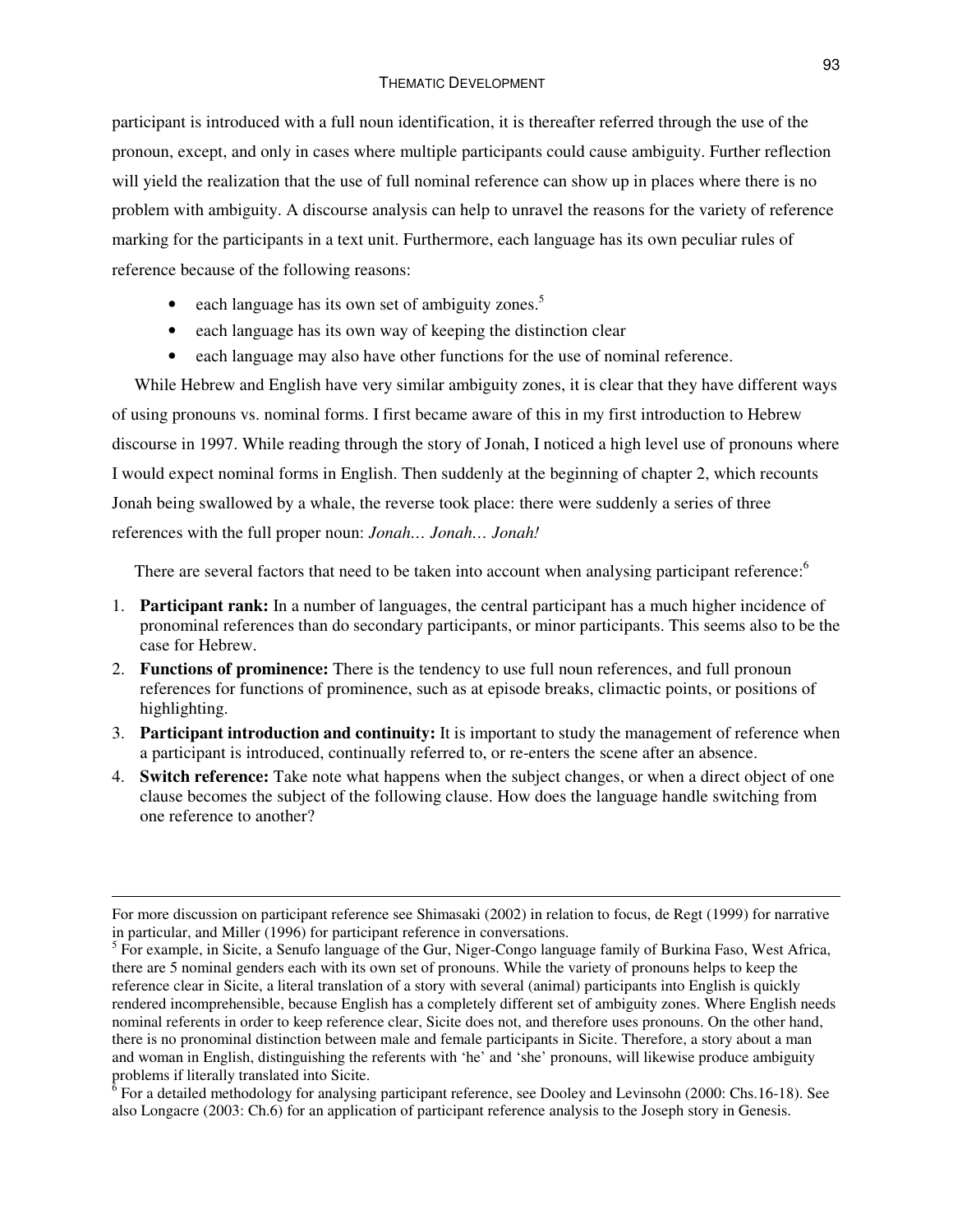#### THEMATIC DEVELOPMENT

Two illustrative examples will suffice here in order to demonstrate insights that can emerge from participant reference analysis of Biblical law.

| 1) | Ex. 21.2-6 Participant Reference                        |                                                     |
|----|---------------------------------------------------------|-----------------------------------------------------|
|    | <b>Key:</b> Hyphen $-$ affixed pronouns<br>$\cdot$ :    | Bolded pronoun – full un-affixed pronoun.           |
|    | Underline - servant;<br>$Box - master$ ;                | Dotted underline – wife.                            |
|    | 1 If you-buy a <b>Hebrew servant</b>                    | Six years he-is-to-serve                            |
|    | 2                                                       | And-in-the-seventh-year he-is-to-go-out             |
|    | 3 If in-his-singleness he-enters                        | In-his-singleness he-is-to-go-out                   |
|    | 4 If husband of a wife he                               | She-is-to-go-out his-wife with him                  |
|    | 5 If his-master gives to-him a wife                     |                                                     |
|    | 6<br>And she-gives-birth to-him sons or daughters       | the wife and her-children are-to-be                 |
|    |                                                         | for her-master                                      |
|    | 7                                                       | And- <b>he</b> is-to-go-out in-his-singleness       |
|    | 8<br>And-if say says the servant                        |                                                     |
|    | 9<br><i>I</i> -love my-master, my wife, and my children |                                                     |
|    | Not <i>I</i> -will-go-out<br>10                         | Then-he-is-to-bring-him, the master to the god      |
|    | 11                                                      | And-he-is-to-bring him to the door or doorpost      |
|    | 12                                                      | And-he-is-to-pierce, the master his ear with-an-awl |
|    | 13                                                      | And-he-is-to-serve-him forever.                     |
|    |                                                         |                                                     |

The participant rank in this text is: *servant*, *master*, *wife*, *children*. This means that the *servant* is the central participant in this unit, and that *children* serve only a periphery role (commonly called a prop). The *master* is secondary in terms of referencing, though he does become more central in the final lines of the unit.

The first general observation that can be made is that *servant* has a nominal reference in only two positions - in the introduction and at the beginning of the final and contrastive unit. This latter reference coincides with a significant thematic development and a contrastive relation with the previous clauses. It is also accompanied by other signs of prominence, such as infinitive absolute and an extra long protasis. Otherwise it would not be needed to clarify any ambiguity since the subject of the previous clause was also a referent of *servant*. There are two full pronoun references, and all others are pronominal affixes (13, not counting possessive pronouns). Even in cases where there is subject switch reference, the *servant* reference is pronominal (lines 7, and 13), where in English one would likely insert the nominal form.

*Master*, on the other hand, has one second person pronominal affix, four nominal references and only two third person pronominal affix references. One of the nominal references (in line 12) is redundant. Perhaps it is a sign of *prominence* to highlight the climactic ear piercing act as a sign of permanent servitude.

 $7$  See Table 2 for the Hebrew text.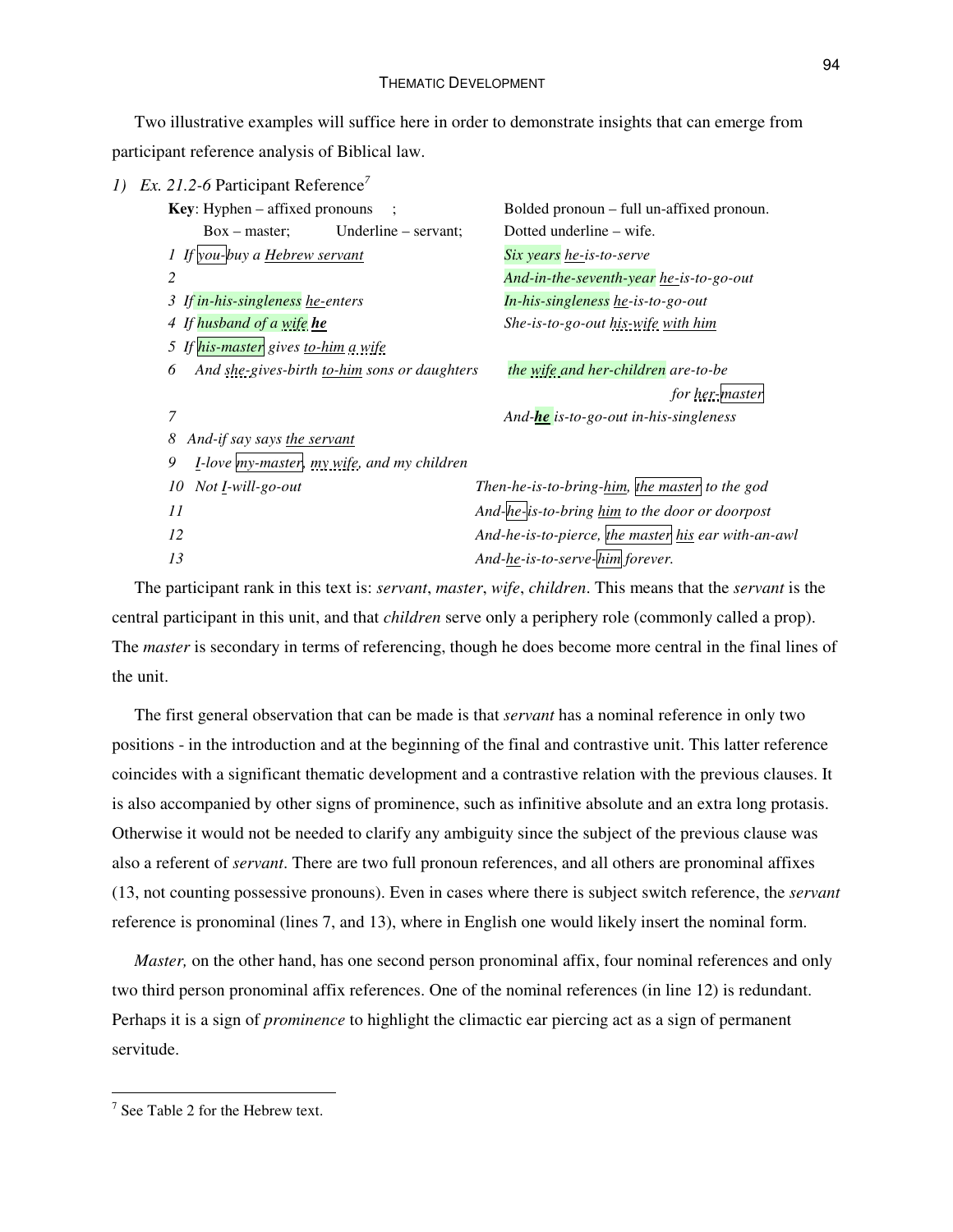*Wife* has three nominal references and two pronominal affix references (not counting possessive pronouns) 8 , while *sons and daughters* has no pronominal reference, but is also referred to as *children* and *sons*.

These observations confirm the statement that *the most thematic referent will have the highest frequency of pronominal references*. The least thematic referent is the least likely to have any pronominal references. *If there is a possible question of ambiguity, it is the less thematic referent which will be chosen for full nominal reference*. On the other hand both the central participant and the secondary participant can take a nominal referent, in cases of non-ambiguity, in order to mark prominence. More texts would have to be analyzed before one can make definitive conclusions concerning the functions of these signs of prominence.

Our final example is Lev. 19.17-18:

Table 12. Leviticus 19.17-18: Participant Reference

| 8.1 | ַלְא־תִשְּׂנָא אֶת־אֲחֻיַךְ בִּלְּבָבֶךְ 19:17 | You (sg.) are not to hate your brother in your heart                         |
|-----|------------------------------------------------|------------------------------------------------------------------------------|
| 8.2 | ּהוֹכֵחַ חוֹלִיהַ אֶת־יְעֲמִיתֶך               | Do rebuke your fellow citizen                                                |
| 8.3 | ולא־תשׂא עליו חטא:                             | And you are not to raise up on him sin                                       |
| 8.4 | לא־תקם                                         | You are not to act in vengeance                                              |
| 8.5 | ולֹא־תִטּרֹ אֶת־בְּנֵי עַמֶּךְ<br>19:18        | And you are not to retain-anger with the children of your fellow<br>citizens |
| 8.6 | ואֲהַבְהַ<br>כַּמֹוִך                          | But you are to love your neighbor as yourself                                |
| 8.7 | אני יהוה:                                      | I am YHWH                                                                    |

The recipient reference *you* remains constant throughout. However, the patient reference varies slightly in each line: *brother*, *fellow citizen*, *on him*, null, *children of your fellow citizens*, and *neighbor*. Considering that the parallelism in this unit points to a unifying theme, it appears that these slightly different referents are meant to give the sense of all inclusiveness within the Israelite community. Whether it be a close relation (*brother*) or a more distant relation (*fellow citizen*), or a neighbor, or children of clan members, these directives apply in all cases. Such variant reference is a poetic technique complementing the parallelisms of the unit.

<sup>8</sup> The observant reader will also note that in lines 1-6, the only verb initial (*weqatal*) lines are the ones where *wife* is a subject switch reference from the previous clause.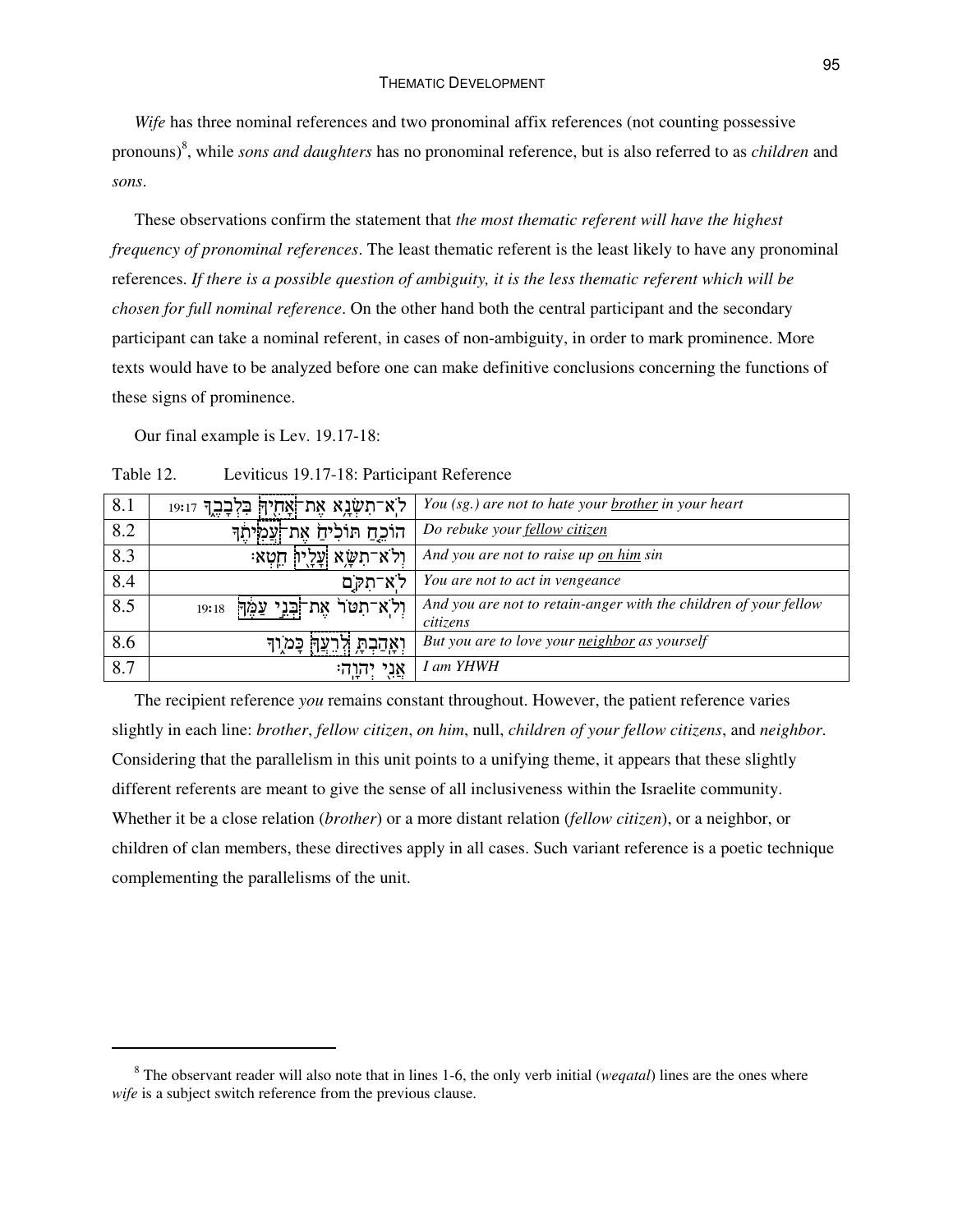# **6.2 The role of repetition in thematic development**

The study of lexical cohesion in a language is considered to be such an important feature of a text that it has become a primary parameter in the development of computational text summarization programs; in language learning and composition writing, the understanding of how it is used in a text is seen as a key factor for good writing. The study of lexical cohesion in Biblical Hebrew in relation to thematic development is still, for the most part, unexplored territory. Because of the variety of topic continuity and topic development schemes found in Biblical law, it is the ideal place to begin this kind of research.

We have already seen in the previous sections that repetition can have various functions within the text. Here I will present how repetition functions in relation to thematic development.

#### **6.2.1 Repetition and topic continuity**

Repetition is first and foremost used for topic continuity. When referents and key thematic words are repeated throughout the text, it helps the reader keep in view the thematic goal of the text. Each language has its own way of maintaining topic continuity through lexical cohesion. Beekman and Callow (1974: 79-80) point out that one reason for repetition is to spread out the communication load. If too much new information is compacted together, the communication will be more difficult to follow. She illustrates with the long multi-clause sentence in 1 Peter 1.18 where the clauses explain different aspects of redemption without repeating the word 'redeem' in later clauses. This, she says, is too compact in some languages which would require a repetition of the word 'redeem' in each clause, as in the case of Kekchi, which inserted the word 'redeem' as follows:

*… are redeemed…you are not redeemed with that which… But you are redeemed by means of the precious blood… 9*

Beekman and Callow also explain how repetition can be used in listing: "Listing occurs when a number of things (or propositions) stand in the same relationship to a given event: some languages only need to state the event and relationship once, and then list all the things, while other languages have to repeat the event with each thing." She explains further:

"But in many languages it is not possible to present this quantity of information all attaching to the one item; the reader loses the thread, and by the time he gets to the end he has no idea to what preceding "known" he should attach the later information. There may not even exist in the language any way of signalling the relationship of a clause to some other item quite far removed form it in the discourse. The solution, then, is to keep on referring back to the "known" item at intervals, either by repeating it exactly, or by using synonyms, or by using cross-referent terms such as pronouns, demonstratives, or pro-verbs."

<sup>9</sup> A fairly literal translation from the NIB is: **1 Peter 1.18-19** For you know that it was not with perishable things such as silver or gold that you were redeemed from the empty way of life handed down to you from your forefathers but with the precious blood of Christ, a lamb without blemish or defect.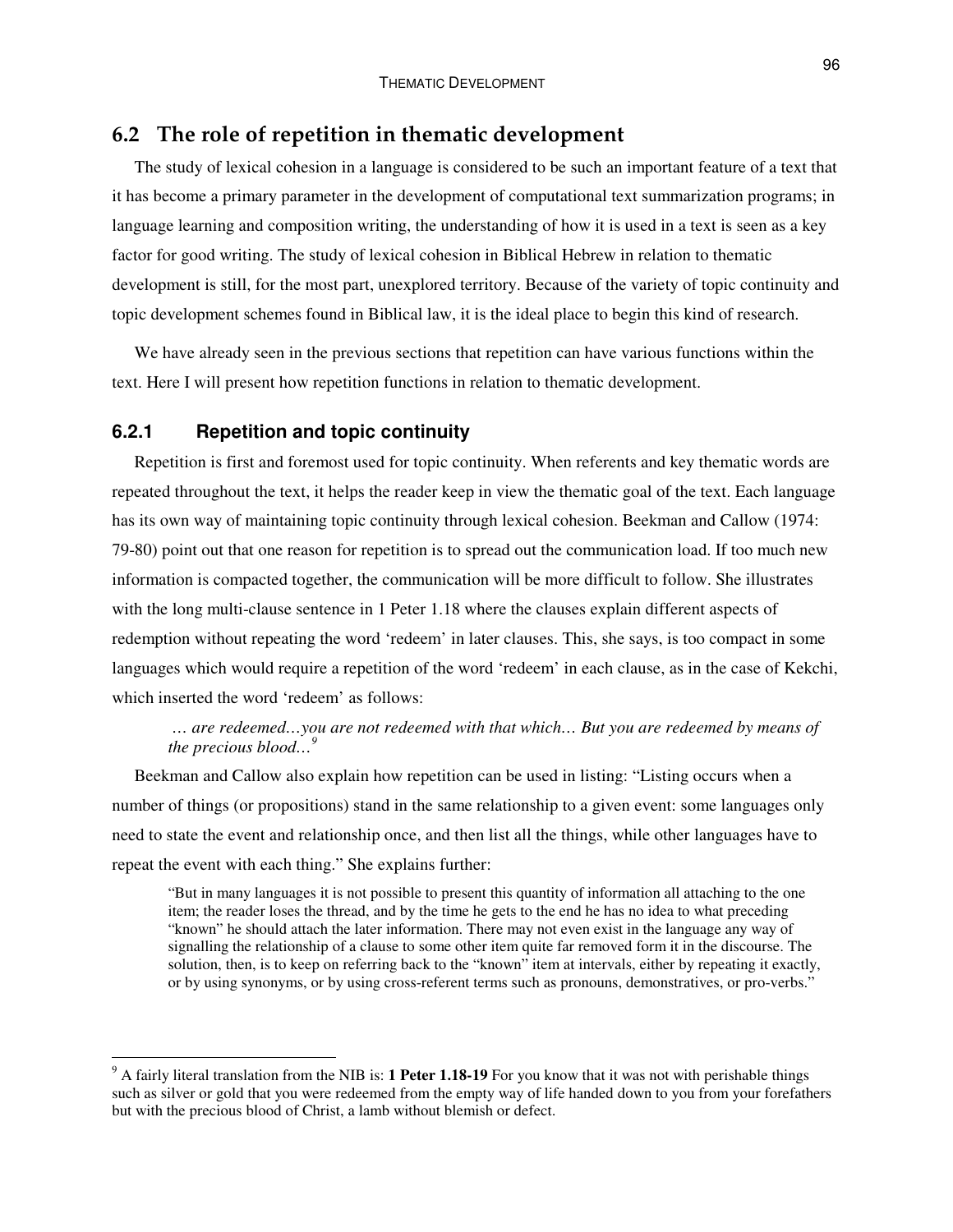#### THEMATIC DEVELOPMENT

Thus some languages need more repetition than others in order to maintain the theme. Biblical Hebrew appears to be of the type to require copious repetition, especially in non-narrative material. Prescriptive directives, including legal directives, provide numerous examples of the need to maintain theme through identical repetition and synonymous expressions. Ex. 21.2-4 is a good example of this type of thematic repetition of the verb *yatsa'* (go out):

*2) Ex. 21.2-4* Thematic lexical repetition *If you-buy a Hebrew servant Six years he-is-to-serve And-in-the-seventh-year he-is-to-go-out If in-his-singleness he-enters In-his-singleness he-is-to-go-out If husband of a wife he She-is-to-go-out his-wife with him If his-master gives to-him a wife And-she-gives-birth to-him sons or daughters the wife and her-children are-to-be for her-master And-he is-to-go-out in his singleness*

Leviticus 18 contains another very good example of showing where listing is achieved through the repetition of the thematic verb – *uncover, expose* (*gallah*). The list concerns all forbidden sexual relationships. The topic begins with the topic introduction: *Each man towards any of his own flesh, he is not to approach to uncover nakedness.* Following this introduction are a list of 17 prohibitions each punctuated with the verb *uncover* and the noun *nakedness*.

In both of these texts, as well as numerous others, it should be noted that most (but not necessarily all) of these *thematic verbs are placed in non-initial position of a clause*.

It should be noted also that lexical repetition can take place between nominal and verbal forms:

*3) Ex. 21.2* ;H &2 2 2 כִּי תִקְנֵה עֵבֵד עִבְרִי *If you buy a Hebrew slave (''ebhed), six years he is to serve (ya''abhod)* 4) *Lev. 19.15a,d* **יִצְהִיהָן וֹחַשְׁפֹּטַ נְצְהָי** לֹא־תַעֲשׂוָ עָׂוֶל בַּמִּשְׁפָּט — בְּצֶדֶק תִּשְׁפֹּט עֲמִי *You are not to do evil in judgment (mishpat),… in righteousness you are to judge (tishpot)*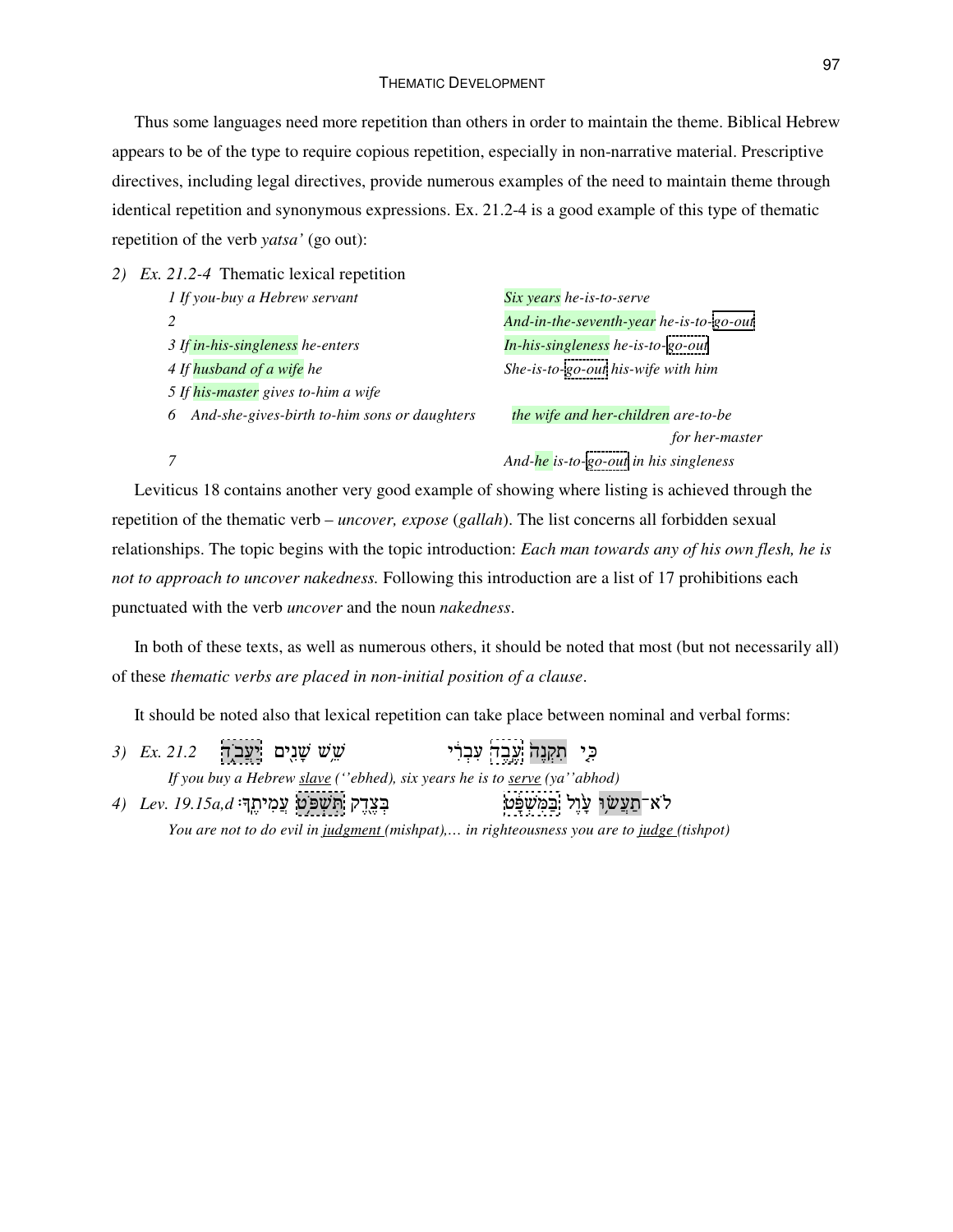# **6.2.2 Repetition and topic conclusion**

Repetition is also used to close a topic. Closing a topic is actually the thematic function of inclusios, mentioned earlier. Inclusios can take place at all levels of the text. Another look at Ex. 21.2-11 will reveal several inclusios, which bracket topics and subtopics:



*Servant* in line one along with *serve* in line 13 bracket the entire unit. The phrase *in his singleness* brackets the stipulations concerning marital status before and after bondage in slavery, and conditions for the liberation of a wife. *His master – her master* (lines 5 and 6) bracket the stipulation concerning the giving of a wife by the master. Line 4 also has an inclusio: [*husband – with him*]. This latter as well as the *master* inclusio are grouped together within the *in the singleness* inclusio. The final case consisting of lines 7-13 are also bracketed by *servant* in line 7 and *serve* in line 13. In each case such repetition indicates the beginning and ending of a topic unit, fitting together as follows: [servant [in his singleness [husband – in him] [his master – her master] in his singleness] servant - serve him forever]. Note also that the lower level inclusios in this text also involve syntactic and/or lexical inversion.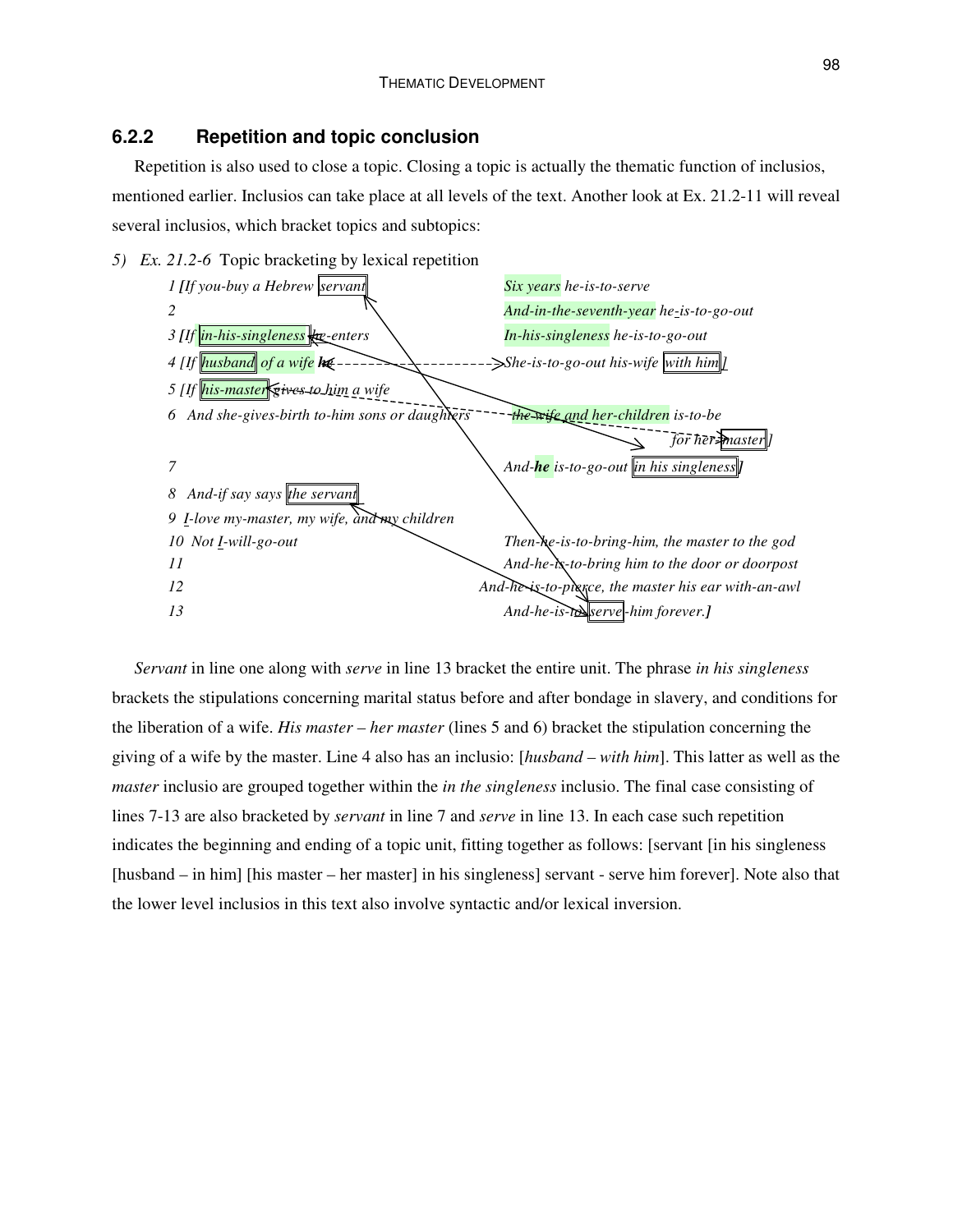# **6.2.3 Repetition, new information, and topic shift**

Repetition actually plays a double role in a text. While it maintains thematic continuity, it also is the springboard for the introduction of new information, as well as the introduction of a topic shift in the text. A topic shift concerns a change in any one or more of the following parameters: time, place, participant, action, and communicative purpose. Here are a few examples of shift types:

- 1. **Participant shift:** The participants change but the theme remains the same. (e.g. Ex. 21.2-11; vss. 2-6 is about the male slave; in verse 7 the focus of attention shifts to the female slave.)
- 2. **Participant orientation:** A participant switches from one semantic role to another. (e.g. Ex. 21.4 'wife' as patient becomes agent: *If his-master gives to him a wife And she-gives-birth to-him sons or daughters*.)
- 3. **Temporal /aspect shift:** participants and theme remain the same, but there is a switch between sequential, backward looking (flashback), forward looking (flash-forward), simultaneous, etc. actions. (e.g. Num. 5.11-31)
- 4. **Verbal progression:** participants and time frame remain the same (or are irrelevant), but actions change. (e.g. sequential instructions, list of apodictic laws).
- 5. **Discourse type shift:** Theme remains the same, but there is change in discourse type (e.g. narrative > legal directive; directive > argumentation, etc.) There can also be shifts in different types of information and semantic relations (e.g. generic > specific, contrast, etc.)

When there is a shift along the lines of multiple parameters, then the shift is more pronounced, and more likely to be signaled by specific linguistic indicators. Within the limits of this study, it is impossible to examine all the different types of shifts available; therefore I will point out only a few as a means to stimulate reflection of these and others.

Repetition is one of the prime indicators of topic shift, which is often, but not always in combination with word order variation, and sometimes with the use of specific types of connectives. It is significant to note where repeated material is found in a clause, and how its position in a clause correlates with the type of shift taking place.

There seem to be *two basic ways in which repeated material supports or introduces new information* (i.e. previously unmentioned information) *in a clause*: either by repeating first, and then introducing new information, or by introducing new information, which is then followed by repeated material. Frequently repeated material is found in the middle of the clause.

I venture to posit the hypothesis that *the unmarked manner of shifting is to place new material in first position of the clause, and older thematic and repeated material in second position*. This is sometimes followed by more new material in final position. This coincides with the suggestion made earlier that the first position in a clause is generally the position of prominence, making new information the most prominent. Then if new material is made thematic in the following clauses, it is repeated and relegated to non-initial position of the clause.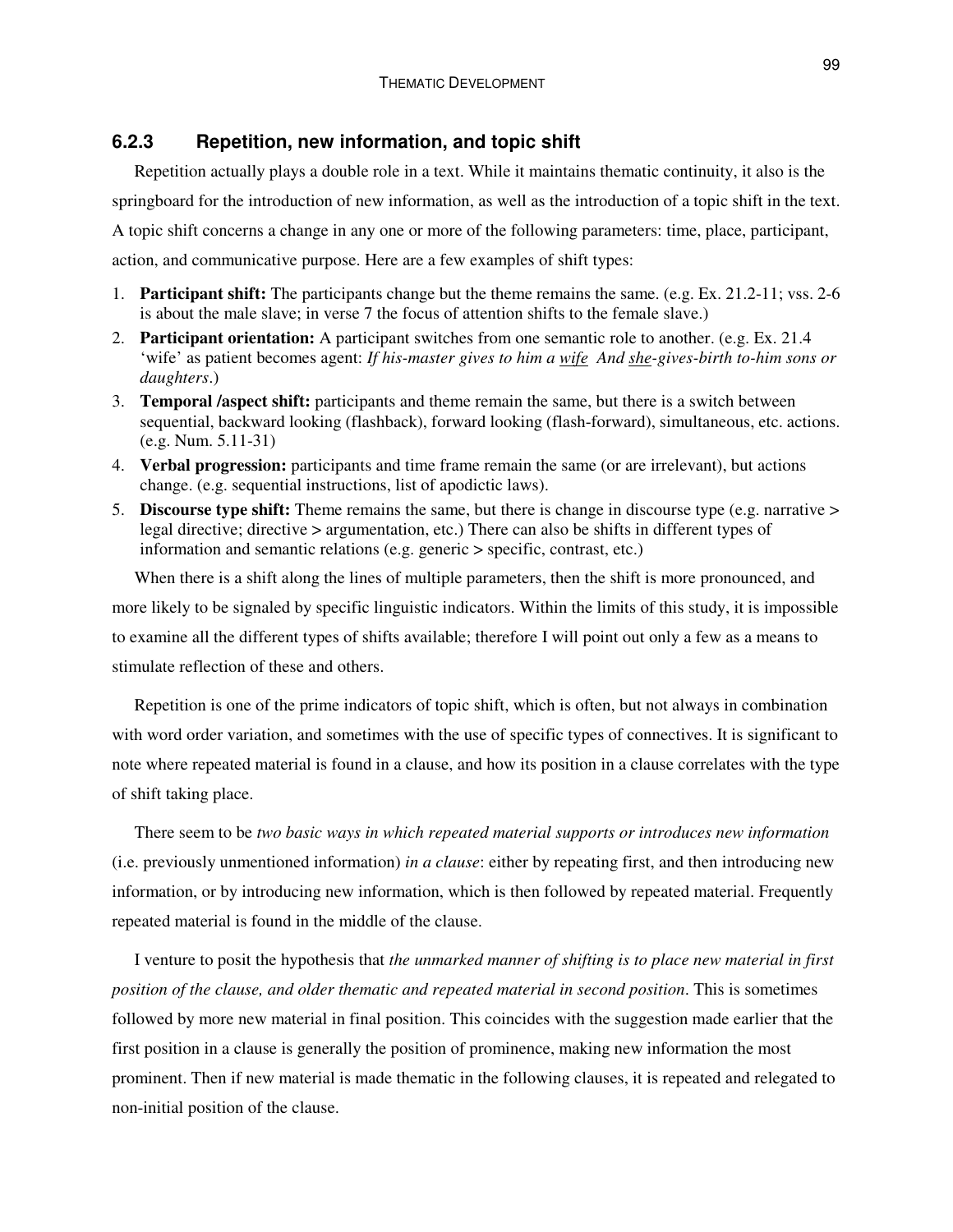#### THEMATIC DEVELOPMENT

This trend appears to apply to both nouns and verbs. In Ex. 21.2-6 (5), 13 of the 18 clauses, both conditional clauses and main clauses, begin with new material. Repeated information tends to come in non-initial position. This trend can be seen in a large number of texts including those with a high level of nominal initial clauses (e.g. Lev. 18, Lev. 19.9-10, ), as well as in texts with a large number of verb initial clauses (e.g. procedurals with a series of *weqatal* verbs such as Lev. 1-7, and prohibitions Lev. 19.11-18).

A series of verb initial clauses generally have no common verbal topic. Rather, thematic focus of attention is on the agent and/or on the potential recipients of the actions (e.g. Ex. 20.1-17, Lev. 19.11-18). These laws would answer the question – how are we to behave towards others? – the new information being the various actions (expressed with verbs) prescribed, and the thematic focus of attention being on the patients of the potential actions.

On the other hand, a series of clauses with fronted objects (in particular), tends to point to a common verbal theme as in the case of Leviticus 18, answering the question – who are men not to have sex with? This trend bears out when examining the conditional clauses of the covenant code. The *ky* clauses which introduce new topics or major shifts in topic, tend to exhibit no fronting, while the *'im* clauses which present a variation of a theme, tend to have fronted elements containing new material or less thematic old material, pushing the thematic material into non-initial position. This shows up clearly in Ex. 21.2-6.

*6) Ex. 21.2a, 3ac, 4a*



There are, however, a number of cases where repetition is found in the initial part of the sentence.<sup>10</sup> Almost all texts that I have seen so far, use the repetition-first strategy only sporadically throughout the text. It appears then that *repetition in initial position tends to be the more marked manner of arranging information in a clause,* signaling a more significant shift and higher prominence than repetition-last clauses. It appears also that the more the repetition, the greater the shift in thematic development. For example in Num. 6.1-21 (rules for Nazerites), variations of the phrase *all the days of the consecration*

 $10$  This kind of distribution is related partially to Dooley and Levinsohn's (2000: 47) notion of Point of Departure in that it is considered to be "an initial element, often fronted or left-dislocated" and "is backward-looking, in the sense of locating the anchoring place within the existing mental representation, but is forward-looking in that it is the subsequent part of the sentence which is anchored in that place". They also mention that "temporal and spatial points of departure in narrative commonly indicate the onset of thematic groupings."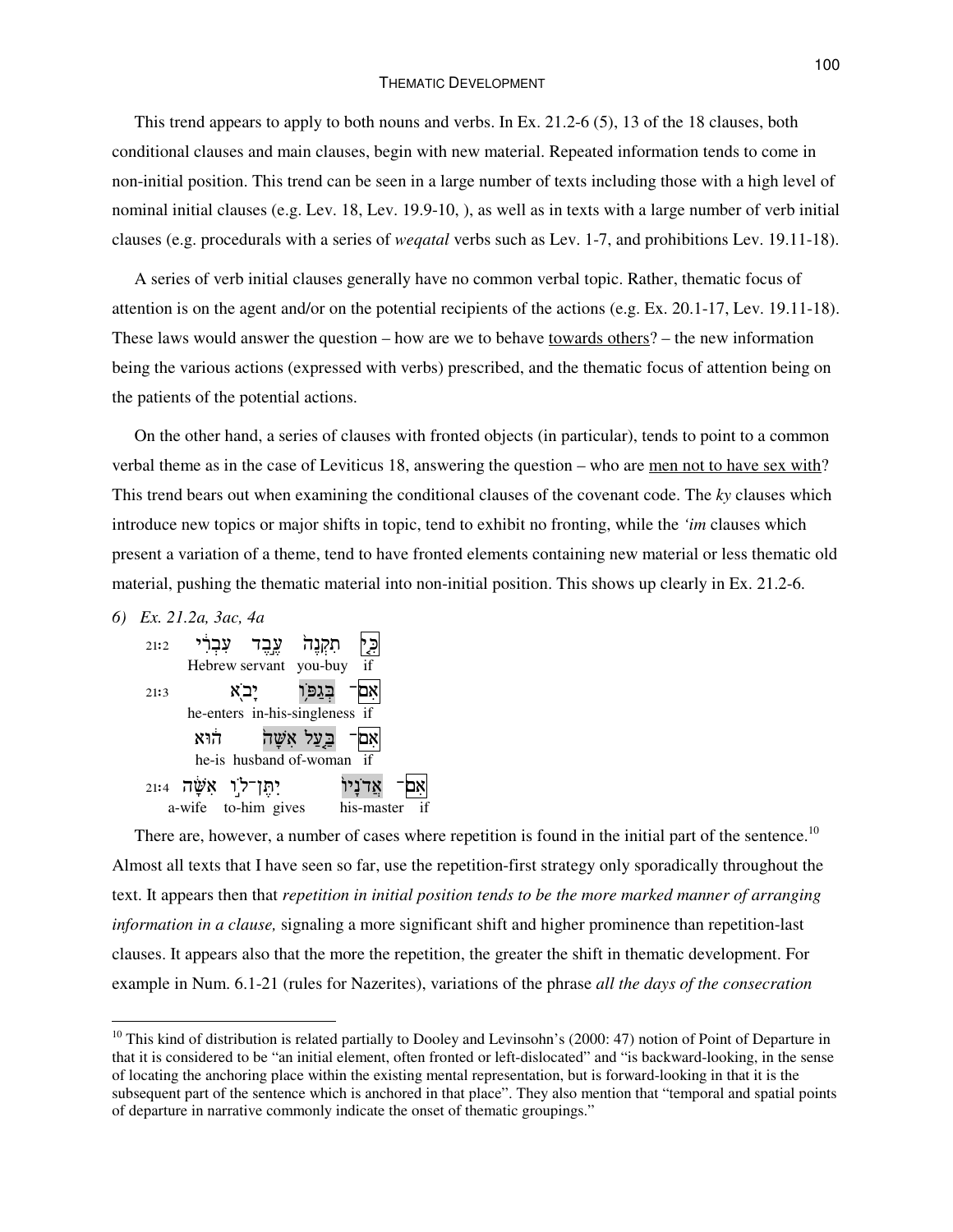#### THEMATIC DEVELOPMENT

both conclude the first topic and begins each of the following two prohibition topics: no eating any product of the vine, no hair cutting, and no contamination with a corpse (see (10) of 5.1.4). In Num. 5.11- 31, one also sees repeated clauses introducing significant thematic development. For example, in verse 21, a repeated quotative frame separates the protasis of the priest's speech, from the apodosis, which includes the pronouncement of the curse:

*7*) *Num.* 5.19 וַאַמַר אַל־הַאִשַּׁה | אַם־לֹא שַׁכֵּב אִישׂ אֹתַן |ׁוְהִשְׁבִּיעַ אֹתָה הַכֹּהֵן And the priest is to make her swear, and say to the woman: If a man has not lain with you...

וְהִשְׁבִּ֫יעַ הַכּהֵן אֶת־הָאִשָּׁח| בִּשְׁבֻעַּת הָאָלָה |וְאָמַר הַכּהֵן לָאִשָּׁח| יִתְּן יִהְוֶה אוֹתָךְ לְאָלֶה 5.21 .wm (8 And the priest is to make the woman swear this oath and the priest is to say to the woman: May God give *you a curse…*

Repetition of verbs in initial position of a clause frequently takes place within the context of a repetition of an entire clause, as we have seen above. Clause initial repetition of direct objects is less frequent, but it does exist (e.g. Num. 6.3c in 6.4.2 (Table 15 line 5)). Repeated subjects in initial position, on the other hand, seem to signal a significant shift, often related to certain types of contrastive semantic relations (see 6.4.3 below).

It should also be noted that when major shifts are signaled by other means, such as with conditional *ky* clauses, any repetition of material tends to take place in the final position of the sentence or in medial position, as in the example below (repeated material is underlined):

*9) Ex. 21.7 And-if sells a-man his-daughter as-a-maid, she is not to-go-out as-goes-out the maleservants*

Ex. 21.7 introduces a significant shift of the theme of slave release. The conditions for a female slave will be different from that of a male slave. The directive clause is concluded with a comparative clause which repeats and refers back to the slave release conditions for a male slave. At the same time it signals the continuity of the theme of slave release.

The question remains, however: How can one predict, or explain the position of repeated items in relation to the rest of the information in the clause? This will be examined further below, developing a technique for tracking and analyzing the distribution of different types of information in the clause, by taking into consideration the factors of syntactic category, semantic roles of the constituents, and semantic relations between the clauses.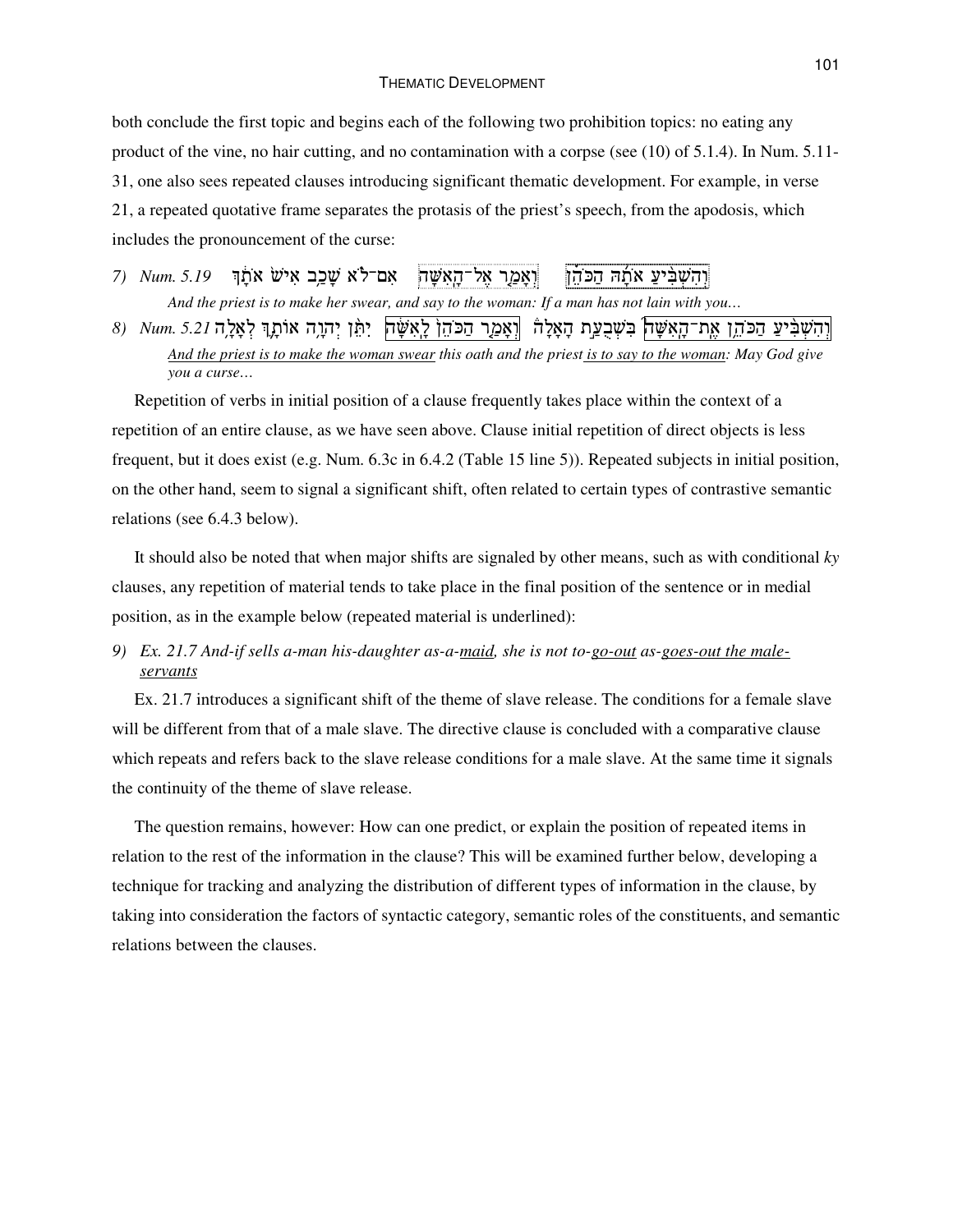### **6.3 Tracking information status and word order**

In order to distinguish between these different functions of repetition, one must first track the information status of the elements in a text and take note of their position in the clause. Information status, also called pragmatic status by Thomas Payne (1997: 261) has "to do with the choices speakers make about how to efficiently adapt their utterances to the context, including the addressee's presumed 'mental state.' … pragmatic statuses relate the content to the context. Labels that have been used to describe various pragmatic statuses include: given, new, presupposed, focus, topic, identifiable (or definite), and referential."

Tracking information status consists of identifying any repeated or 'given' information, as well as new information. In discourse analysis, 'given' information is any information that is presumed to be known by the listener, or reader. There are cases where 'given' information is not repeated material, especially in oral dialogue. For the purpose of this analysis, I am focusing primarily on 'given' information which has been mentioned earlier in the text.

The purpose of tracking information status is not only to identify repetition and new information, but also to understand how distribution of the information in a clause is related to the overall goals of the discourse unit. These are the steps to be taken:

- 1. Clearly mark the repeated material in a text. Recall that repeated material includes synonyms, pronouns, and other nominal substitutions in addition to exact repetition.
- 2. Identify the position of the clause in which one finds new material and where one finds given material.
- 3. Examine any correlation between position in the clause of the repeated material and the type of new information it introduces.
- 4. Examine the syntactic categories of each one subject, predicate (verb), direct object, indirect object, circumstantial clause – and their order in the clause in correlation to the information status. What happens when repeated information is in the subject position? What happens if new information is in the subject position? Ask these same questions for each syntactic category found in the clause.
- 5. Determine what kind of topic shift is in operation.
- 6. Examine the semantic relations between clauses and groups of clauses, and try to determine whether there is a correlation between types of semantic relations and word order and repetition.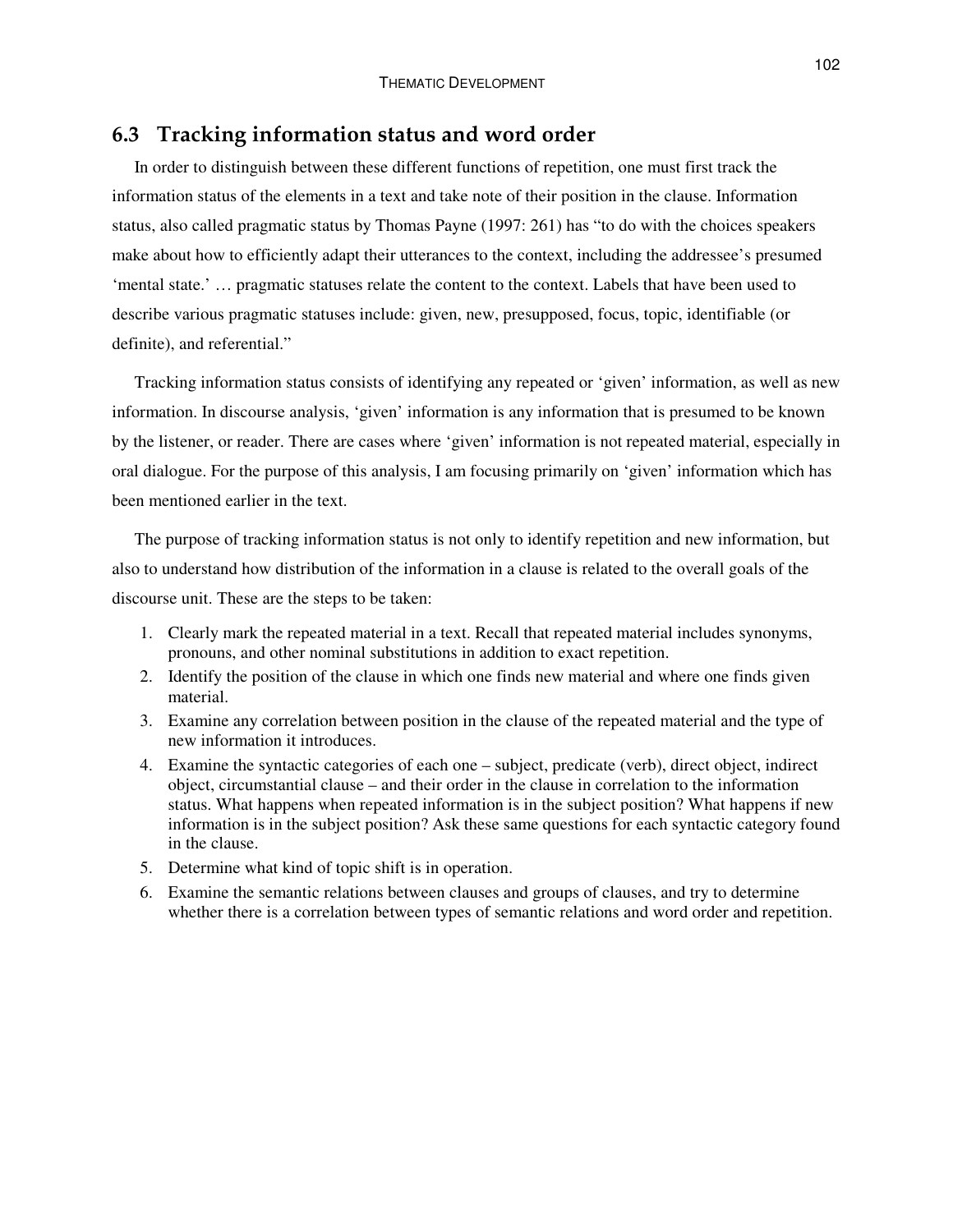## **6.4 Patterns of thematic development**

Because of their variant structures, and their complexity, it is difficult to discern clear rules for the thematic development of a text. However there are a few general patterns that have been alluded to throughout this work. I will present them here with the caution that they do not cover all cases; and there may even be some apparent contradictions to the broad categories mentioned here. Although plenty of research on word order has been undertaken in Biblical Hebrew, rarely has work been done which attempts to take into account all of the factors mentioned here, and especially not in the area of Biblical law. Therefore these comments are tentative and contingent on further, more thorough research.

### **6.4.1 Verbal progression**

*Verbal progression* is what takes place when a text consists of clauses with a series of different actions. These actions may be linked together temporally, or they may have some other kind of semantic relation mentioned above. Verbal progression is especially indicated by verb initial clauses.

Verbal progression clauses may have the same agent and patient (or benefactor), or referents may undergo a shift of semantic roles. There may also be a continuity in time, place, and circumstance, or one of these parameters may shift. These kinds of shifts may be signalled by some kind of repetition, word order, conjunction, or adverbial phrase indicating time or place.

Num. 5.1-31 is an example of a temporally ordered verbal progression text, detailing a legal procedure prescribed in the case of suspected unfaithfulness on the part of a wife by her husband. It is a text which consists of primarily a series of *weqatal* forms describing the series of sequential actions required for the procedure. Most but not all of the *weqatal* clauses are in chronological order. Other examples are Num. 6.13-21, and Ex. 21.6.

Examples of verbal progression texts which are not temporally ordered are Lev. 19.11-18 and Ex. 20.1-17. In these texts, the agent (*you*) tends to remain the same. The patient may vary depending on the text. The focus is on a series of *different* commanded or prohibited actions. In these cases also, the verbs are in initial position.

### **6.4.2 Verbal topicality and predicate NP progression**

When a verb becomes thematic (or topical), usually in combination with a thematic agent, it tends to be placed in second position (sometimes in final position) of a clause. Verbal topicality frequently coincides with the fronting of new information contained in the remainder part of the predicate (object, indirect object, locative, temporal adverbials), resulting in *predicate noun phrase (NP) progression.* The directives for the construction of the ark (Gen. 6.14-16) and the tabernacle (e.g. Ex. 26.7, 18-19, 30.1, 3b-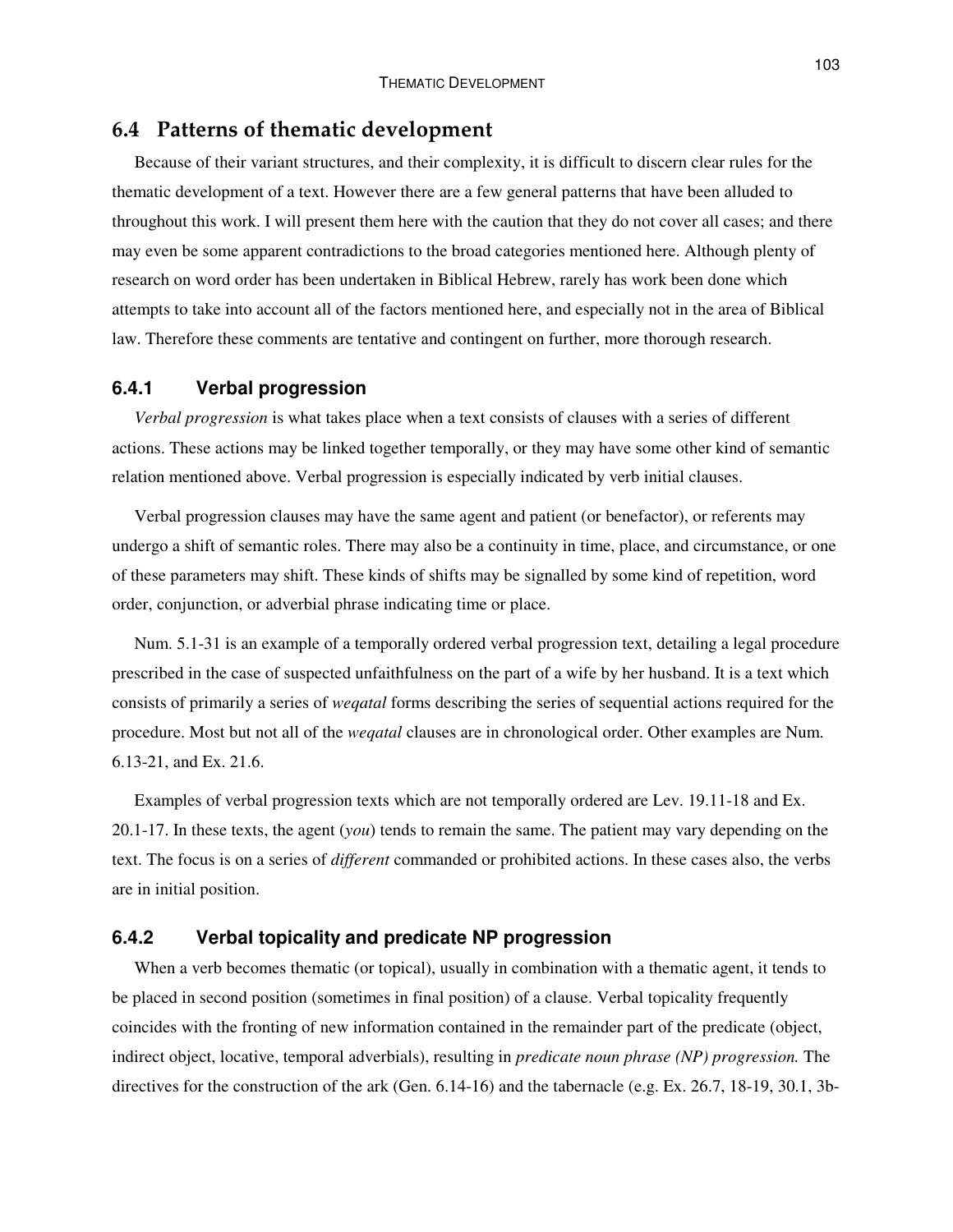4, 7-8a, etc.)<sup>11</sup> use this type of structure to present further details about any single directive. Note how in the example below (10) the thematic (repeated) information is pushed to the end of the second clause, and new information is inserted in initial position.<sup>12</sup> The first line is a general command to build the ark, and the second line gives a detail in the building of the ark.

#### *10) Gen. 6: 14*

## Y#%; "+ S
3 D ; *Make for yourself an ark from gopher wood* +"% D ;?"+ &5 *Compartments you are to make the ark*

In some languages, a verb may be needed only once in order to introduce a list of items or details concerning the directive, but in Hebrew, the verb along with thematic agent (usually as a pronominal affix) and/or patient are frequently repeated.

Predicate NP progression can operate at a two clause level, creating what Andersen (1974: Ch. 9) calls a 'chiastic sentence'. Many of these consist of simply providing a further detail of an instruction given in the previous line, as in (10) above. Other such paired lines with inverted syntax in the second line exhibit more of a coupling of two actions that are meant to go together. This has been noticed in narrative texts (e.g. Gen. 1.5 *God called the light Day and the darkness he called night*). One example can be found in lines 3 and 4 of the unfaithfulness test text:

| Table 13. | Numbers 5.16: Verbal and predicate NP progression |  |  |  |
|-----------|---------------------------------------------------|--|--|--|
|-----------|---------------------------------------------------|--|--|--|

|   | וְהִקְרִיב אֹתָה הַכֹּהֶן                                               | And-he-bring-near her, the priest            |
|---|-------------------------------------------------------------------------|----------------------------------------------|
|   | וְהֶעֱמְדָהּ לִ <b>פְּגֵי יְהִוְה</b> ּ                                 | And-he-make-stand-her before YHWH            |
| 3 | וְלָקָח הַכֹּהֶ  מַיִם קְדֹשִים בִּבְלִי־חָרֶשׂ                         | And-he-take the priest water holy from-clay- |
|   |                                                                         | vessel                                       |
|   | ַאֲשֶר יִהְיֶה בְּקַרְקַע הַמִּשְׁבָּן  יִקַח הַכֹּהֶן<br>וּמְן־הֶעֲפָר | And-from-soil that is on-the-floor of-the-   |
|   |                                                                         | Dwelling he-is-to-take, the priest.          |
|   | וִנְתַּן<br>$\Delta \vec{V}$                                            | And-put into the-water.                      |

Verbal progression takes place in lines 1-3, represented by a series of verb-initial *weqatal* clauses. Note also that there is a patient switch from lines 2 to 3 (woman > water) Line 4 is in one sense a verbal progression, in the sense that 'taking water' and 'taking soil' are two different actions. However, the author has used the same verb and pushed the second reference to the verb 'take' along with its subject to the end of the clause. In doing so, he has backgrounded the second reference as being thematic and puts the new material in initial position. Line 5 then returns to verbal progression, and relegates the now

<sup>&</sup>lt;sup>11</sup> Longacre (1995: 40) also notices this phenomenon where "paratactic sentences – without medial *waw* – usually chiastic in structure:  $V_1N_1 + N_2V_2$  where  $V_2$  either repeats or is a synonym of  $V_1$ ."

<sup>&</sup>lt;sup>12</sup> Longacre (1979: 102-103) mentions the thematicity of *ark* throughout the section (which occurs consistently in final position of the clause) but not of the verb *do* (*''asa'*) and of the other fabrication verbs. This is unfortunate, since the theme is not the *ark* alone but rather *the making of the ark*.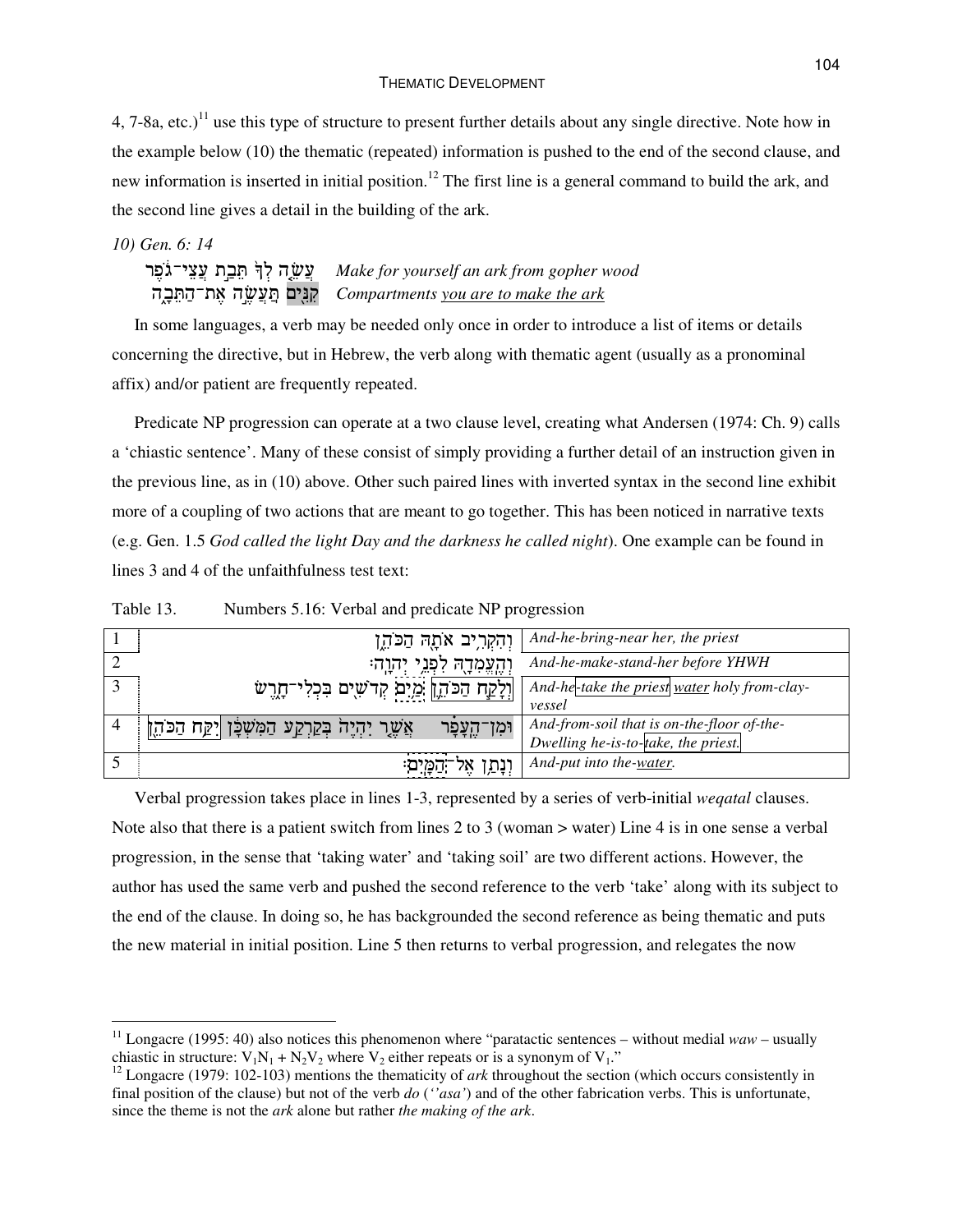thematic 'water' to final position. This predicate NP progression often works hand in hand with the process of *topic conclusion* mentioned above.

There are many examples of predicate NP progression connecting two clauses embedded within verb progression texts. They have been considered to be off-line or secondary material (Longacre), or a topic switching mechanism (Bailey and Levinsohn 1992). While this may be true in some cases,<sup>13</sup> in others, it is the matter of pushing material that exhibits thematic continuity to the latter part of the clause, including the verb, and inserting new information which provides further comment for an event that was introduced in the first line.

There are also numerous examples of predicate NP progression taking place over a longer series of clauses. Some particularly notable examples are Leviticus 18, and Leviticus 11, as well as portions of Ex. 21.2-6 (see Table 3, and (2) above). Lev. 19.9-10 (Table 14) is an example of predicate NP progression and verbal topicality, where the verbs are not all identical, but they share the same semantic field. After an introductory *be-* preposition clause, which introduces the setting (line 1), there are a series of two parallel couplets, where the second of each provides further detail to the information of the first. Line 6 begins with the reason for legislating such sloppy harvesting, while maintaining the same thematic position for the verb:

|                   | וִּבְקַצְרְכֶם אֶת־קִצְיר אַרְצְבֶם<br>19:9 | And in harvesting the<br>harvest of your land              | Setting<br>$\mathfrak{a}$ |
|-------------------|---------------------------------------------|------------------------------------------------------------|---------------------------|
|                   | לֹאָ תְכַלֶּה פְּאַת שָׂדְךָ<br>לִקְצ       | you are not to finish the edge of your field in harvesting |                           |
| $\mathbf{\Omega}$ | ּלֹא חִלַקֵּט<br>וְלֶקֶט<br>ַקְצִירְךָ      | And the gleanings of your harvest you are not to gather    | $h+$                      |
|                   | לא תעולל 19:10<br>וְכַרְמְךָ                | And your vineyard<br>you are not to glean                  | C                         |
|                   | לא חלקט<br>וּפֶרֶט כַּרְמְךָ                | And your fallen fruit of your vineyard                     | $c+$                      |
|                   |                                             | <u>you are not to gather</u>                               |                           |
| 6                 | הַעֲזֹֽב אֹתָם<br>לֶעֲנְי                   | To the afflicted and the alien<br>you are to leave them    | d Reason                  |
|                   | אֲנִי יְהְוָה אֱלֹהֵיכֶם                    | I am YHWH your God                                         |                           |

Table 14. Leviticus 19.9-10: Predicate NP progression

This parallel syntactic structure gives the effect of holding thematic continuity in one position – the final position, and the new information in another constant position – initial position. Note also that all repeated items are found in the latter part of the clause; even the noun phrases in lines 3 and 5 arrange the old information in final position of the clause.

Num. 6.1-6 is an example of an alternation between predicate NP progression and verbal progression, except that in this case, the verb constantly remains in final position, and the predicate NP remains in initial position, even when it consists of a repeated lexical item (*grapes* in line 5):

 $13$  This matter merits a much more detailed discussion, which is not possible here.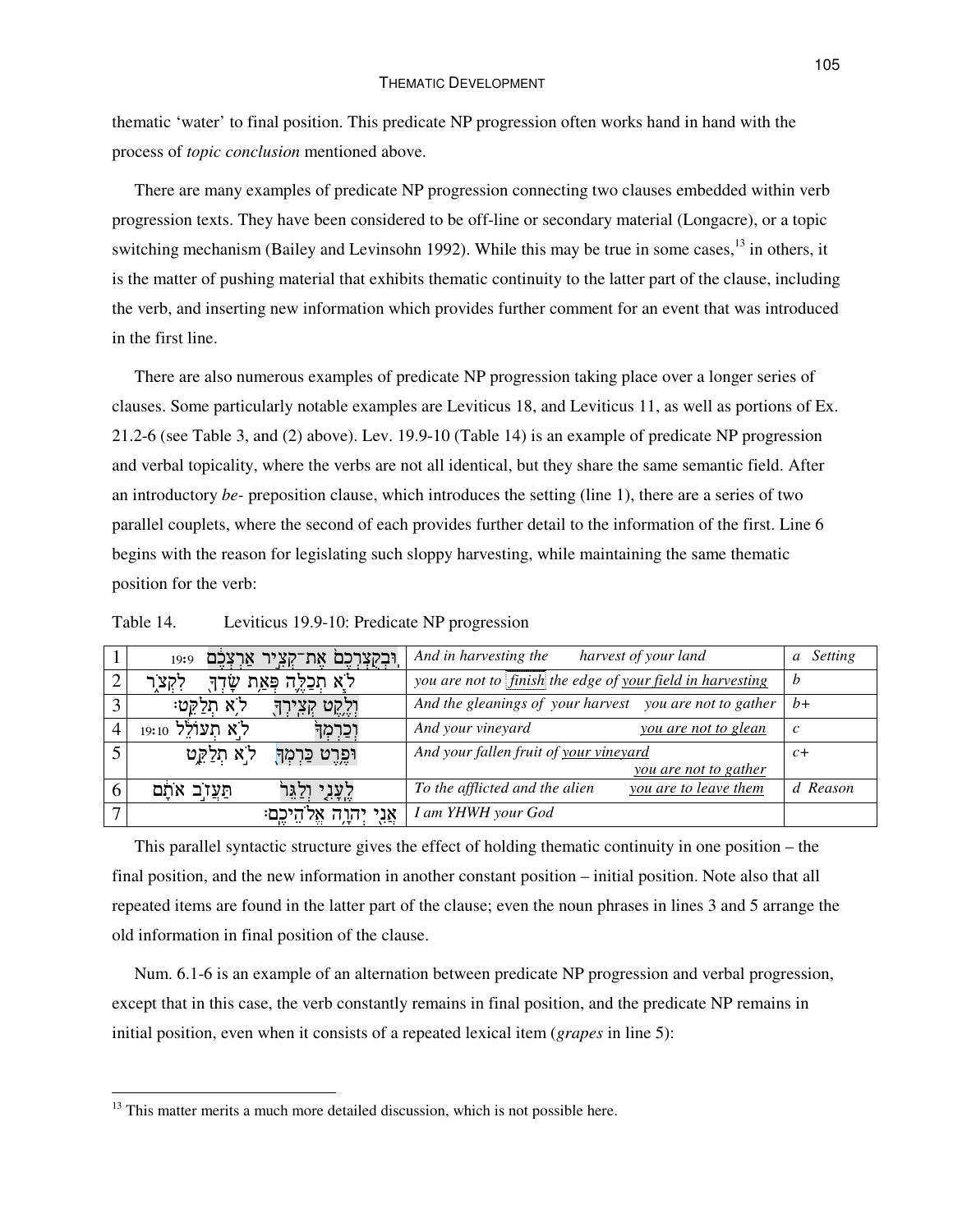|                | $_{6:1}:$ יהוה אל־מֹשה לאמר                | And YHWH spoke to Moses saying               |
|----------------|--------------------------------------------|----------------------------------------------|
|                | בני ישראל<br>וְאָמַרְהָ אֲלֵהֶם ε:ז<br>דבו | Speak to the sons of Israel and say to them, |
|                |                                            |                                              |
| 1a             | איש או־אַשָה<br>ּוּכְיִ יַפְלְא            | la A man or a woman if sets apart            |
| 1 <sub>b</sub> | הַזִּיה לַיהוַה:                           | 1 <sub>b</sub><br>to vow a vow               |
|                |                                            | to consecrate to YHWH                        |
| $\overline{2}$ | ּמִיְּיָן וְשֶׁבָר<br>6:3                  | 2 From wine and intoxicant                   |
|                |                                            | he is to consecrate himself                  |
| $\overline{3}$ | תִמֶץ יֵיֶיִן וְתִמֶץ שֵׁבָר<br>שתה        | 3 Vinager of wine                            |
|                |                                            | and vinegar of intoxicant                    |
|                |                                            | he is not to drink                           |
| $\overline{4}$ | ל א<br>וכל־משרת וענבים                     | 4 And all juice of grapes                    |
|                |                                            | he is not to                                 |
|                |                                            | drink                                        |
| 5              | ענבים לחים ויבשים                          | 5 And<br><i>moist or dried</i><br>grapes     |
|                |                                            | he is not to eat                             |
| 6a             | כל                                         | 6a All the days of the consecration          |
|                | 6:4                                        |                                              |
| 6b             | 걗<br>ۻۑٞۊٳ                                 | 6b of all which is made from vine of wine,   |
|                |                                            | from seeds to the skin,                      |
|                |                                            | he is not to eat                             |

Table 15. Numbers 6.1-6: Predicate NP progression

There are two questions that may be raised in connection with this passage. The first has to do with the our hypothesis made earlier concerning the default position of repeated information. Line 4 introduces *juice of grapes*, and line 5 focuses on the food of grapes – *grapes moist or dried*. In these lines, both these elements occur in the first constituent of the clause. It was mentioned above that the marked position for repeated elements was the initial position of the clause, possibly signaling a kind of prominence or more pronounced thematic shift. If this hypothesis is true, then it would be logical to determine if and what kind of prominence is taking place in line 5 where the lexical item *grapes* is repeated from line 4, yet is found in initial position.

An examination of thematic development of these lines shows a progressive build-up of the increasingly stringent nature of the prohibitions. Line 2 begins with the most obvious – abstention from strong drink. Line 3 makes the statement stronger with the addition of *vinegar of*. Line 4 takes the theme of *drinking* substance and adds a further restriction – not even *grape juice*! Line 5 shifts from the *drinking* to the *eating* verb, but retains the topic of *grapes*, adding the most stringent prohibition of not even *eating* a basic ingredient of their diet. Line 6 then wraps up with a climactic all inclusive prohibition consisting of a long clause beginning with a repetition – *all the days of the consecration* – and concluding with two word pairs which effectively include anything that has to do with grapes, and with a final repeated verb.

It can be suggested then that the clause initial repetition in line 5 takes place here in order to highlight a shift from *drinking* to *eating*. The motivation for this prominence marking would be to mark this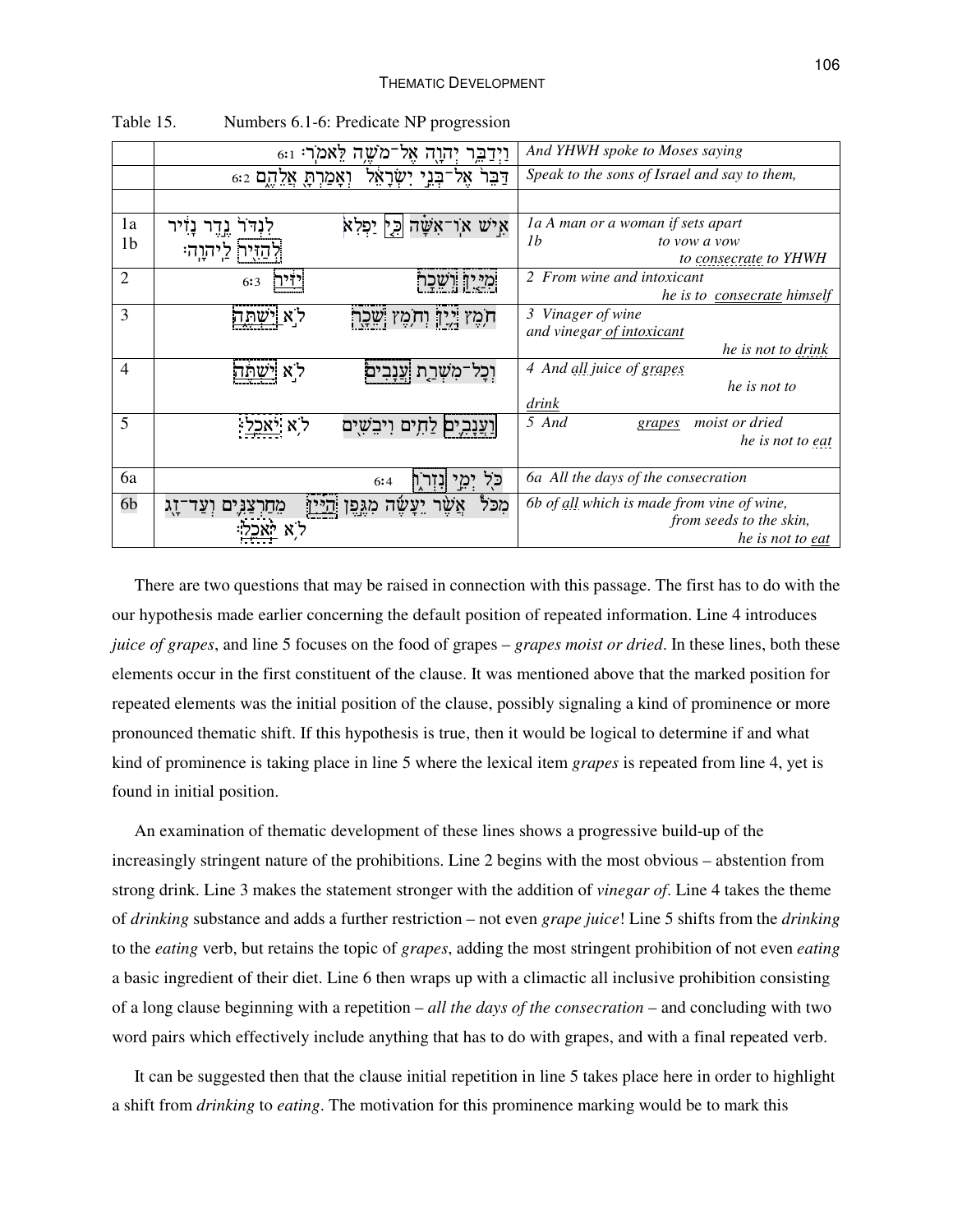increasing stringency just before a climactic all-inclusive statement. A possible translation could be: *Not even grapes, whether moist or dried, are to be eaten*!

The second question concerns the verbal progression – *drink > eat* – taking place in clause final position, which one might have expected to be in clause initial position. Might it be a way, by way of syntax, to assign a thematic thread to these verbs, all referring to prohibition of the consumption of certain elements? One should also note that verbs in the succeeding prohibitions for Nazerites are also in noninitial position, as shown below:

*11) Num. 6.5a,6*

| לֹא־ <u>יַעֲב</u> וְ עַל־רֹאשוִ                                                  | ַכָּל־יְמֵל נֱדֶר נִזְרוֹ הַעֲר                           |
|----------------------------------------------------------------------------------|-----------------------------------------------------------|
| All the days of the vow of consecration a razor,                                 | he is not to pass over his head                           |
|                                                                                  | ּבָּל־יְמֵי הַזִּיר)ִד לַיהוָה עַל־גֵפֵשׁ מֵת   לֹא לְבָא |
| All the days of the consecration to YHWH on a soul of dead he is not to approach |                                                           |

An even more serious question arises when a series of clauses with predicate NP + Verb constituent order consists of a list of laws where the thematic continuity is less clear. Ex. 22.27-30 (Table 16 below) is a group of ten directives which all have initial predicate NP's.<sup>14</sup> While it was mentioned earlier that a theme of doing things for God seems to loosely hold this group together, there are also some clear cases of clause medial and clause final verbal progression (e.g. lines 3-4, 8-9) where the thematic connection is somewhat obscure. Yet, it appears that the focus here is on predicate NP progression and less on verbal progression, with the consistently parallel syntax enticing the reader to look for verbal thematic continuity.

| $\begin{array}{\begin{array}{\small \begin{array}{\small \end{array}}}}\end{array}$ | ל א הקלל<br>אל הים<br>22:27                            | God,<br>you are not to curse                           |
|-------------------------------------------------------------------------------------|--------------------------------------------------------|--------------------------------------------------------|
| 2                                                                                   | לא תאר:<br>ָוְנָ <i>שָׂיָ</i> א בְעַמְּךָ              | And an exalted leader among your people,               |
|                                                                                     |                                                        | you <u>are not to damn</u>                             |
| 3                                                                                   | לֹא תְאַחֶר 22:28<br>ּמְלֵאָתְךָ וְדִמְעֲךָ            | Your abundance and overflowing                         |
|                                                                                     |                                                        | you are not to hold back                               |
| $\overline{4}$                                                                      | לי:<br>בִּכְוֹד<br>הְהֶן<br>ְבְיָך <del>ָ</del>        | The firstborn of your sons<br>you are to give me       |
| 5                                                                                   | ישׁרְךָ לְצֹאוֶן 22:29<br>הַצֲשֶ <i>ׂיָ</i> ה<br>כֵּן־ | <b>Thus</b><br>you are to do                           |
|                                                                                     |                                                        | for your cattle and your flocks                        |
| 6                                                                                   | יִהְיֶה עִם־אִמֹו<br>שִׁבְעַת יָמִים                   | Seven days<br>he-is-to-be with his mother              |
| $\overline{7}$                                                                      | ביום השמיני<br>ההנו<br>לי:                             | On the eighth day<br>you are to give him to me         |
| 8                                                                                   | $22:30$ לי<br>תהיון<br>אנש'                            | And men of holiness<br>you <u>are to be for me</u>     |
| 9                                                                                   | לא תאכלו<br>וּבַשַּׂר<br>ּבַשַּׂדֶה טְרֶפַּה           | And the flesh of the fields torn<br>you are not to eat |
| 10                                                                                  | הַשַׁלכוּז אֹתוֹ<br>לכלב<br>ס:                         | To the dogs<br>you are to throw it                     |

Table 16. Exodus 22.27-30: Predicate NP progression

<sup>&</sup>lt;sup>14</sup> See Table 5 and discussion in 4.1.3, concerning its status as a unit within a larger unit.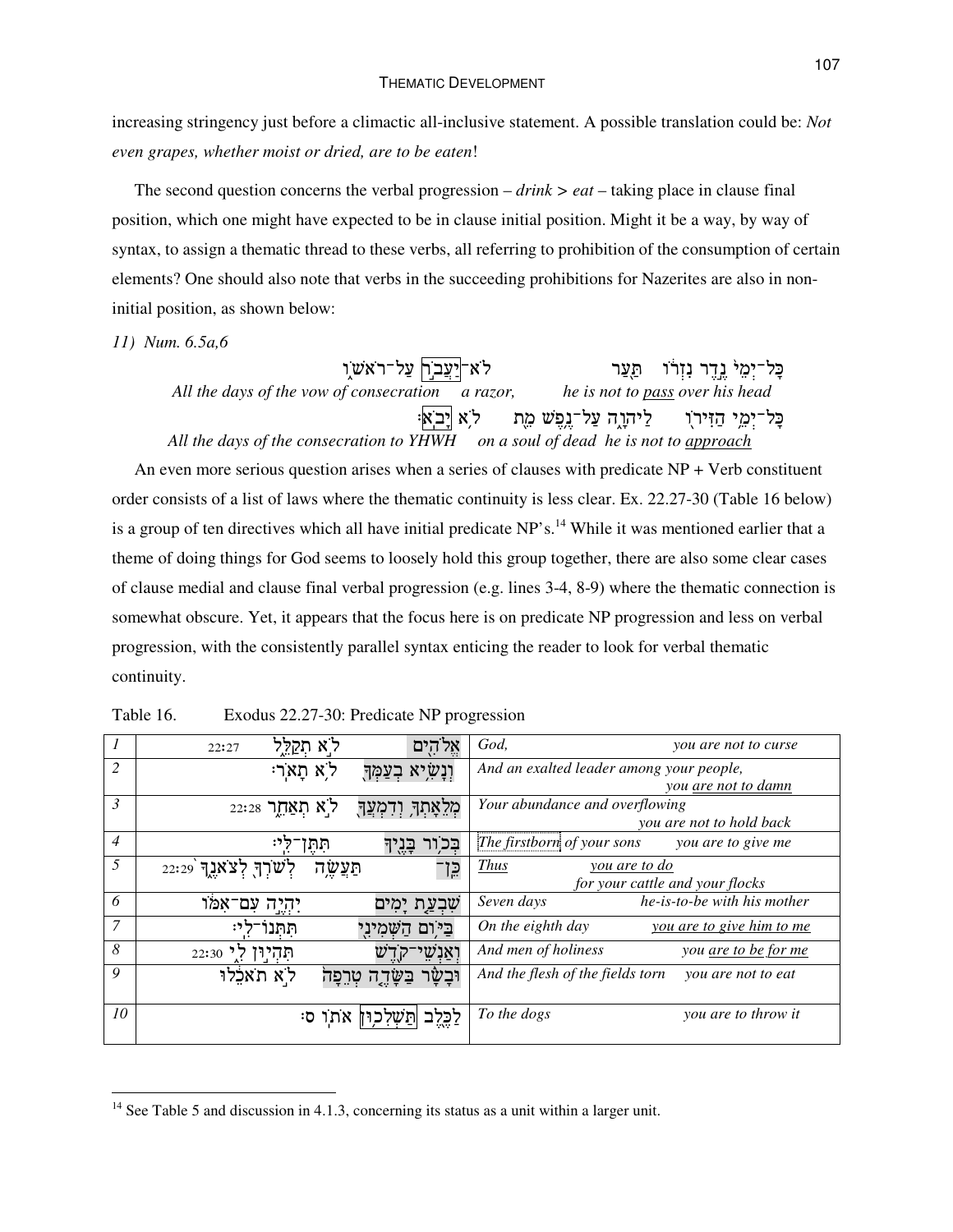#### THEMATIC DEVELOPMENT

The thematic continuity of lines 3-8 is manifested through the use of synonymous verbal elements – not hold back (line 3), give to me(4), thus you are to  $d\rho(5)$ , is-to-be with(6), give...to me(7), are to be for *me(8).* All of them except for the thematic elements of line 5 occur in clause final position. Line 5, *Thus you are to do for your cattle and your flocks,* begins with *ken* (*thus*) which refers back anaphorically to action of the previous line – *The firstborn of your sons you are to give me*. The new information, *for your cattle and your flocks,* is in the final position of the clause. This topic shift is highlighted by the fronting of the repeated elements in initial position of the clause.

A note should be made here of *time expressions*. Time expressions provide information for the temporal setting. They can be introduced as a major setting indicator,<sup>15</sup> and introduce an entire text unit, as in Lev. 19.9 (Table 14). Alternatively time expressions can contribute to thematic development by indicating temporal shifts within the text unit itself.<sup>16</sup> For instance in Ex. 22.27-30 (Table 16), lines 6 and 7 contain fronted time expressions, and form part of the predicate NP progression of that unit. More research needs to be done concerning the positioning of time expressions; however it appears that while they can be found in postverbal position, they tend to favor sentence initial position. A comparison of seven versions of the Sabbath day commandment – *6 days you are to work, and on the seventh day you are to rest* – shows that the time expression is consistently in sentence initial position when it occurs in a directive.<sup>17</sup> Alternatively, the slave release law in Ex. 21.2, and in Deut. 15.12 show a variation of word order (12), as do two accounts of the narrative recall of the Sabbath of the creation story (13):

| 12) Ex. 21.2  |                                          | Deut. 15.12                                    |
|---------------|------------------------------------------|------------------------------------------------|
|               | If you-buy a Hebrew servant              | If he-sells-himself to you your Hebrew brother |
|               | Six years he-is-to-serve                 | he-is-to-serve-you six years                   |
|               | And in the seventh year, he-is-to-go-out | and in the seventh year you-are-to-send him    |
| 13) Ex. 20.11 |                                          | Ex. 31.17                                      |
|               | For six days YHWH made                   | For six days YHWH made                         |
|               | <i>the skies and the earth</i>           |                                                |
|               | and he rested on the seventh day         | and on the seventh day, he                     |

<sup>&</sup>lt;sup>15</sup> See 2.2.1.1 for a discussion of ways to present the setting.

<sup>&</sup>lt;sup>16</sup> Levinsohn (see 2001b) tends to call fronting of time expressions 'point of departures', signalling a major topic shift or significant thematic development, though he does note in Levinsohn (1987) that some time expressions in a text may be focal. The time expressions in Table 11 (lines 6 and 7), as well as the fronting of time expressions in the Sabbath day commands, function less as a point of departure and more as a case of simple predicate NP progression (or 'focus' as Levinsohn would say), pushing the verb + subject sequence into a more thematic position.

 $17$  Laserre (1994: 55) lines up 7 versions of the Sabbath law found in the Torah.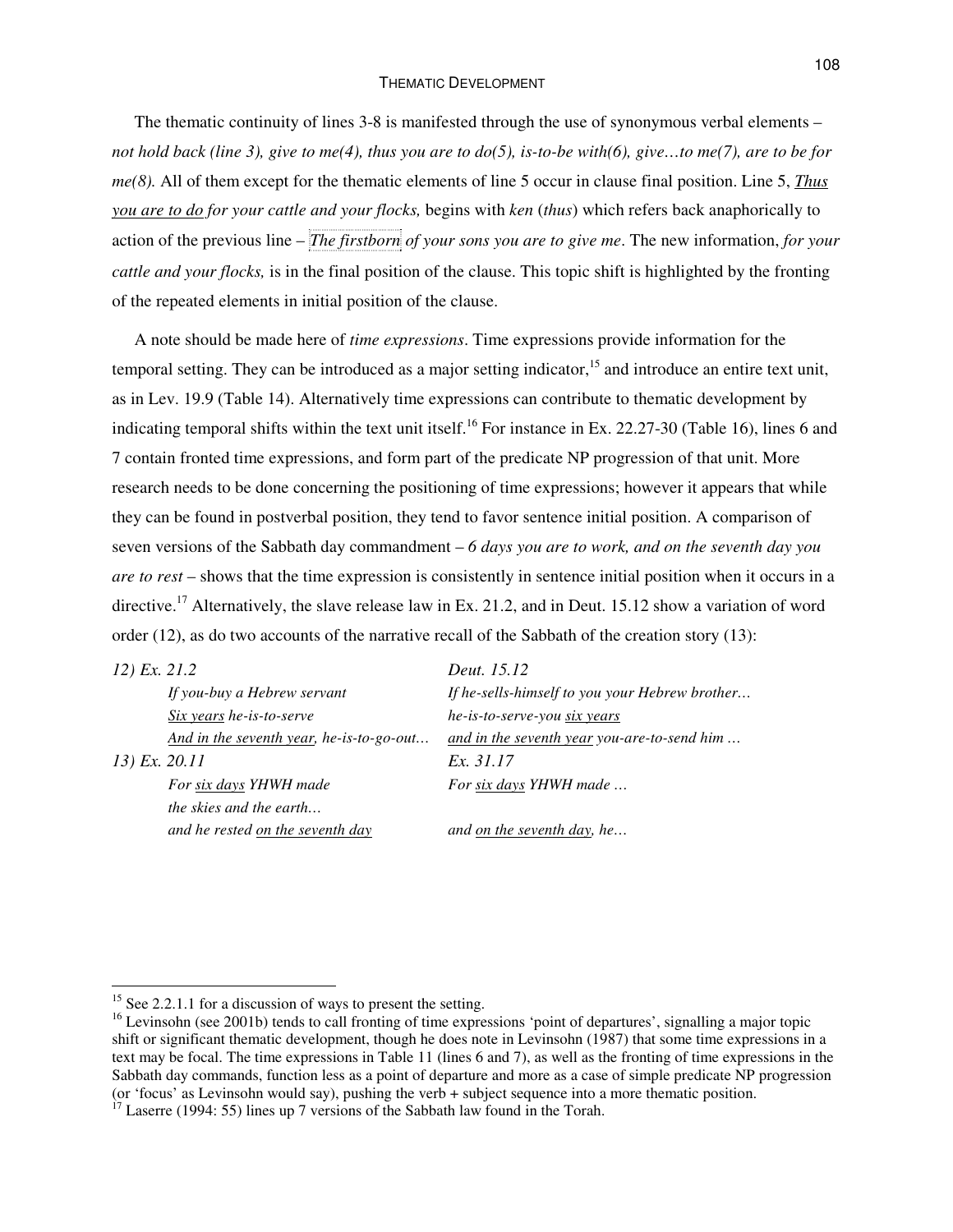### **6.4.3 Subject position and thematic development**

The subject appears to behave somewhat differently than the predicate. First of all, it is extremely rare to find subject progression in the same way that verbal and predicate NP progression can work. I found only one type of sentence structure where there are a series of clauses which have a *new subject referent in each succeeding clause*: when the subject noun phrase consists of a relative participial construction. These occur frequently (but not solely) in clauses that call for the death penalty (e.g. Ex. 21.15-17, 22.17- 19): In the example below, the verb *die* remains thematic. All new information is found in initial position of the clause.

Table 17. Exodus 21.15-17: Subject progression

| 15              | מות יומח:   | וּמַכֵּה אֲבִיו וְאִמֹּו                      | The <u>one hitting</u> his father and mother must (inf.abs.)<br>die       |
|-----------------|-------------|-----------------------------------------------|---------------------------------------------------------------------------|
| 16 <sup>1</sup> | מות יומת ס  | וְגוֵֹב אָישׁ<br>וּמְכָרֹוָ וְנִמְצָא בְיָדֹו | The <u>one stealing</u> a man and sells him and  must<br>$(inf.abs.)$ die |
|                 | מות יומַת ס | וּמְקַלֵּל אֲבִיו וְאִמֹן                     | The one insulting his mother and his father must<br>$(int.abs.)$ die      |

There are also rare examples of *subject progression of recently introduced referents* being promoted from patient or recipient status to agent (subject) status. In a genealogical text, Gen. 4.18ff, the begotten son becomes the begetter in each succeeding clause. The first clause is verb initial, while the word order in the succeeding clauses is Subject-Verb-Object: *born to-Enoch Irad, and Irad begot Mehujael, and Mehujael begot Methusael, and Methusael begot Lamech*. In this case, the repeated verb gains thematic medial status from the second clause on, while the subject referent is a repetition from the object of the previous clause. The only brand new information in these clauses is found in final position in the form of a direct object.

Other than these rare examples, when subjects are introduced for the first time, they tend not be in initial position but rather in post-verbal position. They tend to retain that position in clauses where verbal progression is predominant. In clauses with predicate NP progression, they tend to come right after the verb. Another aspect about the subject is that when it becomes thematic, its pronominal form is affixed to the verb, either prefixed or suffixed depending on the verb form. Thus there is the tendency to overlook even the existence of subjects. In the case of second person directives, the only alternation is between singular and plural forms, and affixed and full pronominal forms. Only infrequently is the independent second person pronoun found in the initial position of the clause.

In Biblical legal literature, subjects in initial position of the clause are infrequent. However they do exist, especially in  $3<sup>rd</sup>$  person casuistic law where there may be several participants involved. A case in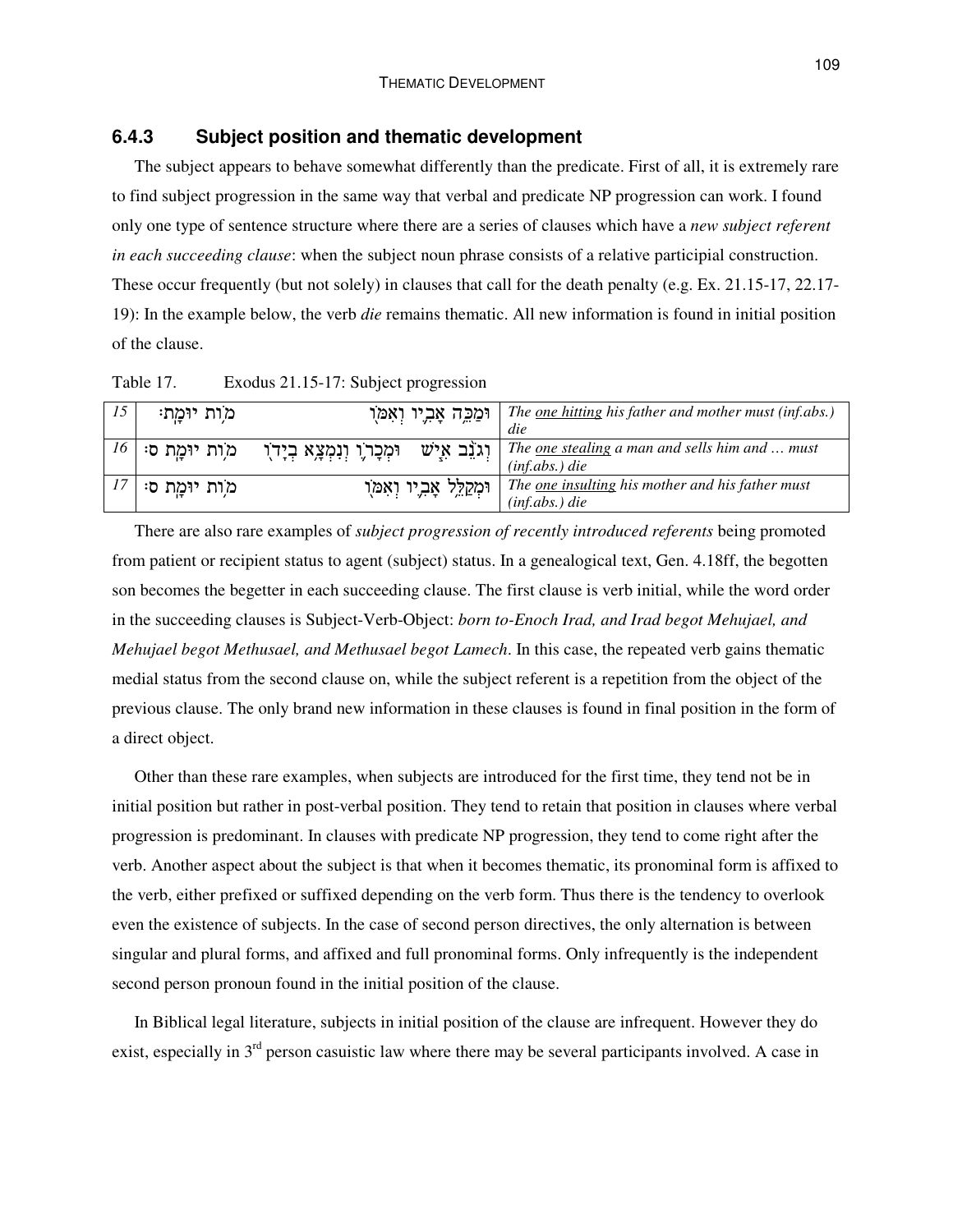point is Ex. 21.2-4 (14), where *master* (line 5), *wife and her children* (line 6b), and *he* (line 7) are all fronted subjects:

*14) Ex. 21.2-4* Subject in initial position

| 1[If you-buy a Hebrew servant                  | Six years he-is-to-serve                |
|------------------------------------------------|-----------------------------------------|
|                                                | And-in-the-seventh-year he-is-to-go-out |
| $3$ [If in-his-singleness he-enters]           | In-his-singleness he-is-to-go-out       |
| 4If husband of a wife he                       | She-is-to-go-out his-wife with-him      |
| $5[$ If his-master gives to-him a wife         |                                         |
| 6 And she-gives-birth to-him sons or daughters | the-wife and her-children are-to-be     |
|                                                | for her master                          |

*for her-master]*

*7 And-he is-to-go-out in his singleness*

*Master* is a new name for the old referent *you* in line 1. *Wife and children* and *he* are both repeated referents, and highly topical. It is possible that these three subject referents are highlighted in clause initial position for purpose of contrast. However, such an hypothesis would have to be tested with more evidence, along with a more detailed analysis of the various techniques used to express different types of contrast.

### **6.4.4 Conclusions**

These observations are probably sufficient to demonstrate the amount of work that still needs to be done in analyzing the functions of the positions in a clause in relation to the syntactic categories of lexical items involved, and in relation to the semantic relations between clauses.

In previous work on word order in BH, analysis was based on constituent position in relation to the verb: anything that was pre-verbal was in marked position and was analyzed as being either focus or topic, and anything after the verb was called post-verbal. The approach that I have introduced here suggests an analysis of functions of sentence positions – initial, medial, and final – and that both verbal and nominal constituents should be considered for their role in thematicity, or topicality. Findings according to this analysis of lexical cohesion seem to suggest that second position, and frequently final position, tend to be the favored unmarked position for thematic or given information, while first position is the favored position for the introduction of new information.

Therefore my proposal that verbal elements when thematic do also tend to be placed in second position, can provide an explanation for the high number of verbs in second position of clauses in legal material. Rather than suggesting that XV word order is the marked word order for legal texts, I propose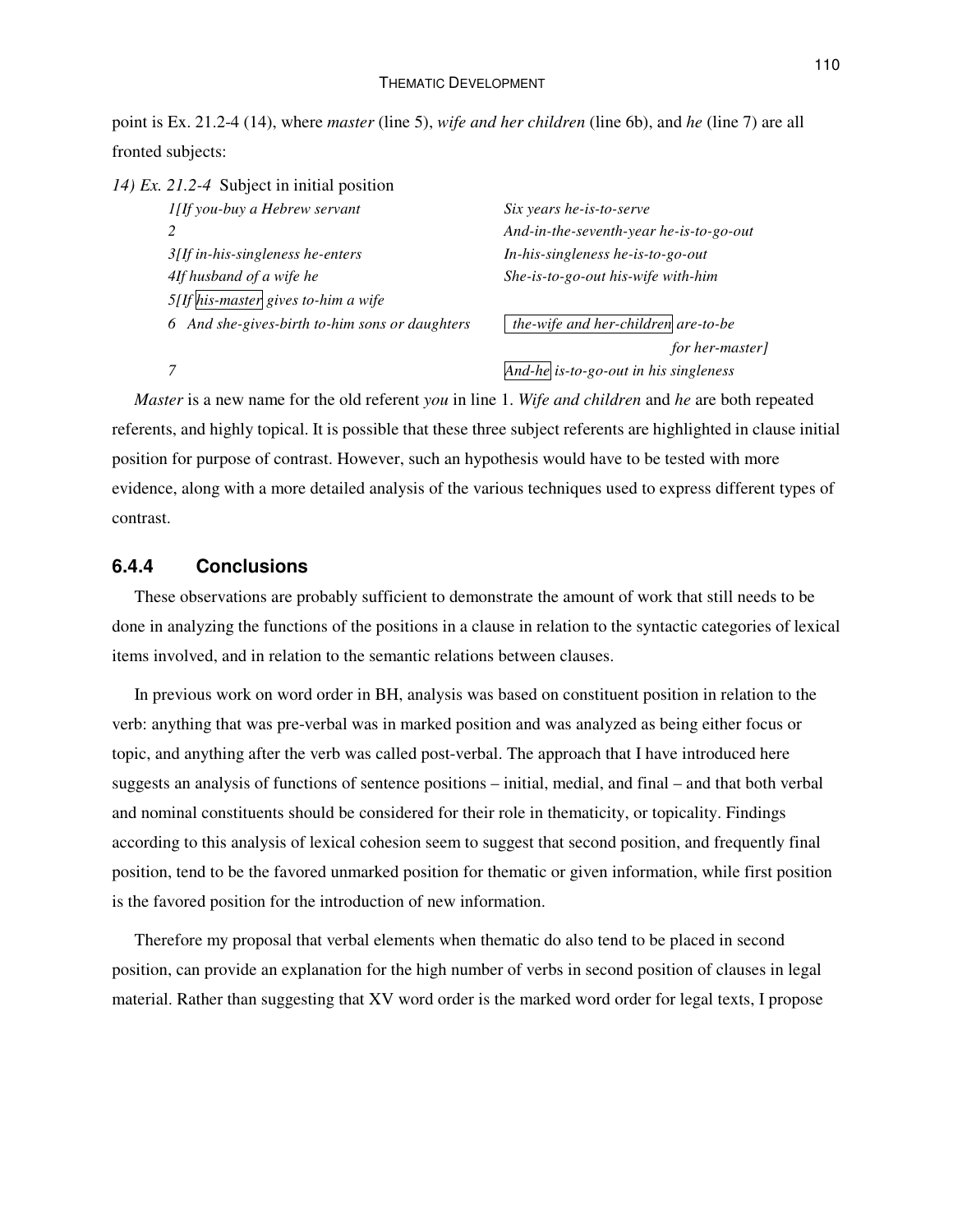that we pursue and test the hypothesis that given (repeated) information in initial position is the marked order. 18

This pattern even seems to bear out in the syntactic organization of the language. At the clause level, it appears that the unmarked word order for clauses at the beginning of a text unit, where entirely new information is presented, tends to be VSO, with the subject being the default thematic element of the clause. On the other hand, when there is a pronominal object and nominal subject, the unmarked word order is V PRO Subject, putting the pronominal element effectively into second position.<sup>19</sup> Within noun construct phrases X of Y, the second element tends to be the given element on which the first element provides an attribute. Observe also the following clauses, where in lines 2 and 3, there are a series of two new + given (in box) patterns, both of which follow the normal syntactic organization of the language:

Table 18. Numbers 1.50d-51ab: New + given order

| ן וְסָבְיִב לַמְּשְׁכָּן יַחֲנְוּ <del>ּ</del>                            | $\int$ And around the dwelling they-are-to-camp                           |
|---------------------------------------------------------------------------|---------------------------------------------------------------------------|
| יוֹרְידוּ  אֹתוֹ הַלְוִיּם 1:51<br>וּבִנְס <sup>י</sup> ַעַ  הַמְּשְׁכָּן | And in moving the dwelling,<br><i>it the Levites</i><br>are-to-descend    |
| וּבַחֲנֹת  הַמִּשְׁבָ <sub>ּ</sub> ן<br>יְקִימוּ  אֹתוֻו הַלְוִיּתַן      | And in camping the dwelling.<br><i>it the Levites.</i><br>are-to-raise-up |

 $^{18}$  van Wolde (2002: 41-43) comes the closest to my proposal here. She examines the distribution of given and new information in relation to constituent order in the clause. She provides the following information for narrative:

<sup>-</sup> sequential verb fronted clause: new+given is cataphoric + anaphoric

<sup>-</sup> verb not fronted: two types – new+given is cataphoric – (usu.) non S V )

<sup>-</sup> given+new is anaphoric (esp. established topic in subject position SV) She states: "The background clauses with a given or already known element in front position (i.e. word-order "given-new") fulfills an important function as well, because it grounds the new information into the already-stored old information. Cognitively, it furnishes the address or label for the storage locus in the episodic memory." However, she does not identify the role of verbal thematicity in the new-given clause configuration, which is not surprising, given the infrequency of these types of clauses in narrative material.

<sup>&</sup>lt;sup>19</sup> Van der Merwe (1999: 342).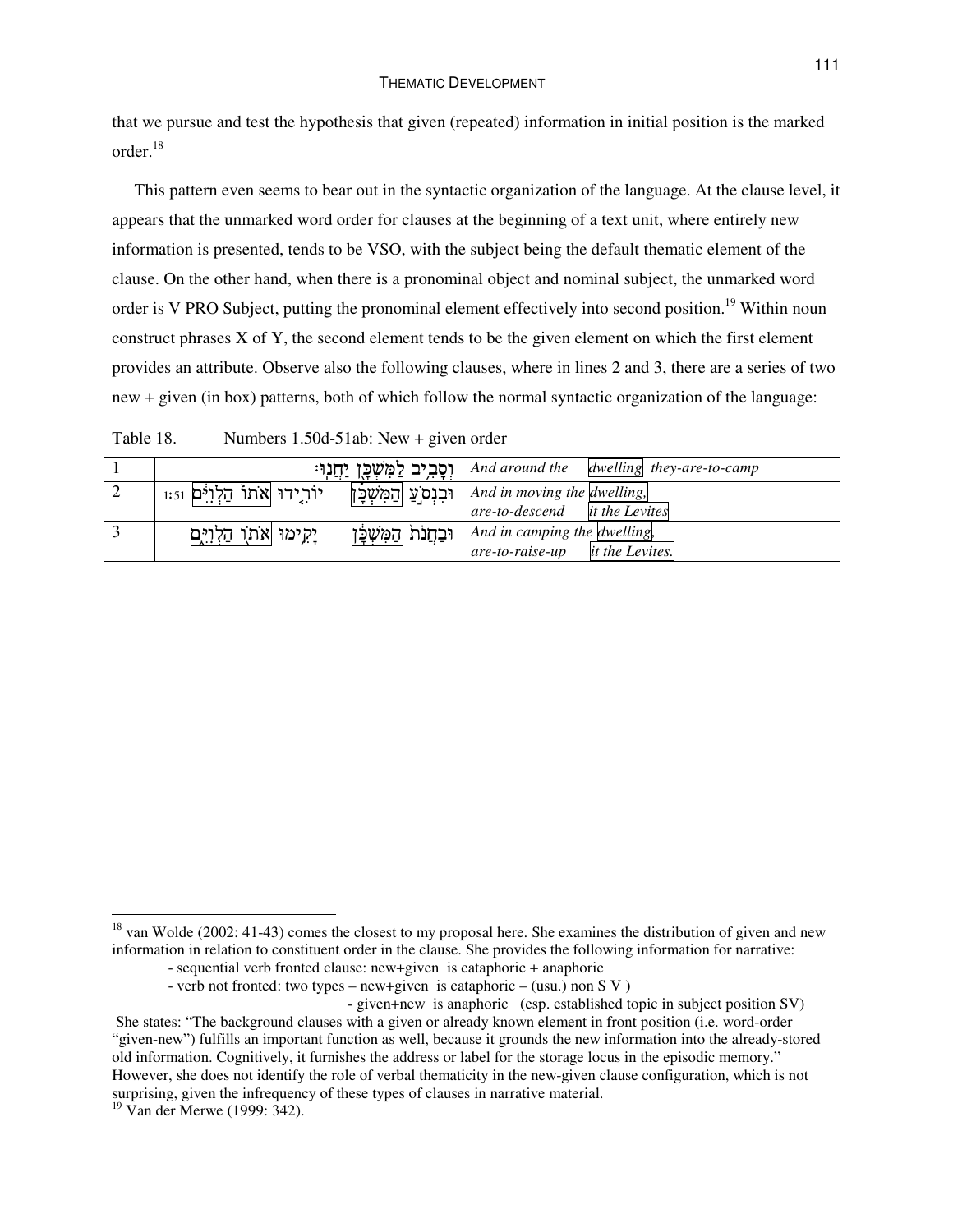**7**

## **LOOKING FOR ANSWERS BEYOND THE TEXT UNIT**

Throughout this methodological presentation, I have repeatedly accessed information that is not immediately available within the text itself. It is useful to be aware of what those resources are in order to maximize the usefulness of this extra-textual knowledge.

## **7.1 Considering extra-linguistic knowledge**

In order to best understand the functions of different linguistic structures, one also has to understand the meanings of words and of collocations of expressions found within the text. If we do not have a full grasp of meaning within the text, our analytic investigation of structure will have very little value if any, and none at all for exegetical interpretation.

The understanding of every word or combination of words is based on knowledge of the world in which the communication was issued. The reader will access his own and other's current knowledge of the meanings of the words. Very often this is helped by the knowledge of the situational context anthropological, sociological, political, historical, and geographical information related to the text and the cultural setting of the text. In addition, the reader will access his own worldview in order to make sense of the text. As analysts, we must develop an awareness of how our own worldview informs the text and likewise affects our analysis. This makes the task of linguistic analysis ultimately much more vast than simply analysing sentences or even texts, but it is essential if our goal is to understand the text.

While a full extra-linguistic exploration is beyond the bounds of this thesis, I wish to illustrate how my extra-linguistic perception of human behaviour informs my understanding of the unity of the topic unit of Lev. 19.17-18.

|   | a | לְא־תִשְׂנָא אֶת־אָחָיִךְ בִּלְבָבֶךְ 19:17 | You (sg.) are not to hate your brother in your heart                         |
|---|---|---------------------------------------------|------------------------------------------------------------------------------|
|   | D | הוֹכֵחַ תּוֹלִיהַ אֶת־עֲמִיתֶך              | You are to surely rebuke your fellow citizen                                 |
|   | b | ּרִלֹא־תְשָׂא עָלֻיו חֵטְא                  | And you are not to raise up on him sin                                       |
|   | ⌒ | לא־תקם                                      | You are not to act in vengeance                                              |
|   | c | ּוְלֹא־תִטּרֹ אֶת־בְּנֵי עַמֶּךְ 19:18      | And you are not to retain-anger with the children of your<br>fellow citizens |
| O | a | וְאֲהַבְתָּ לְרֵצְךָ כָּמֹוָךָ              | But you are to love your neighbour as yourself                               |
|   |   | אני יהוה:                                   | I am YHWH                                                                    |

Table 19. Leviticus 19.17-18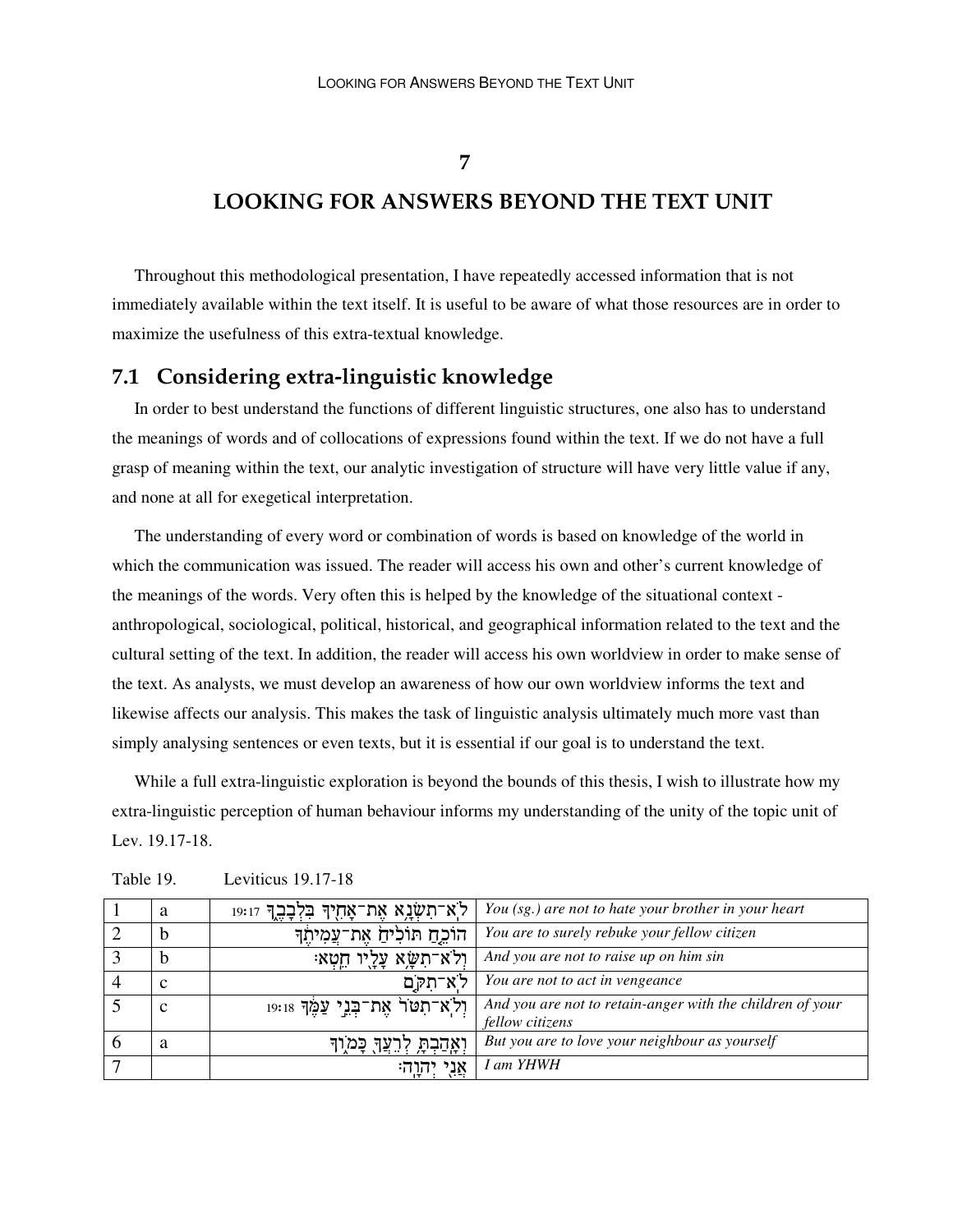The only conjunctions of this text are *waw* conjunctions, yet it is clear from the meanings of the expressions that the semantic relations between these lines are more complex than simply listing. Further complications are the question of the semantic relation between lines 1 and 2, as well the unclear meaning of line 3.

Let us first look at line 2. Line 2 begins with an infinitive absolute + *yiqtol* verb. The immediate question is – why this prominence marker here? Recall that in Ex. 21.5, the use of the infinitive absolute contributed to prominence, highlighting *contrast. <sup>1</sup>* Might this be the case here? If so why would there be a contrast?

A process of reflection leads me to contemplate the possible reasons for hating one's own brother (i.e. close relative). Aside from the possibility of envy, the one reason for hating that could motivate the command to 'rebuke' and not 'hate', could be linked to an offense that the brother may have committed. Such an offense, especially if directed towards another person, is quite likely to arouse anger, bitterness, and hate, all of which are addressed in this unit. Out of my own world knowledge, I am aware of many people who struggle with bitterness in their hearts because of offenses that family members have committed against them, not to speak of offenses committed by society members against each other. This kind of bitterness, if not dealt with, can lead to some of the most heinous crimes of society, as well as multiple family fracturing and enmity. Therefore according to my own understanding of human behavior, line 2 can be the expression of a command to rebuke as an alternative to hating. This interpretation is reinforced by my understanding and by the evidence that the infinitive absolute verb form can be used for emphasis and contrast.

Let us continue now with line 3. Line 3 is connected to line 2 by means of a *waw*. It introduces a new referent, *sin*. The question may arise – what sin is this directive referring to: the sin of the person to be rebuked, or the sin of holding hate in one's heart? The story of Absalom who hated Ammon for raping his sister, and said not a word,<sup>2</sup> appears to support the latter interpretation. If lines 1 and 2 can be interpreted as – *do not hate someone for what he has done, rather rebuke him*, then the rebuking can be seen as the correct alternative to the sinful hating, and line 3 would be seen as *reason* given, so that one does not hold the sin of hate because of someone else's actions. This is one of two possible analyses given for this

<sup>&</sup>lt;sup>1</sup> Milgrom (2000: 1648) citing GKC § 113p, points out that one function of the infinitive absolute is to "lay emphasis on an antithesis."<br><sup>2</sup> 2 Sam. 13.22. Milgrom (2000: 1646) points this out as an example of negative consequences of holding hate in

one's heart without reproving the offender.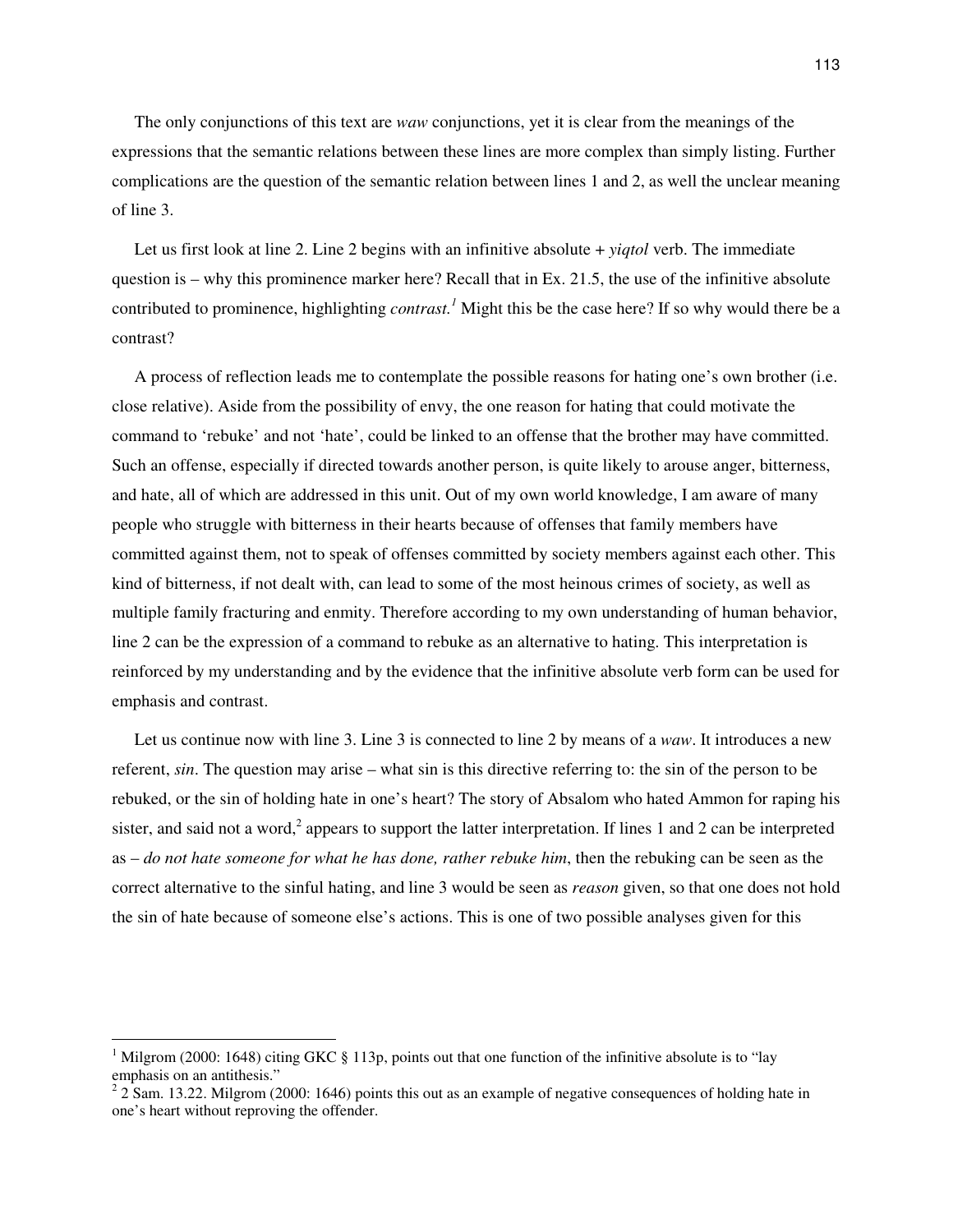portion,<sup>3</sup> but it does show that a closer analysis of the discourse function of the infinitive absolute as a possible indicator of contrast, along with one's knowledge and comprehension of human behavior, could yield such an analysis. 4

Line 4 does not begin with a *waw*, and it seems to be picking up from line 1 – *do not hate* – and continuing with further *specification and alternative* ways to describe this hate (in lines 4 and 5) – *to not act in hate, or retain angry thoughts*.

Line 6, expressing a positive command, is expressed with a *weqatal*, and shows a positive-negative equivalence relation with both the previous two lines and with the first line of the text. This contrast and the overall high level of parallel structure in the text prompts one to interpret a positive-negative relation between lines 1 and 2, as well as a close thematic integrity of lines 2 and 3 with the rest of the text.<sup>5</sup>

### **7.2 Comparative research**

Just as a good semanticist will examine all the contexts and uses of the word under examination, likewise a good discourse analyst must examine the discourse context of all other like structures in a corpus much larger than the text unit under investigation. In fact, throughout this thesis, I have been referring to data outside of the context of any one text and making comparative notes along with tentative generalizations.

The discourse analysis of any one linguistic structure may begin with the consultation of any books on Biblical Hebrew syntax, as well as various Hebrew dictionaries. A second area of investigation is the analysis of the text by other authors. However, one should never assume that all the answers have been found in someone else's research. In addition, if analysis is done before, or independently of, accessing other research, one may come up with different discoveries not yet recorded in publications. This was my experience when discovering the structural arrangement of Ex. 21.2-11.

Beyond these sources, one must also examine the linguistic structure in a lot of texts. The following steps can serve as a guide to this kind of research:

<sup>3</sup> The alternative interpretation has been *– Rebuke so that you are not responsible for the other persons' sin*. While this is a plausible interpretation, which is supported by other scripture, such an interpretation does not fit semantically with this unit. It would give the impression that lines 1 and 2 are simply a list of commands that have only a very vague if any thematic connection. See Milgrom (2000: 1646-1656) for a discussion of the bases for the two interpretations.

<sup>&</sup>lt;sup>4</sup> See also Kugel (1987) for a similar interpretation based on studies of the Proverbs.

<sup>&</sup>lt;sup>5</sup> Meynet (1998: 207-210) argues that parallel structures force one to look for the specific relationships of meaning between the parts. See also Berlin (1985: 5) and comments on the functions of parallelism (5.1.4).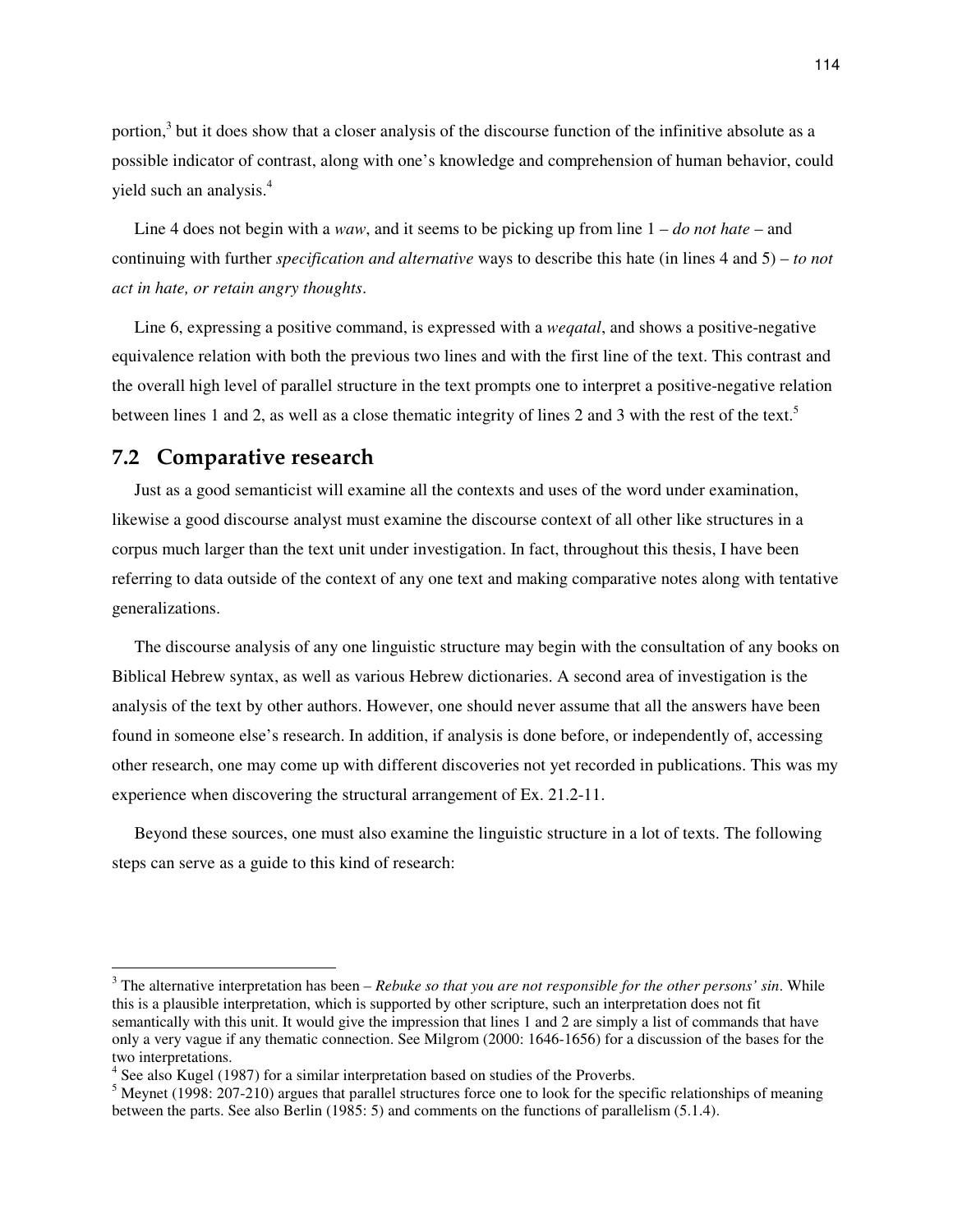- 1. Choose a linguistic structure to investigate. It may be a verb form, word order, a conjunction, repetition, a semantic relation, syntactic category, participant reference, etc., or any combination of structures, such as we saw above in the discussion on thematic development.
- 2. Form a tentative hypothesis, and make a list of questions concerning the function of this structure.
- 3. Select a few other legal texts that have, as much as is possible, the same parameters (e.g. same word order, structural arrangement, case law or not, amount of argumentation, etc.) as the text under study. Determine how the linguistic structure operates in those texts and revise your hypothesis as necessary.
- 4. Do the same by comparing your text with other legal texts which have a higher number of different parameters (e.g. casuistic with apodictic, a lot of argumentation vs. no argumentation, verb initial texts versus non-verb initial texts, etc.)
- 5. Look for other texts that contain the same laws or themes as your chosen text, and compare structures.
- 6. Compare with texts which have the same general communicative function but which have several differing parameters (e.g. Prescriptions vs. exhortations vs. requests).<sup>6</sup>
- 7. Finally, compare with texts which have different communicative functions (e.g. directive with narrative).

Statistical analysis is an important part of linguistic research. However, it is essential that statistics be informed by contextual parameters. And this is no easy job for discourse analysis research. It may be relatively simple to do a run of statistics of any particular structure with the help of a computer program. But it is a little more difficult to have the computer tally frequencies relative to specific contexts.<sup>7</sup> Furthermore, the defining discourse context of a linguistic structure may not be initially known by the investigator. One must examine all of the contexts and parameters in order to determine what are the common denominators associated with the linguistic structure. For this reason, it is best to begin with a small number of texts (about 10) of one classification, propose your hypothesis, and then test your hypothesis with the analysis of more texts. In the process, one may discover another parameter which must be factored into the analysis, which would then require a new statistical count.

When investigating the function of any particular linguistic structure, one may find that it has different functions or meanings depending on the context, sometimes even within the same text! A very simple example of this is the conjunction *ky*. Within a legal text, when it precedes the main clauses it is generally

 $6$  Bhatia (1993: 23-24) emphasizes the importance of defining and identifying the text genre that one intends to work with: "In order to select the right kind and size of corpus on needs to:

<sup>-</sup> define the genre/sub-genre that one is working with well enough so that it may be distinguishable from *other genres either similar or closely related in some ways. The definition may be based on the communicative purposes, the situational context(s) in which it is generally used, and some distinctive textual characteristics of the genre-text or some combination of these;*

<sup>-</sup> make sure that one's criteria for deciding whether a text belongs to a specific genre/variety are clearly *stated;*

<sup>-</sup> decide on one's criteria for an adequate selection of the corpus for one's specific purpose(s) – a long *single typical text for detailed analysis, a few randomly chosen texts for exploratory investigation, a large statistical sample to investigate a few specified features through easily identified indicators"*

 $<sup>7</sup>$  Bhatia (1998: 25) also points out the limited value of the use of statistics for analysis: "The findings remain</sup> severely constrained by their emphasis on surface features and do not provide adequate information about the way communicative purpose is accomplished in a particular genre."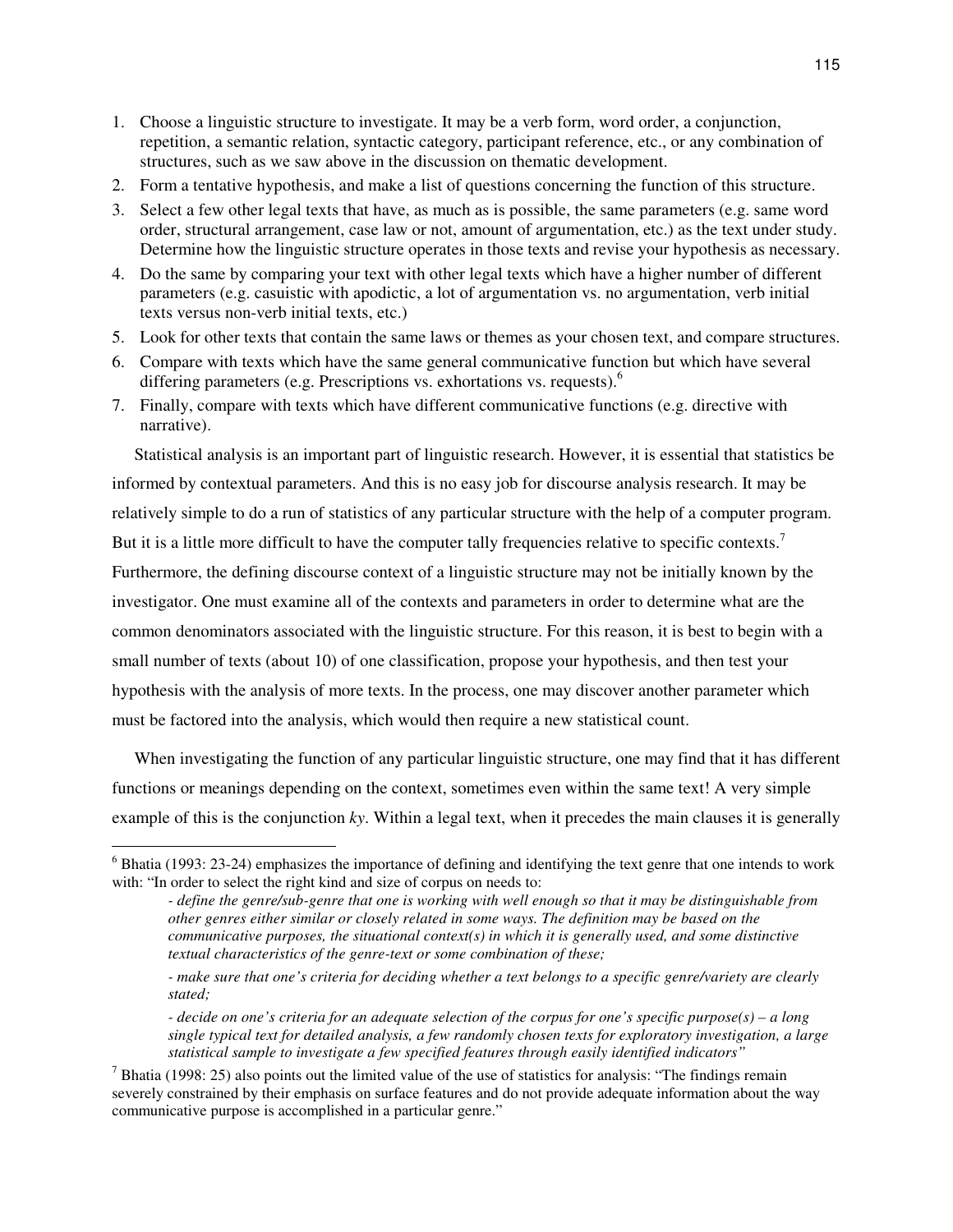interpreted to introduce a conditional clause. When it follows a main clause, it often, but not always, introduces a reason clause. Likewise, structures may have different functions in different texts. For example, as we noted earlier, what is highly prominent in one context may not be so in another context, and thus will have a different function.

One fundamental aim of linguistic research is to discover rules or patterns, and to determine the underlying motivations for the use of any one linguistic structure. Our hypothesis may hold true in MOST cases but there may be some cases that seem to contradict the hypothesis. However, if there are only a small fraction of exceptions, it is possible that no clear explanation can be found for the exceptions. Generally, though, the higher the number of 'exceptions', the more suspect the suggested functions or patterns for a linguistic structure. If this is the case, it will be of value to attempt analysis along a different set of parameters. For example, various authors have examined word order and have posited various claims by correlating word order with different parameters:

- 1. correlation with the parameter of temporal / non-temporal sequencing
- 2. correlation of on-line versus off-line in narrative and procedural (Longacre, 2003)
- 3. correlation of 'obligation' expressions with non V initial word order (Myhill, 1995)
- 4. examining the parameter of subject (or agent) fronting
- 5. examining patient fronting (Myhill and Xing, 1993)
- 6. word order and given old info (van Wolde, 2002)
- 7. VSO as basic; pre-verbal is a special position
- 8. A pre-verbal position marks both topicalized and focused elements (Rosenbaum, 1997)
- 9. Initial position is a focus position (Shimasaki, 2002)
- 10. Correlation of word order with verb transitivity (Fariss, 2003)

While all of these observations and claims seem to point to some truths, they are found wanting when applied to legal directive texts. Even Muraoka (1985: 40) after carefully presenting his explanations for word order variation, adds that he found at least 60 (!) exceptions in Biblical law. Clearly the function of constituent order as it pertains to Biblical law awaits more precise explanations! My own attempt at correlating repetition with thematicity and tracking information status in correlation with syntactic order and semantic relations is yet another attempt for a suitable explanation that can explain word order in both narrative and directive texts.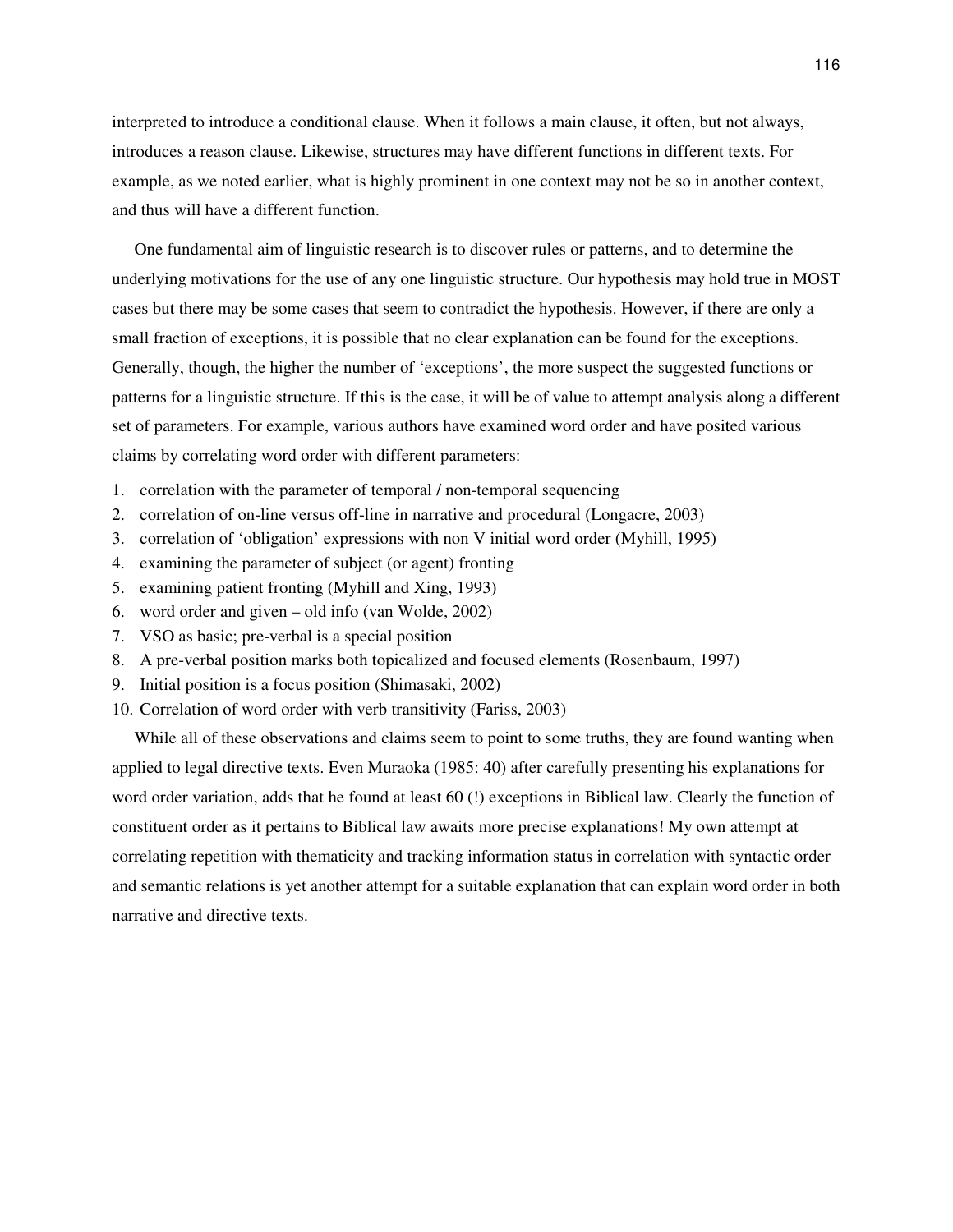# **CONCLUSION**

This thesis has looked at the discourse analysis of Biblical law from numerous angles in an attempt to propose a comprehensive approach. As mentioned in the introduction, it does not claim to propose a definitive analysis of Biblical law; rather it endeavors to point out the areas that need to be covered, and to give a brief introduction to each area.

Some of the proposed focal points of research are not new to Biblical scholarship, such as the study of parallelism and symmetric structures as well as the matter of identifying units and boundaries. What is new here is that I propose that they be analysed as part of a discourse analysis approach which considers numerous other parameters, both linguistic (e.g. word order, verb forms, semantic relations, etc.) and pragmatic (e.g. information status, prominence), and also takes into consideration both the textual and extra-linguistic context.

Several other areas, while an acknowledged part of discourse analysis, await further investigation in Biblical Hebrew texts: semantic relations, prominence, lexical cohesion, and thematic development.

The topic of semantic relations has been referred to here and there throughout the literature, but it has not been the focus of research, to my knowledge since Andersen's (1974) book on *The Sentence in Biblical Hebrew*. This thesis challenges the researcher to take a look at the various types of semantic relations between clauses and how their forms correlate with all of the other parameters presented here. The parameter of temporal succession is demoted from its position as primary parameter for narrative discourse, and is simply considered along with other parameters frequently found in Biblical law. Constituent order must not be analysed solely in conjunction with the parameter of information status, but must also take into account the type of semantic relations expressed between the clauses concerned, as well as possible other functions in the text. The challenge to analyse semantic relations in Biblical law can be extended to other genres and discourse types of the non-narrative type.

The matter of prominence in Biblical Hebrew has been investigated by a few authors, but its role in the text needs to be further described and defined for each text type, and more fully recognized and discussed by Biblical scholarship. This thesis presents a sketch of what this looks like in Biblical law. While research on narrative texts has accepted the notion of climax indicated by a cluster of certain linguistic features, the suggestion of a similar type of high point in legal texts has led to an investigation of its position in the text and of the features that it exhibits. The matter of a possible default prominent

**8**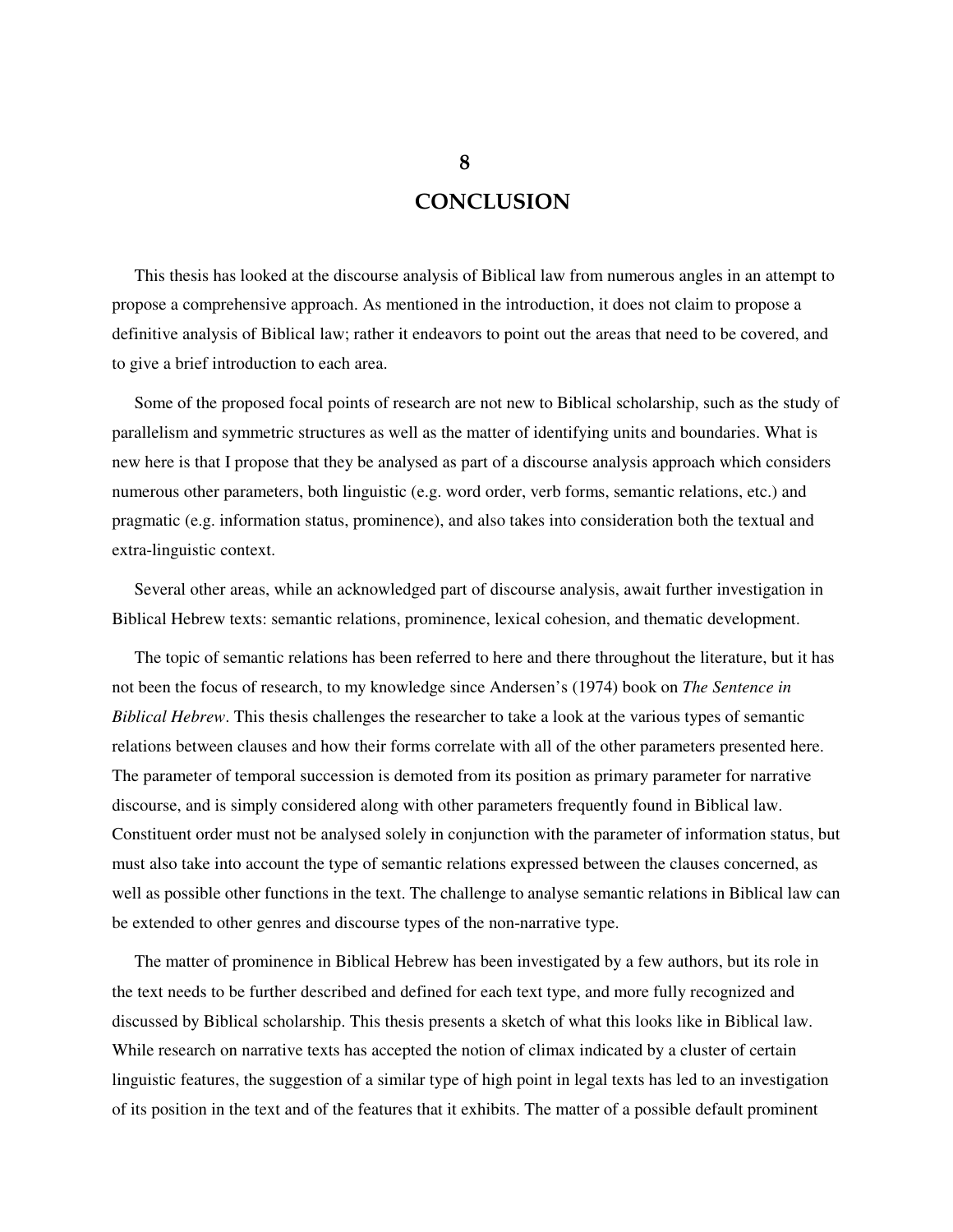#### **CONCLUSION**

position in the clause was also addressed, providing a possible reason for variable word order in Biblical Hebrew.

Once the researcher arrives at the point of examining lexical cohesion and thematic development, all other aspects need to be taken into consideration. Such a comprehensive approach can lead to exciting discoveries and explanations for the varied structure found in legal texts. My presentation of a proposed method of investigation for legal texts is only a beginning, since this area of research has received almost no attention to date.

This thesis has also presented innovative approaches to old problems.

The first is the matter of parameters for text analysis and classification. It was seen that Biblical law is part of a larger communicative purpose classification labeled 'directive'. It is part of a subclassification called 'regulatory', which itself is part of a group of 'authority' directives. These authority directives are seen to be distinguished from, and yet overlap, in some aspects, with 'wisdom directives'. While some scholars have looked at separate genres such as wisdom literature, prophetic literature, and Biblical law, and still others have examined specific parameters associated with directive types of texts and have proposed a partial classification, no-one to my knowledge has attempted a comprehensive classification of all types of directive discourse. This thesis has proposed a tentative classification, which serves as a starting point for research and analysis of Biblical Law.

While I have favored a primary classification scheme according to the parameter of communicative purpose, I also state that analysis is enhanced by recognizing all the parameters that make up a text, and by subjecting texts to various classification schemes in order to facilitate comparative study and analysis. In addition, the look at the various parameters gives us a preliminary view of the possible links and correlations that can be found between them, preparing us to be aware of the complexity of the text, so as to avoid making premature conclusions concerning the functions of any one linguistic structure.

The second problem addressed here is the matter of word order. While not denying the claims and discoveries made by other scholars, there has been a sense that current explanations come up short when trying to explain the functions of word order found in legal texts. I have proposed to look at the problem from a new angle, examining the parameter of repetition in correlation with the position of repeated elements in a clause. I find that there is a higher incidence of repeated elements at the end of the clause, making clause initial position the favored position for new information, regardless of whether the constituent is a subject, verb, or object. It also appears that repeated elements found in clause initial position signalled some kind of prominence, particularly in the area of thematic development. The nature and function of this kind of prominence remains to be fully investigated and defined, taking into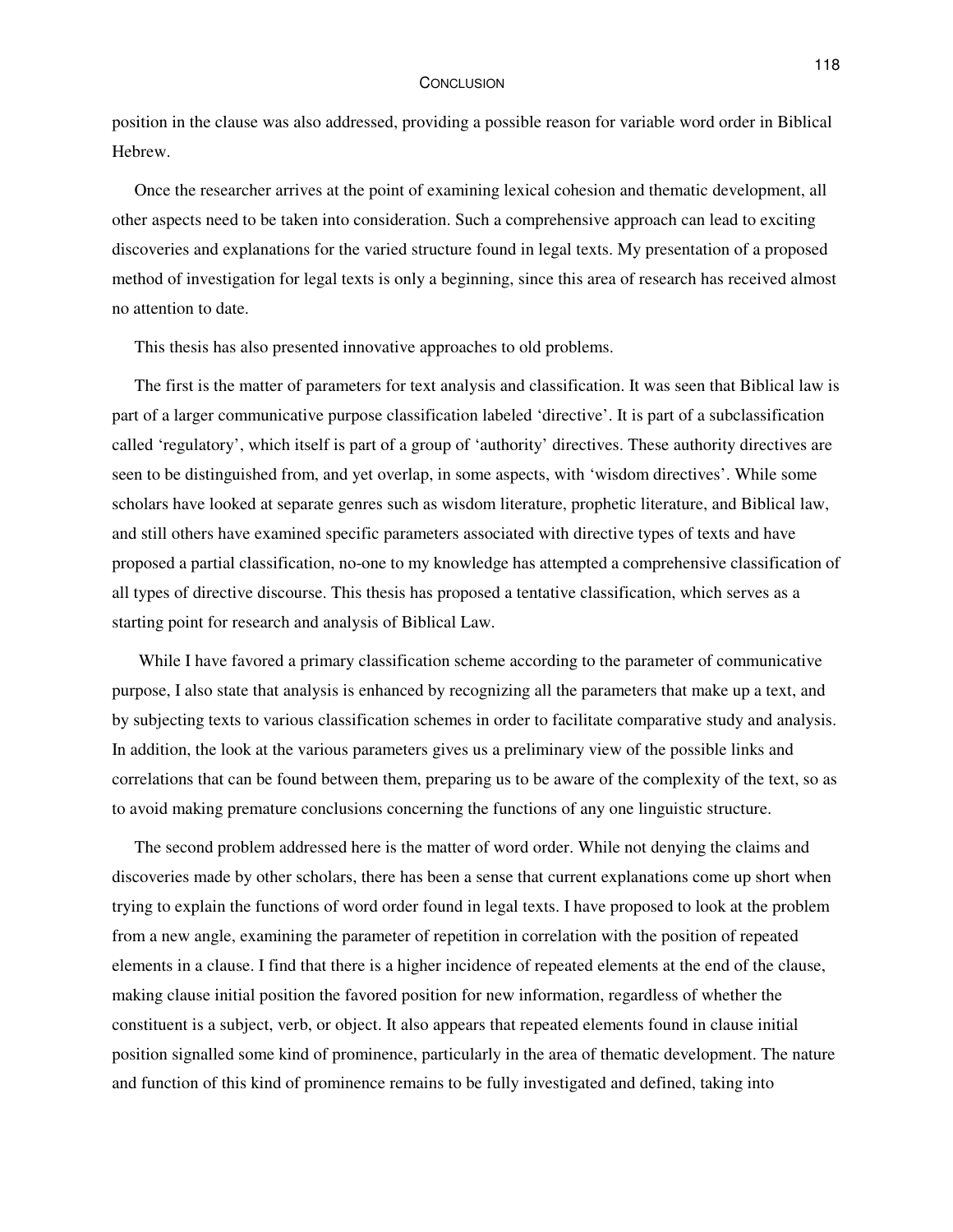#### **CONCLUSION**

consideration all the other parameters that may come into play, such as semantic relations and structural arrangements of a text.

Finally I wished to address two elements in research analysis that are sometimes done intuitively, without full realization of their role in shaping analysis: how extra-linguistic knowledge (and world-view) and information gleaned from other Biblical texts can be used to influence and aid our analysis. A more explicit understanding of their roles can provide for a richer and better informed analysis of the functions of the various linguistic structures, including structural arrangements, grammar, syntax, and lexical elements that make up a text.

One area that was not sufficiently addressed was the role and nature of argumentation in a legal text that its authors claim to be of divine origin. Such an analysis must move beyond simple recognition of motive clauses – which have been identified by various authors – and lead to the investigation of how the arrangement of legal directives, the type of wording used, as well as motive clauses are used in developing argumentation which supports the legal directives. This will involve all of the same procedures outlined above, as well as an examination of rhetorical function of argumentation, including how linguistic structures are used rhetorically to impress upon the recipient the importance and value of heeding the directives.

I will conclude with a statement made by van der Merwe (2003: 24) in his survey of recent trends in Biblical Hebrew linguistics:

"If, furthermore, insight can be gained into the way in which Biblical Hebrew speakers structure information in specific communication situations to create and maintain spaces, for example by means of different types of focus and topic marking constructions, specific lexical items (e.g. connectives, discourse markers, focus particles), the use of deictic expressions, the use of vocatives, the use of repetitions, lexical patterns, and different patterns of re-lexicalization, I am of the opinion that one may claim that the first well-justifiable steps towards a more comprehensive model for the description and interpretation of Biblical Hebrew have been taken."

It is my hope that this methodology for the discourse analysis of Biblical law can be a contribution toward this greater goal for a comprehensive description and analysis of the Biblical Hebrew language.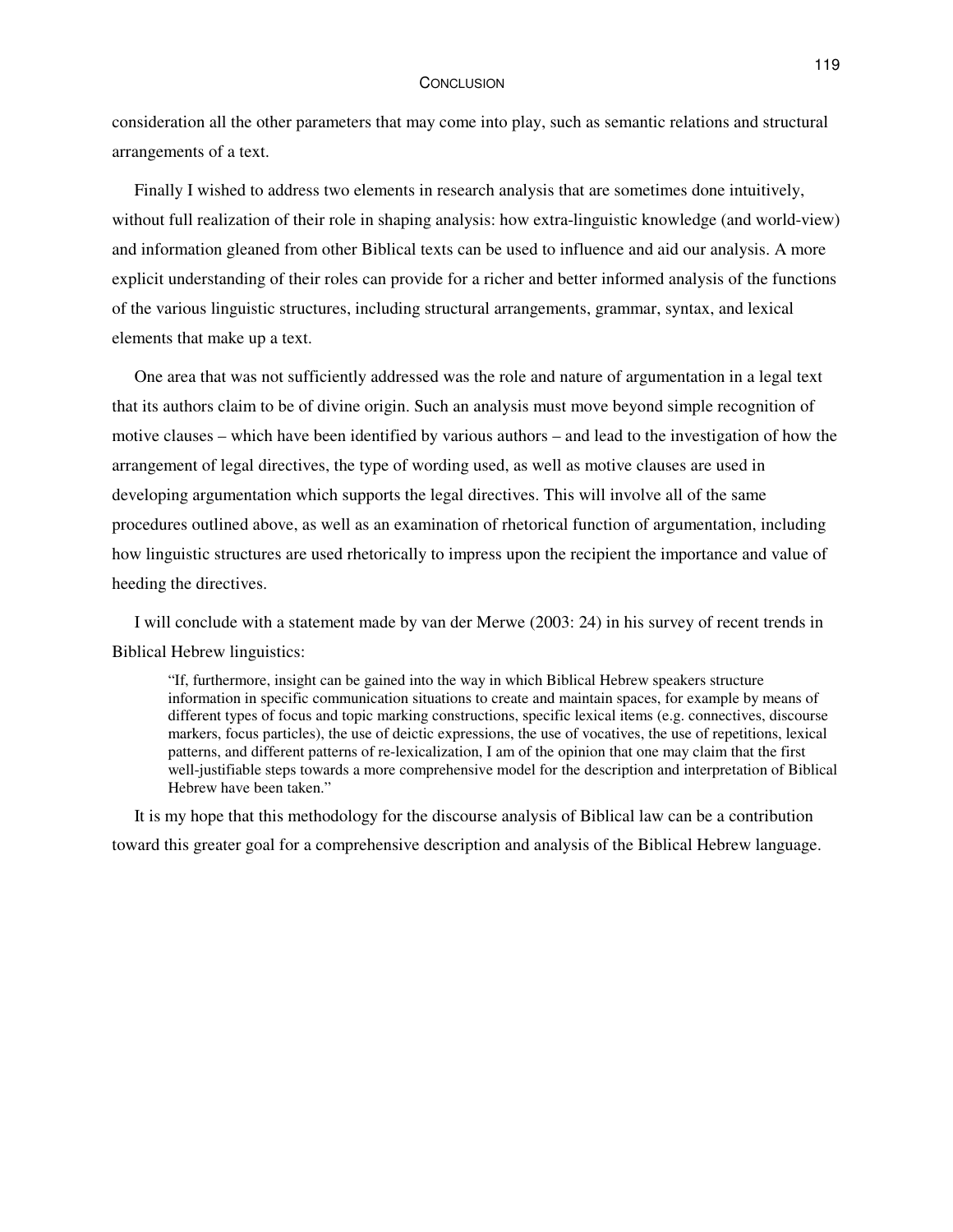## **APPENDIX: SURVEY OF DIVINE REGULATIONS IN THE TORAH**

In **Genesis,** there are three regulations given by God, one each given to Adam, Noah, and Abraham respectively:

- Genesis 2.16-17 Permission to eat from all plants except one.
- Genesis 9.1-7 Permission to eat meat except blood.
- Genesis 17.9-14 Command to circumcise.

In each case, the law is embedded within a narrative. The laws given to Noah and Abraham were covenantal, in that they are accompanied by promises from God. These two laws were interpreted by succeeding generations of Israelites as applicable and binding, and continue to be practiced by Jews to this day. The first was applicable only in the setting of the Garden of Eden, as far as we can ascertain.

In **Exodus** begins the bulk of Biblical laws, which are also covenantal. The first law was promulgated for the evening of the first Passover. It was first given as an order and instruction for an immediate situation (Exodus 12.1-13), but was immediately extended and elaborated to apply to succeeding generations **(12.14-20** Feast of Unleavened Bread**; 12.43-49** Restrictions on Participation**; 13.1-16** Law of the Firstborn). These laws are embedded in the narrative of the exodus from Egypt, and contain a generous amount of support material, in order to explain the reasons for these laws.

Upon arrival at Mount Sinai, the narrative relates an elaborate preparation for the reception of the words of YHWH. These begin with the solemn pronouncement of what is known in English as the 'Ten Commandments' **(Exodus 20.1-17).** A narrative interlude separates the ten commandments from the rest of the laws in Exodus, usually referred to as the 'Covenant Code' **(20.22-23.33).** This covenant code is for the most part an elaboration of the ten commandments, concerning the treatment of slaves, cases of personal and animal injury, theft, proper worship to the one God, the offering of the firstborn, justice and honesty, moral laws, and Sabbaths and feasts**.** The entire section concludes with promises of blessing, protection, and victory if these laws are followed. At this point no curses have been pronounced. Some of the same laws are repeated separating later narrative units: after the instructions for the building of the tabernacle, the Sabbath law **(Exodus 31.12-17**); after the second reception of the tablets, the 'Ritual Decalogue' **(Exodus 34.10-27**). The Ritual Decalogue (so named by scholars) accompanied by warnings to drive out inhabitants of Canaan, is a collection of laws concerning the observance of Feasts, and offerings (firstborn and first fruits) to YHWH. This passage is a repetition of Exodus 23.10-33, with slight variations.

The book of **Leviticus** is almost entirely a book of law (all except Leviticus 8-10). It is a continuation of the laws given at Mount Sinai, this time in the Tent of Meeting. Although some of the laws in Exodus are repeated, particularly an elaboration of the ten commandments (Leviticus 19), the focus is on ritual and moral purity, and on holiness in all areas of life. Because of the high frequency of the word 'holy' throughout Leviticus 17 – 26, scholars have often labeled this section the 'holiness code'.

Laws in Leviticus consist of sacrificial obligations **(Leviticus 1-7),** ritual purity laws **(Leviticus 11- 15)**, procedural law for the day of atonement **(Leviticus 16),** laws concerning appropriate sacrifice, blood, and meat **(Leviticus 17),** moral purity and social justice laws **(Leviticus 18-20)** (18-19 are structured as apodictic; 20 in casuistic structure details punishment for transgression of some of the laws in 18 and 19)**,** special regulations for priests **(Leviticus 21- 22)**, laws concerning the appointed times – Sabbath, and festivals **(Leviticus 23- 24.9),** a specific case of conflict and blasphemy which provides occasion for more case laws concerning blasphemy, injury and murder **(Leviticus 24.10-23),** and finally laws concerning sabbatical year, jubilee, and the release of debts and slaves **(Leviticus 25).** The section ends with a list of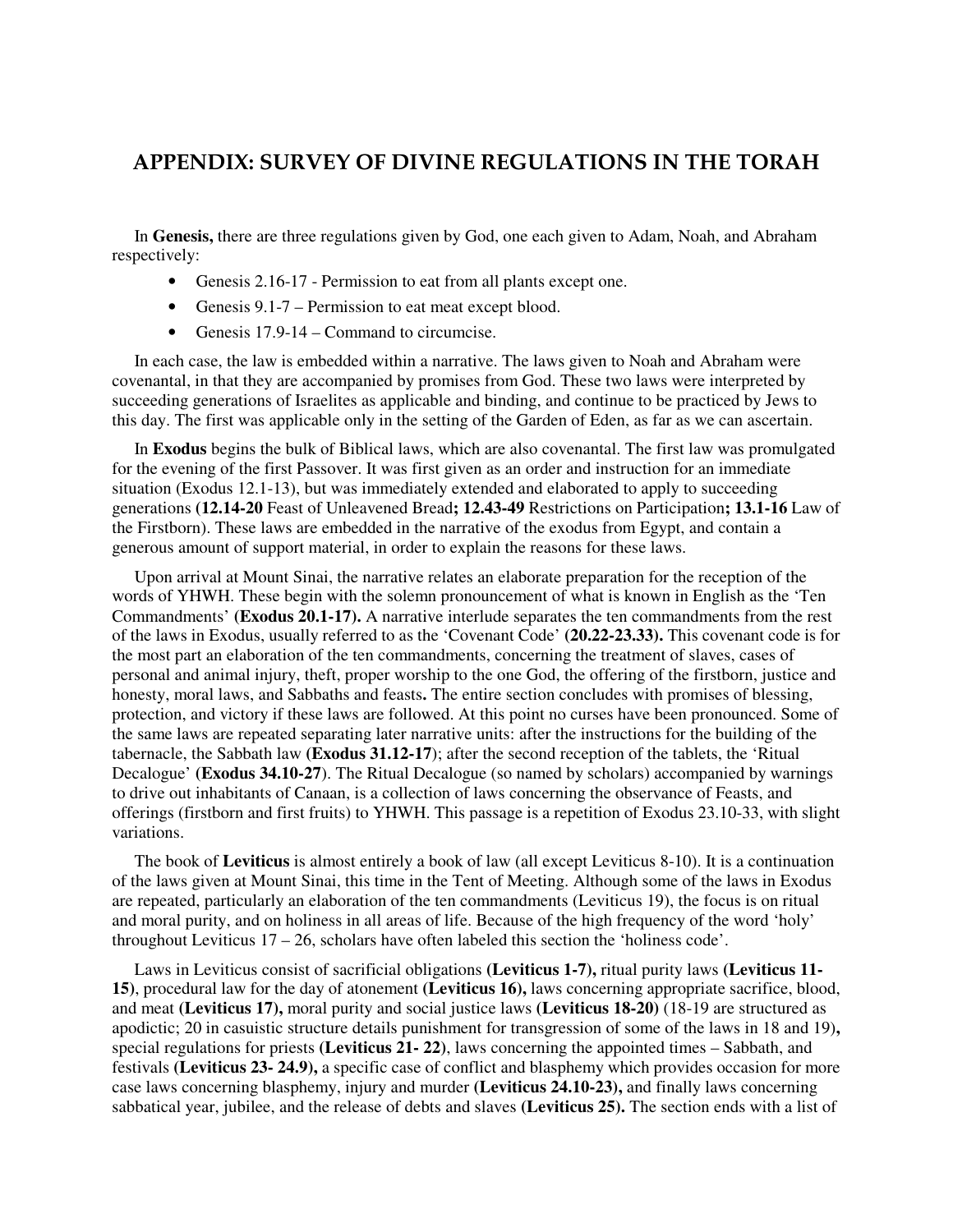blessings and a long list of curses (Leviticus 26) for those who do not follow the laws. The last chapter **(Leviticus 27)** concerns laws dealing with the redemption of vowed people, animals, and property.

Biblical law sections are scattered throughout **Numbers**, often embedded in narrative, and accompanying orders for a specific occasion. It is a time when the Israelites seek to put God's law into practice (or challenge them!), and when certain questions arise, to which YHWH through Moses answers. The laws are often accompanied by a fair amount of elaboration and instructions. Along with law, there are other types of directives: complaining demands, polite requests, Moses' cries for mercy, and exhortations.

Numbers 1-4 detail regulatory prescriptions for a limited defined period of time, that of the sojourn in the wilderness. According to YHWH's instructions each tribe was counted and assigned a campsite location in relation to the tabernacle; the Levites were assigned their duties of the packing up and transportation of the tabernacle, as well as of maintenance and service.

Biblical Law, as such begins in **Numbers 5-6**, which include regulations concerning restitution of wrongs, checking for marital infidelity, Nazerite laws, and finally the command for priests to bless the people. Both the Nazerite law (Numbers 6.1-21) and the law for checking for infidelity (Numbers 5.11- 31) include procedural regulations.

Numbers  $7 - 9.14$  are a series of orders for the setting up of the tabernacle, the dedication of Levites, and the first Passover after the construction of the tabernacle. The order for the Passover **(Numbers 9.1- 14)** is accompanied by the creation of regulations to cover certain cases about who may and must celebrate the Passover. Numbers 10 begins with an order to fabricate two trumpets, followed by regulations for the use of trumpets **(Numbers 10.1-10)**.

Numbers 10.29-32 is a request by Moses to his father-in-law to accompany them to the land of Canaan. Chapters 11-14 is narrative with the major theme of complaint and rebellion. In each case of rebellion Moses is compelled to complain or to cry out to YHWH for mercy (Numbers 11.2, 11-15, 12.11-13, 14.13-19). The report of the spies of Canaan and the subsequent pessimism and rebellion, occasions exhortation on the part of Caleb and Joshua to take courage and go up to Canaan (Numbers 13.30, 14.5-9).

**Numbers 15** is a series of regulations some of which add the condition, 'when you enter the land…'. They concern further details on sacrifice and rules concerning inadvertent sin versus deliberate sin. Numbers 15.32-36 is another specific case that arose and which was dealt with.

Numbers 16-17 concerns yet another rebellion, this time against Moses and Aaron for which YHWH and Moses give orders for punishment and atonement as well as for a symbol to prove to the people YHWH's divine will.

**Numbers 18** focuses on duties and rights of the priests and Levites, followed by regulations for purification from sin and uncleanness **(Numbers 19)**.

Chapters 20-27 is another narrative section with a variety of embedded discourse types, including the complaints, orders, and requests (e.g. Numbers 27.1-11)

**Numbers 28-30** are further regulations concerning offerings, specially appointed days, and vows made by individuals.

Numbers 31-34 is another narrative section which also includes orders and a request. **Chapter 35.9-33** are regulations concerning who is eligible for refuge in the cities of refuge; **36** concerns a ruling in the case that daughters inherit land.

**Deuteronomy** is the book of Moses' last words to the Israelites. Chapters 1-11 is an earnest exhortation to love 'YHWH your God', to follow all His laws, and to teach them to the succeeding generations. He begins by giving a review of events beginning at Mount Sinai up until his speech in the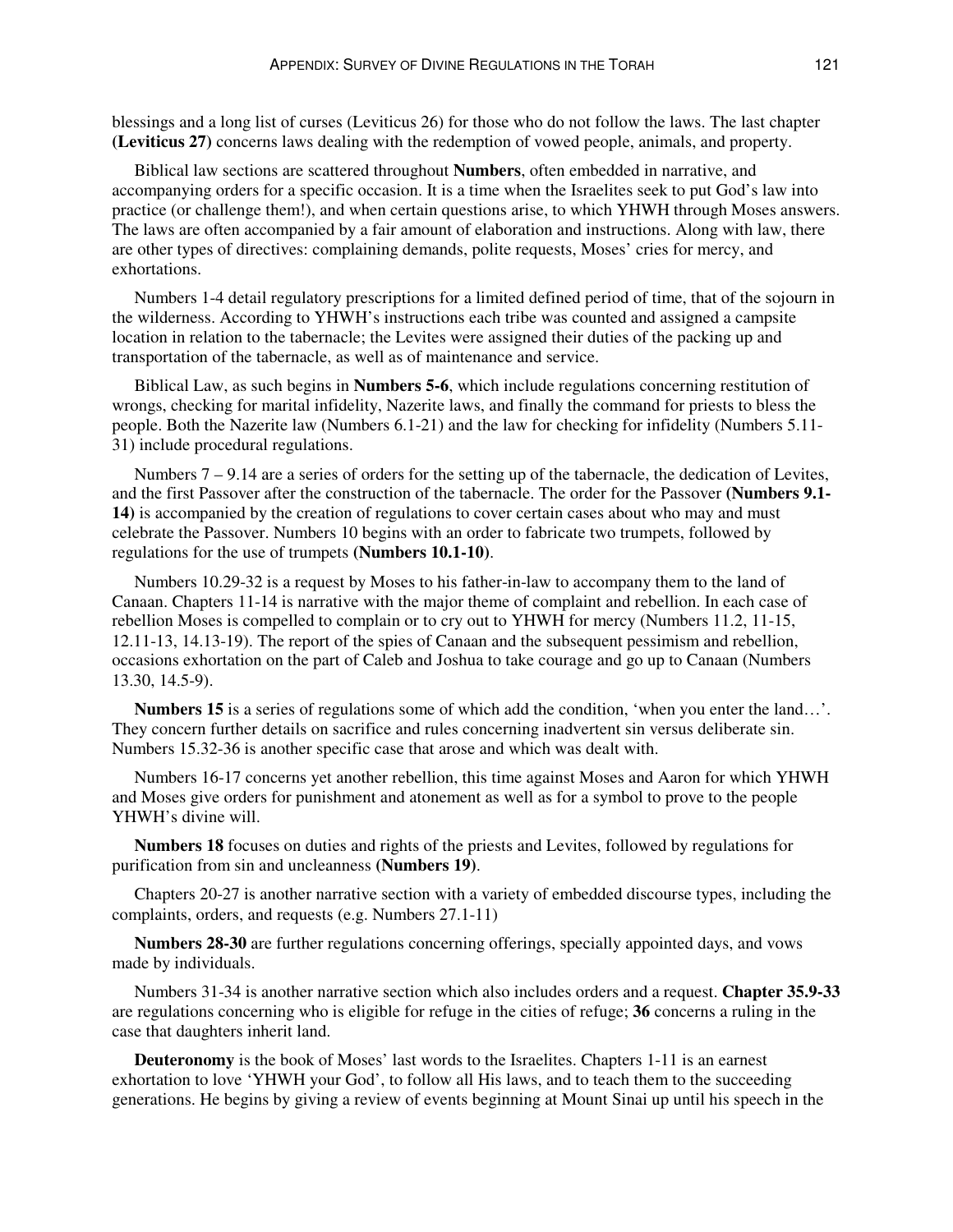plains of Moab (Chs.1-3), and then continues with his earnest exhortation (Ch.4-11), using a variety of techniques: recall of God's great miracles for them and his astounding attributes, reminder of Israel's shameful rebellions, review of the ten commandments **(Deut. 5.6-21**), threats and promises, etc.

**Chapters 12-26.15** constitute the final body of Mosaic law, focusing on matters of settlement in the new land: the sanctuary for proper worship and sacrifice, elimination of pagan gods, punishment for idolatry, animals that one may or may not eat, tithing, release of debtors and kindness to the poor, firstborn, Passover, and other festival laws, procedures for court cases, determination of guilt and punishment, matters concerning kingship, priests, Levites, and prophets, cities of refuge, wartime instructions, inheritance in polygamous marriages, rebellion, respect of life and property, purity laws, and laws regulating relations between neighbors and family members.

These laws conclude with further exhortation (Deut. 26.16-19). Chapter 27 begins with instructions for the recording of the law in the new land, and then continues with blessings and a very long series of curses in the event that the law is disobeyed (Deut. 27-30.10), concluding again with a final exhortation (Deut.30.11-20). Chapter 31 deals with final issues of passing on the leadership to Joshua, recording of all the instructions, and the command to read them publicly on specific occasions. Chapters 32 and 33 record Moses' song to the Israelites, speak of the anticipation of Israel's rebellion, as well as Moses' final blessings to each tribe, followed by the death of Moses recorded in Chapter 34.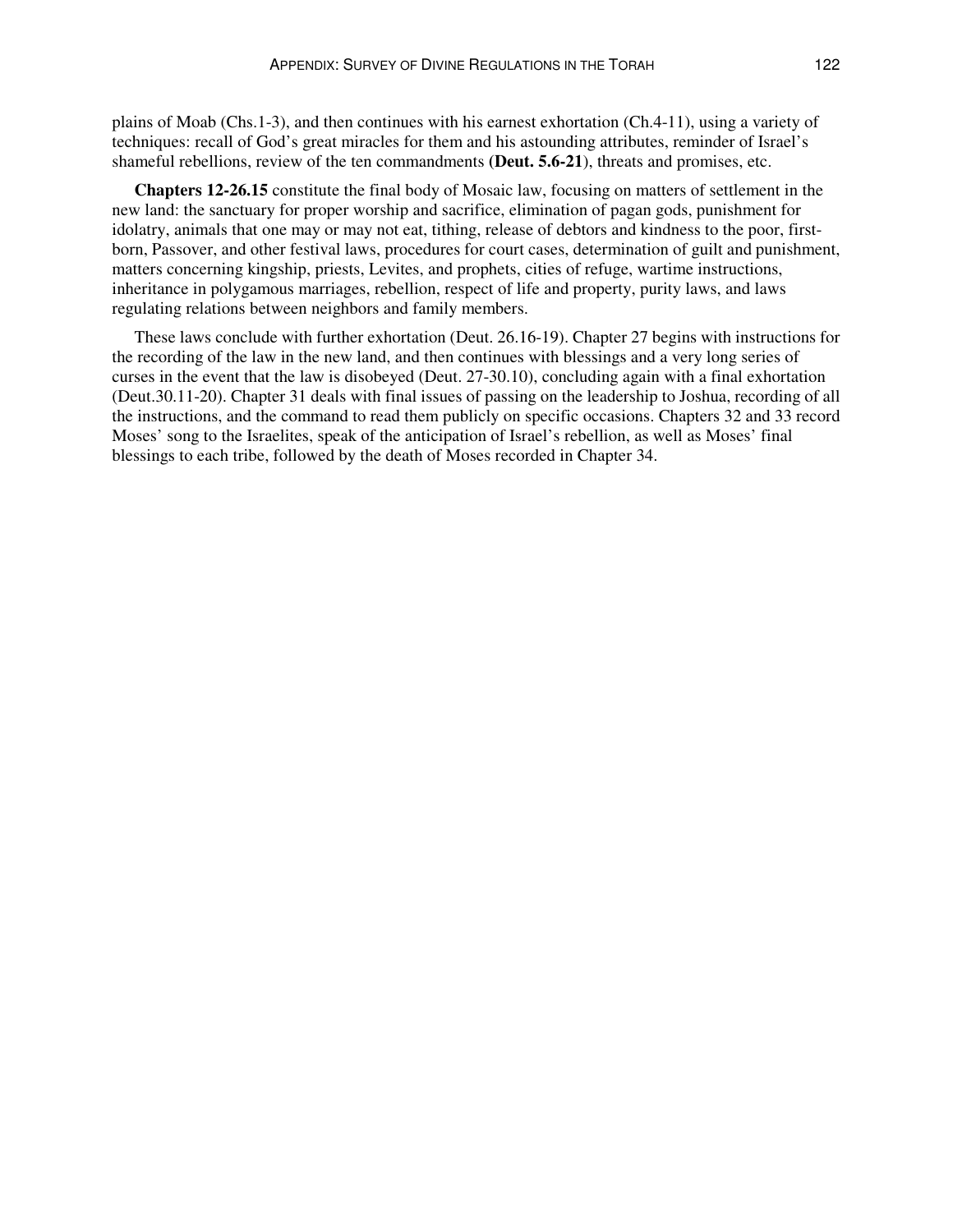## **BIBLIOGRAPHY**

### **Discourse Analysis – General**

- Beekman, John and John Callow. 1974. *Translating the Word of God*. Dallas: Summer Institute of Linguistics.
- Barzilay, Regina and Michael Elhadad. 1999. Using Lexical Chains for Text Summarization, in *Advances in Automatic Text Summarization*, Ch. 10. I. Mani and M.T. Maybury, eds. Cambridge: MIT Press. www.cs.bgu.ac.il
- Berber-Sardinha, Tony. 1999. Looking at discourse in a corpus: The role of lexical cohesion. In *Proceedings of AILA 2000 on CD-ROM*, AILA - 12th World Congress of Applied Linguistics, Tokyo, 1999, http://lael.pucsp.br/~tony
- Bhat, D.N.S. 1999. *The Prominence of Tense, Aspect, and Mood*. Amsterdam: John Benjamins.
- Bhatia, Vijay K. 1998. *Analyzing Genre: Language Use in Professional Setting.* London: Longman.
- Blakemore, Diane. 1992. *Understanding Utterances; An Introduction to Pragmatics*. Cambridge USA: Blackwell.)
- Brown, Gillian and George Yule. 1983. *Discourse Analysis*. Cambridge: Cambridge University Press.
- Callow, Kathleen and John C. 1992. "Text as Purposive Communication: A Meaning-based Analysis" in Mann and Thompson, 5-38.
- Connor, Ulla. 1999. *Contrastive Rhetoric, Cross-cultural aspects of second-language writing*. Cambridge: Cambridge University Press.
- De Beaugrande, Robert, and Wolfgang Dressler. 1981. *Introduction to Text Linguistics*. New York: Longman.
- Dooley, Robert A., and Stephen H. Levinsohn. 2000. *Analyzing Discourse: A Manual of Basic Concepts*. Dallas: SIL International. (Electronic Copy)
- Downing, Pamela and Michael Noonan, eds. 1995. *Word Order in Discourse.* Amsterdam: John Benjamins.
- Ghadessy, Mohsen, ed. 1993. *Register Analysis: theory and practice*. London: Pinter.
- Givón, Talmy. 1984. *Syntax, A functional-typological Introduction Vol. 1*. Philadelphia: John Benjamins Publishing Company.
- Hoey, Michael. 1991. *Patterns of Lexis in Text*. Oxford: Oxford University Press.
- Hollenbach, Bruce, and Jim Watters. 1998. Study Guide on Pragmatics and Discourse. *Notes on Translation*, Vol. 12.1: 13-35.
- Johnstone, Barbara, ed. 1994. *Repetition in Discourse, Interdisciplinary Perspectives, Vol. 1*. Norwood, Ablex Publishing Corporation.
- Johnstone, Barbara, ed. 1994. *Repetition in Discourse, Interdisciplinary Perspectives, Vol. 2*. Norwood, Ablex Publishing Corporation.
- Kinneavy, James L. 1980. *A Theory Of Discourse: The Aims Of Discourse.* New York: W.W. Norton & Company.
- Kussmaul, Paul. 1997. Text-type conventions and Translation: Some Methodological issues. In Trosborg, 67-83.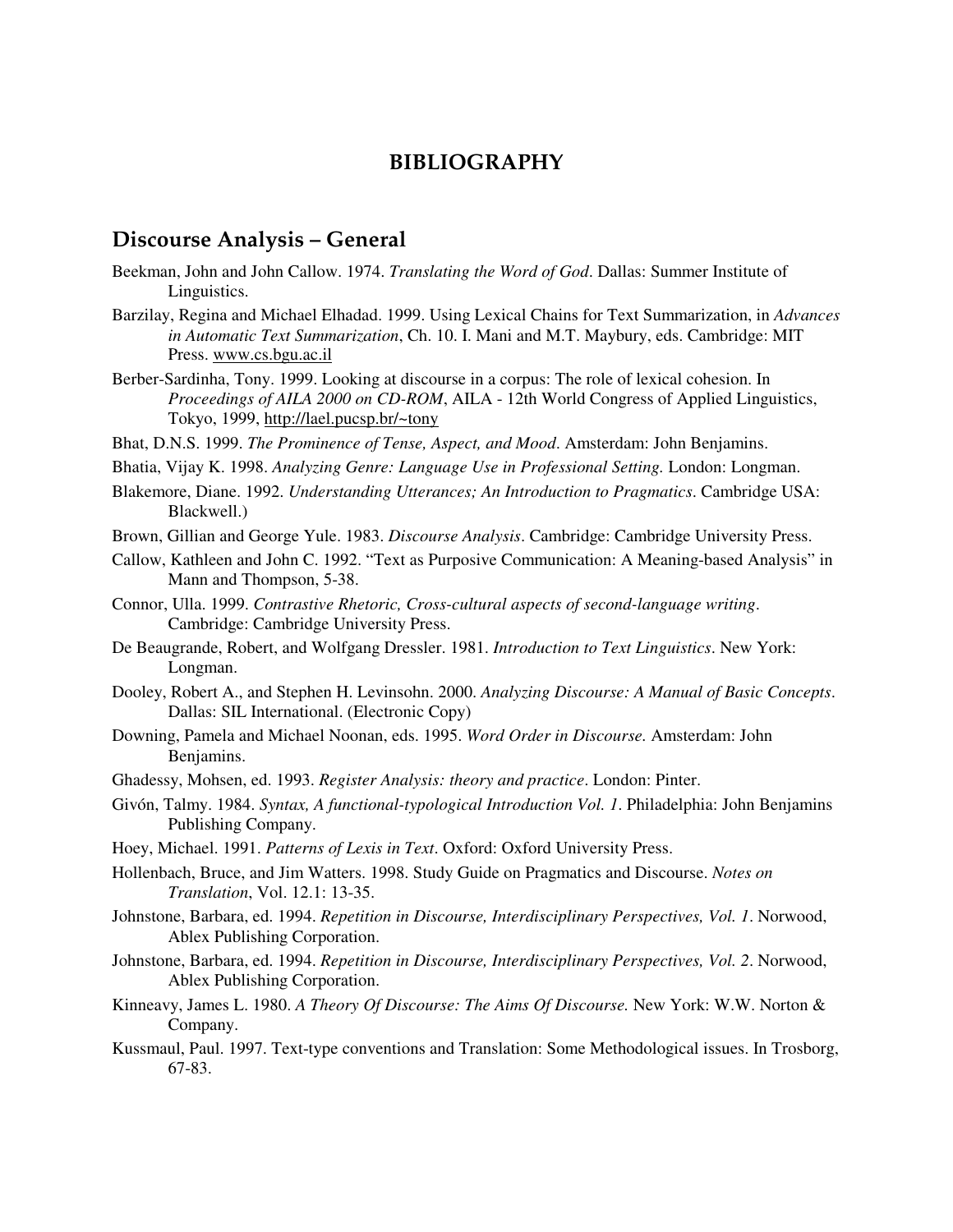- Lambrecht, Knud. 1994. *Information Structure and sentence form; Topic, focus and mental representations of discourse referents*. Cambridge: Cambridge University Press.
- Levinsohn, Stephen. 2002. Handouts for Analysis of Hortatory Discourse. Non-narrative Discourse Workshop at S.I.L. in Ouagadougou, Burkina Faso.
- Longacre, Robert. 1996. *The Grammar of Discourse*, Second Edition. New York: Plenum Press.
- Mann, William C. and Sandra A. Thompson (eds.). 1992. *Discourse Description: Diverse Linguistic Analyses of a Fund-Raising Text*. Philadelphia: John Benjamins Publishing Co.
- Mithun, Marianne. 1987. Is Basic Word Order Universal? In R.Tomlin: 281-328.
- Palmer, F.R. 1986. *Mood and Modality*. Cambridge: Cambridge University Press.
- Payne, Doris L. 1990. *The Pragmatics of Word Order, Typological Dimensions of Verb Initial Languages.* New York: Mouton de Gruyter.
- Payne, Doris L. 1992. *Pragmatics of Word Order Flexibility*. Amsterdam: John Benjamins.
- Payne, Thomas E. 1997. *Describing Morpho Syntax, A Guide for Field Linguists*. Cambridge: Cambridge University Press.
- Searle, John R. 1979. *Expression and Meaning; Studies in the theory of Speech Acts*. Cambridge: Cambridge University Press.
- Schiffrin, Deborah. 1994. *Approaches to Discourse*. Cambridge, Mass: Blackwell.
- Tomlin, R. ed. 1987. *Coherence and Grounding in Discourse*. Amsterdam: John Benjamins.
- Trosborg , Anna, ed. 1997. *Text Typology and Translation*. Philadelphia: John Benjamins.
- Van Dijk, Teun A. ed. 1997. *Discourse as Structure and Process.* London: Sage Publications.

Verschueren, Jef. 1999. *Understanding Pragmatics*. London: Arnold.

## **Biblical Hebrew - General**

Andersen, Francis I. 1974. *The Sentence in Biblical Hebrew*. The Hague: Mouton.

- Bergen, Robert D. ed. 1994. *Biblical Hebrew and Discourse Linguistics*. Dallas: SIL.
- Berlin, Adele (1989). *Lexical Cohesion and Biblical Interpretation*. *Hebrew Studies* 30:29-40.
- Bodine, Walter R. ed. 1995. *Discourse Analysis of Biblical Literature; What it is and What It Offers*. Atlanta: Scholars Press.
- Buth, Randall. 1990. Word Order Differences between Narrative and Non-Narrative Material in Biblical Hebrew. *Proceedings of the Tenth World Congress of Jewish Studies, Division D*, Volume 1, 9- 16.
- Buth, Randall. 1995. Functional Grammar, Hebrew and Aramaic: An Integrated, Textlinguistic Approach to Syntax. In Bodine: 77-102.
- Cotterell, Peter and Max Turner. 1989. *Linguistics and Biblical Interpretation*. Downer's Grove: InterVarsity Press.
- Dawson, David Allen. 1994. *Text-Linguistics and Biblical Hebrew*. Sheffield: Sheffield Academic Press.
- De Regt, L.J., J. de Waard and J.P. Fokkelman (eds.) 1996. *Literary Structure and Rhetorical Strategies in the Hebrew Bible*. Assen: Van Gorcum.
- De Vries, Lourens. 1999. The Notion of Genre and the Nature of Bible Translation. *Notes on Translation* 13.2: 26-42.
- Dorsey, David A. 1999. *The Literary Structure of the Old Testament; A Commentary on Genesis – Malachi*. Grand Rapids: Baker Books.
- Eissfeldt, Otto. 1974. *The Old Testament, an Introduction*. Tr. By Peter R. Ackroyd. Oxford: Basil Blackwell.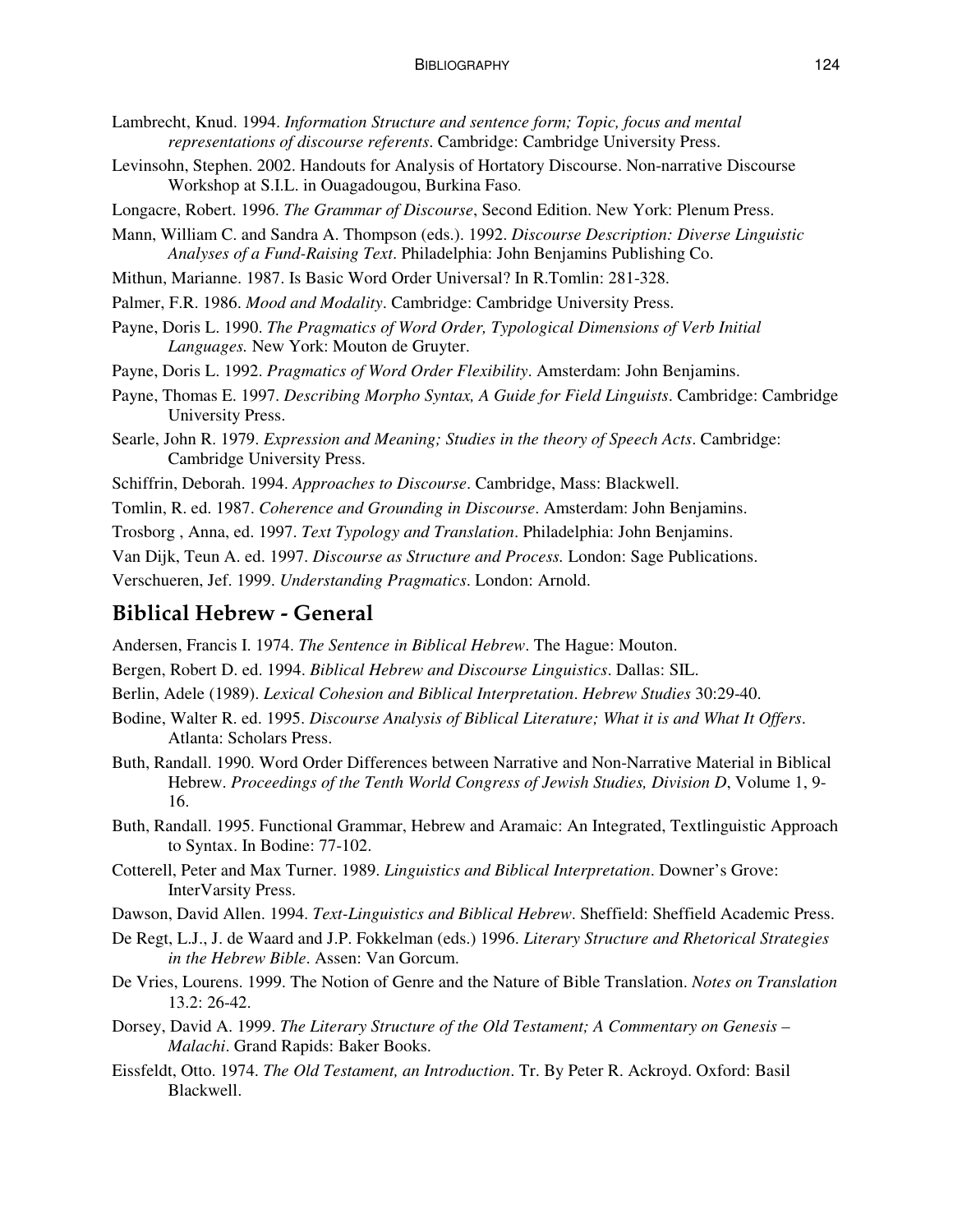- Eriksson, Anders, Thomas H. Olbricht, and Walter Übelacker, eds. 2002. *Rhetorical Argumentation in Biblical Texts: Essays from the Lund 2000 Conference*. Harrisburg, PA: Trinity Press International.
- Follingstad, Carl M. 2001. *Deictic Viewpoint in Biblical Hebrew Text: A Syntagmatic and Paradigmatic of the Particle* =. Dallas: SIL
- Groom, Sue. 2003. *Linguistic Analysis of Biblical Hebrew*. Waynesboro, GA: Paternoster Press.
- Huesman, S.J. 1956. Finite Uses of the Infinitive Absolute. *Biblica* 37:271-295.
- Huesman, S.J. 1956. The Infinitive Absolute and the waw + Perfect Problem. *Biblica* 37:410-434.
- Kompaoré, Anne Garber. 2002. *Verb Forms and the Conjunction,"*-*" in Biblical Hebrew*. Presented at the Society of Biblical Literature Meetings, Toronto, November 23-26, 2002.
- Levinsohn, Stephen. 2001a. *Aspect, Backgrounding and Highlighting in Hebrew*. Unpublished.
- Levinsohn, Stephen. 2001b. *Constituent Order in Hebrew Clauses and Sentences*. Unpublished.
- Lode, Lars. 1984. Postverbal word order in Biblical Hebrew: Structure and function. *Semitics* Vol. 9: 113- 164
- Lode, Lars. 1989. Postverbal word order in Biblical Hebrew: structure and function Part Two. *Semitics* Vol. 10: 25-39.
- Longacre, Robert E. 1994. Weqatal forms in Biblical Hebrew Prose. In Robert D. Bergen (1994).
- Lowery, Kirk E. 1995. The Theoretical Foundations of Hebrew Discourse Grammar. In Bodine: 103-130.
- Lowery, Kirk. E. 1985. *Toward a Discourse Grammar of Biblical Hebrew*. Ph.D. dissertation. Los Angeles: University of California.
- Meltzer, Tova. 1995. "Stylistics in the Study of Ancient Texts," in Bodine: 131-51.
- Meynet, Roland. 1998. *Rhetorical Analysis: An Introduction to Biblical Rhetoric*. Sheffield: Sheffield Academic Press.
- Miller, Cynthia, ed. 1999. *The Verbless Clause in Biblical Hebrew: Linguistic Approaches*. Winona Lake, IN: Eisenbrauns.
- Muraoka, T. 1985. *Emphatic Words and Structures In Biblical Hebrew*. Jerusalem: The Magnes Press.
- Rubenstein, A. 1952. A Finite Verb Continued by an Infinitive Absolute in Biblical Hebrew. *Vetus Testamentum* 2:362-367
- Sandy, D. Brent and Ronald L. Giese Jr. 1995*. Cracking Old Testament Codes; A Guide to Interpreting the Literary Genres of the Old Testament*. Nashville: Broadman and Holman.
- Schertz, Mary H. and Perry B. Yoder. 2001. *Seeing the Text: Exegesis for Students of Greek and Hebrew*. Nashville: Abingdon Press.
- Shimasaki, Katsuomi, 2002. *Focus Structure in Biblical Hebrew: a study of word order and information structure*. Bethesda, MD: CDL Press.
- Van der Merwe, Christo H.J. 1994. *Discourse Linguistics and Biblical Hebrew*. In Bergen: 14-49.
- Van der Merwe, Christo H.J. et al. 2000. *A Biblical Hebrew Reference Grammar*. (Sheffield: Sheffield Academic Press).
- Waltke, Bruce K. and M. O'Connor. 1990. *An Introduction to Biblical Hebrew Syntax*. (Winona Lake: Eisenbrauns).

## **Hebrew Narrative**

Amit, Yairah. Progression as a Rhetorical Device in Biblical Literature. *JSOT* 28.1: 3-32.

Bailey, Nicholas A. and Stephen H. Levinsohn. 1992. The function of Preverbal Elements in Independent Clauses in the Hebrew Narrative of Genesis. *JOTT* Vol. 5.3: (Digital Format).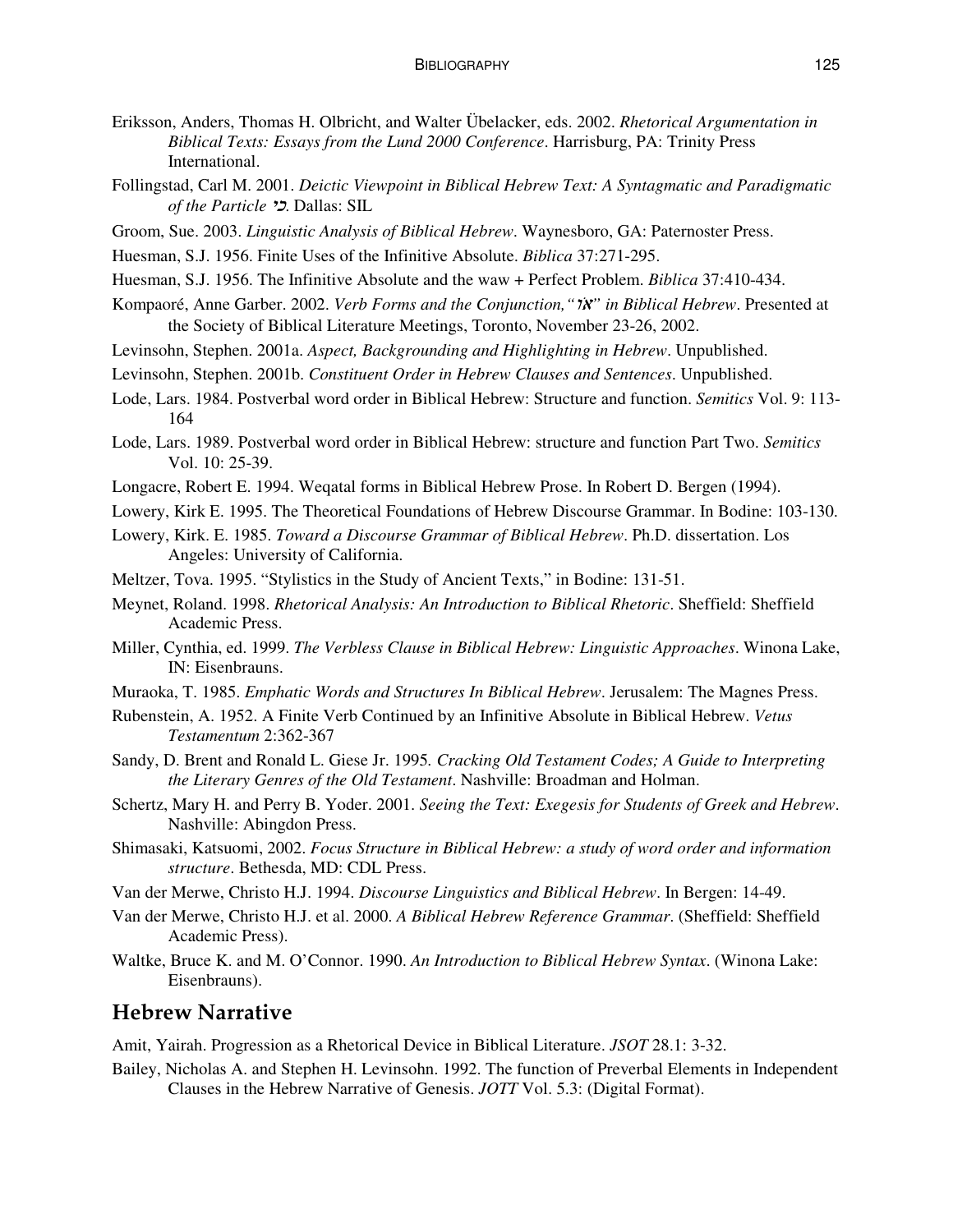Bar-Efrat, Shimon (2000) *Narrative Art in the Bible* (Sheffield: Sheffield Academic Press).

- Berlin, Adele (1994) *Poetics and Interpretation of Biblical Narrative* (Winona Lake: Eisenbrauns).
- De Regt, L.J. 1999*. Participants in Old Testament Texts and the Translator, Reference Devices and their Rhetorical Impact*. Assen: Van Gorcum.
- Endo, Yoshinobu. 1996. *The Verbal System of Classical Hebrew in the Joseph Story; An Approach from Discourse Analysis*. Assen: Van Gorcum.
- Eskhult, Mats. 1990. *Studies in Verbal Aspect and Narrative Technique in Biblical Hebrew Prose*. Stockholm: Almquist and Wiksell International.
- Fokkelman, J.P. 1999. *Reading Biblical Narrative; An introductory Guide*. Leiderdorp: Deo Publishing. (prose and poetry; repetition)
- Goldfajn, Tal. 1998. *Word Order and Time in Biblical Hebrew Narrative*. Oxford: Clarendon Press.
- Gropp, Douglas M. 1995. Progress and Cohesion Biblical Hebrew Narrative: The Function of ke-/be- + The Infinitive Construct. In Bodine: 183-212.
- Heimerdinger, Jean-Marc. 1999. *Topic, Focus, and Foreground in Ancient Hebrew Narratives*. Sheffield: Sheffield Academic Press.
- Klaus, Nathan. 1999. *Pivot Patterns in the Former Prophets*. Sheffield: Sheffield Academic Press.
- Longacre, Robert. 1992. The Analysis of Preverbal Nouns in Biblical Hebrew Narrative: Some overriding concerns. *JOTT* Vol.5, No.3. Dallas: SIL, Digital format.
- Miller, Cynthia L. 1996. *The Representation of Speech in Biblical Hebrew Narrative, A Linguistic Analysis.* Atlanta: Scholars Press.
- Sternberg, Meir. 1985. *The Poetics of Biblical Narrative: Ideological Literature and the Drama of Reading.* Bloomington: Indiana University Press.
- Van Wolde, Ellen. 2002, ed.. *Narrative Syntax and the Hebrew Bible, Papers of the Tilburg Conference 1996*. Boston: Brill.

## **Hebrew Poetry**

- Alter, Robert. 1985. *The Art of Biblical Poetry*. New York: Basic Books.
- Berlin, Adele. 1985. *The Dynamics of Biblical Parallelism*. Bloomington: Indiana University Press.
- Fariss, Sherry Lynn. 2003. *Word Order in Biblical Hebrew Poetry*. PhD Dissertation, University of Texas at Arlington. Ann Arbor: University Microfilms Digital Dissertations.
- Warren, Andy. 1998. *Modality, Reference, and Speech Acts in the Psalms*. Ph.D. dissertation, Cambridge: Cambridge University.
- Watson, Wilfred G.E. 1986. *Classical Hebrew Poetry, A guide to its techniques*. Sheffield: Sheffield Academic Press.
- Wendland Ernst R. ed. 1994. *Discourse Perspectives on Hebrew Poetry in the Scriptures*. New York: United Bible Societies.
- Wendland, Ernst. 1998. *Analyzing the Psalms, with Exercises for Bible Students and Translators*. Dallas: SIL.

## **Hebrew Prophets**

Rosenbaum, Michael. 1997. *Word-Order Variation in Isaiah 40-55*. Assen: Van Gorcum.

Sawyer, John F. 1993. *Prophecy and the Biblical Prophets*. Oxford: Oxford University Press.

Wendland, Ernst R. 1995. *The Discourse Analysis of Hebrew Prophetic Literature*. Lampeter, UK: The Edwin Mellen Press.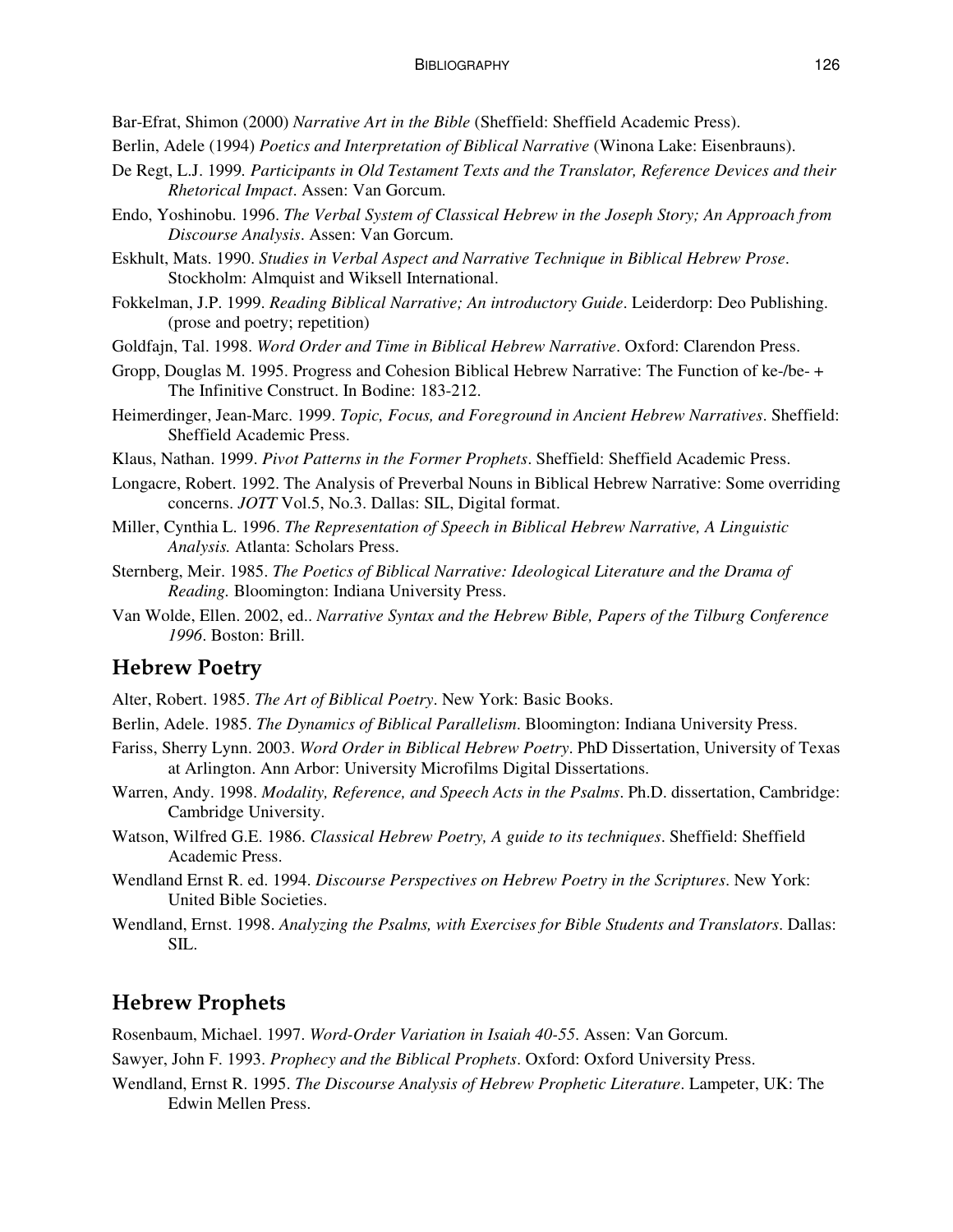## **Hebrew Directives**

Aejmelaeus, Anneli. 1986. *The Traditional Prayer in the Psalms*. New York: Walter de Gruyter. Averbeck, Richard. 1995. Law. In Giese and Sandy: 113-138.

- Baker, David. W. 1978. Division Markers and The Structure of Leviticus 1-7. *Studia Biblica* I: 9-15.
- Blenkinsopp, Joseph. 1995. *Wisdom and Law in the Old Testament: The Ordering of Life in Israel and Early Judaism.* Oxford: Oxford University Press.
- Bright, John. 1973. The Apodictic Prohibition: Some Observations. *Journal of Biblical Literature* 92/2:185-204.
- Brichto, Herbert C. 1998. *The names of God: poetic readings in biblical beginnings*. New York: Oxford University Press.
- Brin, Gershon. 1994. *Studies in Biblical Law; From the Hebrew Bible to the Dead Sea Scrolls*. Sheffield: Sheffield Academic Press.
- Crenshaw, James L. 1995.*Urgent Advice and Probing Questions: Collected Writings on Old Testament Wisdom*. Macon, GA: Mercer University Press.
- Danet, Brenda. 1984. The magic flute: A prosodic analysis of binomial expressions in legal Hebrew. *Text* 4(1-3), 143-172.
- Douglas, Mary. 1993. *In the Wilderness: the Doctrine of Defilement in the Book of Numbers*. Sheffield: Sheffield Academic Press.
- Douglas, Mary. 1995. Poetic structure in Leviticus. In D. Wright, D. Freedman, and A. Hurvitz (eds.), *Pomegranates and Golden Bells*. Winona Lake, IN: Eisenbrauns, 239-56.
- Douglas, Mary. 1999. *Leviticus as Literature*. Oxford: Oxford University Press.
- Elkins, David. 2003. *Motive Clauses in the Holiness Code: Creating a Contemporary Ethical Model*. Unpublished paper.
- Fassberg, S. 2002. Sequences of Positive Commands in Biblical Hebrew. SBL Handout.
- Fassberg, Steven E. 1999. The Lengthened Imperative QATLAH in Biblical Hebrew. *Hebrew Studies* 40: ?-13.
- Finley, 1989. The Proposal in Biblical Hebrew: Preliminary Studies Using a Deep Structure Model. *Zeitschrift für Althebraistik* 2.1: 1-13.
- Gammie, John S. 1990. Paranetic Literature: Toward the Morphology of a Secondary Genre. In *Paraenesis: Act and Form, Semeia* 50.
- Hospers, J.H. 1991. Some Remarks about the So-called Imperative Use of the Infinitive Absolute (Infinitivus pro Imperativo). In *Studies in Hebrew and Aramaic syntax: presented to Professor J. Hoftijzer on the occasion of his sixty-fifth birthday*, ed. by K. Jongeling, H.L. Murre-Van be Berg, and L. van Rompay. Leiden: E.J.Brill.
- Houtman, Dr. *Cornelis. Historical Commentary of the Old Testament: Exodus Vol. 3*. Leuven: Peeters.
- Hutton, Rodney R. 2000. The Organizational Concept of Leviticus 1-3. In *Reading the Hebrew Bible for a new millennium: form, concept, and theological perspective*, ed. By Deborah Ellens et al. Harrisburg: Trinity Press International.
- Jackson, Bernard S. 2000. Law, Wisdom, and Narrative. In *Narrativity in Biblical and Related Texts* by G.J. Brooke and J.-D. Kaestli. Leuven: Leuven University Press.
- Kent, Charles Foster. 1916. *The Messages of Israel's Lawgivers.* New York: Charles Scribner's Sons.
- Knierim, Rolf P. 1992. *Text and Concept in Leviticus 1:1-9: A case in Exegetical Method*. Tubingen: J.C.B. Mohr.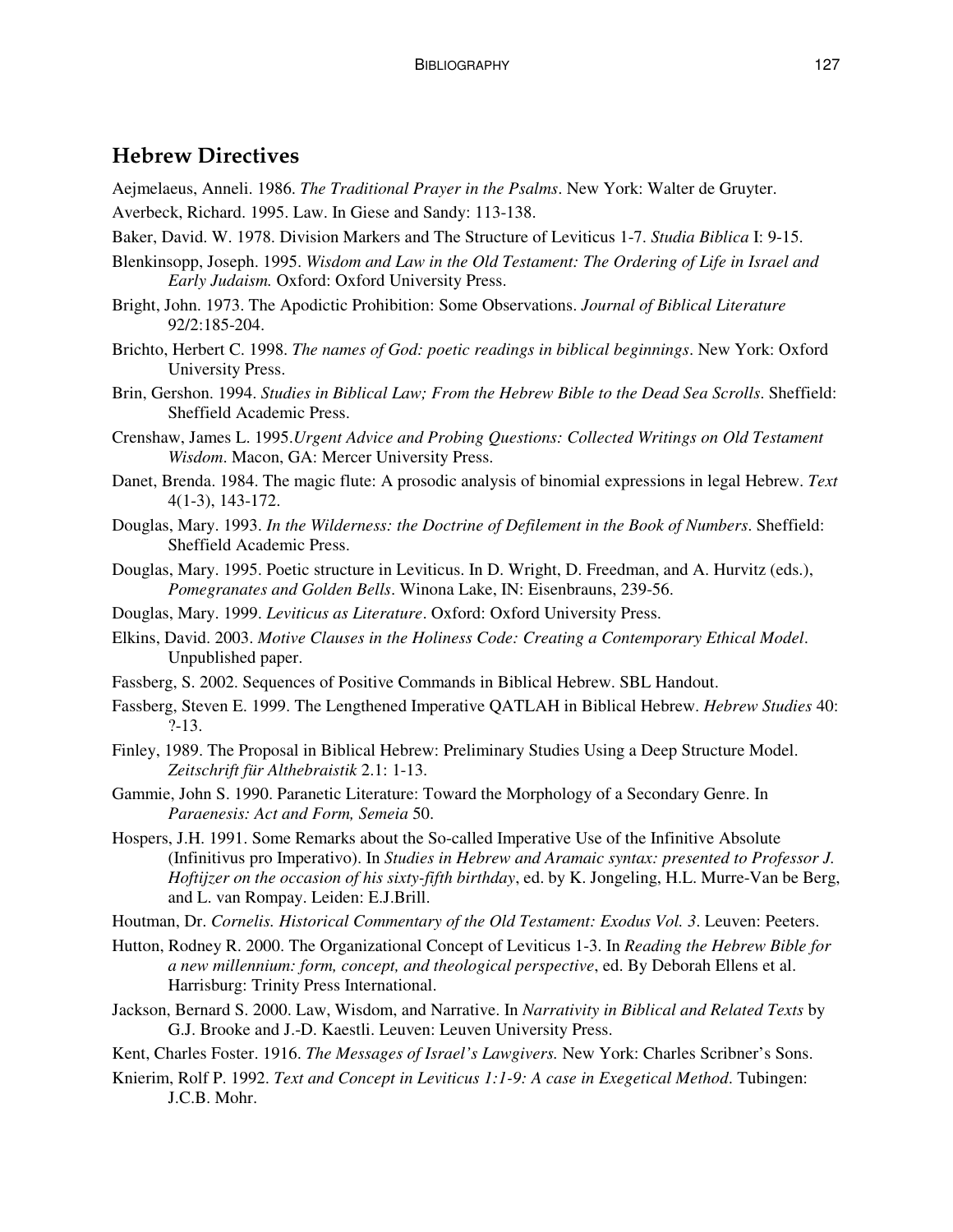- Kugel, James L. 1987. On Hidden Hatred and Open Reproach: Early Exegesis of Leviticus 19:17. *Harvard Theological Review* 80/1: 43-61.
- Lasserre, Guy. 1994. *Synopse des Lois du Pentateuque*. Leiden: E.J. Brill.
- Longacre, Robert. 1979. "The Discourse Structure of the Flood Narrative." Supplement Journal of the American Academy of Religion, Vol. XLVII, No.1: 89-133.
- Longacre, Robert E. 1995. Building for the Worship of God: Exodus 25:1 30:10. In Bodine: 21 49.
- Longacre, Robert E. 2003. *Joseph, A Story of Divine Providence: A Text Theoretical and Textlinguistic Analysis of Gen. 37 and 39 – 46, 2 nd Edition*. Winona Lake, IN: Eisenbrauns.
- Magonet, Jonathan. 1983. The Structure and Meaning of Leviticus 19. *Hebrew Annual Review* 7: 151- 167.
- Milgrom, Jacob.1971. A prolegomenon to Leviticus 17:11. *Journal of Biblical Literature* XC/2: 149-156.
- Milgrom, Jacob. 1989. *The JPS Torah Commentary Numbers*. Philadelphia: The Jewish Publication Society.
- Milgrom, Jacob. 2000. *Leviticus 17-22*. The Anchor Bible Vol. 3A. New York: Doubleday.
- Miller, Cynthia L. 1996. *The Representation of Speech in Biblical Hebrew Narrative: A Linguistic Analysis.* Atlanta: Scholars Press.
- Miller, Patrick. 1994. *They Cried to the Lord: The form and Theology of Biblical Prayer*. Minneapolis: Fortress Press.
- Morrow, William. 1990. The Composition of Deut 15:1-3. *Hebrew Annual Review* 12: 115 131.
- Myhill, John and Laura A. Smith. 1995*.* The Discourse and Interactive Functions of Obligation Expressions. In *Modality in Grammar and Discourse*, Joan Bybee and Suzanne Fleischman, eds. Philadelphia: John Benjamins.
- Myhill, John and Zhiun Xing, 1993. The *discourse functions of patient fronting*: a comparative study of Biblical Hebrew and Chinese, Linguistics 31, pp. 25-57.
- Nel, Philip Johannes. 1982. *The Structure and Ethos of the Wisdom Admonitions in Proverbs*. New York: Walter de Gruyter.
- Patrick, Dale. 1973. Casuistic Law Governing Primary Rights and Duties, *Journal of Biblical Literature* 92/2:180-184.
- Rainey, A.F. The Order of Sacrifices in Old Testament Ritual Texts. *Biblica* 51: 485 498.
- Rendsburg, Gary A.1993. The inclusio in Leviticus XI. *Vetus Testamentum*, 43/3: 418-19.
- Sawyer, John F. 1996. The language of Leviticus. In J. Sawyer (ed.) *Reading Leviticus*. Sheffield: Sheffield Academic Press.
- Schwartz, Baruch J. 1987. *Selected Chapters of the Holiness Code – A Literary Study of Leviticus 17-19*. PhD Dissertation. Jerusalem: Hebrew University.
- Shulman, Ahouva, 1996*. The Use of the Modal Verb Forms in Biblical Hebrew Prose*. PhD Thesis. Toronto: Department of Near Eastern Studies, University of Toronto.
- Shulman, Ahouva. 1999. The Particle NA in Biblical Hebrew Prose. *Hebrew Studies* 40: 57-82.
- Shulman, Ahouva. 2000. The Function of the 'Jussive' and 'Indicative' Imperfect forms in Biblical Hebrew Prose. *Zeitschrift für Althebraistik* 13: 168-180.
- Shulman, Ahouva. 2001. Imperative and Second Person Indicative Forms in Biblical Hebrew Prose. *Hebrew Studies* 42: 272-287.
- Sonsino, Rifat. 1980. *Motive Clauses in Hebrew Law*. Chico, CA: Scholars Press
- Sprinkle, Joe M. 1994. *'The Book of the Covenant'; A Literary Approach*. Sheffield: Sheffield Academic Press.